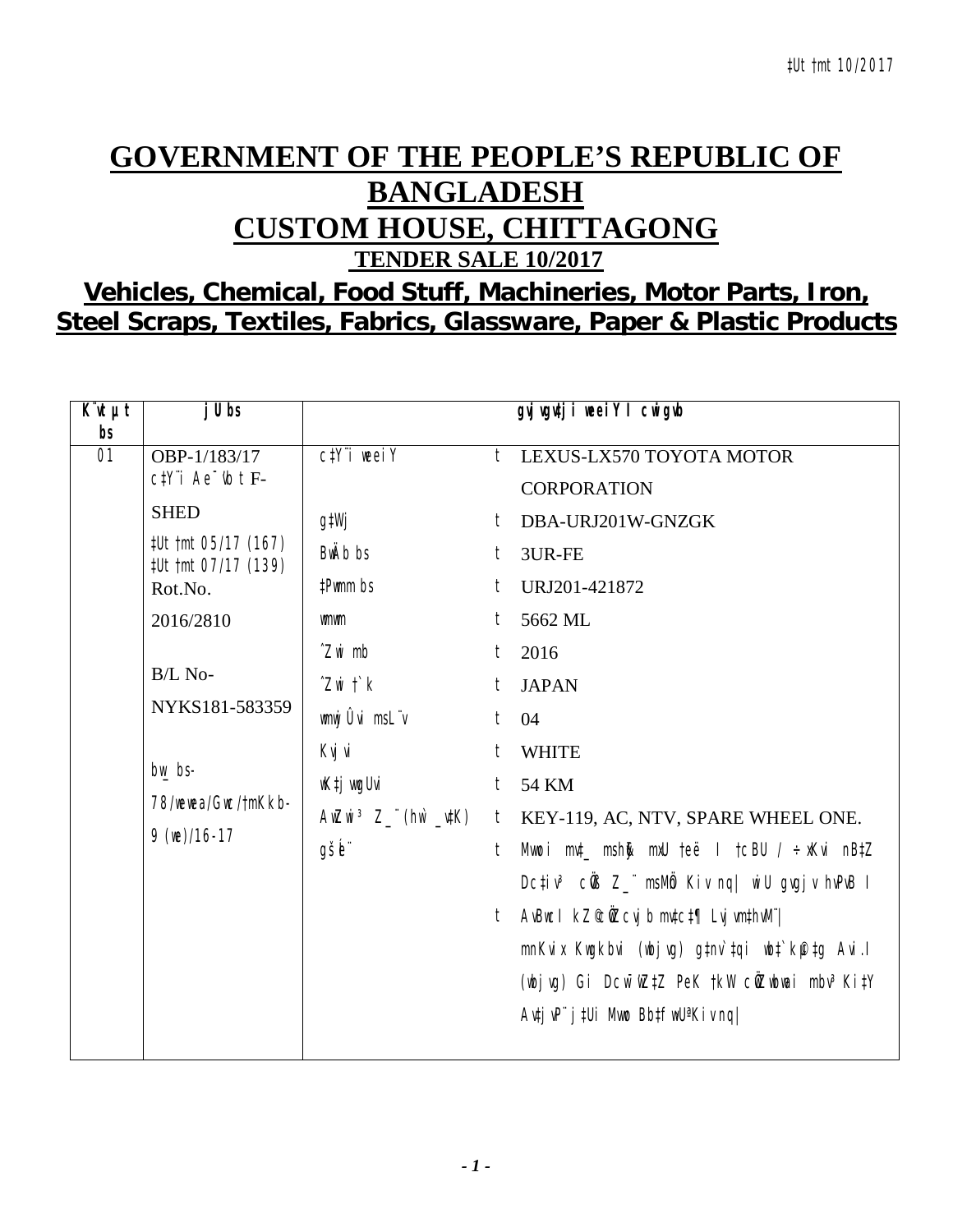| $\overline{K}$ 'it $\mu t$<br>bs | j U bs                   |                             | gyj vgutji weeiY I cwigwb                                                                                                 |
|----------------------------------|--------------------------|-----------------------------|---------------------------------------------------------------------------------------------------------------------------|
| $\overline{02}$                  | OBP-1/457/17             | $C/Y$ i weei $Y$            | $t_{-}$<br>AXIO- COROLLA (TOYOTA MOTOR                                                                                    |
|                                  | $c$ #Y"i Ae " $tb$ t New |                             | CORP.)                                                                                                                    |
|                                  | Car Shed                 | g‡Wj                        | DBA-NZE164-AEXNK<br>t                                                                                                     |
|                                  |                          | <b>BwAb</b> bs              | <b>INZ-FE</b><br>$t_{\parallel}$                                                                                          |
|                                  |                          | #Pwmm bs                    | $t$ NZE164-7007883                                                                                                        |
|                                  | Rot.No. 2017/880         | <b>umum</b>                 | $t$ 1496                                                                                                                  |
|                                  | <b>B/L No-SBCGT-</b>     | $\hat{Z}$ <i>i</i> $x$ mb   | $t_{\parallel}$<br>2012                                                                                                   |
|                                  | 528034                   | $Z$ wi $\ddot{\mathcal{L}}$ | t<br><b>JAPAN</b>                                                                                                         |
|                                  |                          | wnwj Ûvi msLïv              | $t \quad 04$                                                                                                              |
|                                  |                          | Kvj vi                      | t<br>Silver                                                                                                               |
|                                  |                          | wK‡j wygUvi                 | $t$ 56503                                                                                                                 |
|                                  |                          |                             | AwZwi $3 Z$ <sup>"</sup> (hw' $\mu$ K) t KEY NO- 329, Ac, NTV, Spare Wheel One                                            |
|                                  |                          | gšb"                        | Mwoi mut_ msh@ mxU teë I tcBU / ÷xKvi nBtZ<br>t                                                                           |
|                                  |                          |                             | Dcțiv <sup>3</sup> cÜB Z_" msMb Kiv nq  wiU gvgjv hvPvB I                                                                 |
|                                  |                          |                             | t AvBucl kZ©ÜZcvj b mvtct¶ Lvj vmthvM"                                                                                    |
|                                  |                          |                             | mnKvix Kwgkbvi (wbjvg) gtnv`tqi wbt`k@tg Avi.l<br>(wbjvg) Gi Dcw <sup>-</sup> wZ‡Z PeK tkW cŴZwbwai mbv <sup>3</sup> KitY |
|                                  |                          |                             | $A$ utj uP" j ‡Ui Muno Bb $\sharp$ fin $U^a$ Kiv nq                                                                       |
|                                  |                          |                             |                                                                                                                           |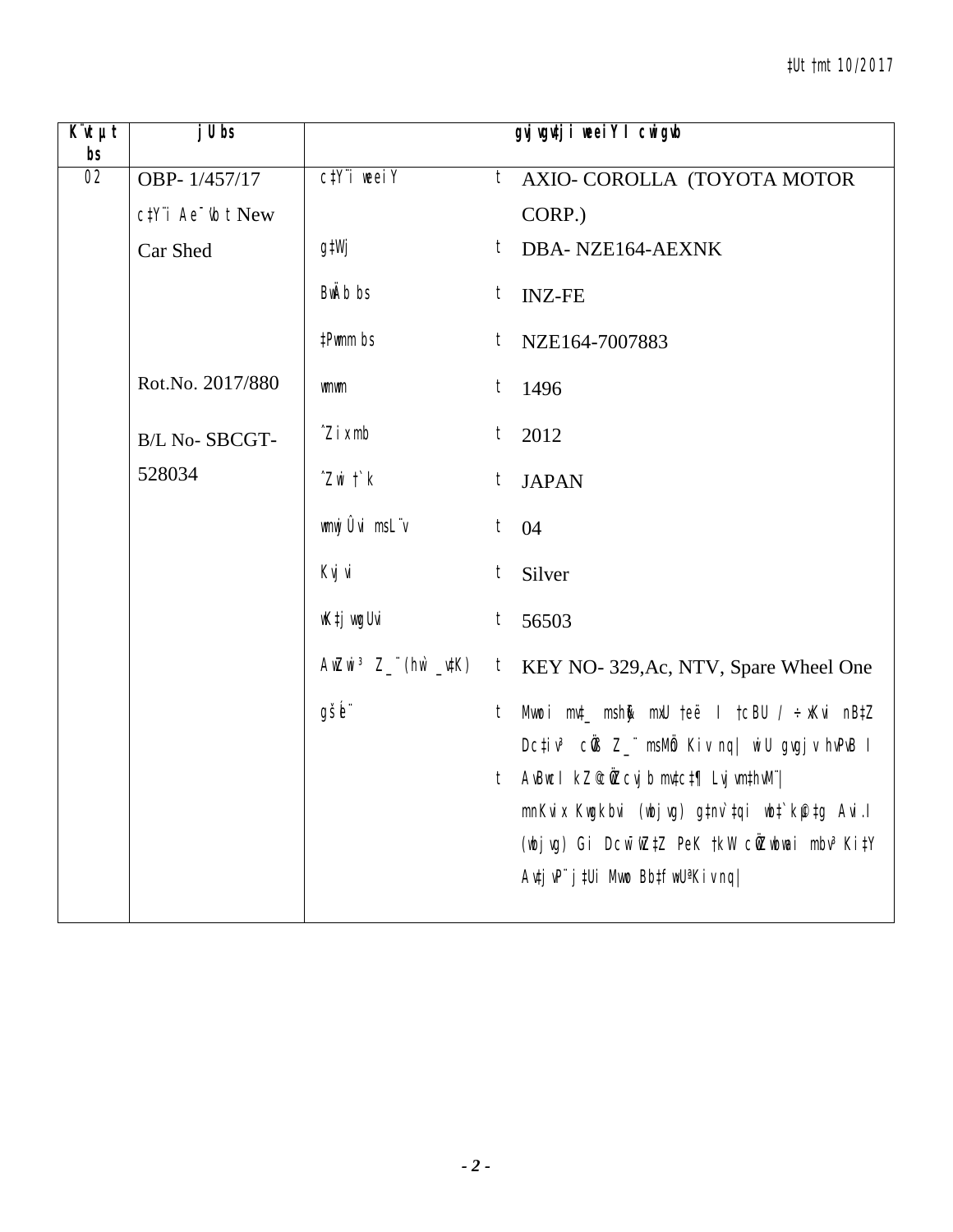| $\overline{K}$ it $\mu t$<br>bs | $j \, U \, bs$                                    |                             | gyj ygutji weei Y I cwigwb                                                                                                |
|---------------------------------|---------------------------------------------------|-----------------------------|---------------------------------------------------------------------------------------------------------------------------|
| $\overline{03}$                 | OBP-1/459/17                                      | $C/Y$ i weei $Y$            | <sup>t</sup> CAR ALLION A5 (TOYOTA MOTOR<br>CORP.)                                                                        |
|                                 | $c$ t $Y$ 'i Ae $\overline{\phantom{a}}$ th t New | gtWj                        | t DBA-NZT260-CEXEK-G                                                                                                      |
|                                 | Car Shed                                          | <b>BwAb</b> bs              | <b>INZ-FE</b><br>t                                                                                                        |
|                                 |                                                   | #Pwmm bs                    | $t_{-}$<br>NZT260-3167063                                                                                                 |
|                                 |                                                   | <b>umum</b>                 | 1496<br>t                                                                                                                 |
|                                 | Rot.No. 2017/880                                  | $\hat{Z}$ <i>i</i> $x$ mb   | t<br>2015                                                                                                                 |
|                                 | B/L No-SBCGT-                                     | $Z$ wi $\ddot{\mathcal{L}}$ | t JAPAN                                                                                                                   |
|                                 | 528032                                            | wnwj Ûvi msLïv              | $t \quad 04$                                                                                                              |
|                                 |                                                   | Kvj vi                      | Deep Maroon<br>$t_{\parallel}$                                                                                            |
|                                 |                                                   | wK‡j wydUvi                 | $t$ 8653                                                                                                                  |
|                                 |                                                   |                             | AwZwi $3 Z$ <sup>"</sup> (hw' $\mu$ K) t KEY NO- 366, Ac, NTV, Spare Wheel One                                            |
|                                 |                                                   | gšb"                        | Mwoi mut_ msh\$ mxU teë I tcBU / ÷xKvi nBtZ<br>t<br>Dctiv <sup>3</sup> cOB Z_" msMb Kiv ng   wiU gvgjv hvPvB I            |
|                                 |                                                   |                             | t AvBucl kZ°c0Zcvjb mvtct¶ Lvj vmthvM"                                                                                    |
|                                 |                                                   |                             | mnKvix Kwgkbvi (wbjvg) gtnv`tqi wbt`k@tg Avi.l                                                                            |
|                                 |                                                   |                             | (wbjvg) Gi Dcw <sup>-</sup> wZ‡Z PeK †kW cŴZwbwai mbv <sup>3</sup> Ki‡Y<br>Autj uP" j tUi Muno BbtfwU <sup>a</sup> Kiv nq |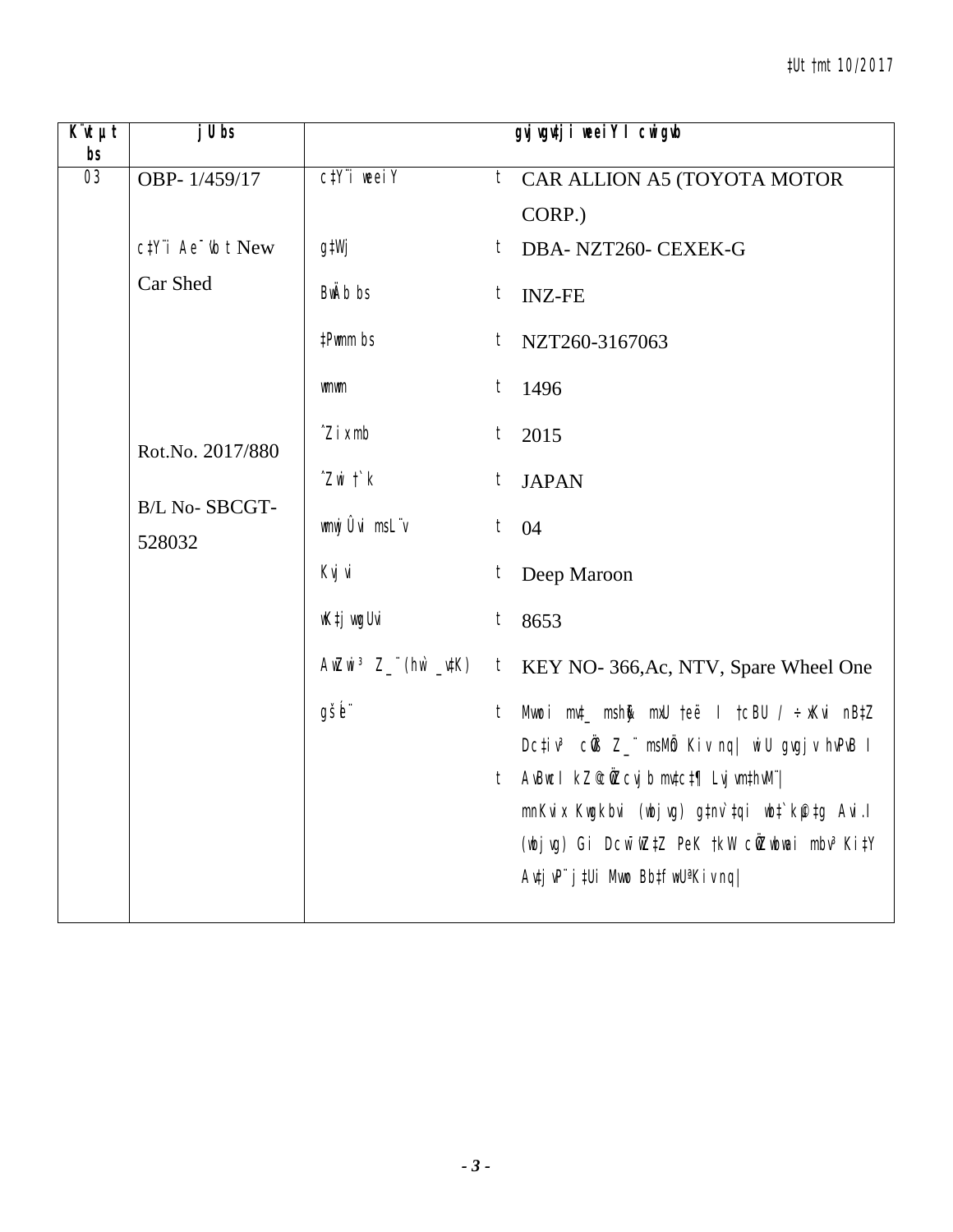| $\overline{K}$ <b><i>ut</i></b><br>bs | $j$ Ubs                            |                                 | gyj vgutji weeiY I cwigub                                                                 |
|---------------------------------------|------------------------------------|---------------------------------|-------------------------------------------------------------------------------------------|
| 04                                    | OBP-1/455/17                       | $C\ddagger Y$ i weel $Y$        | $\overline{t}$ Car                                                                        |
|                                       | $c$ t $Y$ 'i Ae $\neg$ t $b$ t New |                                 | Corolla Axio (TOYOTA MOTOR CORP.)                                                         |
|                                       | Car Shed                           | g‡Wj                            | $t$ DBA-NZE164-AEXNK-B                                                                    |
|                                       |                                    | <b>BwAb</b> bs                  | <b>INZ-FE</b><br>t                                                                        |
|                                       |                                    | #Pwmm bs                        | $t$ NZE164-7008237                                                                        |
|                                       |                                    | <b>umum</b>                     | t<br>1496                                                                                 |
|                                       | Rot.No. 2017/880                   | $\hat{Z}$ <i>i</i> $x$ mb       | $t_{-}$<br>2012                                                                           |
|                                       | <b>B/L No-SBCGT-</b>               | $Z$ wi $\ddot{\mathcal{L}}$ $k$ | t<br><b>JAPAN</b>                                                                         |
|                                       | 528032                             | wmwj Ûvi msLïv                  | $t \quad 04$                                                                              |
|                                       |                                    | Kvj vi                          | t<br>White                                                                                |
|                                       |                                    | wK‡j wyUvi                      | 30003<br>$t_{-}$                                                                          |
|                                       |                                    |                                 | AwZwi $3 Z_{-}$ (hw $\mu$ K) t KEY NO- 330, Ac, NTV, Spare Wheel One                      |
|                                       |                                    | gšb"                            | Mwoi mut_ msh\$ mxU teë I tcBU / ÷xKvi nBtZ<br>$t_{-}$                                    |
|                                       |                                    |                                 | Dc‡iv <sup>3</sup> cŴ3 Z_" msMm Kiv nq  wiU gvgjv hvPvB I                                 |
|                                       |                                    |                                 | t AvBucl kZ©ÑZcvjb mv‡c‡¶ Lvj vm‡hvM" <br>mnKvix Kwgkbvi (wbjvg) g‡nv`tqi wb‡`kfutg Avi.l |
|                                       |                                    |                                 | (wbjvg) Gi Dcw <sup>-</sup> wZ‡Z PeK †kW cŴZwbwai mbv <sup>3</sup> Ki‡Y                   |
|                                       |                                    |                                 | $A$ utj v $P^{\prime}$ j tUi Mwo Bbtfw $U^a$ Kiv nq                                       |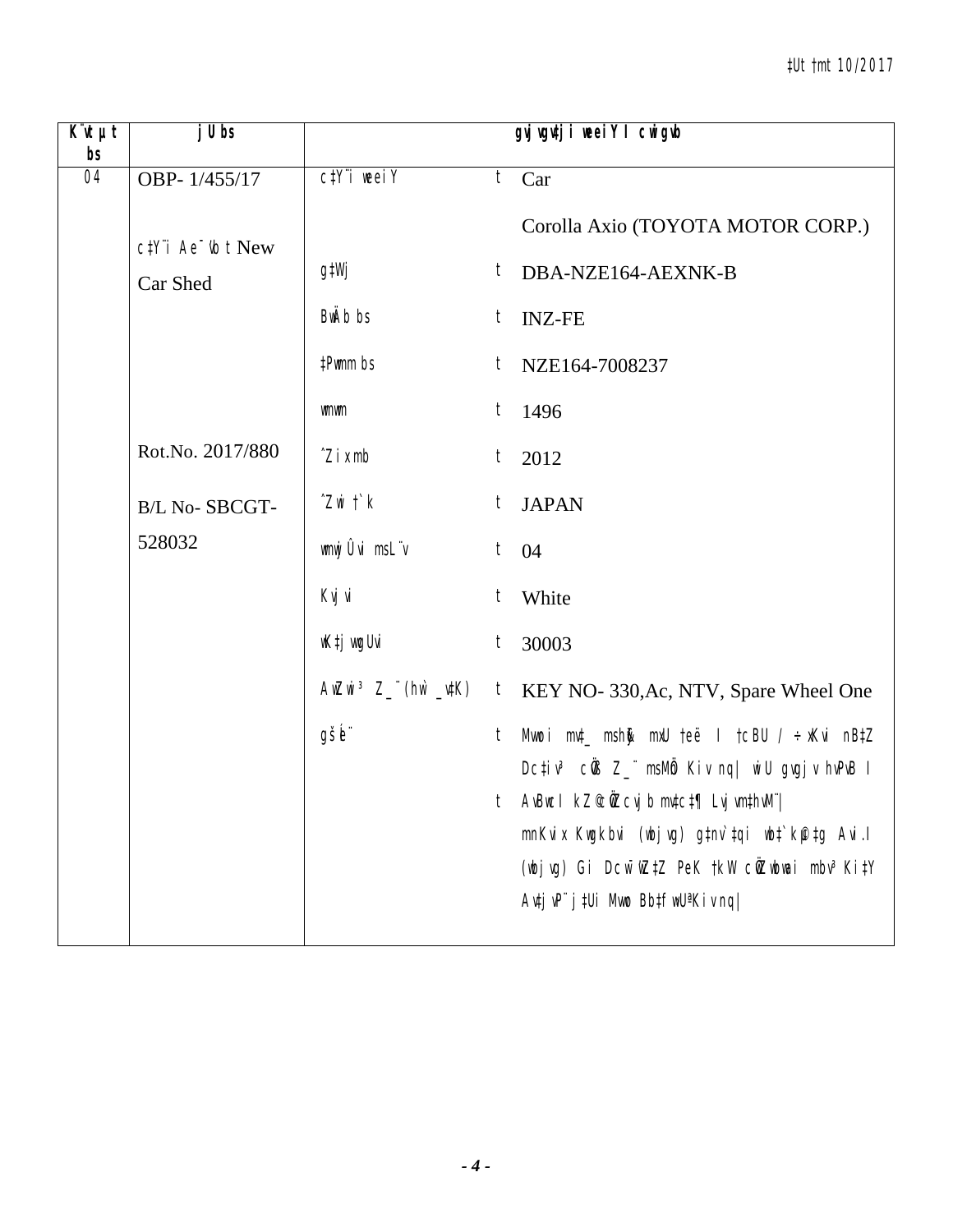| $\overline{K}$ <b><i>ut</i></b><br>bs | $j$ Ubs                                        |                                 | gyj vgutji weeiY I cwigwb                                                                                                                                                                                                                                                                                                                                                     |
|---------------------------------------|------------------------------------------------|---------------------------------|-------------------------------------------------------------------------------------------------------------------------------------------------------------------------------------------------------------------------------------------------------------------------------------------------------------------------------------------------------------------------------|
| 05                                    | OBP-1/381/17                                   | $C/Y$ i weei $Y$                | $t$ CAR                                                                                                                                                                                                                                                                                                                                                                       |
|                                       | $c$ t $Y$ 'i Ae $\neg$ t $b$ t New<br>Car Shed |                                 | COROLLA FIELDERS G (TOYOTA<br>MOTOR CORP.)                                                                                                                                                                                                                                                                                                                                    |
|                                       |                                                | g‡Wj                            | DBA-NZE161G-AWXEK<br>t                                                                                                                                                                                                                                                                                                                                                        |
|                                       |                                                | BwAb bs                         | $t$ INZ-FE                                                                                                                                                                                                                                                                                                                                                                    |
|                                       | Rot.No. 2017/318                               | #Pwmm bs                        | NZE161-7027903<br>t                                                                                                                                                                                                                                                                                                                                                           |
|                                       | B/L No-                                        | <b>umum</b>                     | $t$ 1496                                                                                                                                                                                                                                                                                                                                                                      |
|                                       | NYKS181-633374                                 | $\hat{Z}$ <i>i</i> $x$ mb       | t<br>2012                                                                                                                                                                                                                                                                                                                                                                     |
|                                       |                                                | $Z$ wi $\ddot{\mathcal{L}}$ $k$ | $t_{-}$<br><b>JAPAN</b>                                                                                                                                                                                                                                                                                                                                                       |
|                                       |                                                | wmwj Ûvi msLïv                  | $t$ 04                                                                                                                                                                                                                                                                                                                                                                        |
|                                       |                                                | Kvj vi                          | Silver<br>t                                                                                                                                                                                                                                                                                                                                                                   |
|                                       |                                                | wK‡j wugUvi                     | 107540<br>t                                                                                                                                                                                                                                                                                                                                                                   |
|                                       |                                                | gšb"                            | $A \parallel Z \parallel \parallel$ 3 $Z$ (h) $\parallel$ $\parallel$ $\parallel$ $K$ EY NO- 27, Ac, NTV, Spare Wheel One<br>Mwoi m¢_ msh\$ mxU teë I tcBU / ÷xKvi nB‡Z<br>t<br>Dcțiv <sup>3</sup> cÜB Z_" msMb Kiv nq  wiU gvgjv hvPvB I<br>$A$ vBuc $I$ kZ $\mathcal{C}$ ůZcvj b mv $t$ c $t$ ¶ Lvj vm $t$ hv $M$ "<br>t<br>mnKvix Kwgkbvi (wbjvg) g‡nv`tqi wbt`kfutg Avi.l |
|                                       |                                                |                                 | (wbjvg) Gi Dcw <sup>-</sup> wZ‡Z PeK †kW cŴZwbwai mbv <sup>3</sup> Ki‡Y<br>Avtj vP" j tUi Mwo BbtfwU <sup>a</sup> Kiv nq                                                                                                                                                                                                                                                      |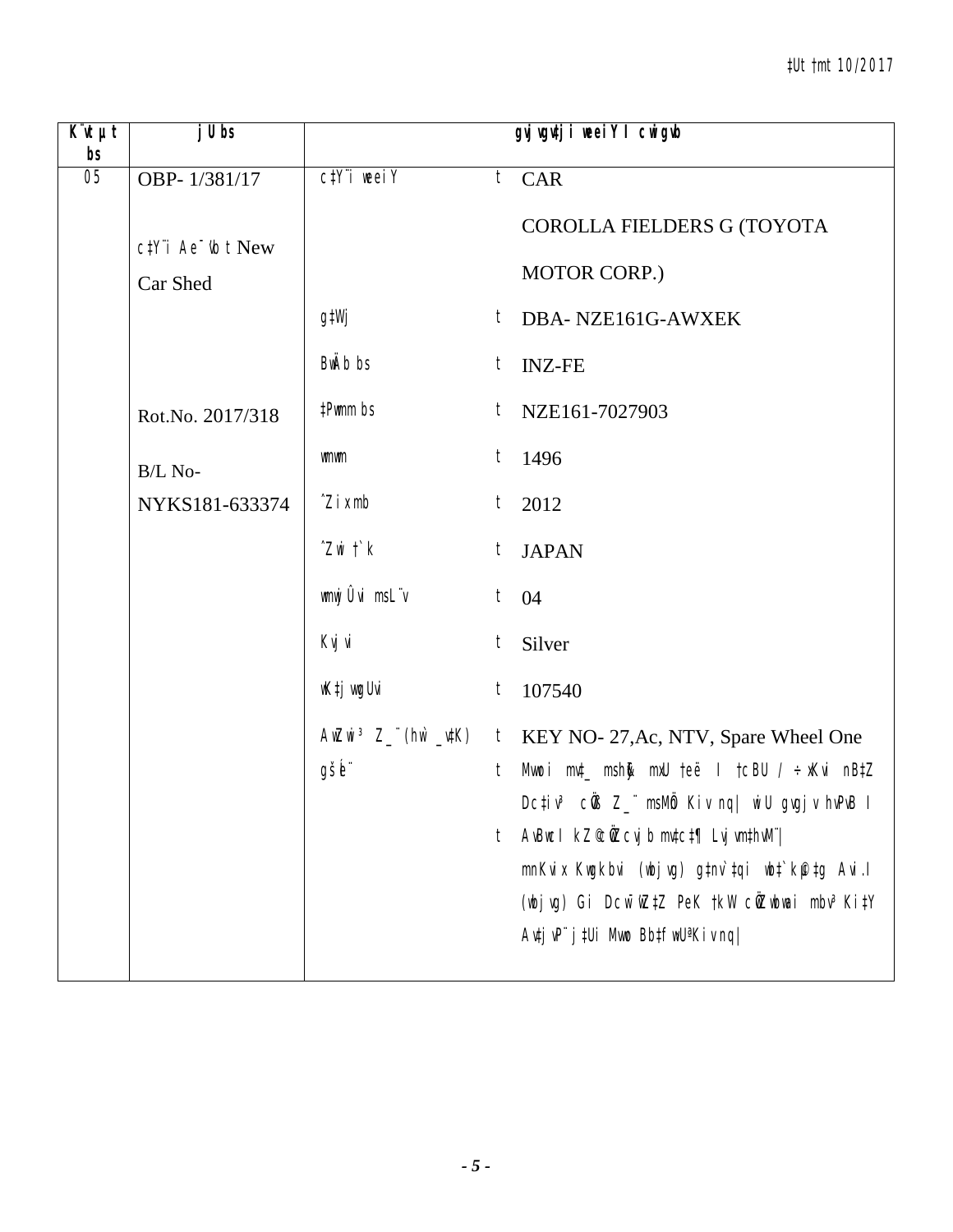| $\overline{K}$ it $\mu t$<br>bs | $j$ Ubs                                              |                             | gyj vgutji weeiY I cwigwb                                                                                                                     |
|---------------------------------|------------------------------------------------------|-----------------------------|-----------------------------------------------------------------------------------------------------------------------------------------------|
| $\overline{06}$                 | OBP-1/442/17                                         | $C/Y$ i weei $Y$            | $t$ CAR                                                                                                                                       |
|                                 | $c$ #Y" <i>i</i> $Ae^-$ <sub><i>ib</i></sub> $t$ New |                             | IST (TOYOTA MOTOR CORP.)                                                                                                                      |
|                                 | Car Shed                                             | g‡Wj                        | $t$ DBA-NCP110-AHXEK                                                                                                                          |
|                                 |                                                      | BwAb bs                     | <b>INZ-FE</b><br>t                                                                                                                            |
|                                 |                                                      | #Pwmm bs                    | $t$ NCP110-2005933                                                                                                                            |
|                                 | Rot.No. 2017/880                                     | <b>umum</b>                 | $t$ 1496                                                                                                                                      |
|                                 | <b>B/L No-YHCGS-</b>                                 | $\hat{Z}$ i x mb            | $t$ 2012                                                                                                                                      |
|                                 | 710046                                               | $Z$ wi $\ddot{\mathcal{L}}$ | <b>JAPAN</b><br>$t_{\parallel}$                                                                                                               |
|                                 |                                                      | wnwj Ûvi msLïv              | $t \quad 04$                                                                                                                                  |
|                                 |                                                      | Kvj vi                      | t<br>Silver                                                                                                                                   |
|                                 |                                                      | wK‡j wyUvi                  | $t$ 9444                                                                                                                                      |
|                                 |                                                      |                             | $A \parallel Z \parallel \parallel$ 3 $Z$ (h) $\parallel$ $\parallel$ $\parallel$ $K$ EY NO- 528, Ac, NTV, Spare Wheel                        |
|                                 |                                                      |                             | One                                                                                                                                           |
|                                 |                                                      | gšb"                        | Mwoi m¢_ msh\$ mxU teë I tcBU / ÷xKvi nB‡Z<br>t<br>Dcțiv <sup>3</sup> cÜB Z_" msMb Kiv nq  wiU gvgjv hvPvB I                                  |
|                                 |                                                      |                             | AvBuc I kZ°c0Zcvj b mvtct¶ Lvj vmthvM" <br>t                                                                                                  |
|                                 |                                                      |                             | mnKvix Kwgkbvi (wbjvg) gtnv`tqi wbt`kfutg Avi.l                                                                                               |
|                                 |                                                      |                             | (wbjvg) Gi Dcw <sup>-</sup> wZ‡Z PeK †kW cŴZwbwai mbv <sup>3</sup> Ki‡Y<br>$A$ utj v $P^{\prime\prime}$ j tUi Mwo Bbtfw $U^a$ Kiv nq $\prime$ |
|                                 |                                                      |                             |                                                                                                                                               |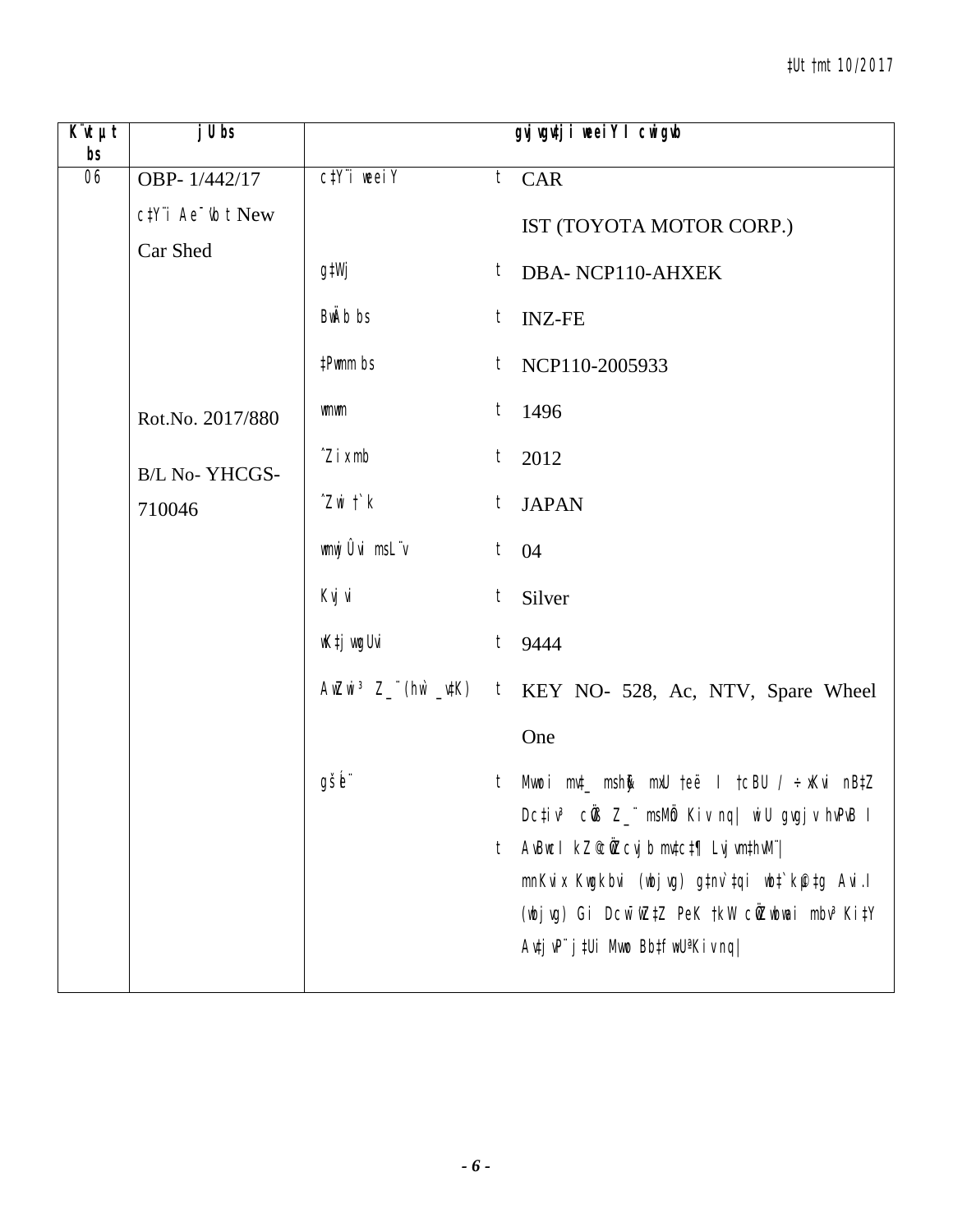| $\overline{K}$ 'it $\mu t$<br>bs | $j$ Ubs                                           |                                 | gyj vgutji weeiY I cwigub                                                                                                            |
|----------------------------------|---------------------------------------------------|---------------------------------|--------------------------------------------------------------------------------------------------------------------------------------|
| 07                               | OBP-1/454/17                                      | $C/Y$ i weel $Y$                | $t$ CAR                                                                                                                              |
|                                  | $c$ t <sup>Y</sup> 'i Ae <sup>-</sup> $i$ b t New |                                 | COROLLA AXIO G (TOYOTA MOTOR                                                                                                         |
|                                  | Car Shed                                          |                                 | CORP.)                                                                                                                               |
|                                  |                                                   | g‡Wj                            | t<br>DBA-NZE161-AEXEK                                                                                                                |
|                                  |                                                   | <b>BwAb</b> bs                  | t<br><b>INZ-FE</b>                                                                                                                   |
|                                  |                                                   | #Pwmm bs                        | NZE161-7010973<br>t                                                                                                                  |
|                                  | Rot.No. 2017/880                                  | <b>umum</b>                     | $t$ 1496                                                                                                                             |
|                                  | B/L No-SBCGT-                                     | $\hat{Z}$ <i>i</i> $x$ mb       | t<br>2012                                                                                                                            |
|                                  | 528031                                            | $Z$ wi $\ddot{\mathcal{L}}$ $k$ | $t_{\parallel}$<br><b>JAPAN</b>                                                                                                      |
|                                  |                                                   | wnwj Ûvi msL"v                  | $t \quad 04$                                                                                                                         |
|                                  |                                                   | Kvj vi                          | Navy Blue<br>t                                                                                                                       |
|                                  |                                                   | wK‡j wygUvi                     | 30003<br>t                                                                                                                           |
|                                  |                                                   |                                 | AwZwi <sup>3</sup> Z_ "(hw' _utK) t KEY NO- 379, Ac, NTV, Spare Wheel One                                                            |
|                                  |                                                   | gšb"                            | Mwoi m¢_ msh\$ mxU teë I tcBU / ÷xKvi nB‡Z<br>t                                                                                      |
|                                  |                                                   |                                 | Dcțiv <sup>3</sup> cÜB Z_" msMb Kiv nq  wiU gvgjv hvPvB I<br>AvBuc I kZ°c0Zcvj b mvtct¶ Lvj vmthvM" <br>t                            |
|                                  |                                                   |                                 | mnKvix Kwgkbvi (wbjvg) gtnv`tqi wbt`kfutg Avi.l                                                                                      |
|                                  |                                                   |                                 | (wbjvg) Gi Dcw <sup>-</sup> wZ‡Z PeK †kW cŴZwbwai mbv <sup>3</sup> Ki‡Y<br>$A$ utj v $P^{\prime\prime}$ j tUi Mwo Bbtfw $U^a$ Kiv ng |
|                                  |                                                   |                                 |                                                                                                                                      |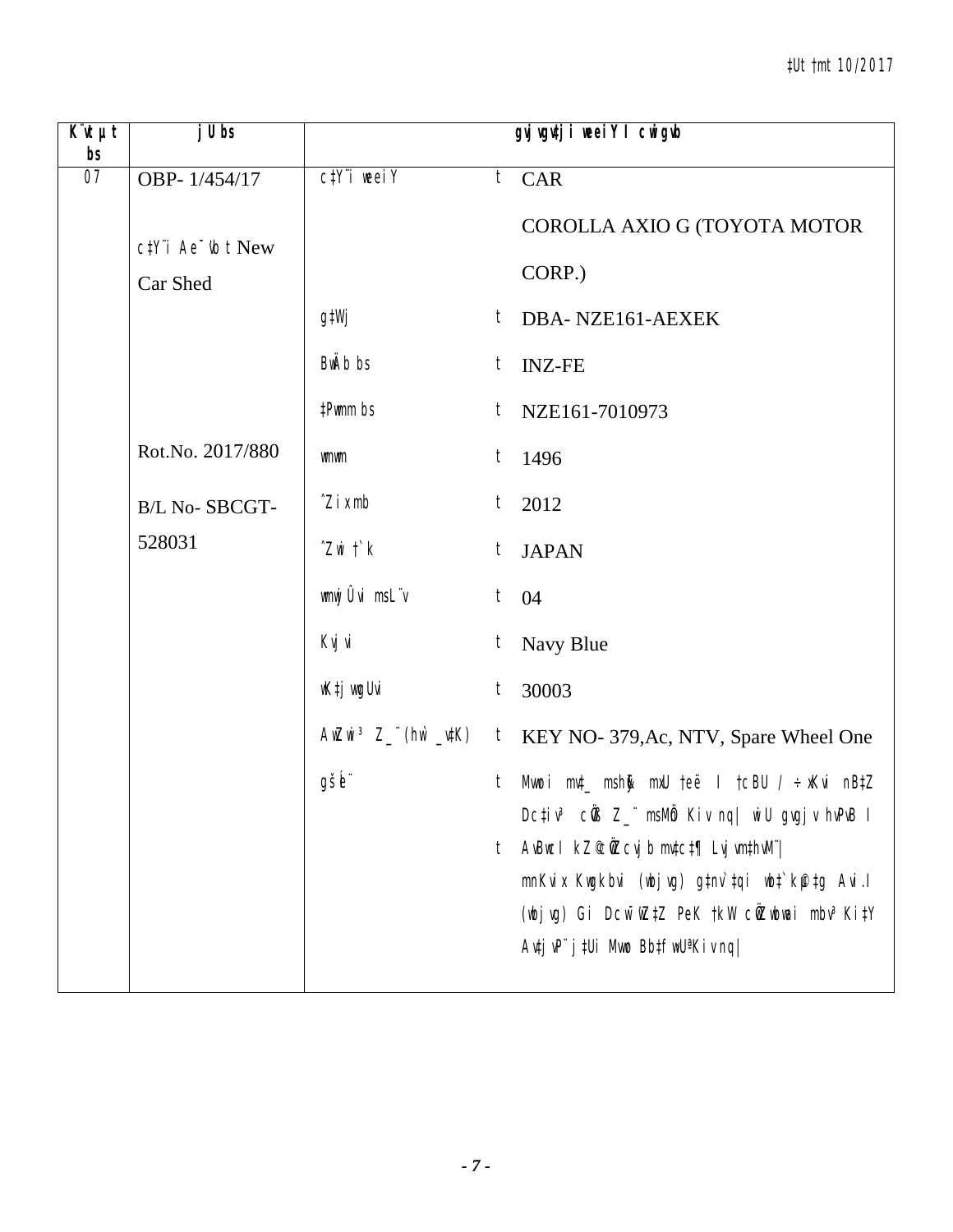| $\overline{K}$ <b><i>ut</i></b><br>bs | $j$ Ubs                            |                           | gyj vgutji weeiY I cwigwb                                                                          |
|---------------------------------------|------------------------------------|---------------------------|----------------------------------------------------------------------------------------------------|
| 08                                    | OBP-1/440/17                       | $C/Y$ i weei $Y$          | $t$ CAR                                                                                            |
|                                       | $c$ t $Y$ 'i Ae $\neg$ t $b$ t New |                           | ALLION A5 (TOYOTA MOTOR CORP.)                                                                     |
|                                       | Car Shed                           | g‡Wj                      | $t$ DBA-NZT260-CEXEK-G                                                                             |
|                                       |                                    | <b>BwAb</b> bs            | <b>INZ-FE</b><br>t                                                                                 |
|                                       |                                    | #Pwmm bs                  | $t$ NZT260-3168371                                                                                 |
|                                       |                                    | wmwm                      | t<br>1496                                                                                          |
|                                       | Rot.No. 2017/880                   | $\hat{Z}$ <i>i</i> $x$ mb | $t$ 2015                                                                                           |
|                                       | B/L No-                            | $Z$ wi $\ddot{\,}$ $k$    | t<br><b>JAPAN</b>                                                                                  |
|                                       | YHCGS710029                        | wmwj Ûvi msLïv            | $t \quad 04$                                                                                       |
|                                       |                                    | Kvj vi                    | t<br>Deep Maroon                                                                                   |
|                                       |                                    | wK‡j wyUvi                | $t$ 4616                                                                                           |
|                                       |                                    |                           | AwZwi $3 Z_{-}$ (hw $\mu$ K) t KEY NO- 538, Ac, NTV, Spare Wheel One                               |
|                                       |                                    | gšb"                      | Mwoi mut_ msh\$ mxU teë I tcBU / ÷xKvi nBtZ<br>$t_{-}$                                             |
|                                       |                                    |                           | Dc‡iv <sup>3</sup> cŴ3 Z_" msMm Kiv nq  wiU gvgjv hvPvB I<br>t AvBucl kZ©ÑZcvjb mv‡c‡¶ Lvj vm‡hvM" |
|                                       |                                    |                           | mnKvix Kwgkbvi (wbjvg) g‡nv`tqi wb‡`kfutg Avi.l                                                    |
|                                       |                                    |                           | (wbjvg) Gi Dcw <sup>-</sup> wZ‡Z PeK †kW cŴZwbwai mbv <sup>3</sup> Ki‡Y                            |
|                                       |                                    |                           | $A$ utj v $P^{\prime}$ j tUi Mwo Bbtfw $U^a$ Kiv nq                                                |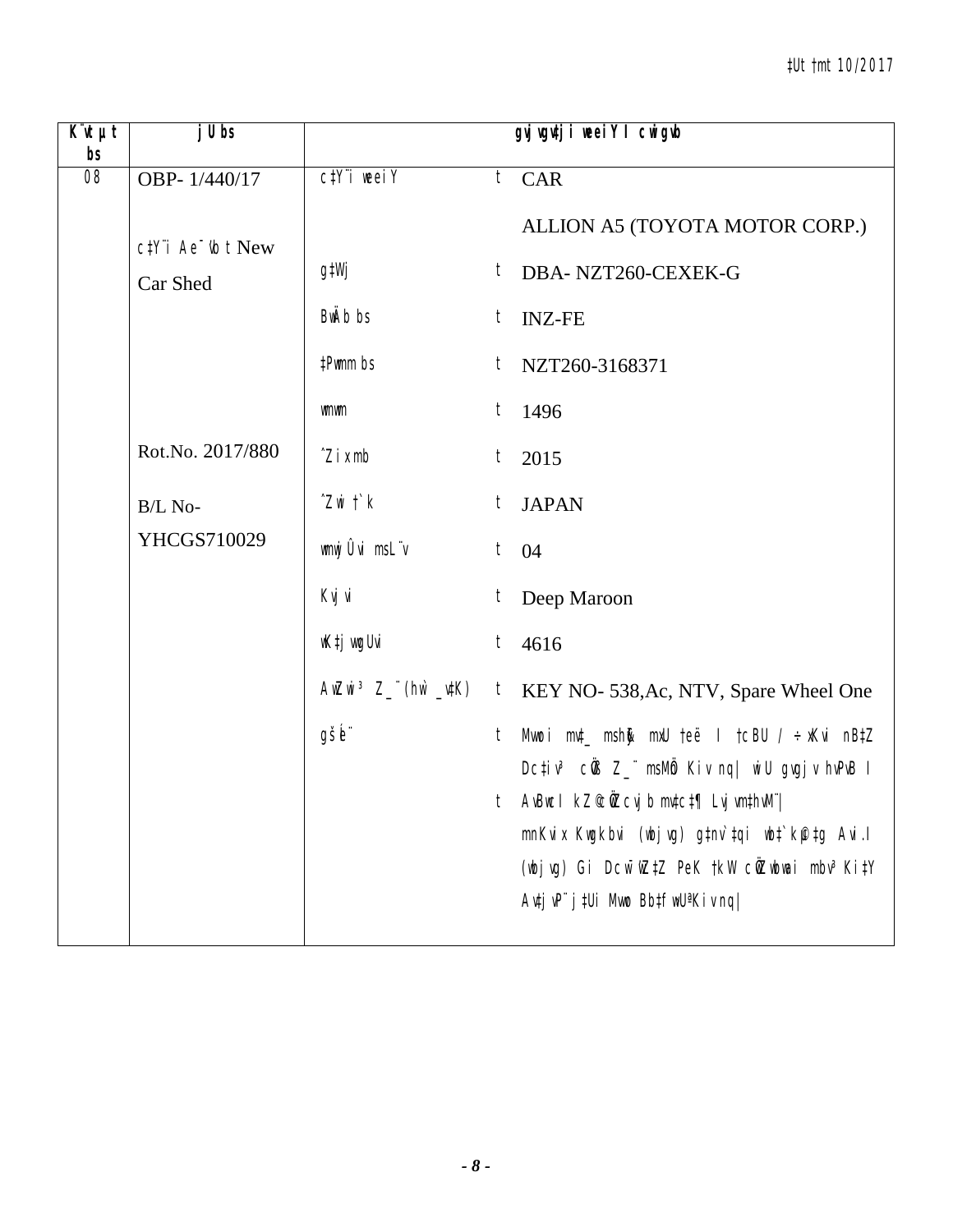| $\overline{K}$ <b><i>ut</i></b><br>bs | $j$ Ubs               |                       | gyj vgutji weeiY I cwigub                                                                                                  |
|---------------------------------------|-----------------------|-----------------------|----------------------------------------------------------------------------------------------------------------------------|
| 09                                    | OBP-1/322/17          | $C/Y$ i weel $Y$      | $t$ MICRO BUS, REGIUS ACE (TOYOTA                                                                                          |
|                                       | $ctY$ i Ae $ub$ t P - |                       | MOTOR CORP.)                                                                                                               |
|                                       | <b>SHED</b>           | g‡Wj                  | $t$ LDF-KDH201V-SRPEY                                                                                                      |
|                                       |                       | BwAb bs               | $t$ 1KD-FTV                                                                                                                |
|                                       |                       | #Pwmm bs              | $t$ KDH 201-0072924                                                                                                        |
|                                       |                       | wmwm                  | $t$ 2982                                                                                                                   |
|                                       | Rot.No. 2017/238      | $\hat{Z}$ i x mb      | $t$ 2011                                                                                                                   |
|                                       |                       | $Z$ wi $\uparrow$ $k$ | t JAPAN                                                                                                                    |
|                                       | B/L No-<br>181630644  | wmwj Ûvi msLïv        | $t \quad 04$                                                                                                               |
|                                       |                       | Kvj vi                | t WHITE                                                                                                                    |
|                                       |                       | wK‡j vugUvi           | $t$ 27102                                                                                                                  |
|                                       |                       |                       | AwZwi <sup>3</sup> Z_"(hw`_utK) t KEY NO3- 251, AC, N-TV, SPARE                                                            |
|                                       |                       |                       | WHEEL ONE.                                                                                                                 |
|                                       |                       | gšb"                  | t Mwoi m⊄_ msh∯ mxU teë I tcBU / ÷xKvi nB‡Z<br>Dcțiv <sup>3</sup> củB Z_" msMb Kiv ng   wiU gvgjv hvPvB I                  |
|                                       |                       |                       | AvBuc I kZ°cůZcvj b mvtct¶ Lvj vmthvM" <br>t                                                                               |
|                                       |                       |                       | mnKvix Kwgkbvi (wbjvg) g‡nv`tqi wb‡`kfutg Avi.l<br>(wbjvg) Gi Dcw <sup>-</sup> wZ‡Z PeK †kW cŴZwbwai mbv <sup>3</sup> Ki‡Y |
|                                       |                       |                       | $A$ utj v $P^{\prime\prime}$ j tUi Mwo Bbtfw $U^a$ Kiv nq                                                                  |
|                                       |                       |                       |                                                                                                                            |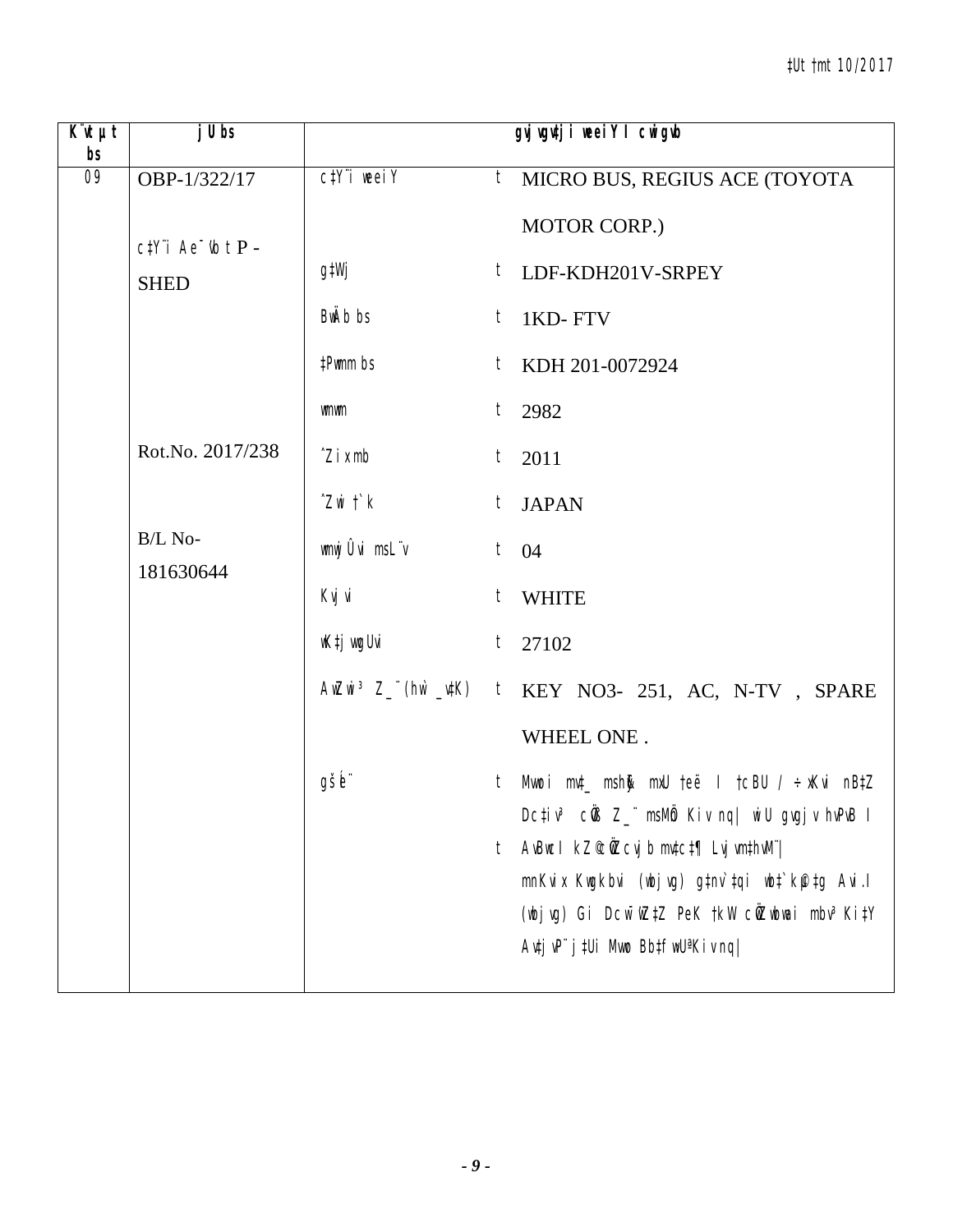| $\overline{K}$ it $\mu t$<br>bs | $j$ Ubs                         |                             |         | gyj vgutji weeiY I cwigwb                                                                                          |
|---------------------------------|---------------------------------|-----------------------------|---------|--------------------------------------------------------------------------------------------------------------------|
| 10                              | OBP-1/269/17                    | $C/Y$ i weel $Y$            |         | <sup>t</sup> HONDA, VEZEL (Mmoi wcQtbi KwQtbB  e wK                                                                |
|                                 | $c$ t $Y$ 'i Ae $\neg$ ib t P - |                             |         | Xvj v Fv1/2v, Pvcvtbv)                                                                                             |
|                                 | <b>SHED</b>                     | g‡Wj                        |         | $t$ DBA-RU1                                                                                                        |
|                                 |                                 | BwAb bs                     | $t_{-}$ | T7AG7H7-NH788P-A-J                                                                                                 |
|                                 |                                 | #Pwmm bs                    |         | $t$ RU1-1203205                                                                                                    |
|                                 | Rot.No. 2016/3525               | wmwm                        | $t_{-}$ | NOT FOUND IN BODY, FOUND<br>IN                                                                                     |
|                                 |                                 |                             |         | INTERNET (1500CC)                                                                                                  |
|                                 | B/L No-                         | $\hat{Z}$ <i>i</i> $x$ mb   |         | $t$ 2016                                                                                                           |
|                                 | SBCGP126AB022                   | $Z$ wi $\ddot{\mathcal{L}}$ |         | t JAPAN                                                                                                            |
|                                 |                                 | wmwj Ûvi msL"v              |         | $t \quad 04$                                                                                                       |
|                                 |                                 | Kvj vi                      | t       | <b>WHITE</b>                                                                                                       |
|                                 |                                 | wK‡j wyUvi                  |         | $t$ 005565                                                                                                         |
|                                 |                                 |                             |         | $A$ wZwi <sup>3</sup> Z_"(hw`_vtK) t KEY NO 90, AC, RADIO, SPARE                                                   |
|                                 |                                 |                             |         | WHEEL ONE.                                                                                                         |
|                                 |                                 | gše                         |         | Mwoi mut_ msh0 mxU teë I tcBU / ÷xKvi nBtZ<br>Dcțiv <sup>3</sup> củ <sub>3</sub> Z_ msMb Kiv nq  wiU gvgjv hvPvB I |
|                                 |                                 |                             | t       | $A$ vBuc I kZ $\mathcal{C}$ ůZcvj b mvtct $\P$ Lvj vmthvM"                                                         |
|                                 |                                 |                             |         | mnKvix Kwgkbvi (wbjvg) g‡nv`‡qi wb‡`kfl‡g Avi.l                                                                    |
|                                 |                                 |                             |         | (wbjvg) Gi Dcw <sup>-</sup> wZ‡Z PeK †kW cŴZwbwai mbv <sup>3</sup> Ki‡Y                                            |
|                                 |                                 |                             |         | Autj uP" j tUi Muno BbtfwU <sup>a</sup> Kiv nq                                                                     |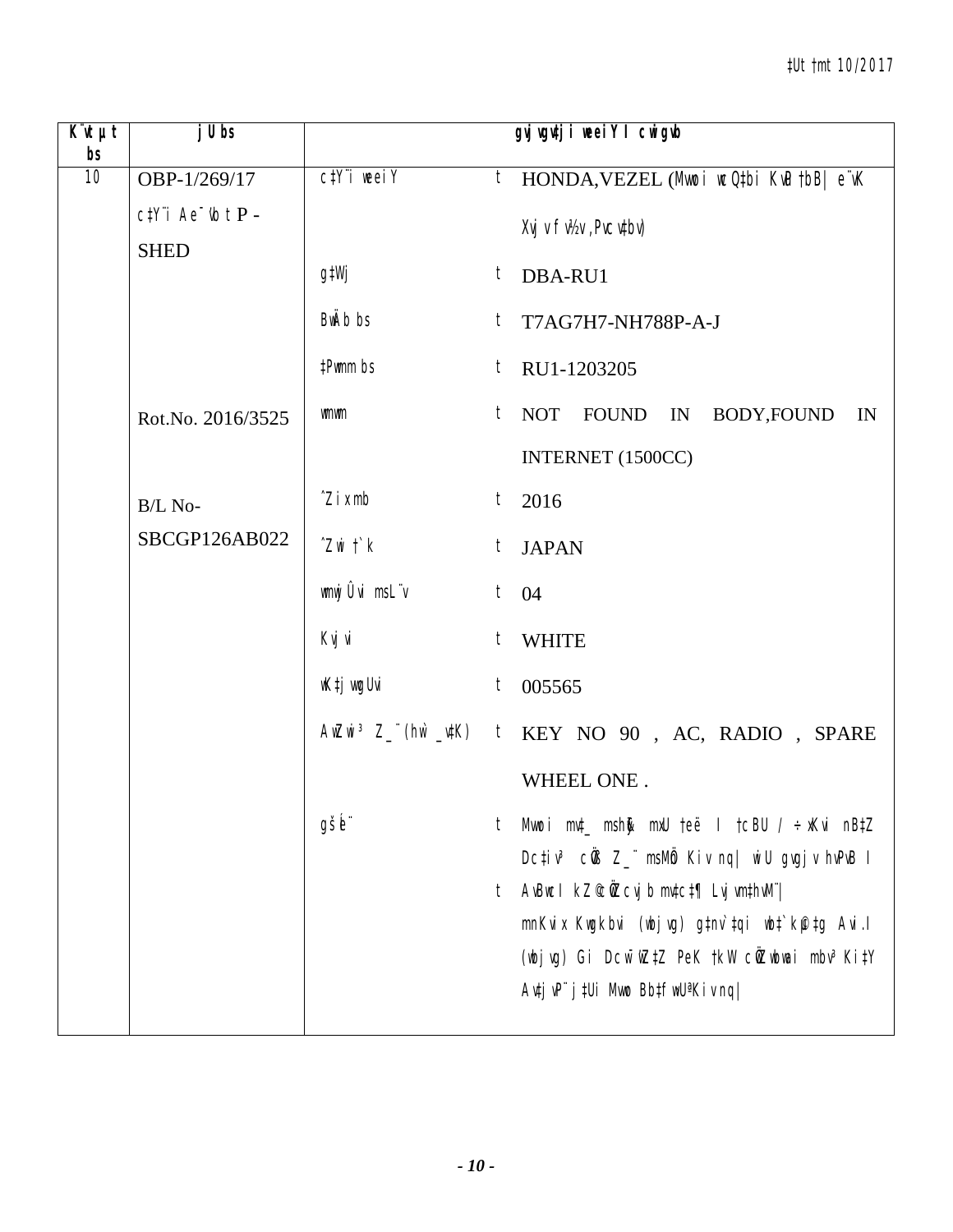| $K$ it $\mu t$<br>b <sub>s</sub> | $j$ Ubs               |                                 |              | gyj vgutji weeiY I cwigwb                                                                           |
|----------------------------------|-----------------------|---------------------------------|--------------|-----------------------------------------------------------------------------------------------------|
| $\overline{11}$                  | OBP-1/318/17          | $C/Y$ i weei $Y$                |              | <sup>t</sup> CAR - AXIO - (TOYOTA MOTOR                                                             |
|                                  | $ctY$ i Ae $ub$ t P - |                                 |              | CORP.)                                                                                              |
|                                  | <b>SHED</b>           | g‡Wj                            |              | $t$ DBA-NZE141-AEXNK                                                                                |
|                                  |                       | BwAb bs                         |              | $t$ 1NZ-FE                                                                                          |
|                                  |                       | #Pwmm bs                        |              | $t$ NZE141-3014979                                                                                  |
|                                  |                       | <b>umum</b>                     |              | $t$ 1496                                                                                            |
|                                  | Rot.No. 2017/238      | $\hat{Z}$ <i>i</i> $x$ mb       |              | $t$ 2011                                                                                            |
|                                  |                       | $Z$ wi $\ddot{\mathcal{L}}$ $k$ |              | t JAPAN                                                                                             |
|                                  | B/L No-<br>181630610  | wmwj Ûvi msLïv                  | $t \quad 04$ |                                                                                                     |
|                                  |                       | Kvj vi                          |              | t NAVY BLUE                                                                                         |
|                                  |                       | wK‡j vugUvi                     |              | $t$ 113885                                                                                          |
|                                  |                       |                                 |              | AwZwi <sup>3</sup> Z_"(hw`_utK) t KEY NO3- 167, AC, N-TV, SPARE                                     |
|                                  |                       |                                 |              | WHEEL ONE.                                                                                          |
|                                  |                       | gšb"                            |              | t Mwoi muț msh\$ mxU teë I tcBU / ÷xKvi nB‡Z                                                        |
|                                  |                       |                                 | t            | Dcțiv <sup>3</sup> cÜB Z_" msMb Kiv nq  wiU gvgjv hvPvB I<br>AvBuc I kZ°c0Zcvj b mvtct¶ Lvj vmthvM" |
|                                  |                       |                                 |              | mnKvix Kwgkbvi (wbjvg) gtnv`tqi wbt`k@tg Avi.l                                                      |
|                                  |                       |                                 |              | (wbjvg) Gi Dcw <sup>-</sup> wZ‡Z PeK †kW cŴZwbwai mbv <sup>3</sup> Ki‡Y                             |
|                                  |                       |                                 |              | $A$ utj v $P^{\prime}$ j tUi Mwo Bbtfw $U^a$ Kiv ng                                                 |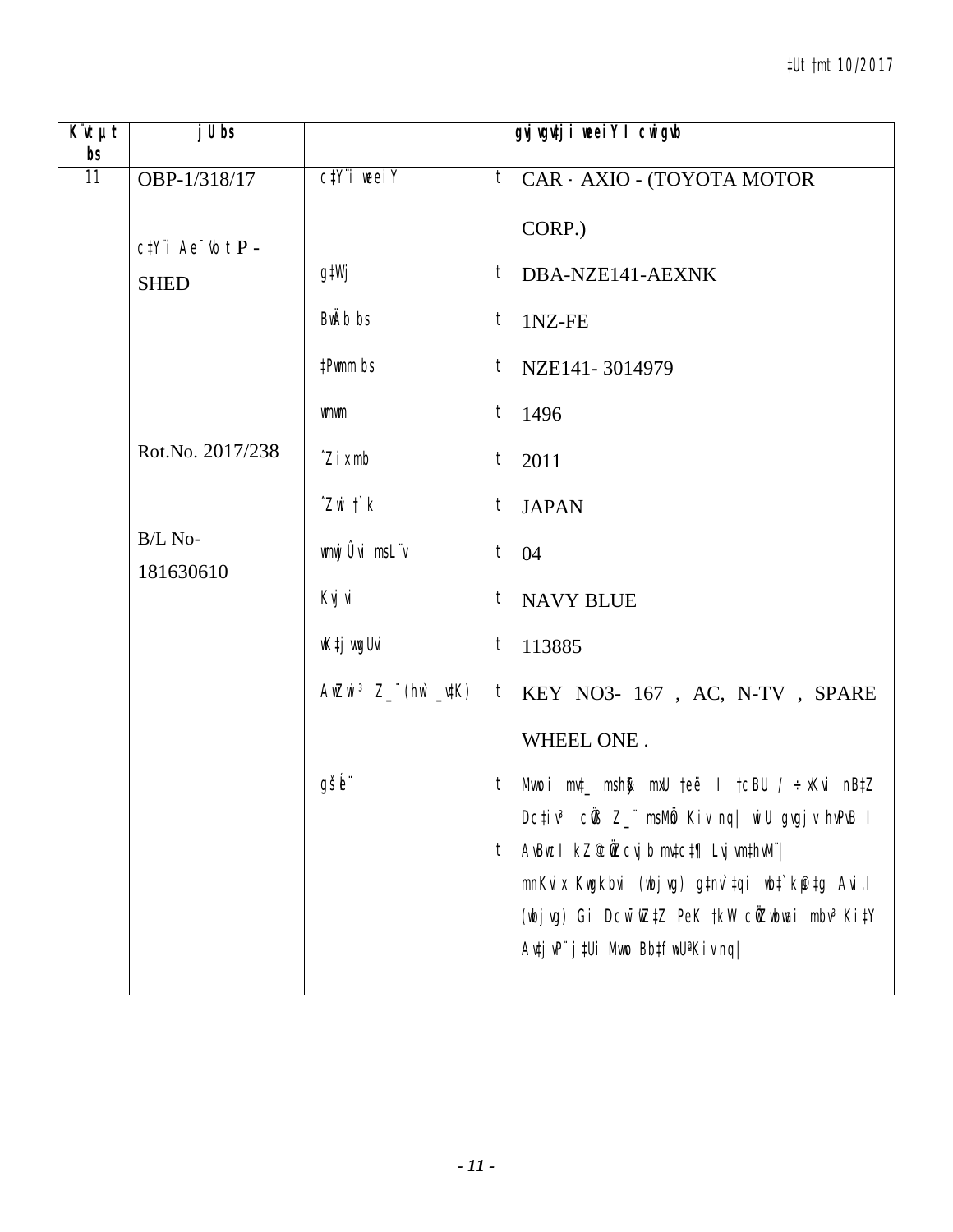| $\overline{K}$ it $\mu t$<br>bs | $j$ U bs                              |                                 | gvjvgutji neeiY I cnigub                                                                  |
|---------------------------------|---------------------------------------|---------------------------------|-------------------------------------------------------------------------------------------|
| $\overline{12}$                 | OBP-1/352/17                          | $C/Y$ i weei $Y$                | $t$ ALLION-A15(TOYOTA MOTOR CORP.)                                                        |
|                                 | ctY"i Ae "th t NEW                    | g‡Wj                            | DBA-NZT260-CXEK-G<br>$t_{-}$                                                              |
|                                 | <b>CAR SHED</b><br>#Ut tmt 08/17 (64) | BwAb bs                         | $t$ 1NZ-FE                                                                                |
|                                 |                                       | #Pwmm bs                        | $t$ NZT260-3148841                                                                        |
|                                 | Rot.No. 2017/642                      | <b>umum</b>                     | $t$ 1496 ML                                                                               |
|                                 |                                       | $\hat{Z}$ <i>i</i> $x$ mb       | $t$ 2014                                                                                  |
|                                 | B/L No-<br>YCGP27AD070                | $Z$ wi $\ddot{\mathcal{L}}$ $k$ | t JAPAN                                                                                   |
|                                 |                                       | wnwj Ûvi msL"v                  | $t \quad 04$                                                                              |
|                                 |                                       | Kvj vi                          | $t_{-}$<br><b>SILVER</b>                                                                  |
|                                 |                                       | wK‡j wugUvi                     | 16362 KM<br>$t_{\parallel}$                                                               |
|                                 |                                       |                                 | AwZwi <sup>3</sup> Z_"(hw`_utK) t KEY NO: 233, AC,N-TV, SPARE                             |
|                                 |                                       |                                 | <b>WHEEL ONE</b>                                                                          |
|                                 |                                       | gšb"                            | Mwoi mut_ msh\$ mxU teë I tcBU / ÷xKvi nBtZ<br>$t_{-}$                                    |
|                                 |                                       |                                 | Dcțiv <sup>3</sup> cÜB Z_" msMb Kiv nq  wiU gvgjv hvPvB I                                 |
|                                 |                                       |                                 | t AvBucl kZ©ÑZcvjb mv‡c‡¶ Lvj vm‡hvM¨ <br>mnKvix Kwgkbvi (wbjvg) g‡nv`tqi wb‡`kfutg Avi.l |
|                                 |                                       |                                 | (wbjvg) Gi Dcw <sup>-</sup> wZtZ PeK tkW cWZwbwai mbv <sup>3</sup> KitY                   |
|                                 |                                       |                                 | $A$ utj v $P^{\prime\prime}$ j tUi Mwo Bbtfw $U^a$ Kiv nq                                 |
|                                 |                                       |                                 |                                                                                           |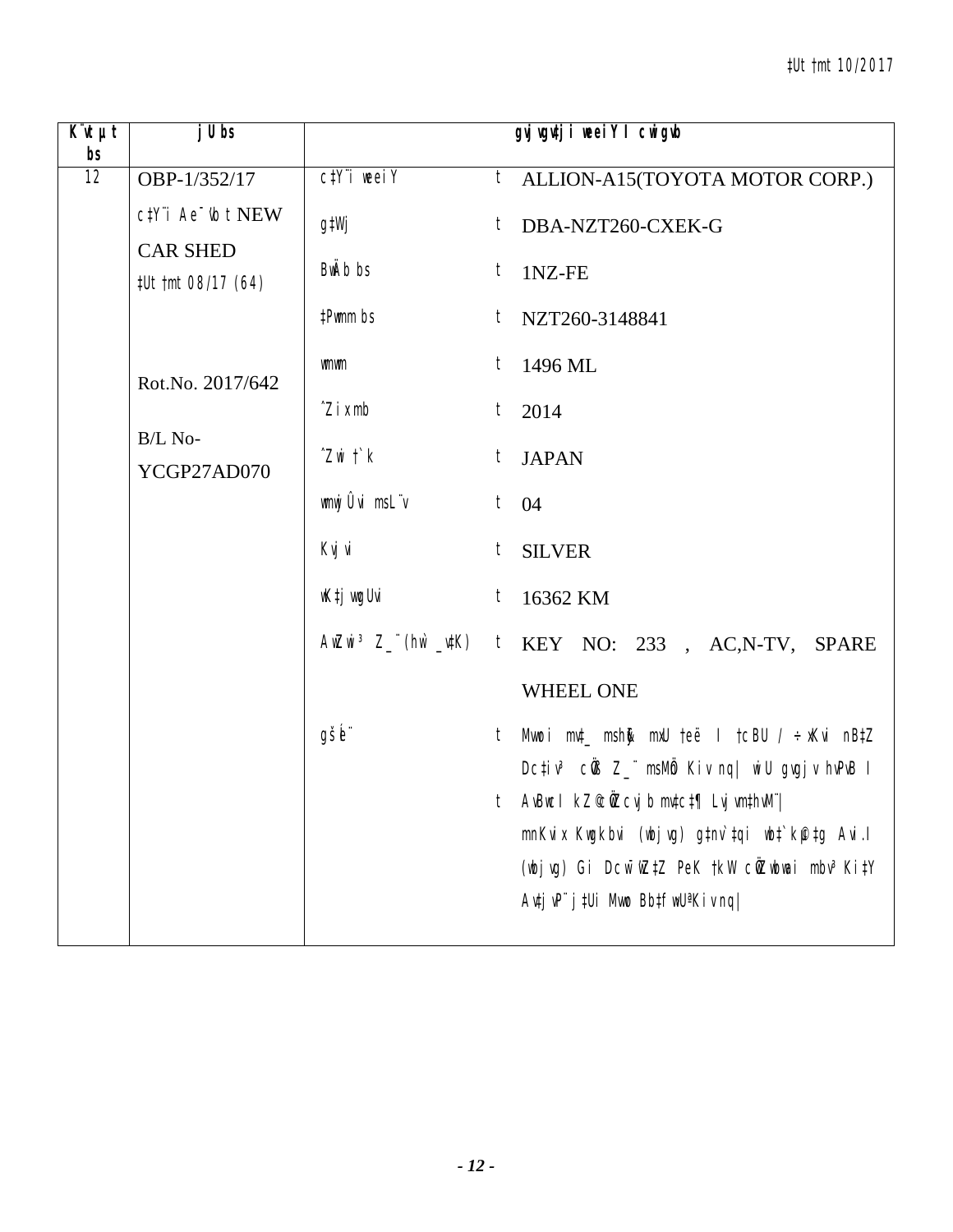| $\overline{K}$ it $\mu$ t<br>bs | $j$ Ubs                                       |                                 | gyj wgutji weei Y I cwigub                                                                |
|---------------------------------|-----------------------------------------------|---------------------------------|-------------------------------------------------------------------------------------------|
| 13                              | OBP-1/365/17                                  | $C/Y$ i weei $Y$                | t NISSAN SYL PHY                                                                          |
|                                 | $c$ t $Y$ 'i Ae $\bar{b}$ t F-<br><b>SHED</b> | g‡Wj                            | DBA-TB17(BDSARDZB17EDB)<br>$\ddot{l}$                                                     |
|                                 |                                               | BwAb bs                         | $t$ MRA8                                                                                  |
|                                 | #Ut tmt 08/17 (65)                            | #Pwmm bs                        | 1B17-002699<br>$t_{-}$                                                                    |
|                                 | Rot.No. 2017/475                              | <b>umum</b>                     | $t$ 1798                                                                                  |
|                                 |                                               | $\hat{Z}$ <i>i</i> $x$ mb       | $t_{-}$<br>2012                                                                           |
|                                 | B/L No-SBCGT-<br>509003                       | $Z$ wi $\ddot{\mathcal{L}}$ $k$ | t JAPAN                                                                                   |
|                                 |                                               | wmwj Ûvi msLïv                  | $t \quad 04$                                                                              |
|                                 |                                               | Kvj vi                          | <b>BLACK</b><br>t                                                                         |
|                                 |                                               | wK‡j vugUvi                     | $t_{\parallel}$<br>102969                                                                 |
|                                 |                                               |                                 | AwZwi <sup>3</sup> Z_"(hw`_utK) t KEY NO:264, AC, N-TV, SPARE WHEEL                       |
|                                 |                                               |                                 | <b>ONE</b>                                                                                |
|                                 |                                               | gšb"                            | Mwoi mut_ msh\$ mxU teë I tcBU / ÷xKvi nBtZ<br>t                                          |
|                                 |                                               |                                 | Dcțiv <sup>3</sup> cũ 8Z msMb Kiv nq   wiU gvgjv hvPvB I                                  |
|                                 |                                               |                                 | t AvBucl kZ©ÑZcvjb mv‡c‡¶ Lvj vm‡hvM" <br>mnKvix Kwgkbvi (wbjvg) g‡nv`tqi wb‡`kfutg Avi.l |
|                                 |                                               |                                 | (wbjvg) Gi Dcw <sup>-</sup> wZ‡Z PeK †kW cŴZwbwai mbv <sup>3</sup> Ki‡Y                   |
|                                 |                                               |                                 | $A$ utj v $P^{\prime\prime}$ j t $U$ i Mno Bbtfin $U^*$ Kiv nq $ $                        |
|                                 |                                               |                                 |                                                                                           |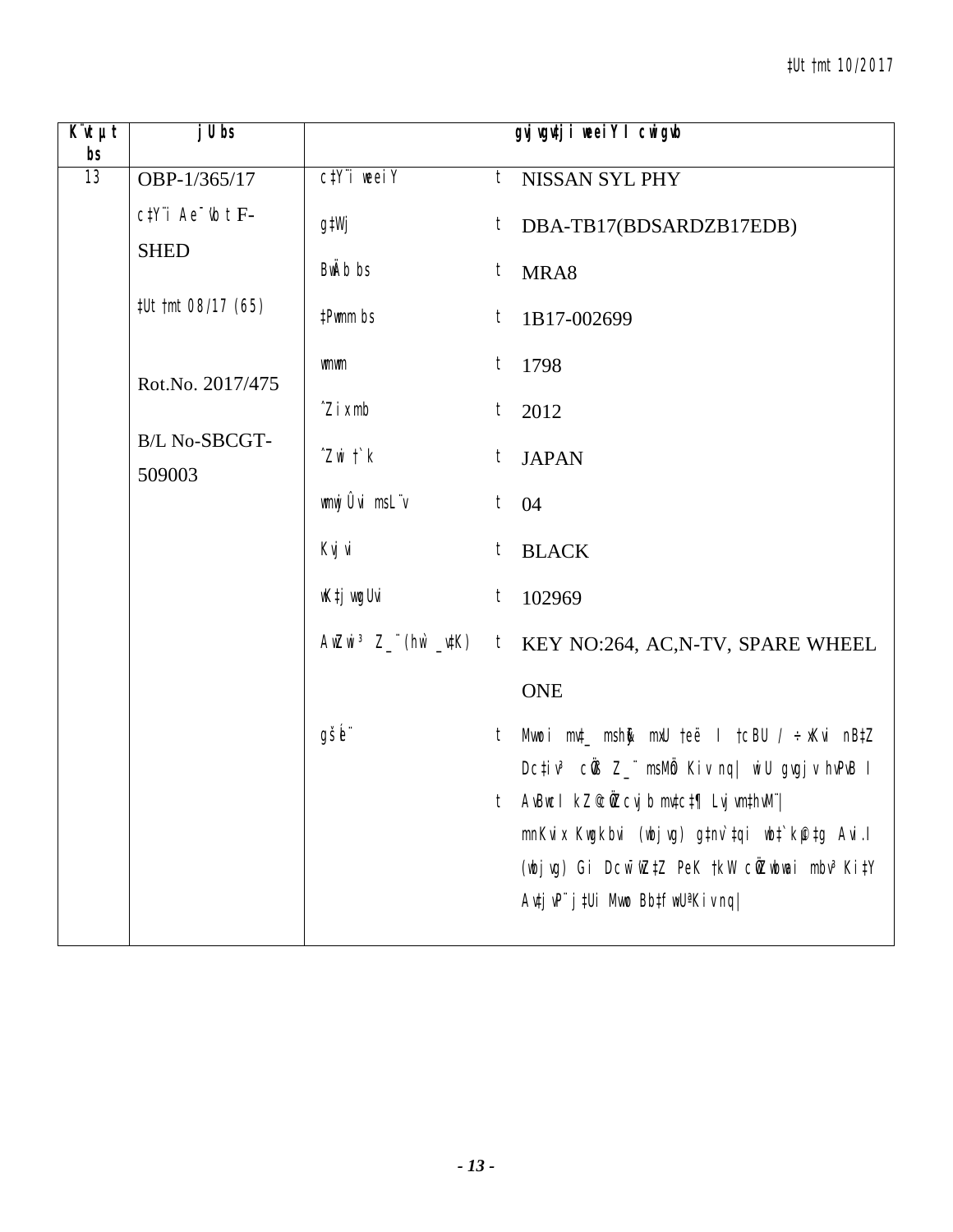| $\overline{K}$ it $\mu t$<br>bs | $j$ Ubs                           |                                 | gyj vgutji weeiY I cwigub                                                                                                                                                                                                                                                                                                                                                       |
|---------------------------------|-----------------------------------|---------------------------------|---------------------------------------------------------------------------------------------------------------------------------------------------------------------------------------------------------------------------------------------------------------------------------------------------------------------------------------------------------------------------------|
| $\overline{14}$                 | OBP-1/364/17                      | $C/Y$ i weei $Y$                | <i>t</i> ALLION-A15(TOYOTA MOTOR                                                                                                                                                                                                                                                                                                                                                |
|                                 | $c$ t $Y$ 'i Ae $\psi$ t F-       |                                 | CORPORATION)                                                                                                                                                                                                                                                                                                                                                                    |
|                                 | <b>SHED</b><br>#Ut tmt 08/17 (66) | g‡Wj                            | $t$ DBA-NZT260-CEXEK-J                                                                                                                                                                                                                                                                                                                                                          |
|                                 |                                   | BwAb bs                         | $t$ 1NZ-FE                                                                                                                                                                                                                                                                                                                                                                      |
|                                 |                                   | #Pwmm bs                        | $t$ NZT260-3182132                                                                                                                                                                                                                                                                                                                                                              |
|                                 | Rot.No. 2017/475                  | wmwm                            | $t$ 1496                                                                                                                                                                                                                                                                                                                                                                        |
|                                 | B/L No-SBCGT-                     | $\hat{Z}$ <i>i</i> $x$ mb       | $t$ 2016                                                                                                                                                                                                                                                                                                                                                                        |
|                                 | 509001                            | $Z$ wi $\ddot{\mathcal{L}}$ $k$ | t JAPAN                                                                                                                                                                                                                                                                                                                                                                         |
|                                 |                                   | wmwj Ûvi msLïv                  | $t \quad 04$                                                                                                                                                                                                                                                                                                                                                                    |
|                                 |                                   | Kvj vi                          | $t$ BLUE                                                                                                                                                                                                                                                                                                                                                                        |
|                                 |                                   | wK‡j wygUvi                     | $t$ 29                                                                                                                                                                                                                                                                                                                                                                          |
|                                 |                                   |                                 | $A \in \mathbb{Z}$ and $B \subset \mathbb{Z}$ in $(A \cap B \cup B)$ and $(B \cap B \cap C)$ and $(B \cap B \cap C)$ and $(B \cap B \cap C)$ and $B \cap B \cap C$ are $A \cap B \cap C$ and $B \cap B \cap C$ and $B \cap B \cap C$ and $B \cap B \cap C$ and $B \cap B \cap C$ and $B \cap B \cap C$ and $B \cap B \cap C$ and $B \cap B \cap C$ and $B \cap$<br><b>SPARE</b> |
|                                 |                                   |                                 | WHEEL ONE                                                                                                                                                                                                                                                                                                                                                                       |
|                                 |                                   | gšb"                            | t Mwoi m⊄_ msh∯ mxU teë I tcBU / ÷xKvi nB‡Z<br>Dcțiv <sup>3</sup> củB Z_" msMb Kiv nq  wiU gvgjv hvPvB I                                                                                                                                                                                                                                                                        |
|                                 |                                   |                                 | AvBuc I kZ°c0Zcvj b mvtct¶ Lvj vmthvM" <br>t                                                                                                                                                                                                                                                                                                                                    |
|                                 |                                   |                                 | mnKvix Kwgkbvi (wbjvg) gtnv`tqi wbt`k@tg Avi.l                                                                                                                                                                                                                                                                                                                                  |
|                                 |                                   |                                 | (wbjvg) Gi Dcw~wZ‡Z PeK †kW cŴZwbwai mbv <sup>3</sup> Ki‡Y                                                                                                                                                                                                                                                                                                                      |
|                                 |                                   |                                 | $A$ utj v $P^{\prime}$ j tUi Mwo Bbtfw $U^a$ Kiv ng                                                                                                                                                                                                                                                                                                                             |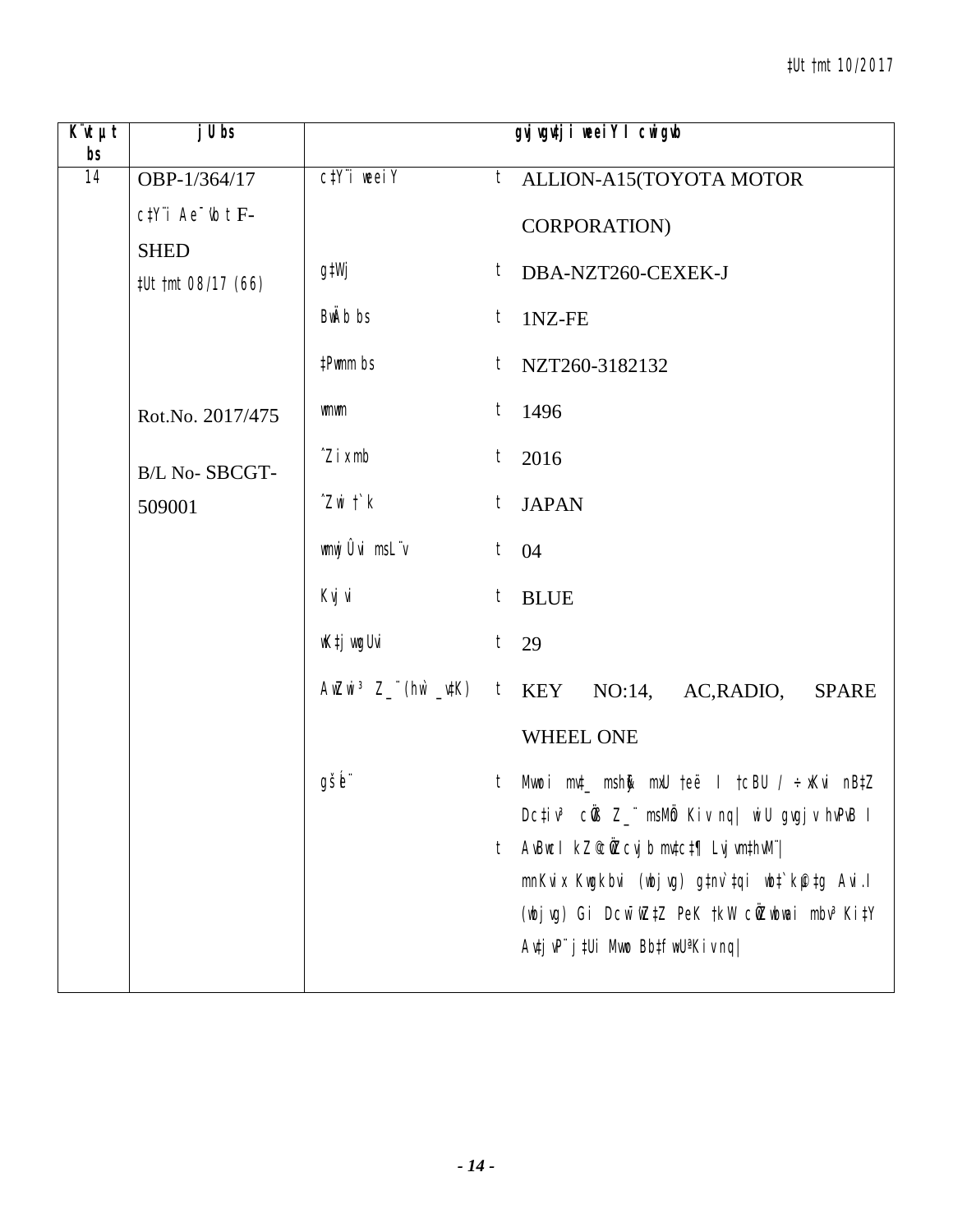| $\overline{K}$ it $\mu t$<br>bs | $j$ Ubs                     |                                 | gyj vgutji neei Y I cnigub                                                                                        |
|---------------------------------|-----------------------------|---------------------------------|-------------------------------------------------------------------------------------------------------------------|
| 15                              | OBP-1/332/17                | $C/Y$ i weei $Y$                | <sup>t</sup> TOYOTA REGIUS ACE (TOYATA                                                                            |
|                                 | $c$ t $Y$ 'i Ae $\psi$ t F- |                                 | MOTOR COR.)                                                                                                       |
|                                 | <b>SHED</b>                 | g‡Wj                            | $t$ CBF-TRH200V-SRPDK                                                                                             |
|                                 | #Ut tmt 08/17 (67)          | BwAb bs                         | $t$ 1TR-FE                                                                                                        |
|                                 | Rot.No. 2017/968            | #Pwmm bs                        | $t$ TRH200-0192968                                                                                                |
|                                 |                             | <b>umum</b>                     | 1998 ML<br>t                                                                                                      |
|                                 | B/L No-                     | $\hat{Z}$ <i>i</i> $x$ mb       | $t$ 2013                                                                                                          |
|                                 | NGCGS705011                 | $Z$ wi $\ddot{\mathcal{L}}$ $k$ | <b>JAPAN</b><br>$t_{-}$                                                                                           |
|                                 |                             | wmwj Ûvi msLïv                  | $t \quad 04$                                                                                                      |
|                                 |                             | Kvj vi                          | $t_{-}$<br><b>SILVER</b>                                                                                          |
|                                 |                             | wK‡j wugUvi                     | $t$ 70427 KM                                                                                                      |
|                                 |                             |                                 | AwZwi <sup>3</sup> Z_"(hw`_utK) t KEY NO: 65, AC, N-TV, SPARE                                                     |
|                                 |                             |                                 | WHEEL ONE.                                                                                                        |
|                                 |                             | gšb"                            | Mwoi m¢_ mshβ mxU teë I tcBU / ÷xKvi nB‡Z<br>$t_{-}$<br>Dcțiv <sup>3</sup> củB Z_" msMb Kiv nq  wiU gvgjv hvPvB I |
|                                 |                             |                                 | AvBuc I $kZ^c$ CÛZ cvj b mv‡c $\sharp \eta$ Lvj vm $\sharp$ hvM"  <br>t                                           |
|                                 |                             |                                 | mnKvix Kwgkbvi (wbjvg) gtnv`tqi wbt`k@tg Avi.l<br>(wbjvg) Gi Dcw~wZ‡Z PeK †kW cŴZwbwai mbv <sup>3</sup> Ki‡Y      |
|                                 |                             |                                 | $A$ utj v $P^{\prime\prime}$ j tUi Mwo Bbtfw $U^a$ Kiv nq                                                         |
|                                 |                             |                                 |                                                                                                                   |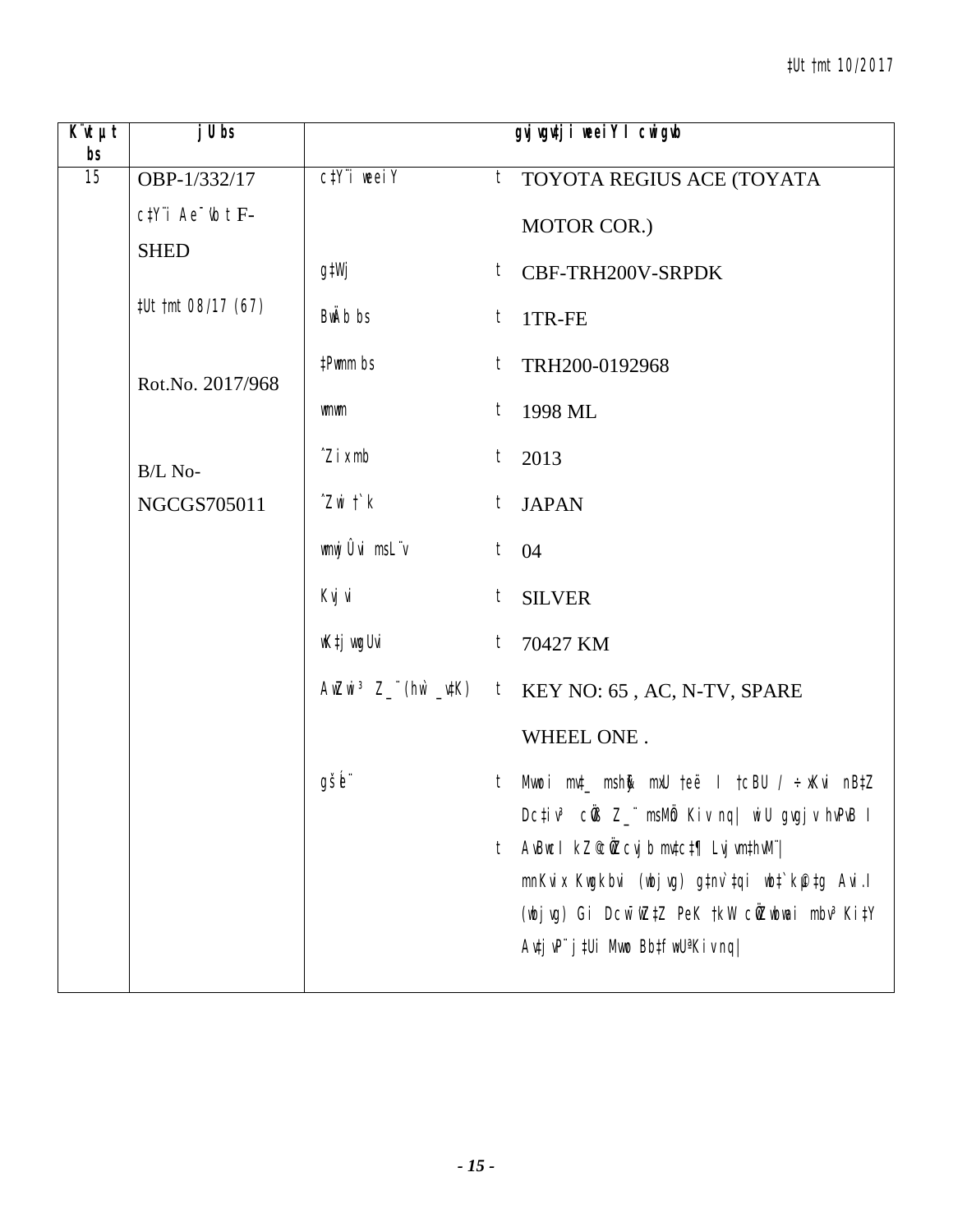| $K^{\prime}$ ut $\mu$ t<br>bs | j U bs                                               |                                 | gvj vgvtj i weeiY I cwigwb                                                                                                                                                                                                    |
|-------------------------------|------------------------------------------------------|---------------------------------|-------------------------------------------------------------------------------------------------------------------------------------------------------------------------------------------------------------------------------|
| $\overline{16}$               | OBP-1/417/17                                         | $C/Y$ i weei $Y$                | $t$ NOAH(TOYOTA MOTOR CORP.)                                                                                                                                                                                                  |
|                               | $c$ t <sup>y</sup> 'i Ae <sup>-</sup> $\iota$ b t F- | g‡Wj<br>BwAb bs                 | DBA-ZRR80G-APXGP<br>$t_{\parallel}$<br>t<br>3ZR-FAE                                                                                                                                                                           |
|                               | <b>SHED</b>                                          | #Pwmm bs                        | ZRR80-0031220<br>$t_{-}$                                                                                                                                                                                                      |
|                               | #Ut tmt 08/17 (68)                                   | wmwm                            | $t$ 1986                                                                                                                                                                                                                      |
|                               |                                                      | $\hat{Z}$ <i>i</i> $x$ mb       | 2014<br>$t_{-}$                                                                                                                                                                                                               |
|                               | Rot.No. 2017/880                                     | $Z$ wi $\ddot{\mathcal{L}}$ $k$ | $t$ JAPAN                                                                                                                                                                                                                     |
|                               |                                                      | wnwj Ûvi msLïv                  | $t \quad 04$                                                                                                                                                                                                                  |
|                               | B/L No-<br>NGCGT5330772                              | Kvj vi                          | $t_{\parallel}$<br>ASHE (mygv)                                                                                                                                                                                                |
|                               |                                                      | wK‡j wyUvi                      | $t_{-}$<br>33615                                                                                                                                                                                                              |
|                               |                                                      |                                 | $A \in \mathbb{Z}$ and $Z$ $\subseteq$ $(h \cap \mathbb{Z}$ $\neq$ $k$ ) $t$ KEY NO:175, AC, N-TV, SPARE WHEEL                                                                                                                |
|                               |                                                      |                                 | <b>ONE</b>                                                                                                                                                                                                                    |
|                               |                                                      | gšb"                            | Mwoi mut_ msh\$ mxU teë I tcBU / ÷xKvi nBtZ<br>$t_{-}$<br>Dcțiv <sup>3</sup> củ 8Z msMb Kiv nq wiU gvgjv hvPvB I                                                                                                              |
|                               |                                                      |                                 | t AvBucl kZ©ÛZcvjbmv‡c‡¶ Lvjvm‡hvM¨ <br>mnKvix Kwgkbvi (wbjvg) g‡nv`tqi wbt`kfutg Avi.l<br>(wbjvg) Gi Dcw <sup>-</sup> wZtZ PeK tkW cWZwbwai mbv <sup>3</sup> KitY<br>$A$ utj v $P^{\prime}$ j tUi Mwo Bbtfw $U^*$ Kiv nq $ $ |
|                               |                                                      |                                 |                                                                                                                                                                                                                               |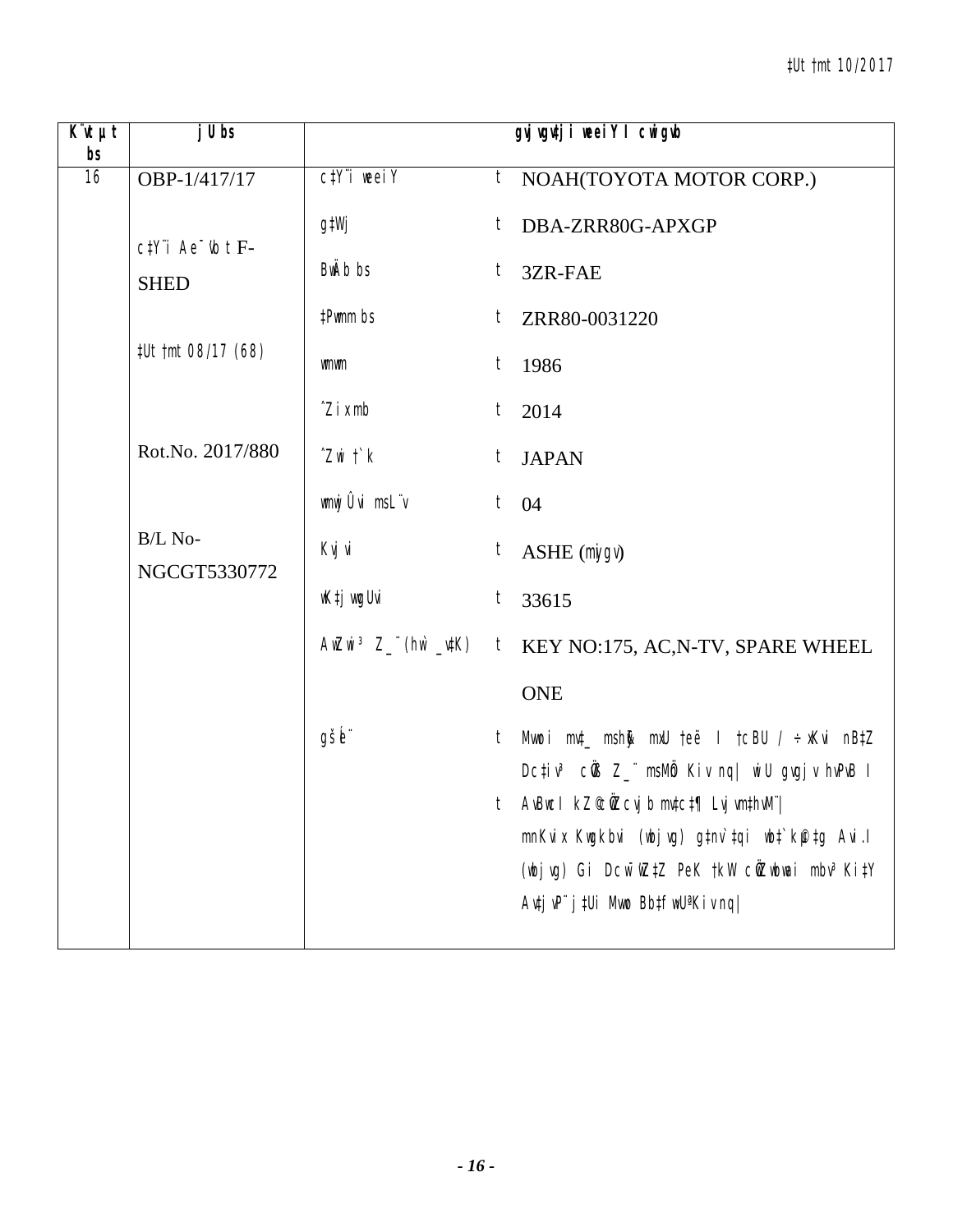| $\overline{K}$ ut<br>bs | $j$ Ubs                                    |                                 | gyj vgutji weeiY I cwigub                                                                        |
|-------------------------|--------------------------------------------|---------------------------------|--------------------------------------------------------------------------------------------------|
| 17                      | OBP-1/275/17                               | $C/Y$ i weei $Y$                | t TOYOTA FILDER                                                                                  |
|                         | $c$ t $Y$ 'i Ae $\psi$ t F-<br><b>SHED</b> | g‡Wj                            | t DBA-NZE141G-AWXNK                                                                              |
|                         |                                            | BwAb bs                         | $t$ 1NZ-FE                                                                                       |
|                         | #Ut tmt 08/17 (70)                         | #Pwmm bs                        | $t$ NZE 141-9192705                                                                              |
|                         |                                            | wmwm                            | $t$ 1496                                                                                         |
|                         | Rot.No. 2016/3525                          | $\hat{Z}$ <i>i</i> $x$ mb       | $t$ 2011                                                                                         |
|                         |                                            | $Z$ wi $\ddot{\mathcal{L}}$ $k$ | t JAPAN                                                                                          |
|                         | B/L No-                                    | wnwj Ûvi msLïv                  | $t \quad 04$                                                                                     |
|                         | YCGP126AB054                               | Kvj vi                          | t SILVER                                                                                         |
|                         |                                            | wK‡j wygUvi                     | $t$ 29373 KM                                                                                     |
|                         |                                            |                                 | AwZwi <sup>3</sup> Z_"(hw`_utK) t KEY NO: 226, AC, N-TV, SPARE                                   |
|                         |                                            |                                 | WHEEL ONE.                                                                                       |
|                         |                                            | gšb"                            | Mwoi mut_ msh $\mathcal{G}$ muU teë I tcBU / $\div$ xKvi nBtZ<br>t                               |
|                         |                                            |                                 | Dcțiv <sup>3</sup> cÜB Z_" msMb Kiv nq  wiU gvgjv hvPvB I<br>t AvBucl kZ©ÑZcvjbmvtct¶ LvjvmthvM" |
|                         |                                            |                                 | mnKvix Kwgkbvi (wbjvg) g‡nv`‡qi wb‡`kfu‡g Avi.l                                                  |
|                         |                                            |                                 | (wbjvg) Gi Dcw <sup>-</sup> wZtZ PeK tkW cWZwbwai mbv <sup>3</sup> KitY                          |
|                         |                                            |                                 | $A$ utj v $P^{\prime\prime}$ j tUi Mwo Bbtfw $U^a$ Kiv nq $\prime$                               |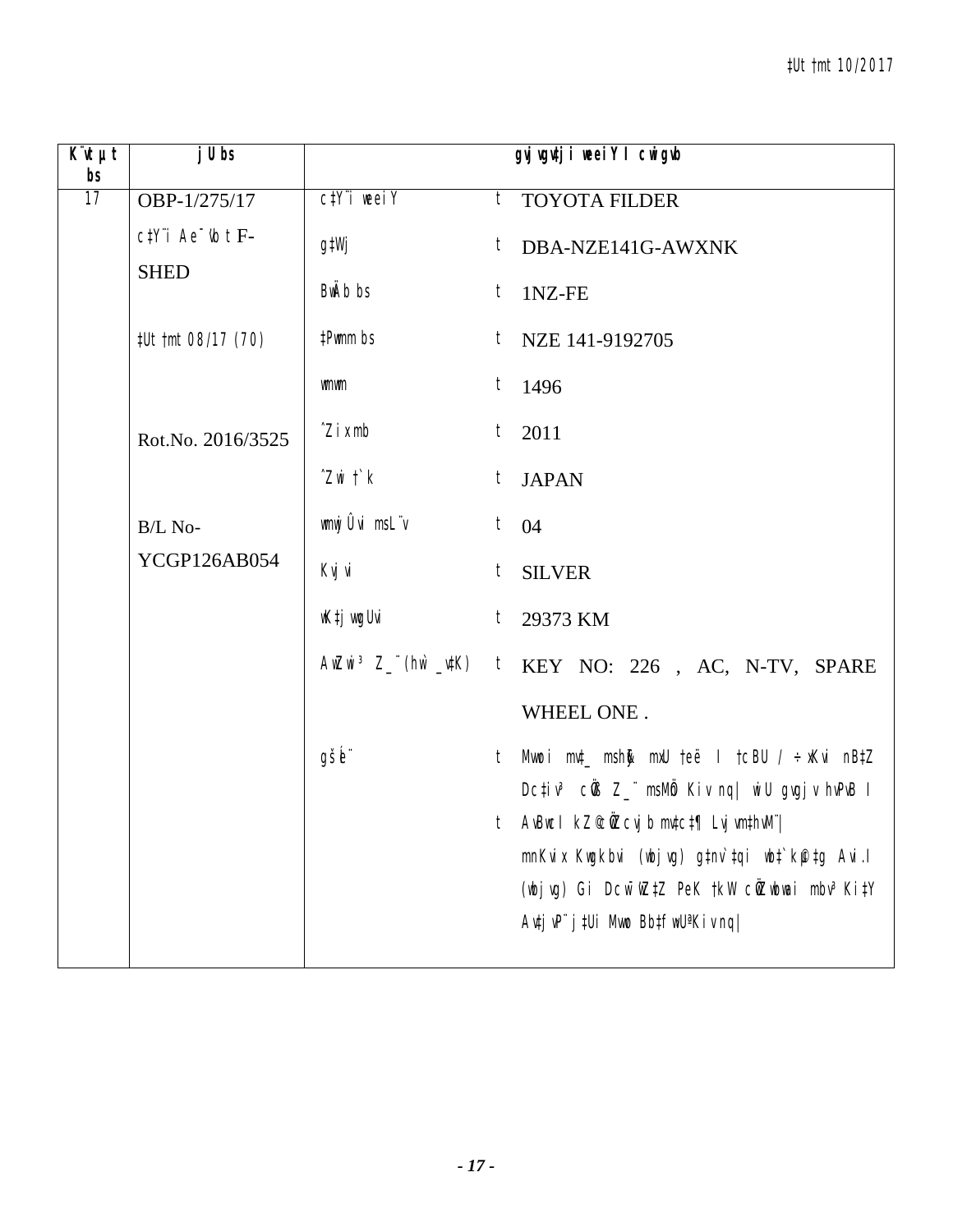| $\overline{K}$ it $\mu t$<br>bs | $j$ Ubs                                    |                                 | gyj vgutji neei Y I cnigub                                                                |
|---------------------------------|--------------------------------------------|---------------------------------|-------------------------------------------------------------------------------------------|
| 18                              | OBP-1/411/17                               | $C/Y$ i weei $Y$                | $t$ HARRIER (TOYOTA MOTOR CORP.)                                                          |
|                                 | $c$ t $Y$ 'i Ae $\psi$ t F-<br><b>SHED</b> | g‡Wj                            | DBA-ZSU60W-ANXGP-B<br>t                                                                   |
|                                 |                                            | BwAb bs                         | $t_{-}$<br>3ZR-FAE                                                                        |
|                                 | #Ut tmt 08/17 (71)                         | #Pwmm bs                        | ZSU60-0066720<br>$t_{\parallel}$                                                          |
|                                 | Rot.No. 2017/789                           | <b>umum</b>                     | $t$ 1986                                                                                  |
|                                 |                                            | $\hat{Z}$ <i>i</i> $x$ mb       | 2015<br>t                                                                                 |
|                                 | B/L No-<br>NYKS181657498                   | $Z$ wi $\ddot{\mathcal{L}}$ $k$ | t JAPAN                                                                                   |
|                                 |                                            | wnwj Ûvi msLïv                  | $t \quad 04$                                                                              |
|                                 |                                            | Kvj vi                          | $t$ PEARL                                                                                 |
|                                 |                                            | wK‡j vugUvi                     | $t_{-}$<br>20292 KM                                                                       |
|                                 |                                            |                                 | AwZwi <sup>3</sup> Z_"(hw`_utK) t KEY NO:524, AC, N-TV, SPARE WHEEL                       |
|                                 |                                            |                                 | <b>ONE</b>                                                                                |
|                                 |                                            | gšb"                            | Mwoi mut_ msh\$ mxU teë I tcBU / ÷xKvi nBtZ<br>$t_{-}$                                    |
|                                 |                                            |                                 | Dctiv <sup>3</sup> cứB Z_" msMm Kiv nq  wiU gvgjv hvPvB I                                 |
|                                 |                                            |                                 | t AvBucl kZ©ÑZcvjb mv‡c‡¶ Lvj vm‡hvM" <br>mnKvix Kwgkbvi (wbjvg) g‡nv`tqi wb‡`kfutg Avi.l |
|                                 |                                            |                                 | (wbjvg) Gi Dcw <sup>-</sup> wZ‡Z PeK †kW cŴZwbwai mbv <sup>3</sup> Ki‡Y                   |
|                                 |                                            |                                 | Avtj vP" j tUi Mwo BbtfwU'Kiv nq                                                          |
|                                 |                                            |                                 |                                                                                           |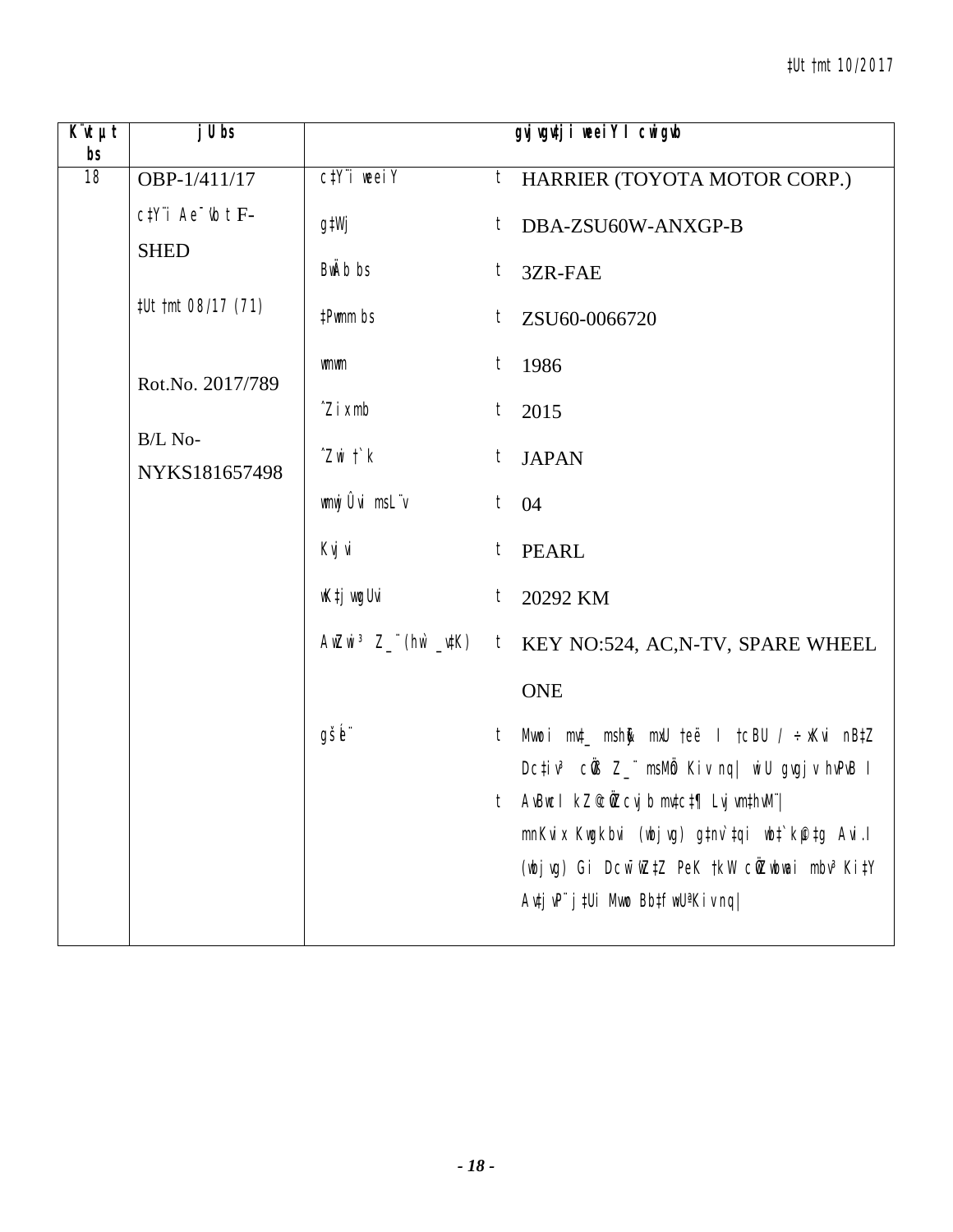| $K$ it $\mu t$<br>bs | $j$ Ubs                           |                                 | gyj vgutji weeiY I cwigub                                                                                     |  |
|----------------------|-----------------------------------|---------------------------------|---------------------------------------------------------------------------------------------------------------|--|
| 19                   | OBP-1/327/17                      | $C\ddagger Y$ i weel $Y$        | <sup>t</sup> TOYOTA NOAH-X (TOYATA MOTOR                                                                      |  |
|                      | $c$ t $Y$ 'i Ae $\psi$ t F-       |                                 | COR.)                                                                                                         |  |
|                      | <b>SHED</b><br>#Ut tmt 08/17 (72) | g‡Wj                            | t DBA-ZRR70G-ANXNP                                                                                            |  |
|                      |                                   | BwAb bs                         | 3ZR-FAE<br>$t_{-}$                                                                                            |  |
|                      |                                   | #Pwmm bs                        | $t$ ZRR70-0473013                                                                                             |  |
|                      | Rot.No. 2017/968                  | <b>umum</b>                     | 1986 ML<br>t                                                                                                  |  |
|                      |                                   | $\hat{Z}$ <i>i</i> $x$ mb       | $t$ 2012                                                                                                      |  |
|                      | B/L No-                           | $Z$ wi $\ddot{\mathcal{L}}$ $k$ | <b>JAPAN</b><br>$t_{-}$                                                                                       |  |
|                      | YHCGS705015                       | wmwj Ûvi msLïv                  | $t \quad 04$                                                                                                  |  |
|                      |                                   | Kvj vi                          | $t_{-}$<br><b>SILVER</b>                                                                                      |  |
|                      |                                   | wK‡j vugUvi                     | $t$ 29486 KM                                                                                                  |  |
|                      |                                   |                                 | $A \in \mathbb{Z}$ and $3 Z$ (hm $\#K$ ) t $\mathbb{K}$ EY NO: 80 , AC, N-TV, SPARE                           |  |
|                      |                                   |                                 | WHEEL ONE.                                                                                                    |  |
|                      |                                   | gšb"                            | t Mwoi m⊄_ msh∯ mxU teë I tcBU / ÷xKvi nB‡Z<br>Dcțiv <sup>3</sup> củ 8Z msMb Kiv nq   wiU gvgjv hvPvB I       |  |
|                      |                                   |                                 | AvBuc I kZ°c0Zcvj b mvtct¶ Lvj vmthvM" <br>t                                                                  |  |
|                      |                                   |                                 | mnKvix Kwgkbvi (wbjvg) g‡nv`tqi wbt`kfutg Avi.l<br>(wbjvg) Gi Dcw~wZ‡Z PeK †kW cŴZwbwai mbv <sup>3</sup> Ki‡Y |  |
|                      |                                   |                                 | $A$ utj v $P^{\prime}$ j tUi Mwo Bbtfw $U^a$ Kiv nq                                                           |  |
|                      |                                   |                                 |                                                                                                               |  |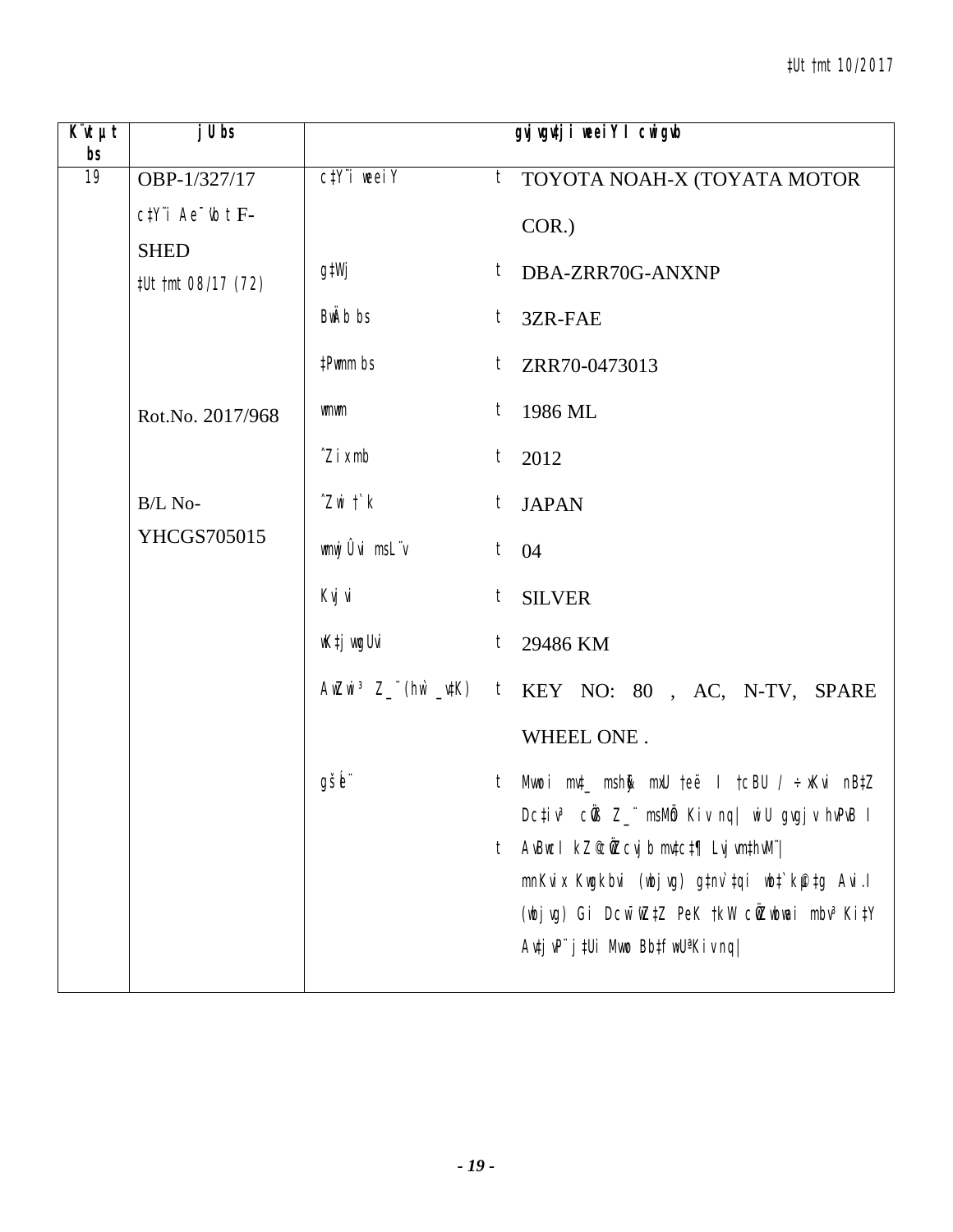| $\overline{K}$ it $\mu t$<br>bs | $j$ Ubs                                         |                                 | gyj vgutji weeiY I cwigub                                                                                                                                                                                                                                                                                                                       |
|---------------------------------|-------------------------------------------------|---------------------------------|-------------------------------------------------------------------------------------------------------------------------------------------------------------------------------------------------------------------------------------------------------------------------------------------------------------------------------------------------|
| 20                              | OBP-1/405/17                                    | $C/Y$ i weei $Y$                | $t$ PREMIO F (TOYOTA MOTOR CORP.)                                                                                                                                                                                                                                                                                                               |
|                                 | $c$ t <sup>y</sup> 'i Ae <sup>-</sup> $ub$ t F- | g‡Wj<br>BwAb bs                 | t DBA-NZT260-AEXEK-X<br>$t$ 1NZ-FE                                                                                                                                                                                                                                                                                                              |
|                                 | <b>SHED</b><br>#Ut tmt 08/17 (73)               | #Pwmm bs                        | $t$ NZT260-3189904                                                                                                                                                                                                                                                                                                                              |
|                                 |                                                 | <b>umum</b>                     | $t$ 1496                                                                                                                                                                                                                                                                                                                                        |
|                                 | Rot.No. 2017/789                                | $\hat{Z}$ <i>i</i> $x$ mb       | $t_{-}$<br>2017                                                                                                                                                                                                                                                                                                                                 |
|                                 |                                                 | $Z$ wi $\ddot{\mathcal{L}}$ $k$ | t JAPAN                                                                                                                                                                                                                                                                                                                                         |
|                                 | B/L No-                                         | wmwj Ûvi msLïv                  | $t \quad 04$                                                                                                                                                                                                                                                                                                                                    |
|                                 | NYKS181657597                                   | Kvj vi                          | $t$ WHITE                                                                                                                                                                                                                                                                                                                                       |
|                                 |                                                 | wK‡j vugUvi                     | $t$ 68                                                                                                                                                                                                                                                                                                                                          |
|                                 |                                                 |                                 | $A \in \mathbb{Z}$ and $B \in \mathbb{Z}$ and $A \in \mathbb{Z}$ and $A \in \mathbb{Z}$ and $A \in \mathbb{Z}$ and $B \in \mathbb{Z}$ and $A \in \mathbb{Z}$ and $A \in \mathbb{Z}$ and $A \in \mathbb{Z}$ and $A \in \mathbb{Z}$ and $A \in \mathbb{Z}$ and $A \in \mathbb{Z}$ and $A \in \mathbb{Z}$ and $A \in \mathbb{Z}$ a<br><b>SPARE</b> |
|                                 |                                                 |                                 | WHEEL ONE                                                                                                                                                                                                                                                                                                                                       |
|                                 |                                                 | gšb"                            | Mwoi mut_msh\$ mxU teë I tcBU / ÷xKvi nBtZ<br>t<br>Dc‡iv <sup>3</sup> cŴ3 Z_" msMm Kiv nq  wiU gvgjv hvPvB I                                                                                                                                                                                                                                    |
|                                 |                                                 |                                 | t AvBucl kZ©ÜZcvj b mv‡c‡¶ Lvj vm‡hvM" <br>mnKvix Kwgkbvi (wbjvg) g‡nv`tqi wb‡`kfutg Avi.l                                                                                                                                                                                                                                                      |
|                                 |                                                 |                                 | (wbjvg) Gi Dcw <sup>-</sup> wZtZ PeK tkW cilZwbwai mbv <sup>3</sup> KitY<br>$A$ utj v $P^{\cdot}$ j tUi Mwo Bbtfw $U^a$ Kiv nq $\mid$                                                                                                                                                                                                           |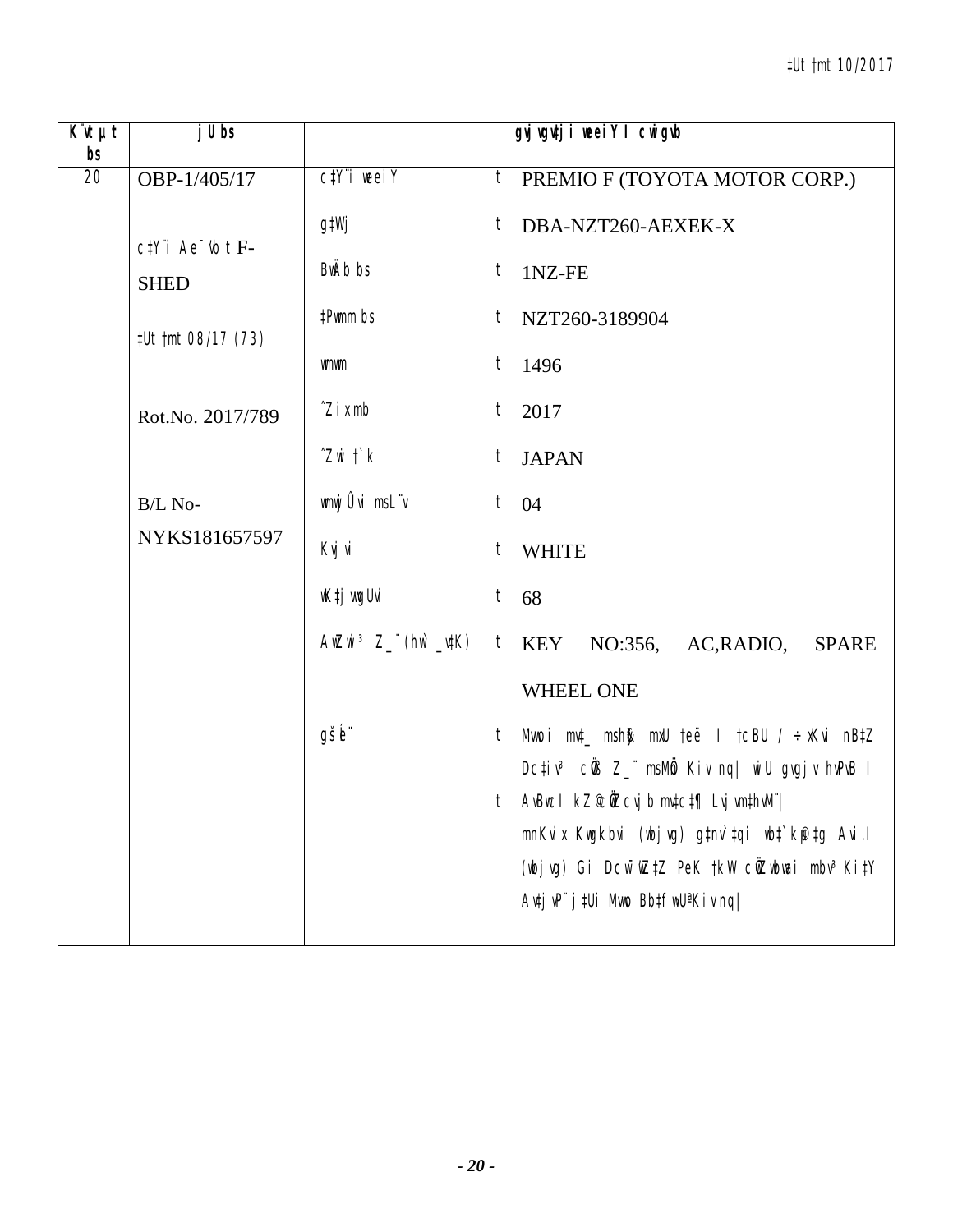| $\overline{K}$ it $\mu t$<br>bs | $j$ Ubs                                    |                                 | gyj vgutji neei Y I cnigub                                                                |
|---------------------------------|--------------------------------------------|---------------------------------|-------------------------------------------------------------------------------------------|
| 21                              | OBP-1/418/17                               | $C/Y$ i weei $Y$                | $t$ NOAH (TOYOTA MOTOR CORP.)                                                             |
|                                 | $c$ t $Y$ 'i Ae $\psi$ t F-<br><b>SHED</b> | g‡Wj                            | DBA-ZRR70G-ARXEP-A<br>t                                                                   |
|                                 |                                            | BwAb bs                         | $t_{-}$<br>3ZR-FAE                                                                        |
|                                 | #Ut tmt 08/17 (74)                         | #Pwmm bs                        | ZRR70-0490555<br>$t_{-}$                                                                  |
|                                 |                                            | <b>umum</b>                     | $t$ 1986                                                                                  |
|                                 | Rot.No. 2017/789                           | $\hat{Z}$ <i>i</i> $x$ mb       | 2012<br>t                                                                                 |
|                                 | B/L No-                                    | $Z$ wi $\ddot{\mathcal{L}}$ $k$ | t JAPAN                                                                                   |
|                                 | NGCGT533076                                | wmwj Ûvi msLïv                  | $t \quad 04$                                                                              |
|                                 |                                            | Kvj vi                          | <b>SILVER</b><br>$t_{-}$                                                                  |
|                                 |                                            | wK‡j vugUvi                     | 36507 KM<br>$t_{\parallel}$                                                               |
|                                 |                                            |                                 | AwZwi <sup>3</sup> Z_"(hw`_utK) t KEY NO:152, AC, N-TV, SPARE WHEEL                       |
|                                 |                                            |                                 | <b>ONE</b>                                                                                |
|                                 |                                            | gšb"                            | Mwoi mut_ msh\$ mxU teë I tcBU / ÷xKvi nBtZ<br>$t_{-}$                                    |
|                                 |                                            |                                 | Dctiv <sup>3</sup> cứB Z_" msMm Kiv nq  wiU gvgjv hvPvB I                                 |
|                                 |                                            |                                 | t AvBucl kZ©ÑZcvjb mv‡c‡¶ Lvj vm‡hvM" <br>mnKvix Kwgkbvi (wbjvg) g‡nv`tqi wb‡`kfutg Avi.l |
|                                 |                                            |                                 | (wbjvg) Gi Dcw <sup>-</sup> wZ‡Z PeK †kW cŴZwbwai mbv <sup>3</sup> Ki‡Y                   |
|                                 |                                            |                                 | Avtj vP" j tUi Mwo BbtfwU'Kiv nq                                                          |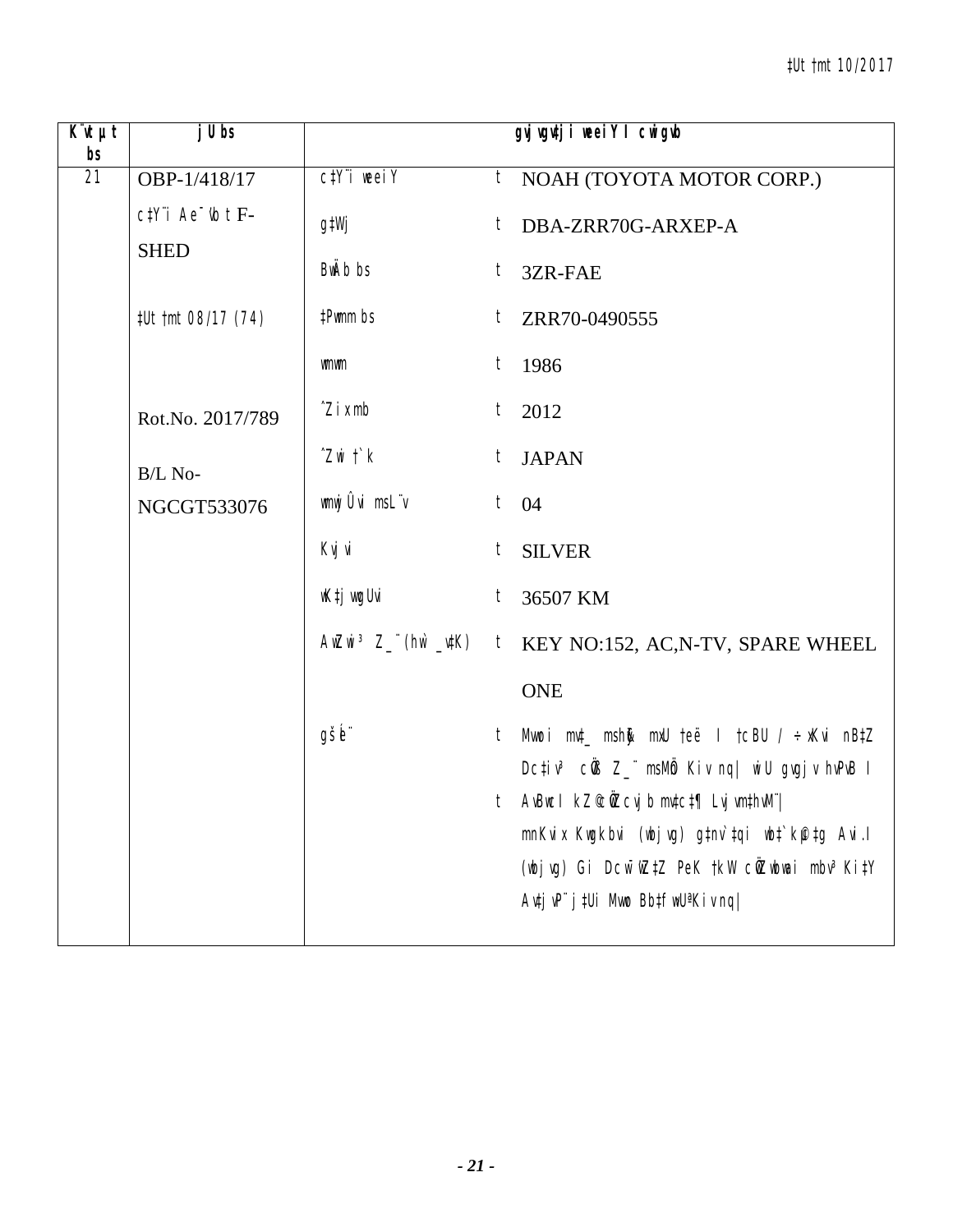| K¨ıt µt<br>bs   | $j$ U bs                                           |                           | gvj vgutji neeiY I cnigub                                                                                    |
|-----------------|----------------------------------------------------|---------------------------|--------------------------------------------------------------------------------------------------------------|
| $\overline{22}$ | OBP-1/276/17                                       | $C/Y$ i weei $Y$          | $t$ FILDER (TOYOTA)                                                                                          |
|                 | $c$ t $Y$ 'i Ae $\overline{b}$ t F-<br><b>SHED</b> | g‡Wj                      | $t$ DBA-NZE141G-AWXNK                                                                                        |
|                 | #Ut tmt 08/17 (78)                                 | BwAb bs                   | $t$ 1NZ-FE                                                                                                   |
|                 |                                                    | #Pwmm bs                  | t NZE141-9192686                                                                                             |
|                 |                                                    | wmwm                      | $t$ 1496 ML                                                                                                  |
|                 | Rot.No. 2016/3525                                  | $\hat{Z}$ <i>i</i> $x$ mb | $t$ 2011                                                                                                     |
|                 | B/L No-                                            | $Z$ wi $\uparrow$ $k$     | t JAPAN                                                                                                      |
|                 | YCGP126AB055                                       | wmwj Ûvi msLïv            | $t \quad 04$                                                                                                 |
|                 |                                                    | Kvj vi                    | $t$ SILVER                                                                                                   |
|                 |                                                    | wKtj wrgUvi               | $t$ 29872 KM                                                                                                 |
|                 |                                                    |                           | AwZwi <sup>3</sup> Z_"(hw`_utK) t KEY NO 278, AC, N-TV, SPARE                                                |
|                 |                                                    |                           | WHEEL ONE.                                                                                                   |
|                 |                                                    | gšb"                      | Mwoi mut_ msh\$ mxU teë I tcBU / ÷xKvi nB‡Z<br>t                                                             |
|                 |                                                    |                           | Dc‡iv <sup>3</sup> cฟ้3 Z_" msMmٌ Kiv nq  wiU gvgjv hvPvB I<br>t AvBucl kZ©ÑZcvjb mv‡c‡¶ Lvj vm‡hvM¨         |
|                 |                                                    |                           | mnKvix Kwgkbvi (wbjvg) g‡nv`tqi wb‡`kfutg Avi.l                                                              |
|                 |                                                    |                           | (wbjvg) Gi Dcw <sup>-</sup> wZ‡Z PeK †kW cŴZwbwai mbv <sup>3</sup> Ki‡Y<br>Autj uP" j tUi Muno BbtfwU'Kiv nq |
|                 |                                                    |                           |                                                                                                              |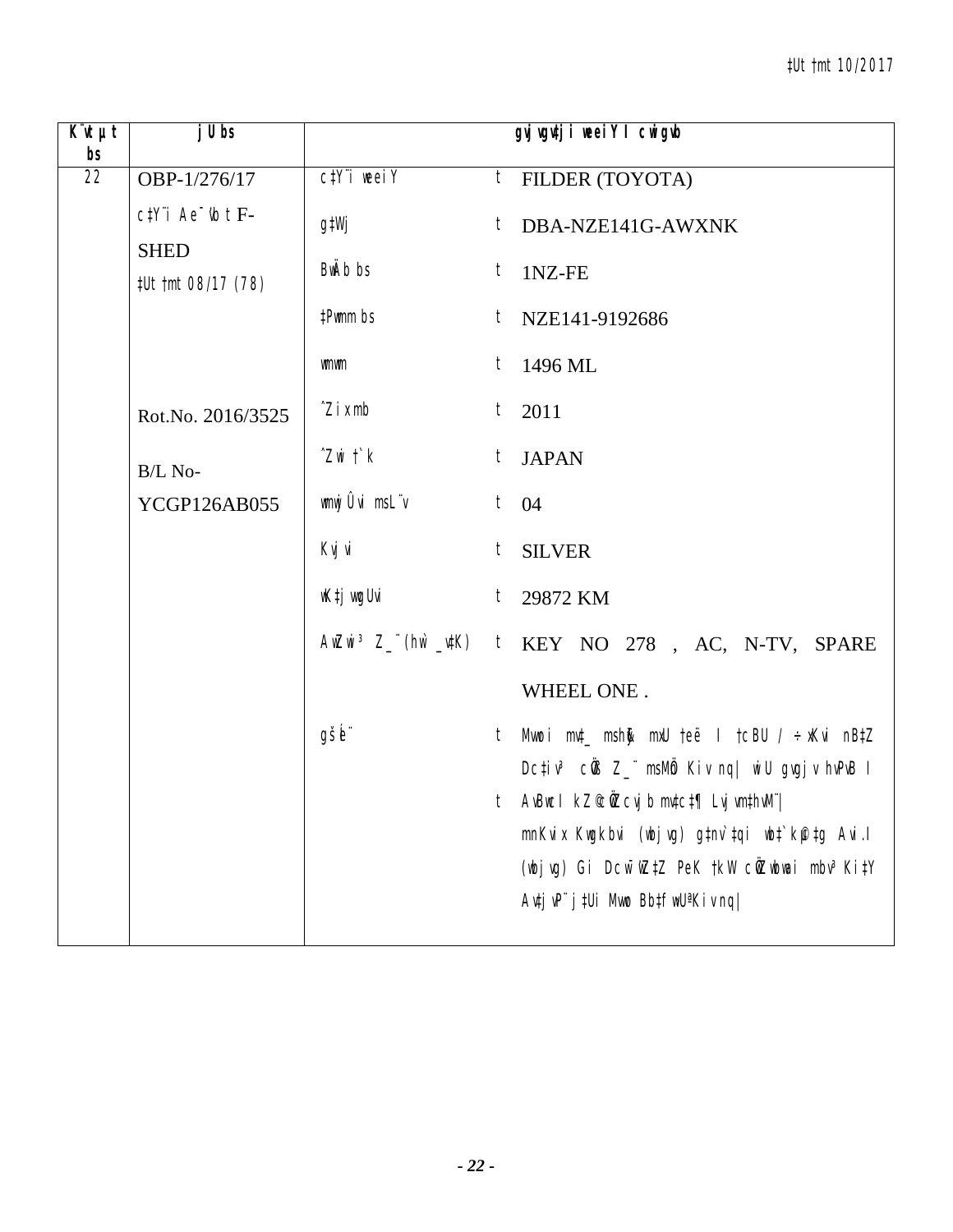| $K$ 'It $\mu t$<br>bs | j U bs                                             |                                 | gyjugutji weeiY I cwigub                                                                         |
|-----------------------|----------------------------------------------------|---------------------------------|--------------------------------------------------------------------------------------------------|
| 23                    | OBP-1/262/17                                       | $C\ddagger Y$ i weel $Y$        | $t$ AXIO-X                                                                                       |
|                       | $c$ t $Y$ 'i Ae $\overline{b}$ t F-<br><b>SHED</b> | g‡Wj                            | $t$ DBA-NZE144-AEXNK                                                                             |
|                       | #Ut tmt 08/17 (82)                                 | BwAb bs                         | $t$ 1NZ-FE                                                                                       |
|                       |                                                    | #Pwmm bs                        | $t$ NZE144-3000373                                                                               |
|                       | Rot.No. 2017/2637                                  | wmwm                            | $t$ 1496 ML                                                                                      |
|                       |                                                    | $\hat{Z}$ <i>i</i> $x$ mb       | t<br>2011                                                                                        |
|                       | B/L No-<br>YCGP96AB020                             | $Z$ wi $\ddot{\mathcal{L}}$ $k$ | t JAPAN                                                                                          |
|                       |                                                    | wmwj Ûvi msLïv                  | $t \quad 04$                                                                                     |
|                       |                                                    | Kvj vi                          | t WHITE                                                                                          |
|                       |                                                    | wK‡j wıgUvi                     | $t$ 81409 KM                                                                                     |
|                       |                                                    |                                 | $A \in \mathbb{Z}$ and $3 Z$ (hm $\#K$ ) t $\mathbb{K}$ EY NO 391, AC, RADIO, SPARE              |
|                       |                                                    |                                 | WHEEL ONE.                                                                                       |
|                       |                                                    | gšb"                            | Mwoi mut_ msh@ mxU teë I tcBU / ÷xKvi nB‡Z<br>t                                                  |
|                       |                                                    |                                 | Dctiv <sup>3</sup> cứB Z_" msMm Kiv nq  wiU gygjv hvPvB I<br>t AvBucl kZ©ŴZcvjbmvtct¶ LvjvmthvM" |
|                       |                                                    |                                 | mnKvix Kwgkbvi (wbjvg) g‡nv`tqi wb‡`kfutg Avi.l                                                  |
|                       |                                                    |                                 | (wbjvg) Gi Dcw <sup>-</sup> wZ‡Z PeK †kW cŴZwbwai mbv <sup>3</sup> Ki‡Y                          |
|                       |                                                    |                                 | Autj uP" j tUi Muno BbtfwU'Kiv nq                                                                |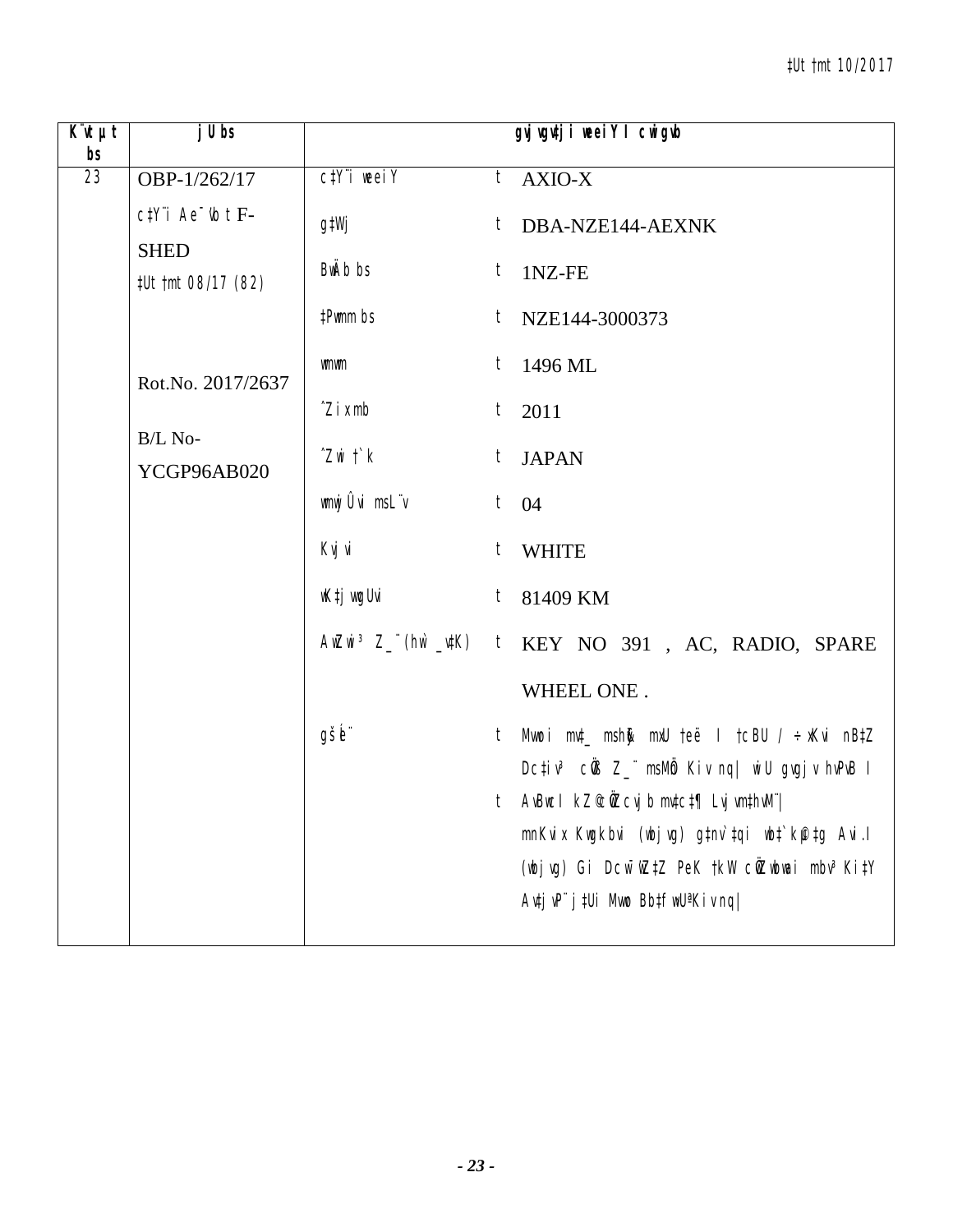| $\overline{K}$ it $\mu t$<br>bs | $j$ Ubs                                            |                                 | gyjugutji weeiY I cwigub                                                                            |
|---------------------------------|----------------------------------------------------|---------------------------------|-----------------------------------------------------------------------------------------------------|
| 24                              | OBP-1/392/17                                       | $C/Y$ i weel $Y$                | $t$ PREMIO-F                                                                                        |
|                                 | $c$ t $Y$ 'i Ae $\overline{b}$ t F-<br><b>SHED</b> | g‡Wj                            | DBA-NZT260-AEXEK<br>t                                                                               |
|                                 |                                                    | BwAb bs                         | $t$ 1NZ-FE                                                                                          |
|                                 | #Ut tmt 08/17 (83)                                 | #Pwmm bs                        | $t$ NZT260-3160108                                                                                  |
|                                 |                                                    | wmwm                            | $t$ 1496                                                                                            |
|                                 | Rot.No. 2017/504                                   | $\hat{Z}$ <i>i</i> $x$ mb       | $t_{-}$<br>2015                                                                                     |
|                                 | B/L No-                                            | $Z$ wi $\ddot{\mathcal{L}}$ $k$ | t JAPAN                                                                                             |
|                                 | SBCGP17AB072                                       | wmwj Ûvi msL"v                  | $t \quad 04$                                                                                        |
|                                 |                                                    | Kvj vi                          | $t$ SKY                                                                                             |
|                                 |                                                    | wK‡j wugUvi                     | $\boldsymbol{t}$<br>7606 KM                                                                         |
|                                 |                                                    |                                 | AwZwi <sup>3</sup> Z_"(hw`_utK) t KEY NO:380, AC, N-TV, SPARE WHEEL                                 |
|                                 |                                                    |                                 | <b>ONE</b>                                                                                          |
|                                 |                                                    | gšb"                            | Mwoi mut_ msh\$ mxU teë I tcBU / ÷xKvi nBtZ<br>$t_{-}$                                              |
|                                 |                                                    |                                 | Dctiv <sup>3</sup> củ8 Z_" msMb Kiv nq  wiU gvgjv hvPvB I<br>t AvBucl kZ©ÜZcvj b mvtct¶ Lvj vmthvM" |
|                                 |                                                    |                                 | mnKvix Kwgkbvi (wbjvg) g‡nv`tqi wbt`kfutg Avi.l                                                     |
|                                 |                                                    |                                 | (wbjvg) Gi Dcw <sup>-</sup> wZ‡Z PeK †kW cŴZwbwai mbv <sup>3</sup> Ki‡Y                             |
|                                 |                                                    |                                 | Autj uP" j tUi Muno BbtfwU <sup>a</sup> Kiv nq                                                      |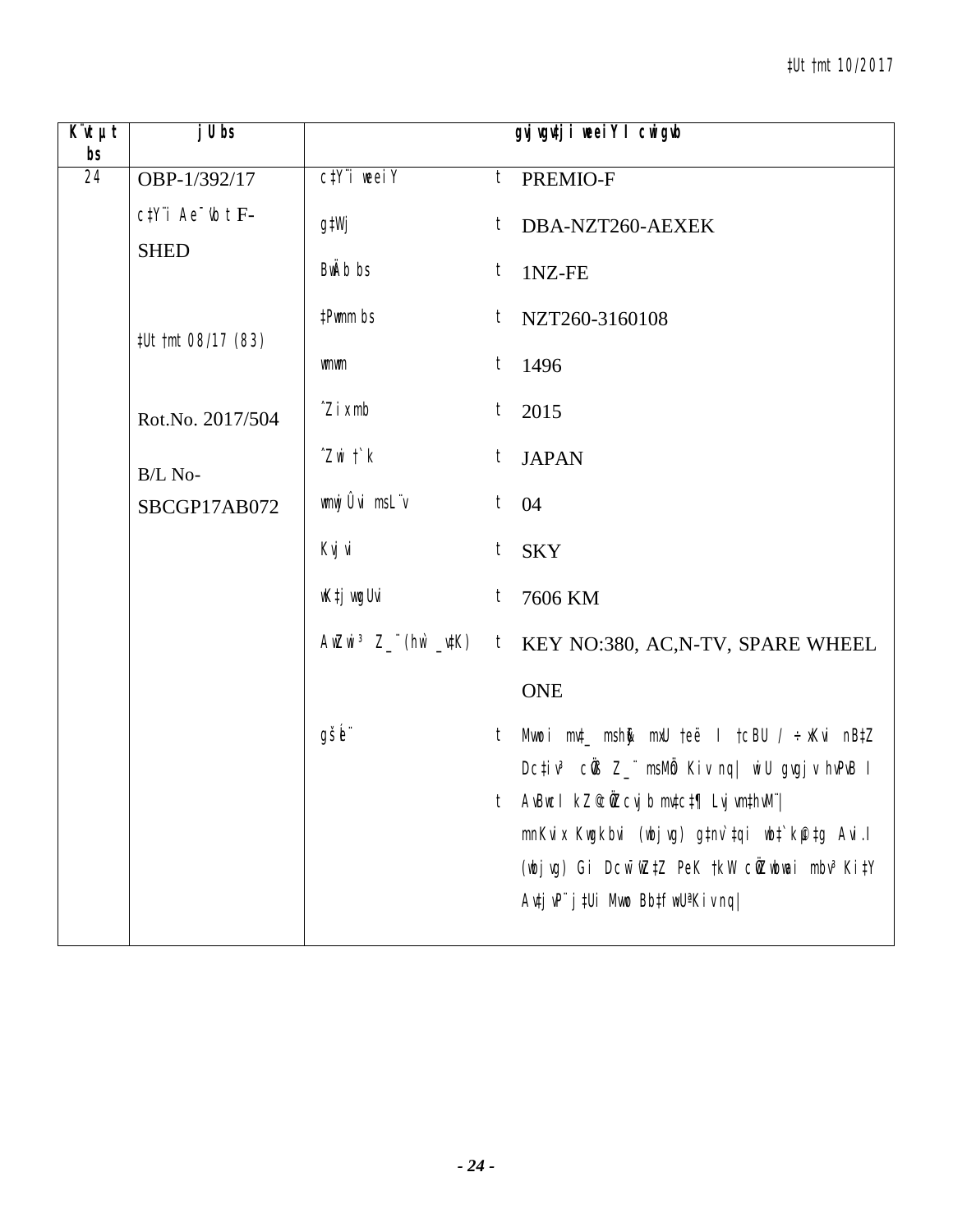| $\overline{K}$ it $\mu t$<br>bs | $j$ Ubs               |                                 | gyj vgutji neei Y I cnigub                                                                         |
|---------------------------------|-----------------------|---------------------------------|----------------------------------------------------------------------------------------------------|
| 25                              | OBP-1/277/17          | $C/Y$ i weei $Y$                | $t$ COROLLA FILDER (TOYOTA)                                                                        |
|                                 | $ctY$ 'i Ae $ub$ t F- | g‡Wj                            | t DBA-NZE141G-AWXNK-G                                                                              |
|                                 | <b>SHED</b>           | BwAb bs                         | $t$ 1NZ-FE                                                                                         |
|                                 |                       | #Pwmm bs                        | $t$ NZE141-9193665                                                                                 |
|                                 | #Ut tmt 08/17 (84)    | wmwm                            | $t$ 1496 ML                                                                                        |
|                                 |                       | $\hat{Z}$ <i>i</i> $x$ mb       | $t$ 2011                                                                                           |
|                                 | Rot.No. 2016/3525     | $Z$ wi $\ddot{\mathcal{L}}$ $k$ | t JAPAN                                                                                            |
|                                 | B/L No-               | wnwj Ûvi msLïv                  | $t \quad 04$                                                                                       |
|                                 | YCGP126AB056          | Kvj vi                          | $t$ WHITE                                                                                          |
|                                 |                       | wKtj wrgUvi                     | $t$ 33613 KM                                                                                       |
|                                 |                       |                                 | $A \in \mathbb{Z}$ and $3 Z$ (hm $\#K$ ) t $\mathbb{K}$ EY NO 161, AC, N-TV, SPARE                 |
|                                 |                       |                                 | WHEEL ONE.                                                                                         |
|                                 |                       | gšb"                            | Mwoi mut_msh\$ mxU teë I tcBU / ÷xKvi nBtZ<br>t                                                    |
|                                 |                       |                                 | Dctiv <sup>3</sup> cứB Z_" msMm Kiv nq  wiU gvgjv hvPvB I<br>t AvBucl kZ©ÑZcvjb mv‡c‡¶ Lvj vm‡hvM¨ |
|                                 |                       |                                 | mnKvix Kwgkbvi (wbjvg) g‡nv`tqi wb‡`kfutg Avi.l                                                    |
|                                 |                       |                                 | (wbjvg) Gi Dcw <sup>-</sup> wZ‡Z PeK †kW cŴZwbwai mbv <sup>3</sup> Ki‡Y                            |
|                                 |                       |                                 | Avtj vP" j tUi Mwo BbtfwU'Kiv nq                                                                   |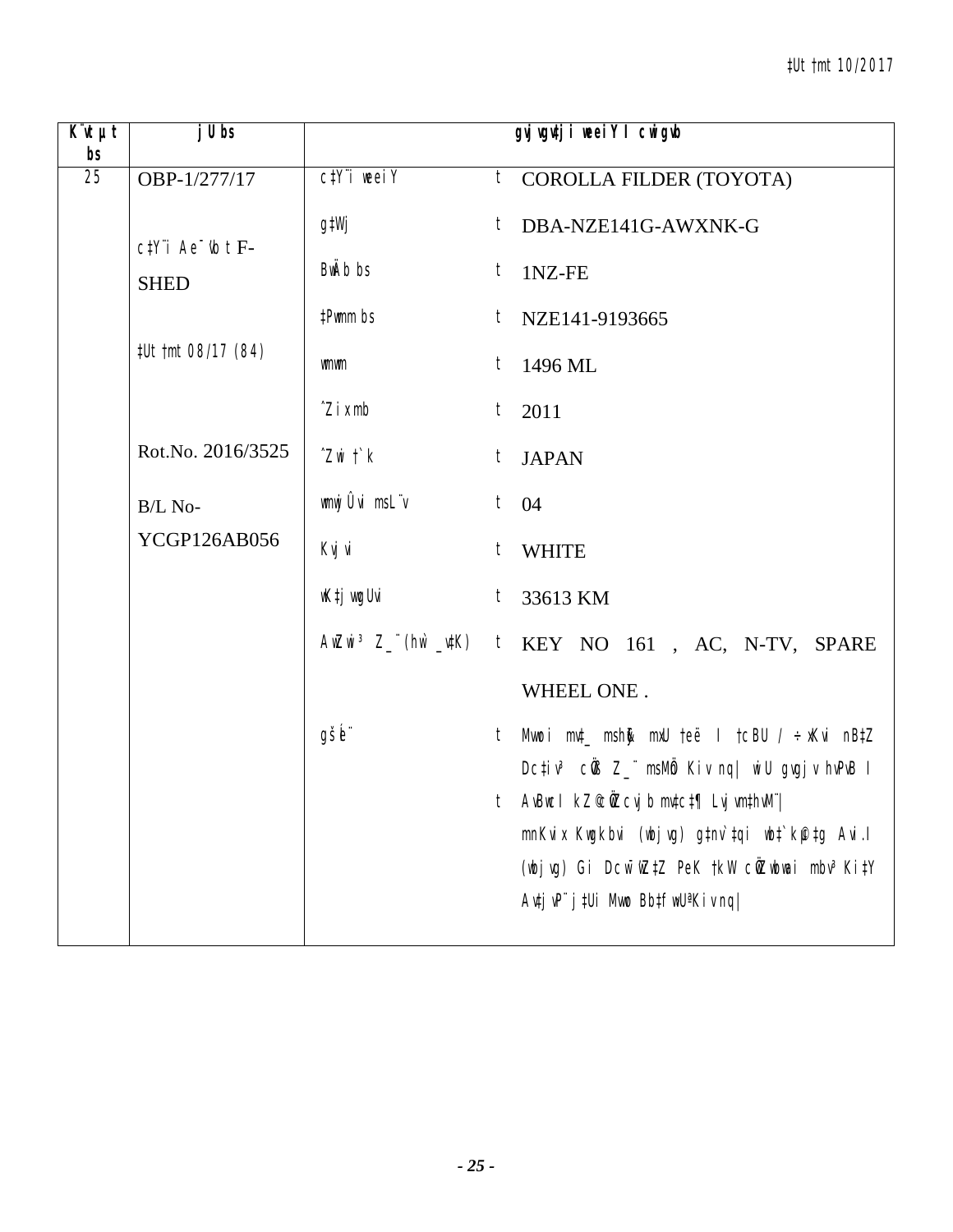| $\overline{K}$ it $\mu$ t<br>bs | $j$ U bs                          |                             | gyj vgutji neei Y I cnigub                                                                                                            |  |
|---------------------------------|-----------------------------------|-----------------------------|---------------------------------------------------------------------------------------------------------------------------------------|--|
| 26                              | OBP-1/310/17                      | $C/Y$ i weel $Y$            | <sup>t</sup> TOYOTA FIELDER-COROLLA                                                                                                   |  |
|                                 | $c$ t $Y$ 'i Ae $\psi$ t F-       |                             | (TOYATA MOTOR COR.)                                                                                                                   |  |
|                                 | <b>SHED</b><br>#Ut tmt 08/17 (88) | g‡Wj                        | t DBA-NZE161G-AWXNK                                                                                                                   |  |
|                                 |                                   | BwAb bs                     | 1NZ-FE<br>$t_{\parallel}$                                                                                                             |  |
|                                 |                                   | #Pwmm bs                    | $t$ NZE161-7080050                                                                                                                    |  |
|                                 | Rot.No. 2017/573                  | wmwm                        | 1496 ML<br>$t_{\parallel}$                                                                                                            |  |
|                                 |                                   | $\hat{Z}$ <i>i</i> $x$ mb   | $t$ 2013                                                                                                                              |  |
|                                 | <b>B/L No- HTCGS-</b>             | $Z$ wi $\ddot{\mathcal{L}}$ | <b>JAPAN</b><br>$t_{-}$                                                                                                               |  |
|                                 | 705001                            | wmwj Ûvi msLïv              | $t \quad 04$                                                                                                                          |  |
|                                 |                                   | Kvj vi                      | <b>SIVER</b><br>$t_{-}$                                                                                                               |  |
|                                 |                                   | wK‡j wyUvi                  | t<br>106091 KM                                                                                                                        |  |
|                                 |                                   |                             | AwZwi <sup>3</sup> Z_"(hw`_utK) t KEY NO: 24, AC, RADIO, SPARE                                                                        |  |
|                                 |                                   |                             | WHEEL ONE.                                                                                                                            |  |
|                                 |                                   | gšė"                        | Mwoi m¢_ msh\$ mxU teë I tcBU / ÷xKvi nB‡Z<br>$\mathfrak{r}$<br>Dcțiv <sup>3</sup> cÜB Z_" msMb Kiv nq  wiU gvgjv hvPvB I             |  |
|                                 |                                   |                             | AvBuc I kZ°c0Zcvj b mvtct¶ Lvj vmthvM" <br>t                                                                                          |  |
|                                 |                                   |                             | mnKvix Kwgkbvi (wbjvg) g‡nv`tqi wbt`kfutg Avi.l                                                                                       |  |
|                                 |                                   |                             | (wbjvg) Gi Dcw <sup>-</sup> wZtZ PeK tkW cilZwbwai mbv <sup>3</sup> KitY<br>$A$ utj v $P^{\prime\prime}$ j tUi Mwo Bbtfw $U^a$ Kiv ng |  |
|                                 |                                   |                             |                                                                                                                                       |  |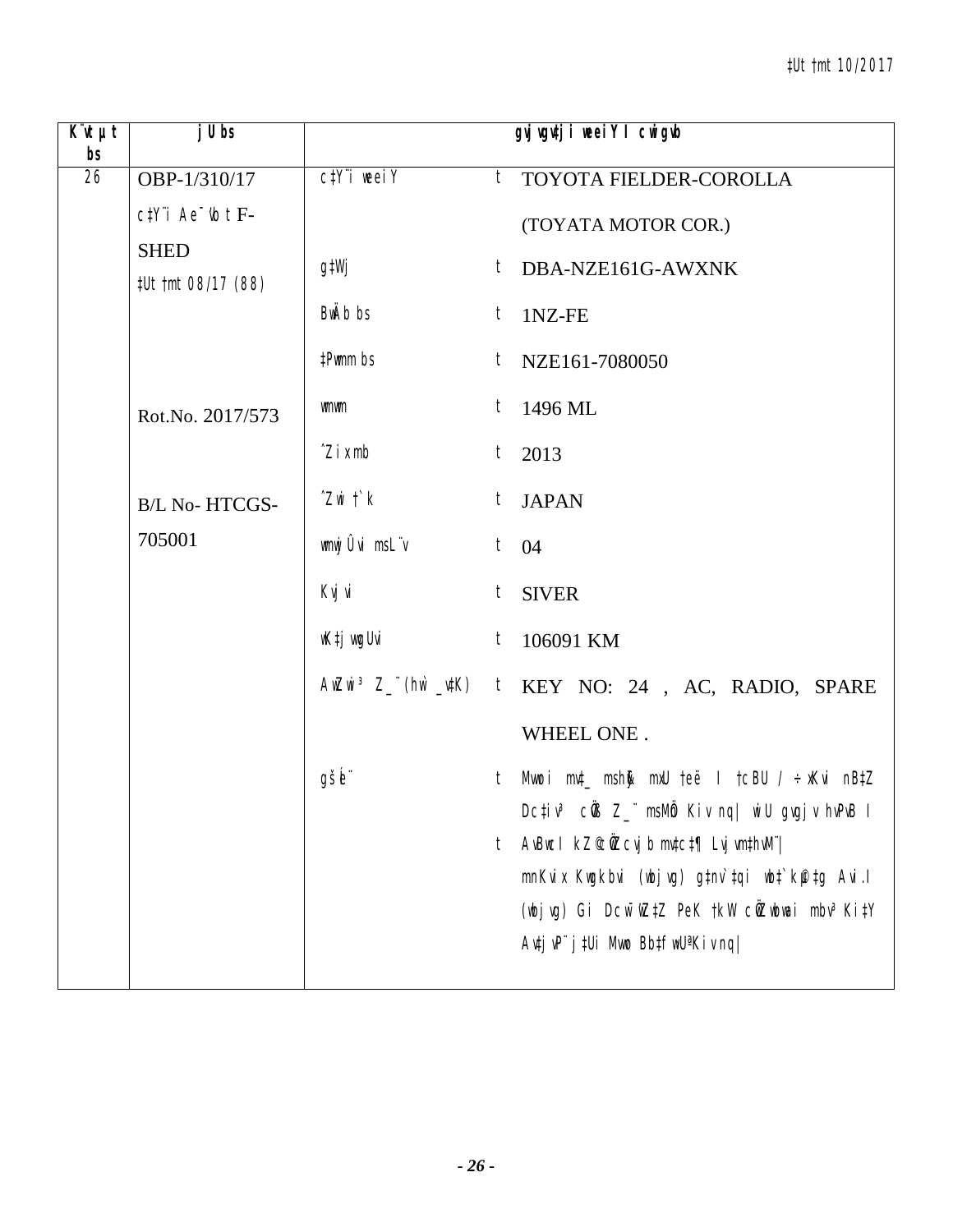## #Ut tmt 10/2017

| $\overline{K}$ it $\mu t$<br>bs | j U bs                      |                                 | gyj vgutji weeiY I cwigub                                                                                                                                                                                                                                              |
|---------------------------------|-----------------------------|---------------------------------|------------------------------------------------------------------------------------------------------------------------------------------------------------------------------------------------------------------------------------------------------------------------|
| 27                              | OBP-1/331/17                | $C/Y$ i weei $Y$                | VITZ (TOYOTA MOTOR CORP.)<br>$\mathfrak{t}$                                                                                                                                                                                                                            |
|                                 | $c$ t $Y$ 'i Ae $\psi$ t F- |                                 | (tcQtbi e vK Xvj v Ges evg cvtki mvgtbi PvKvi                                                                                                                                                                                                                          |
|                                 | <b>SHED</b>                 |                                 | Dcți i Ask Pvcvtbv/evKwtbv)                                                                                                                                                                                                                                            |
|                                 | #Ut tmt 08/17 (89)          | g‡Wj                            | t DBA-NSP130-AHXGK                                                                                                                                                                                                                                                     |
|                                 |                             | <b>BwAb</b> bs                  | t<br>1NR-FE                                                                                                                                                                                                                                                            |
|                                 | Rot.No. 2017/968            | #Pwmm bs                        | NSP130-2088906<br>t                                                                                                                                                                                                                                                    |
|                                 |                             | <b>umum</b>                     | $t$ 1329                                                                                                                                                                                                                                                               |
|                                 | B/L No-                     | $\hat{Z}$ <i>i</i> $x$ mb       | 2012<br>t                                                                                                                                                                                                                                                              |
|                                 | NGCGS705009                 | $Z$ wi $\ddot{\mathcal{L}}$ $k$ | <b>JAPAN</b><br>t                                                                                                                                                                                                                                                      |
|                                 |                             | wnwj Ûvi msL"v                  | $t \quad 04$                                                                                                                                                                                                                                                           |
|                                 |                             | Kvj vi                          | <b>LIGHT COFFE</b><br>t                                                                                                                                                                                                                                                |
|                                 |                             | wK‡j wyUvi                      | t<br>27212 KM                                                                                                                                                                                                                                                          |
|                                 |                             |                                 | $A$ wZwi <sup>3</sup> Z_"(hw`_vtK) t KEY NO: 179, AC, SPARE WHEEL                                                                                                                                                                                                      |
|                                 |                             |                                 | <b>ONE</b>                                                                                                                                                                                                                                                             |
|                                 |                             | gšb"                            | Mwoi mut_msh\$ mxU teë I tcBU / ÷xKvi nBtZ<br>t<br>Dcțiv <sup>3</sup> cÜß Z_" msMb Kiv nq  wiU gvgjv hvPvB I                                                                                                                                                           |
|                                 |                             |                                 | $A$ vBuc I kZ $\mathcal C$ ÑZcvj b mvtct $\P$ Lvj vmthv $M^{\cdot}$<br>t<br>mnKvix Kwgkbvi (wbjvg) g‡nv`tqi wb‡`kfutg Avi.l<br>(wbjvg) Gi Dcw <sup>-</sup> wZtZ PeK tkW cwZwbwai mbv <sup>3</sup> KitY<br>$A$ vtj v $P^{\prime}$ j tUi Mwo Bbtfw $U^a$ Kiv nq $\prime$ |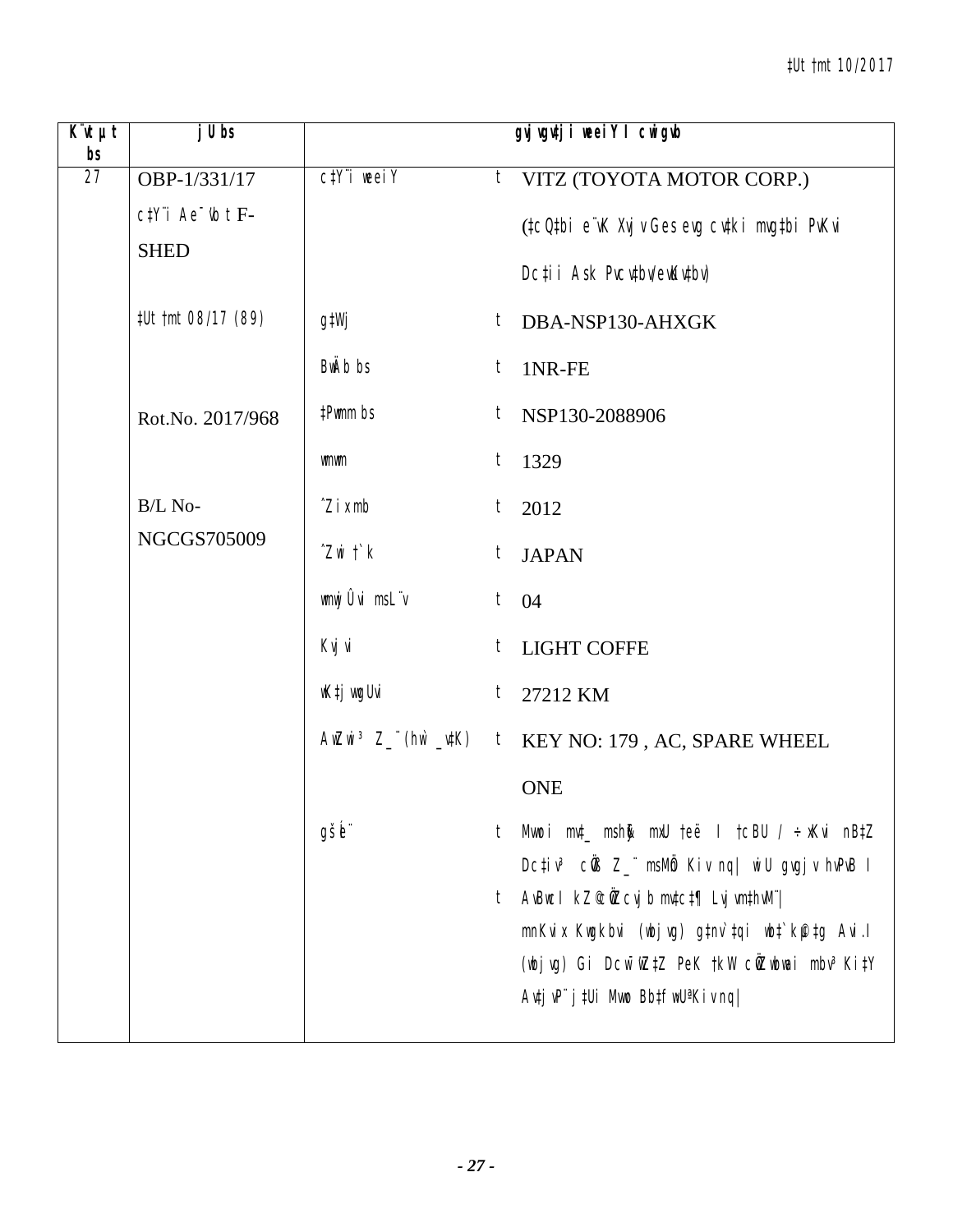| $K$ it $\mu t$<br>bs | $j$ Ubs                     |                           |                                 | gyj vgutji weeiY I cwigwb                                                                                                                                                                                                                      |
|----------------------|-----------------------------|---------------------------|---------------------------------|------------------------------------------------------------------------------------------------------------------------------------------------------------------------------------------------------------------------------------------------|
| 28                   | OBP-1/335/17                | $C/Y$ i weei $Y$          |                                 | <sup>t</sup> TOYOTA AXIO (TOYATA MOTOR                                                                                                                                                                                                         |
|                      | $c$ t $Y$ 'i Ae $\psi$ t F- |                           | COR.)                           |                                                                                                                                                                                                                                                |
|                      | <b>SHED</b>                 | g‡Wj                      |                                 | $t$ DBA-NZE144-AEXEK                                                                                                                                                                                                                           |
|                      | #Ut tmt 08/17 (91)          | BwAb bs                   | 1NZ-FE<br>$t_{-}$               |                                                                                                                                                                                                                                                |
|                      |                             | #Pwmm bs                  |                                 | $t$ NZE144-3003377                                                                                                                                                                                                                             |
|                      | Rot.No. 2017/968            | wmwm                      | 1496 ML<br>$t_{-}$              |                                                                                                                                                                                                                                                |
|                      |                             | $\hat{Z}$ <i>i</i> $x$ mb | $t$ 2012                        |                                                                                                                                                                                                                                                |
|                      | <b>B/L No-YHCGS-</b>        | $Z$ wi $\uparrow$ $k$     | $t_{-}$<br><b>JAPAN</b>         |                                                                                                                                                                                                                                                |
|                      | 705013                      | wnwj Ûvi msL"v            | $t \quad 04$                    |                                                                                                                                                                                                                                                |
|                      |                             | Kvj vi                    | $t_{\parallel}$<br><b>WHITE</b> |                                                                                                                                                                                                                                                |
|                      |                             | wK‡j wugUvi               | $t$ 35956 KM                    |                                                                                                                                                                                                                                                |
|                      |                             |                           |                                 | AwZwi <sup>3</sup> Z_"(hw`_utK) t KEY NO: 182, AC, N-TV, SPARE                                                                                                                                                                                 |
|                      |                             |                           |                                 | WHEEL ONE.                                                                                                                                                                                                                                     |
|                      |                             | gšb"                      | t                               | Mwoi myt_msh\$ mxU teë I tcBU / ÷xKvi nB‡Z<br>Dcțiv <sup>3</sup> cũB Z_" msMb Kiv nq  wiU gvgjv hvPvB I                                                                                                                                        |
|                      |                             |                           | t                               | AvBuc I $kZ$ <sup>c</sup> ú $Z$ cvj b mvtct¶ Lvj vmthvM" <br>mnKvix Kwgkbvi (wbjvg) g‡nv`tqi wb‡`kfutg Avi.l<br>(wbjvg) Gi Dcw <sup>-</sup> wZ‡Z PeK †kW cŴZwbwai mbv <sup>3</sup> Ki‡Y<br>$A$ utj v $P^{\prime}$ j tUi Mwo Bbtfw $U^a$ Kiv nq |
|                      |                             |                           |                                 |                                                                                                                                                                                                                                                |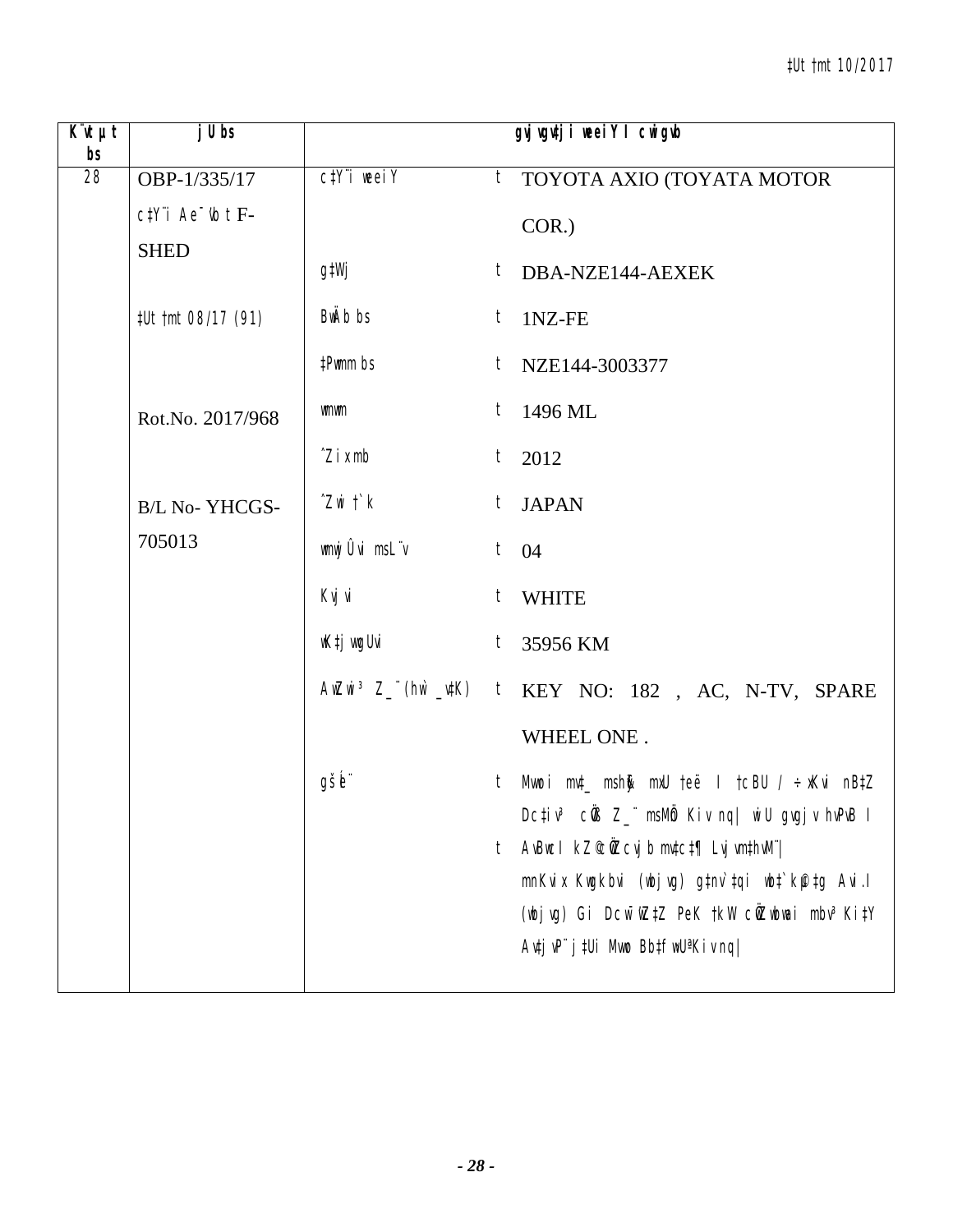| $\overline{K}$ <b><i>ut</i></b><br>bs | $j$ Ubs                                          |                                        |                 | gyj vgutji weei Y I cwigub                                                                                                               |
|---------------------------------------|--------------------------------------------------|----------------------------------------|-----------------|------------------------------------------------------------------------------------------------------------------------------------------|
| 29                                    | OBP-1/235/17                                     | $C/Y$ i weei $Y$                       | t               | HINO-DRUM TRUCK(HINO MOTORS LTD)                                                                                                         |
|                                       | $c$ t <sup>y</sup> 'i Ae <sup>-</sup> $i$ b t P- | g‡Wj                                   |                 | $t$ FS2FKB                                                                                                                               |
|                                       | SHED (OUTSIDE)                                   | BwAb bs                                | t               | <b>NOT FOUND</b>                                                                                                                         |
|                                       | #Ut tmt 06/17 (136)                              | #Pwmm bs                               |                 | $t$ 14926                                                                                                                                |
|                                       |                                                  | www                                    |                 | t NOT FOUND                                                                                                                              |
|                                       | Rot.No. 2016/3557                                | %Zwimb                                 |                 | $t$ 1994                                                                                                                                 |
|                                       | <b>B/L No-YHCGS-</b>                             | % $Z$ wi $\ddot{\ }$ $k$               | $t_{-}$         | <b>JAPAN</b>                                                                                                                             |
|                                       | 217003                                           | wnwj Ûvi msLïv                         | t               | 08 & 10 WHEELER TRUCK                                                                                                                    |
|                                       |                                                  | Kvj vi                                 |                 | t MAROON, NAVY BLUE AND ORANGE.                                                                                                          |
|                                       |                                                  | wK‡j wygUvi                            |                 | t NOT FOUND.                                                                                                                             |
|                                       |                                                  | $A\nu Z\nu i \nvert^3 Z$ (hv $\mu K$ ) |                 | t KEY NO: 41, AC, RADIO, SPARE WHEEL                                                                                                     |
|                                       |                                                  |                                        |                 | <b>ONE</b>                                                                                                                               |
|                                       |                                                  | gšė"                                   | $t_{\parallel}$ | Mwoi mvt_ msh\$ mxU teë I tcBU / ÷xKvi nBtZ<br>Dcțiv <sup>3</sup> cÜB Z_" msMb Kiv nq  wiU gvgjv hvPvB I                                 |
|                                       |                                                  |                                        | $t_{-}$         | AvBuc I kZ°c0Zcvj b mvtct¶ Lvj vmthvM" <br>mnKvix Kwgkbvi (wbjvg) g‡nv`tqi wbt`k@tg Avi.l                                                |
|                                       |                                                  |                                        |                 | (wbjvg) Gi Dcw <sup>-</sup> wZtZ PeK tkW ciZwbwai mbv <sup>3</sup> KitY<br>$A$ uți v $P^{\prime\prime}$ j ‡Ui Mwo Bb‡ $f$ w $U^a$ Kiv ng |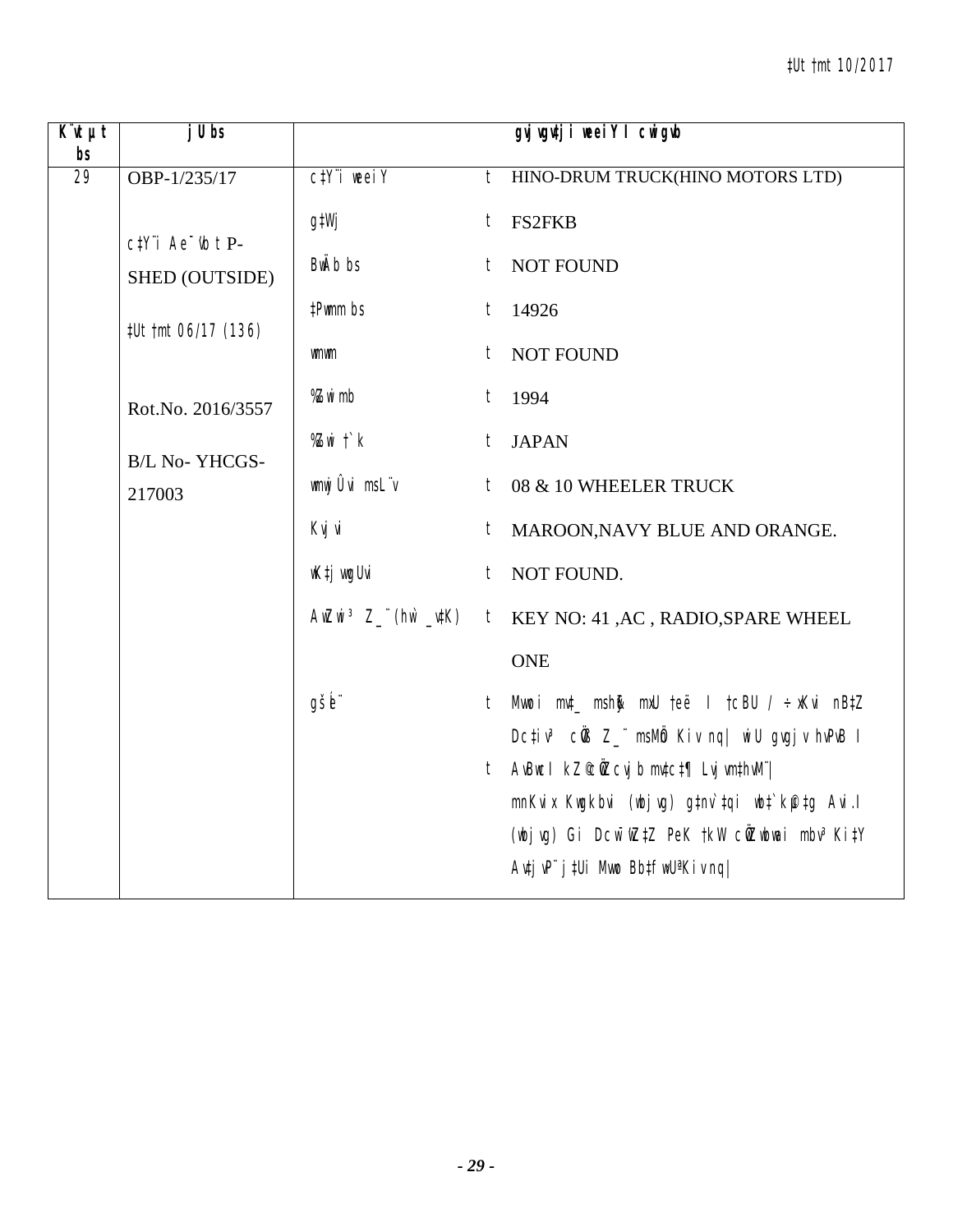| $\overline{K}$ <b><i>ut</i></b><br>bs | $j$ Ubs                                                       |                          |   | gyj vgutji weei Y I cwigub                                                                                                                        |
|---------------------------------------|---------------------------------------------------------------|--------------------------|---|---------------------------------------------------------------------------------------------------------------------------------------------------|
| 30                                    | OBP-1/189/17                                                  | $C/Y$ i weei $Y$         | t | <b>FAZER MAZDA VAN</b>                                                                                                                            |
|                                       | $ctY$ <sup>"</sup> $i$ Ae <sup>-<math>y</math></sup> b $t$ P- | g‡Wj                     |   | t ABF-SKP2T A2W                                                                                                                                   |
|                                       | <b>SHED</b>                                                   | <b>BwAb</b> bs           |   | t NOT FOUND                                                                                                                                       |
|                                       | #Ut tmt 06/17 (137)                                           | #Pwmm bs                 | t | SKP2T-101733                                                                                                                                      |
|                                       |                                                               | www                      | t | NOT FOUND                                                                                                                                         |
|                                       | Rot.No. 2016/2329                                             | %Zwimb                   | t | 2011                                                                                                                                              |
|                                       |                                                               | % $Z$ wi $\ddot{\ }$ $k$ |   | t JAPAN                                                                                                                                           |
|                                       | B/L No-                                                       | wnwj Ûvi msLïv           |   | $t$ 04                                                                                                                                            |
|                                       | NYKS005277171                                                 | Kvj vi                   |   | t WHITE AND SILVER                                                                                                                                |
|                                       |                                                               | wK‡j wygUvi              |   | $t$ 12057                                                                                                                                         |
|                                       |                                                               | AwZwi $^3$ Z_" (hw`_v‡K) |   | t KEY NO: 310, AC, RADIO, SPARE WHEEL                                                                                                             |
|                                       |                                                               |                          |   | ONE, WEIGHT: 850 KG                                                                                                                               |
|                                       |                                                               | gšb"                     | t | Mwoi mut_ msh\$ mxU teë I tcBU / ÷xKvi nBtZ<br>Dcțiv <sup>3</sup> cÜB Z_" msMb Kiv nq  wiU gvgjv hvPvB I                                          |
|                                       |                                                               |                          |   | t AvBucl kZ©ÜZcvj b mv‡c‡¶ Lvj vm‡hvM"                                                                                                            |
|                                       |                                                               |                          |   | mnKvix Kugkbvi (ubjvg) gtnv`tqi ubt`k£utg Avi.l                                                                                                   |
|                                       |                                                               |                          |   | (wbjvg) Gi Dcw <sup>-</sup> wZtZ PeK tkW cWZwbwai mbv <sup>3</sup> KitY<br>$A$ uțj v $P^{\prime}$ j ‡Ui Mwo Bb $\downarrow$ f $W^{\prime}$ Kiv ng |
|                                       |                                                               |                          |   |                                                                                                                                                   |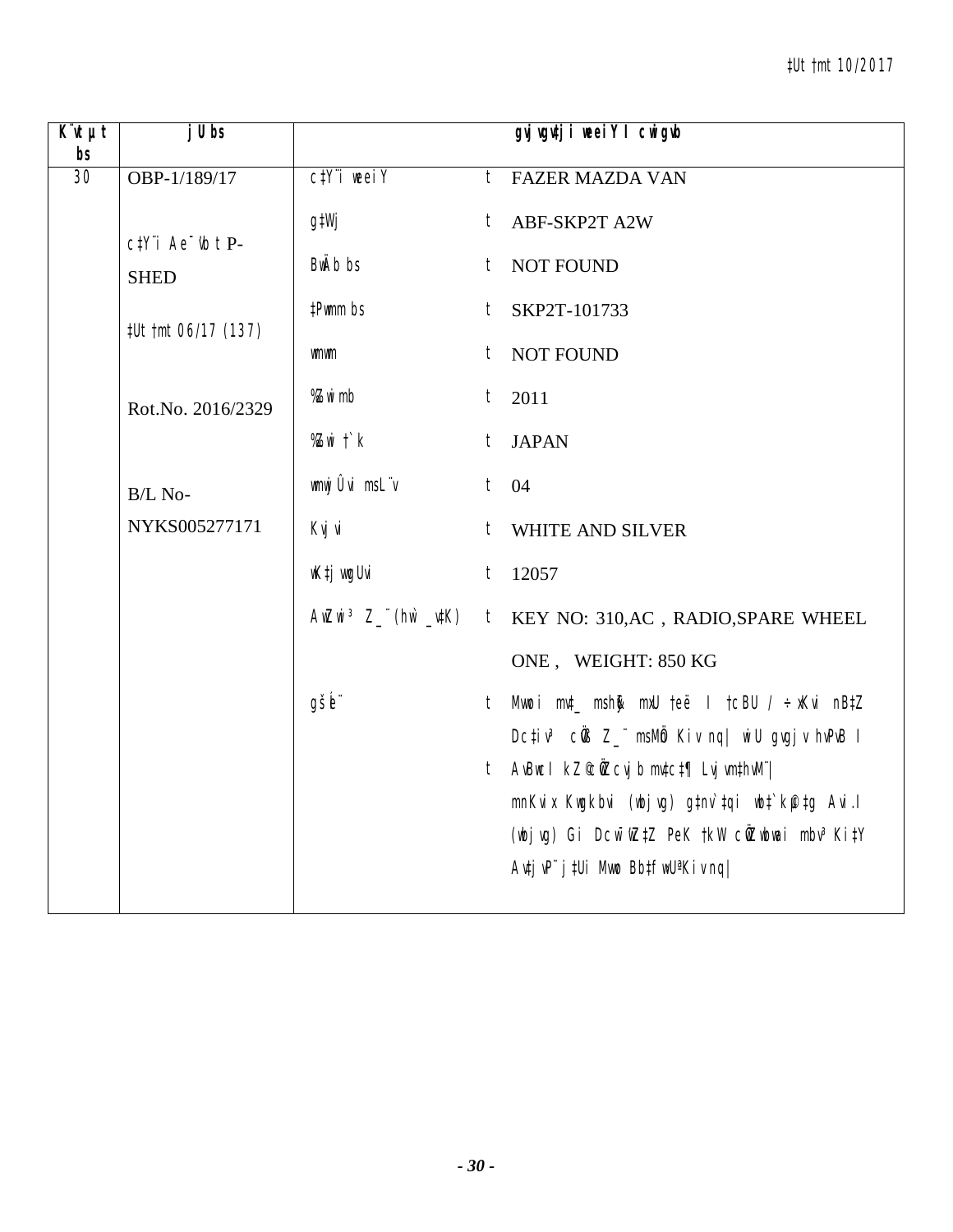| $\overline{K}$ <b><i>u</i></b> $\mu$ t<br>bs | j U bs                                     |                  |         | gyj vgutji weeiY I cwigub                                                                                                  |
|----------------------------------------------|--------------------------------------------|------------------|---------|----------------------------------------------------------------------------------------------------------------------------|
| $\overline{31}$                              | OBP-1/229/17                               | $C/Y$ i weei $Y$ | $t_{-}$ | AXIO (TOYOTA MOTOR CORP)                                                                                                   |
|                                              | $c$ t $Y$ 'i Ae $\psi$ t P-<br><b>SHED</b> | g‡Wj             | t       | DBA - NZE161 - AEXNK                                                                                                       |
|                                              |                                            | BwAb bs          | t       | $1NZ$ - FE                                                                                                                 |
|                                              | #Ut tmt 06/17 (139)                        | #Pwmm bs         |         | $t$ NZE161 - 7032693                                                                                                       |
|                                              |                                            | wmwm             | t       | 1496                                                                                                                       |
|                                              | Rot.No. 2016/2764                          | %Zwi mb          | $t_{-}$ | 2012                                                                                                                       |
|                                              | B/L No-HTCGP-                              | %Zwitk           |         | t JAPAN                                                                                                                    |
|                                              | 96AE009                                    | wnwj Ûvi msLïv   |         | $t$ 04                                                                                                                     |
|                                              |                                            | Kvj vi           | $t_{-}$ | <b>WINE</b>                                                                                                                |
|                                              |                                            | wK‡j wygUvi      | t       | 12875                                                                                                                      |
|                                              |                                            |                  |         | AWZWi <sup>3</sup> Z_"(hw`_utK) t KEY NO: 279, AC, RADIO, SPARE WHEEL                                                      |
|                                              |                                            |                  |         | <b>ONE</b>                                                                                                                 |
|                                              |                                            |                  |         | ev¤úvi I Wvb PvKvi Dci tkv fv½v t`L‡Z cvl qv hvq                                                                           |
|                                              |                                            | gšb"             | t       | Mwoi mut_ msh\$ mxU teë I tcBU / ÷xKvi nBtZ                                                                                |
|                                              |                                            |                  |         | Dcțiv <sup>3</sup> cÜB Z_" msMb Kiv nq  wiU gvgjv hvPvB I                                                                  |
|                                              |                                            |                  |         | AvBuc I kZ��iZcvj b mv‡c‡¶ Lvj vm‡hvM¨                                                                                     |
|                                              |                                            |                  |         | mnKvix Kwgkbvi (wbjvg) g‡nv`tqi wb‡`kfutg Avi.l<br>(wbjvg) Gi Dcw <sup>-</sup> wZ‡Z PeK †kW cŴZwbwai mbv <sup>3</sup> Ki‡Y |
|                                              |                                            |                  |         | $A$ utj v $P^{\prime}$ j tUi Mwo Bbtfw $U^a$ Kiv nq                                                                        |
|                                              |                                            |                  |         |                                                                                                                            |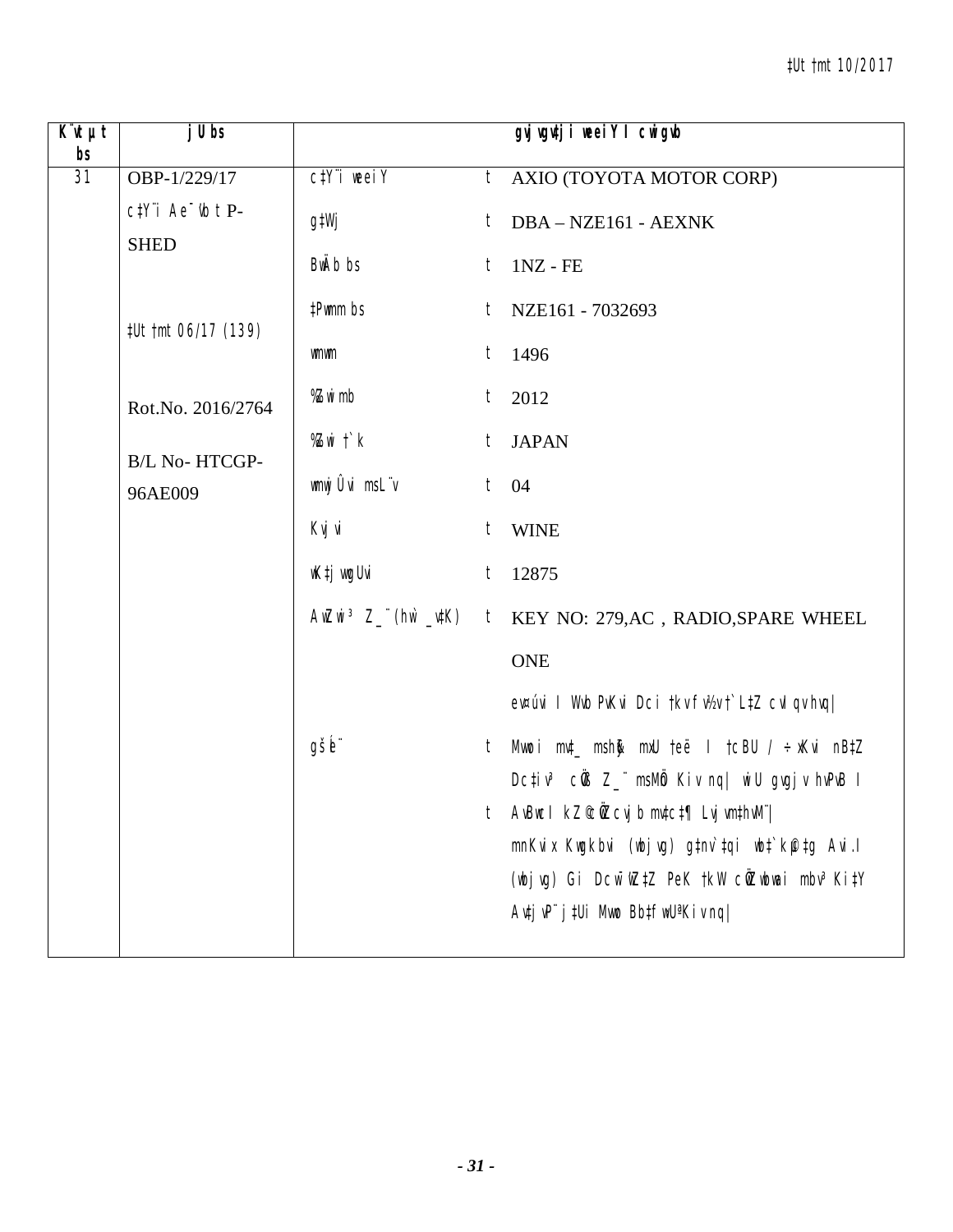| $\overline{K}$ 'it $\mu t$<br>bs | j U bs                               |                         |         | gyj vgutji weeiY I cwigub                                                                          |
|----------------------------------|--------------------------------------|-------------------------|---------|----------------------------------------------------------------------------------------------------|
| 32                               | OBP-1/764/16                         | $C/Y$ <i>i</i> weel $Y$ | $t_{-}$ | COROLLA FILDER (TOYOTA MOTOR                                                                       |
|                                  | ctY"i Ae "w t NEW-                   |                         |         | CORP.)                                                                                             |
|                                  | <b>SHED (REMOVE</b><br>FROM BL-SHED) | g‡Wj                    |         | t DBA-NZE144G-AWXNK-Y                                                                              |
|                                  |                                      | BwAb bs                 | $t_{-}$ | 1NZ-FE                                                                                             |
|                                  | #Ut tmt 06/17 (142)                  | #Pwmm bs                |         | $t$ NZE144-9032740                                                                                 |
|                                  | Rot.No. 2016/2019                    | wmwm                    |         | $t$ 1496                                                                                           |
|                                  |                                      | %Zwimb                  |         | $t$ 2011                                                                                           |
|                                  | B/L No-                              | %Zwit`k                 |         | t JAPAN                                                                                            |
|                                  | NYKS181540227                        | wmwj Ûvi msLïv          |         | $t$ 04                                                                                             |
|                                  |                                      | Kvj vi                  |         | t WHITE                                                                                            |
|                                  |                                      | wK‡j wyUvi              | $t_{-}$ | 32841                                                                                              |
|                                  |                                      |                         |         | AWZWi <sup>3</sup> Z_"(hw'_utK) t KEY NO:376,AC, N-TV,SPARE WHEEL                                  |
|                                  |                                      |                         |         | <b>ONE</b>                                                                                         |
|                                  |                                      | gšb"                    | t       | Mwoi mut_ msh\$ mxU teë I tcBU / ÷xKvi nBtZ                                                        |
|                                  |                                      |                         |         | Dcțiv <sup>3</sup> cũ 8Z msMb Kiv nq   wiU gvgjv hvPvB I<br>t AvBucl kZ©ÜZcvj b mvtct¶ Lvj vmthvM" |
|                                  |                                      |                         |         | mnKvix Kwgkbvi (wbjvg) g‡nv`tqi wb‡`kfutg Avi.l                                                    |
|                                  |                                      |                         |         | (wbjvg) Gi Dcw <sup>-</sup> wZ‡Z PeK †kW cŴZwbwai mbv <sup>3</sup> Ki‡Y                            |
|                                  |                                      |                         |         | Avtj vP" j tUi Mwo BbtfwU <sup>a</sup> Kiv ng                                                      |
|                                  |                                      |                         |         |                                                                                                    |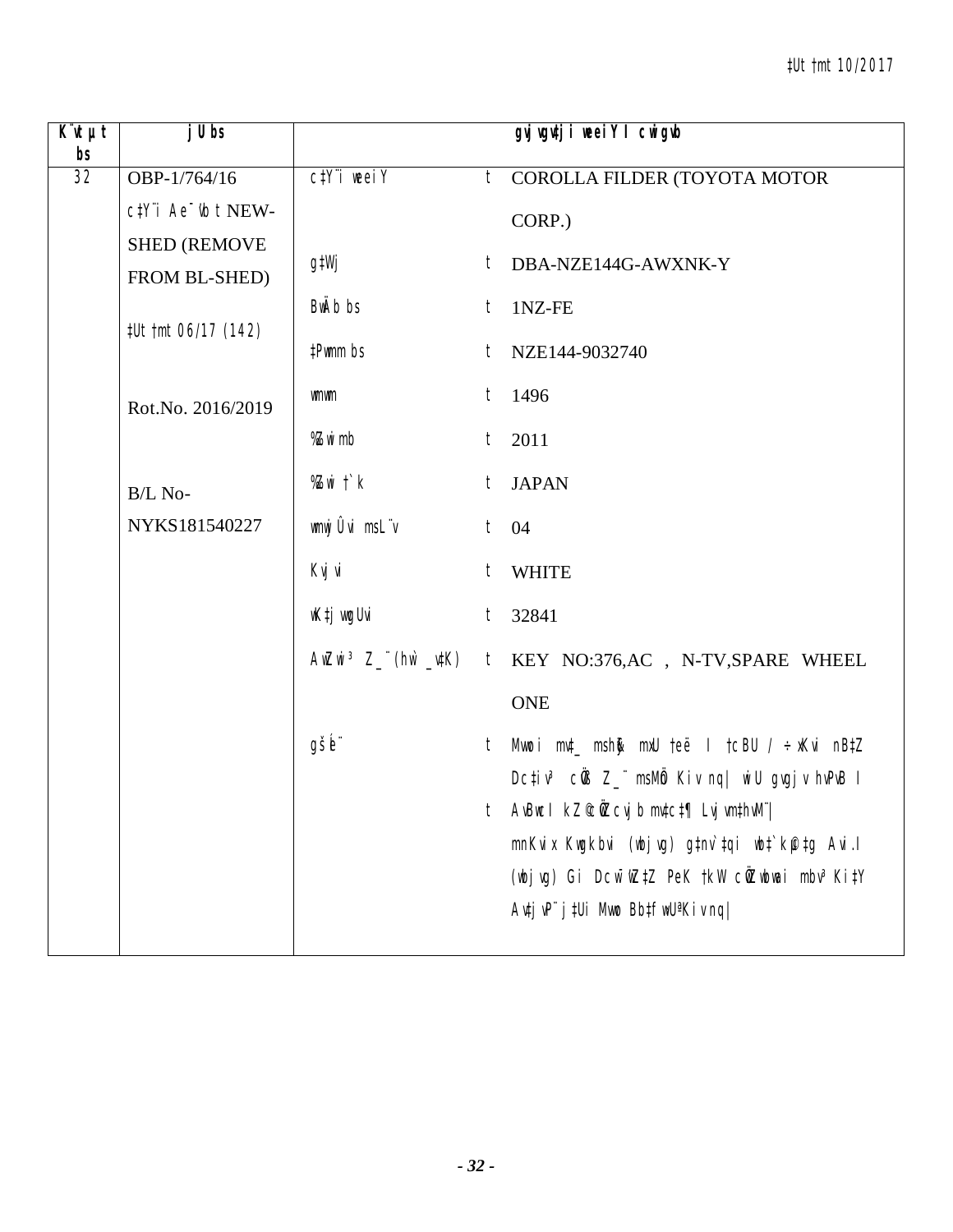| $\overline{K}$ 'It $\mu$ t<br>bs | j U bs                              |                  |   | gyj vgutji weeiY I cwigub                                                                                                  |
|----------------------------------|-------------------------------------|------------------|---|----------------------------------------------------------------------------------------------------------------------------|
| 33                               | OBP-1/159/17                        | $C/Y$ i weei $Y$ | t | COROLLA FILDER (TOYOTA MOTOR                                                                                               |
|                                  | $c$ t $Y$ 'i Ae $\sim$ t $b$ t NEW- |                  |   | CORP.)                                                                                                                     |
|                                  | <b>SHED (REMOVE</b><br>FROM P-SHED) | g‡Wj             |   | t DBA-NZE144G-AWXNK                                                                                                        |
|                                  | #Ut tmt 06/17 (144)                 | BwAb bs          |   | $t$ 1NZ-FE                                                                                                                 |
|                                  |                                     | #Pwmm bs         |   | $t$ NZE144-9033249                                                                                                         |
|                                  |                                     | wmwm             |   | $t$ 1496                                                                                                                   |
|                                  | Rot.No. 2016/2764                   | %Zwimb           |   | $t$ 2011                                                                                                                   |
|                                  | B/L No-                             | %Zwi t`k         |   | t JAPAN                                                                                                                    |
|                                  | YCGP86AE007                         | wnwj Ûvi msL"v   |   | $t$ 04                                                                                                                     |
|                                  |                                     | Kvj vi           |   | t WHITE                                                                                                                    |
|                                  |                                     | wK‡j wyUvi       |   | $t$ 89951                                                                                                                  |
|                                  |                                     |                  |   | AWZWi <sup>3</sup> Z_"(hw`_utK) t KEY NO:55,AC, N-TV,SPARE WHEEL                                                           |
|                                  |                                     |                  |   | <b>ONE</b>                                                                                                                 |
|                                  |                                     | gšb"             | t | Mwoi mut_msh\$ mxU teë I tcBU / $\div$ xKvi nBtZ                                                                           |
|                                  |                                     |                  |   | Dcțiv <sup>3</sup> cũ 8Z msMb Kiv nq   wiU gvgjv hvPvB I                                                                   |
|                                  |                                     |                  |   | t AvBucl kZ©ÜZcvj b mvtct¶ Lvj vmthvM"                                                                                     |
|                                  |                                     |                  |   | mnKvix Kwgkbvi (wbjvg) g‡nv`tqi wb‡`kfutg Avi.l<br>(wbjvg) Gi Dcw <sup>-</sup> wZ‡Z PeK †kW cŴZwbwai mbv <sup>3</sup> Ki‡Y |
|                                  |                                     |                  |   | $A$ utj v $P^{\prime}$ j tUi Mno Bbtfw $U^a$ Kiv nq                                                                        |
|                                  |                                     |                  |   |                                                                                                                            |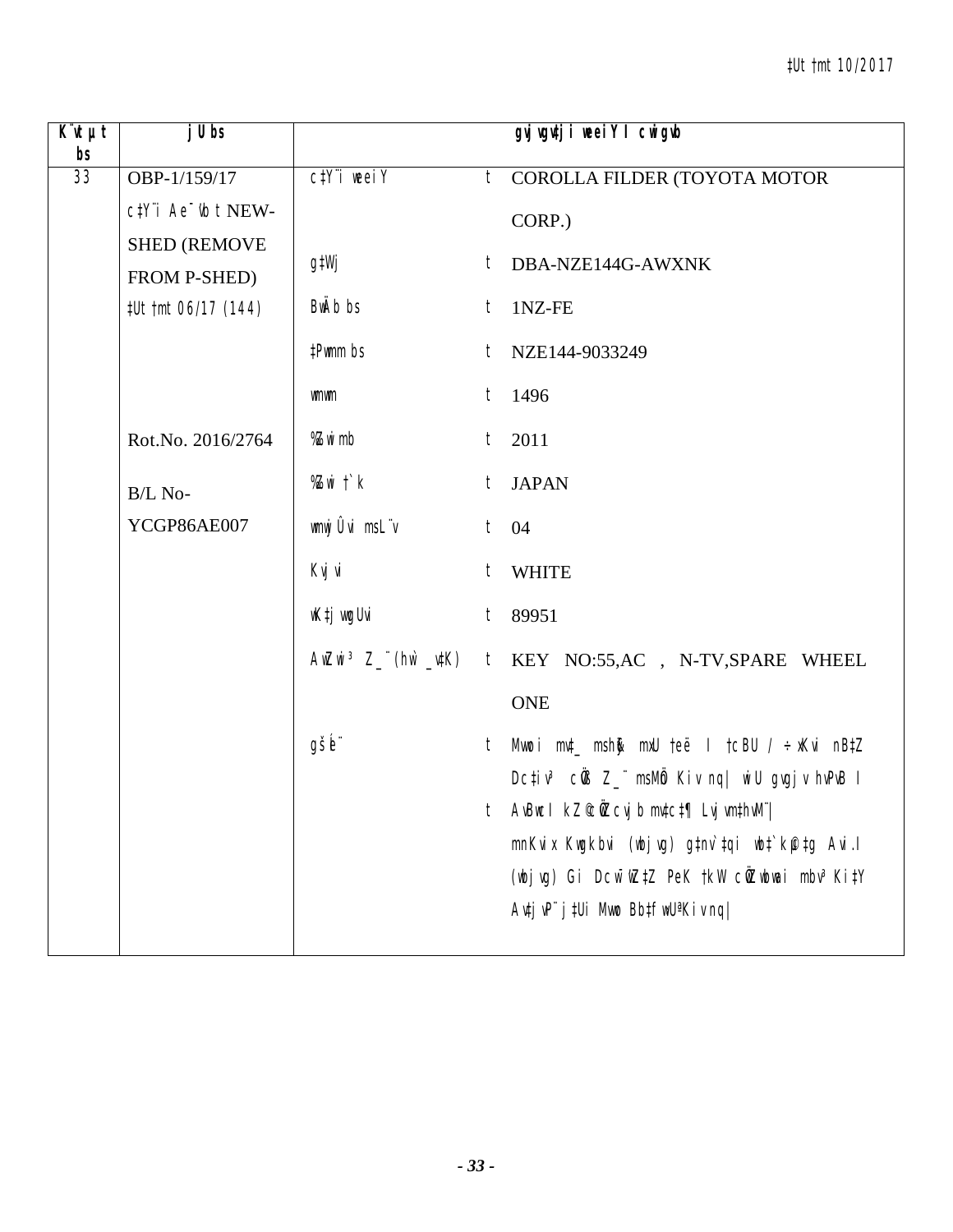| $\overline{K}$ <b>ut</b> $\mu$ t<br>bs | j U bs                      |                  |         | gyj vgutji weeiY I cwigub                                                                                                  |
|----------------------------------------|-----------------------------|------------------|---------|----------------------------------------------------------------------------------------------------------------------------|
| 34                                     | OBP-1/245/17                | $C/Y$ i weei $Y$ | $t_{-}$ | HIACE SUPER GL(TOYOTA MOTOR                                                                                                |
|                                        | $c$ t $Y$ 'i Ae $\psi$ t F- |                  |         | CORP.)                                                                                                                     |
|                                        | <b>SHED</b>                 | g‡Wj             |         | t CBF-TRH200V-SRPEK                                                                                                        |
|                                        | #Ut tmt 06/17 (146)         | <b>BwAb</b> bs   |         | $t$ 1TR-FE                                                                                                                 |
|                                        | Rot.No. 2016/2745           | #Pwmm bs         | t       | TRH200-0169456                                                                                                             |
|                                        |                             | wmwm             |         | $t$ 1998                                                                                                                   |
|                                        |                             | %Zwimb           |         | $t$ 2012                                                                                                                   |
|                                        | B/L No-YHCGS-<br>705101     | %Zwit`k          | $t_{-}$ | <b>JAPAN</b>                                                                                                               |
|                                        |                             | wnwj Ûvi msLïv   |         | $t$ 04                                                                                                                     |
|                                        |                             | Kvj vi           |         | t WHITE                                                                                                                    |
|                                        |                             | wK‡j wyUvi       | $t_{-}$ | 55830                                                                                                                      |
|                                        |                             |                  |         | AWZWi <sup>3</sup> Z_"(hw`_utK) t KEY NO: 166,AC, RADIO,SPARE WHEEL                                                        |
|                                        |                             |                  |         | <b>ONE</b>                                                                                                                 |
|                                        |                             | gšb"             | t       | Mwoi mut_ msh\$ mxU teë I tcBU / ÷xKvi nBtZ                                                                                |
|                                        |                             |                  |         | Dcțiv <sup>3</sup> cÜB Z_" msMb Kiv nq  wiU gvgjv hvPvB I                                                                  |
|                                        |                             |                  |         | t AvBucl kZ©ÜZcvj b mvtct¶ Lvj vmthvM"                                                                                     |
|                                        |                             |                  |         | mnKvix Kwgkbvi (wbjvg) g‡nv`tqi wb‡`kfutg Avi.l<br>(wbjvg) Gi Dcw <sup>-</sup> wZ‡Z PeK †kW cŴZwbwai mbv <sup>3</sup> Ki‡Y |
|                                        |                             |                  |         | $A$ utj v $P^{\prime}$ j tUi Mwo Bbtfw $U^a$ Kiv nq                                                                        |
|                                        |                             |                  |         |                                                                                                                            |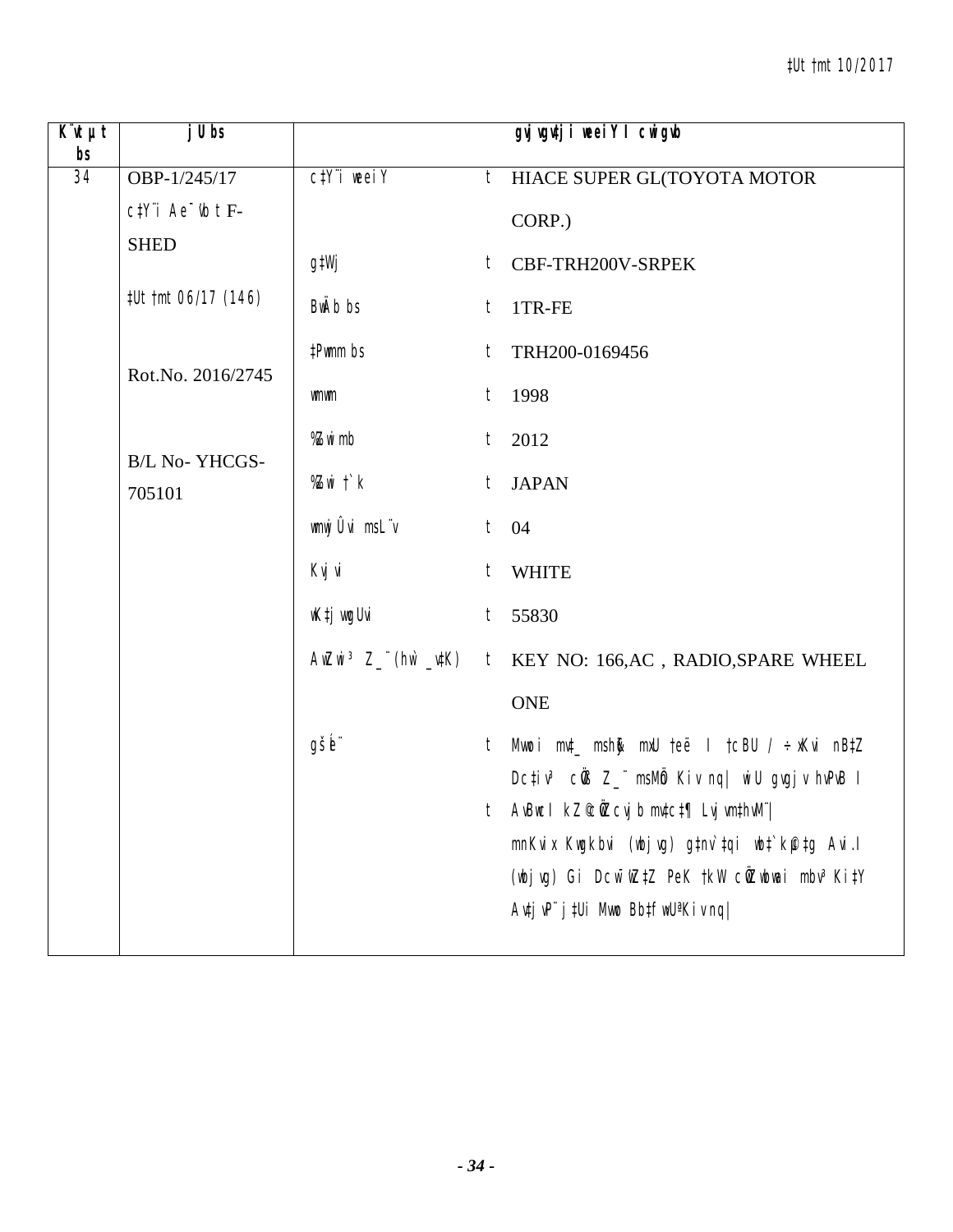| $\overline{K}$ it $\mu t$<br>b <sub>s</sub> | j U bs                                        |                                                                         |   | gyj vgutji weeiY I cwigub                                                                                 |
|---------------------------------------------|-----------------------------------------------|-------------------------------------------------------------------------|---|-----------------------------------------------------------------------------------------------------------|
| 35                                          | OBP-1/686/16                                  | $C/Y$ i weel $Y$                                                        | t | PROBOX (TOYOTA MOTOR CORP.)                                                                               |
|                                             | $c$ t $Y$ 'i Ae $\bar{b}$ t F-<br><b>SHED</b> | g‡Wj                                                                    |   | t DBE-NCP51V-EXPGK                                                                                        |
|                                             |                                               | <b>BwAb</b> bs                                                          |   | $t$ 1NZ-FE                                                                                                |
|                                             | #Ut tmt 06/17 (147)                           | #Pwmm bs                                                                | t | NCP51-0257129                                                                                             |
|                                             |                                               | wmwm                                                                    |   | $t$ 1496                                                                                                  |
|                                             | Rot.No. 2016/1798                             | %Zwimb                                                                  | t | 2011                                                                                                      |
|                                             | B/L No-YCGP-                                  | % $Z$ wi $\ddot{\ }$ $k$                                                |   | t JAPAN                                                                                                   |
|                                             | 66AB021                                       | wnwj Ûvi msLïv                                                          |   | $t$ 04                                                                                                    |
|                                             |                                               | Kvj vi                                                                  |   | t WHITE                                                                                                   |
|                                             |                                               | wK‡j wygUvi                                                             |   | $t$ 259928                                                                                                |
|                                             |                                               | $AwZwi \;$ <sup>3</sup> $Z^{\;\;\cdot\;\;}(hw^{\;\cdot}\_\textit{v1}K)$ |   | t KEY NO: 233, AC, RADIO, SPARE WHEEL                                                                     |
|                                             |                                               |                                                                         |   | <b>ONE</b>                                                                                                |
|                                             |                                               | gšb"                                                                    | t | Mwoi mut_ msh\$ mxU teë I tcBU / ÷xKvi nBtZ<br>Dctiv <sup>3</sup> cOB Z_" msMb Kiv ng   wiU gvgjv hvPvB I |
|                                             |                                               |                                                                         |   | t AvBucl kZ©ÜZcvj b mv‡c‡¶ Lvj vm‡hvM"                                                                    |
|                                             |                                               |                                                                         |   | mnKvix Kwgkbvi (wbjvg) g‡nv`‡qi wb‡`k@tg Avi.l                                                            |
|                                             |                                               |                                                                         |   | (wbjvg) Gi Dcw <sup>-</sup> wZtZ PeK tkW cwZwbwai mbv <sup>3</sup> KitY                                   |
|                                             |                                               |                                                                         |   | $A$ u‡j v $P^{\prime}$ j ‡Ui Mwo Bb‡fwU <sup>a</sup> Kiv nq                                               |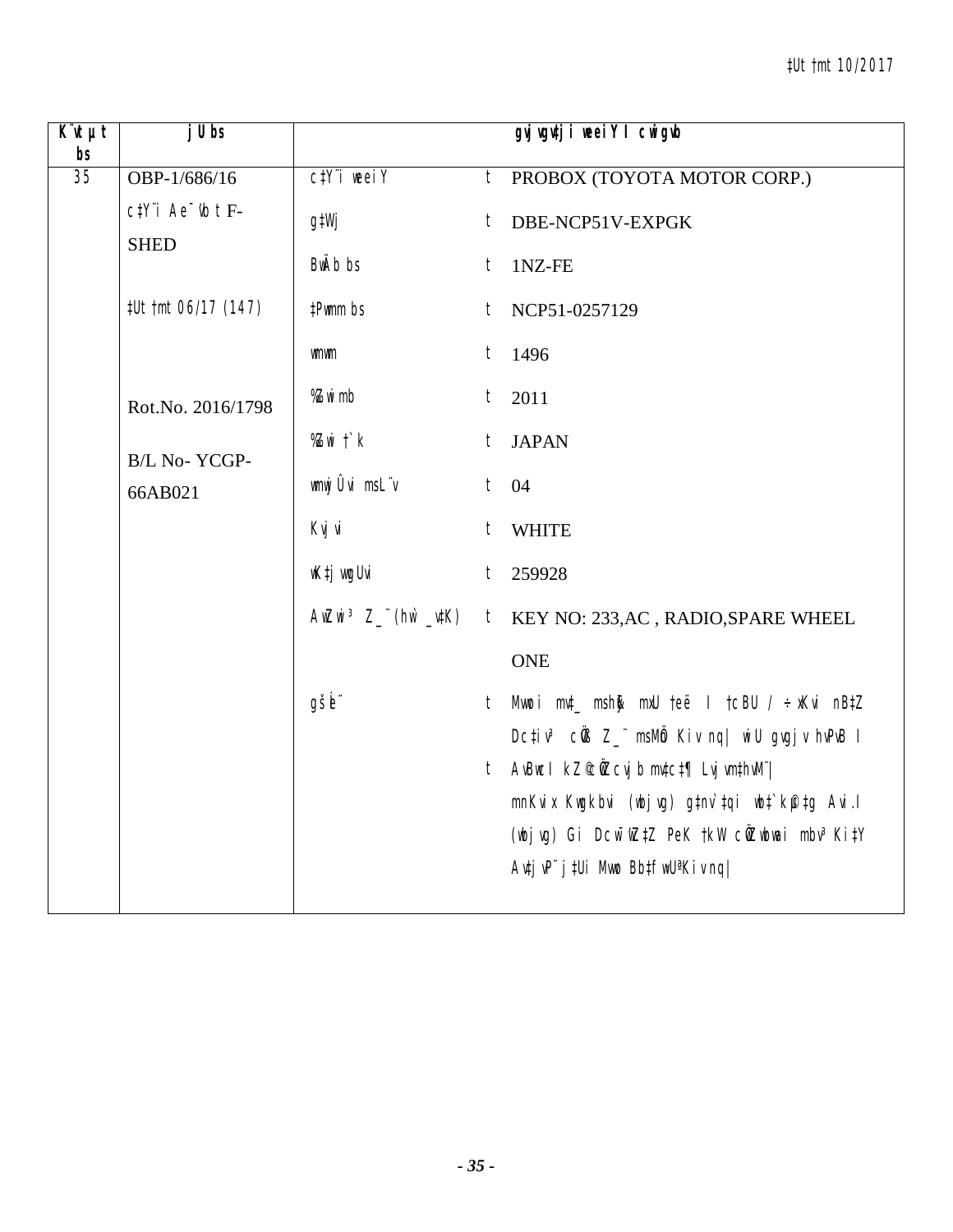| $\overline{K}$ <b><i>ut</i></b><br>bs | j U bs                                             |                         |         | gyj vgutji weei Y I cwigwb                                              |
|---------------------------------------|----------------------------------------------------|-------------------------|---------|-------------------------------------------------------------------------|
| 36                                    | OBP-1/244/17                                       | $C/Y$ i weel Y          |         | $t$ HIACE                                                               |
|                                       | $c$ t $Y$ 'i Ae $\overline{b}$ t F-<br><b>SHED</b> | g‡Wj                    |         | t CBF-TRH200V-SRPDK                                                     |
|                                       |                                                    | <b>BwAb</b> bs          |         | $t$ 1TR-FE                                                              |
|                                       | #Ut tmt 06/17 (148)                                | #Pwmm bs                | t       | TRH200-0139187                                                          |
|                                       | Rot.No. 2016/2745                                  | <b>umum</b>             |         | $t$ 1998                                                                |
|                                       |                                                    | %Zwimb                  | $t_{-}$ | 2011                                                                    |
|                                       | B/L No-                                            | % $Z$ wi $\uparrow$ $k$ |         | t JAPAN                                                                 |
|                                       | SBCGS705012                                        | wnwj Ûvi msLïv          |         | $t$ 04                                                                  |
|                                       |                                                    | Kvj vi                  |         | t SILVER                                                                |
|                                       |                                                    | wK‡j wygUvi             |         | $t$ 81091                                                               |
|                                       |                                                    |                         |         | AwZwi <sup>3</sup> Z_"(hw`_utK) t KEY NO: 132, AC, N-TV, SPARE WHEEL    |
|                                       |                                                    |                         |         | <b>ONE</b>                                                              |
|                                       |                                                    | gšb"                    | $t_{-}$ | Mwoi mut_ msh\$ mxU teë I tcBU / ÷xKvi nBtZ                             |
|                                       |                                                    |                         |         | Dctiv <sup>3</sup> cũB Z_" msMb Kiv ng   wiU gvgjv hvPvB I              |
|                                       |                                                    |                         |         | t AvBucl kZ°c0Zcvjb mvtct¶ Lvj vmthvM"                                  |
|                                       |                                                    |                         |         | mnKvix Kwgkbvi (wbjvg) g‡nv`tqi wbt`kfutg Avi.l                         |
|                                       |                                                    |                         |         | (wbjvg) Gi Dcw <sup>-</sup> wZ‡Z PeK †kW cŴZwbwai mbv <sup>3</sup> Ki‡Y |
|                                       |                                                    |                         |         | Avtj vP" j tUi Mwo BbtfwU <sup>a</sup> Kiv nq                           |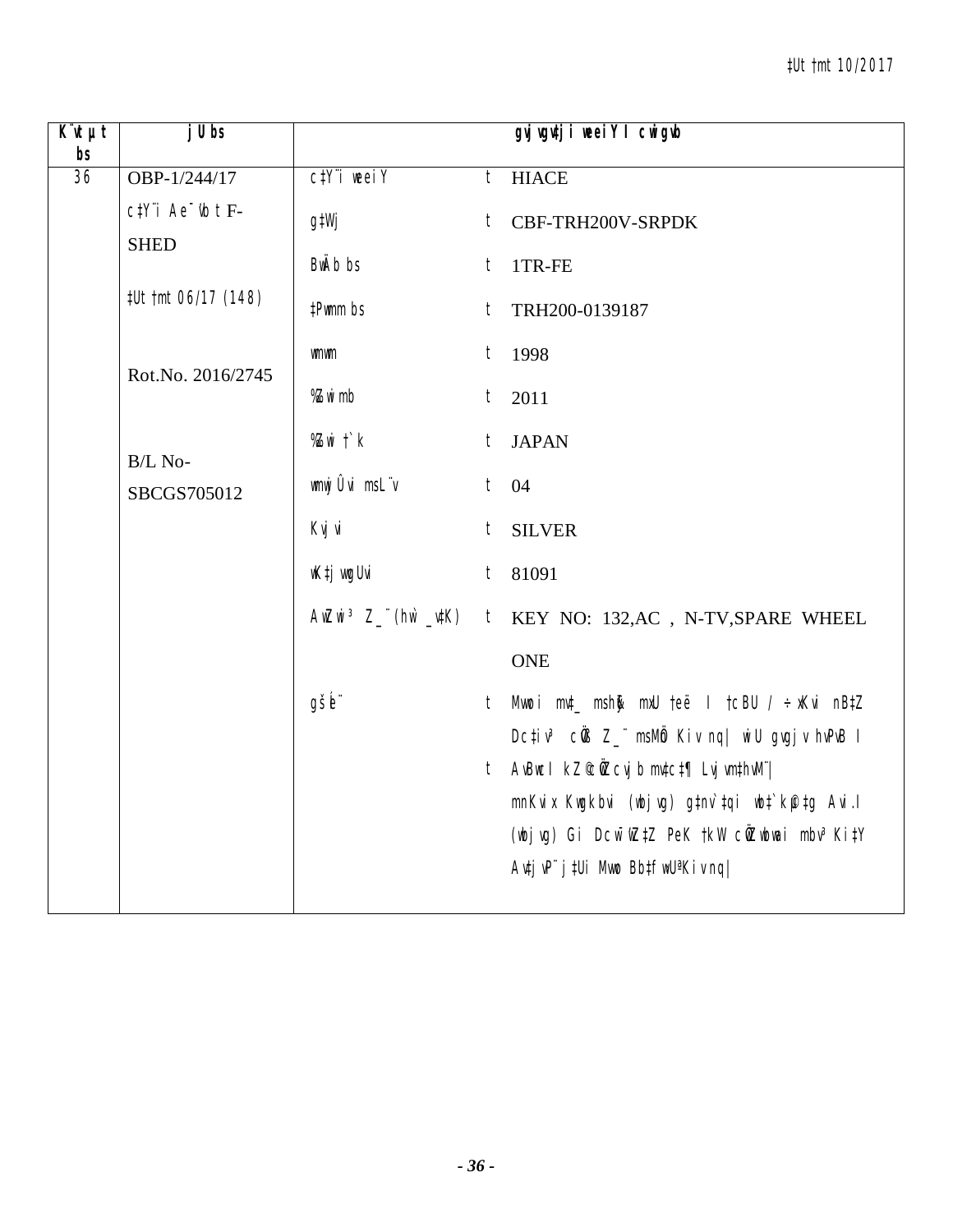| $\overline{K}$ ut $\mu t$<br>b <sub>s</sub> | j U bs                                             |                  |         | gyjugutji weeiY I cwigub                                                                                  |
|---------------------------------------------|----------------------------------------------------|------------------|---------|-----------------------------------------------------------------------------------------------------------|
| $\overline{37}$                             | OBP-1/242/17                                       | $C/Y$ i weei $Y$ | $t_{-}$ | <b>FILDER COROLLA</b>                                                                                     |
|                                             | $c$ t $Y$ 'i Ae $\overline{b}$ t F-<br><b>SHED</b> | g‡Wj             |         | t DBA-NZE161G-AWXEK                                                                                       |
|                                             |                                                    | <b>BwAb</b> bs   |         | $t$ 1NZ-FE                                                                                                |
|                                             | #Ut tmt 06/17 (151)                                | #Pwmm bs         | t       | NZE161-7019790                                                                                            |
|                                             |                                                    | <b>umum</b>      |         | $t$ 1496                                                                                                  |
|                                             | Rot.No. 2016/2745                                  | %Zwimb           | $t_{-}$ | 2012                                                                                                      |
|                                             | B/L No-SBCGS-                                      | $X$ with $f$     |         | t JAPAN                                                                                                   |
|                                             | 705012                                             | wnwj Ûvi msLïv   |         | $t$ 04                                                                                                    |
|                                             |                                                    | Kvj vi           | $t_{-}$ | <b>SILVER</b>                                                                                             |
|                                             |                                                    | wK‡j wygUvi      |         | $t$ 89330                                                                                                 |
|                                             |                                                    |                  |         | t KEY NO: 119, AC, N-TV, SPARE WHEEL                                                                      |
|                                             |                                                    |                  |         | <b>ONE</b>                                                                                                |
|                                             |                                                    | gšb"             | t       | Mwoi mut_ msh\$ mxU teë I tcBU / ÷xKvi nBtZ<br>Dctiv <sup>3</sup> cOB Z_" msMb Kiv ng   wiU gvgjv hvPvB I |
|                                             |                                                    |                  | t       | AvBucl kZ&NZcvjb mvtct¶ Lvj vmthvM"                                                                       |
|                                             |                                                    |                  |         | mnKvix Kwgkbvi (wbjvg) g‡nv`tqi wbt`k@tg Avi.l                                                            |
|                                             |                                                    |                  |         | (wbjvg) Gi Dcw <sup>-</sup> wZ‡Z PeK †kW cŴZwbwai mbv <sup>3</sup> Ki‡Y                                   |
|                                             |                                                    |                  |         | Autj vP" j tUi Mno BbtfwU <sup>a</sup> Kiv nq                                                             |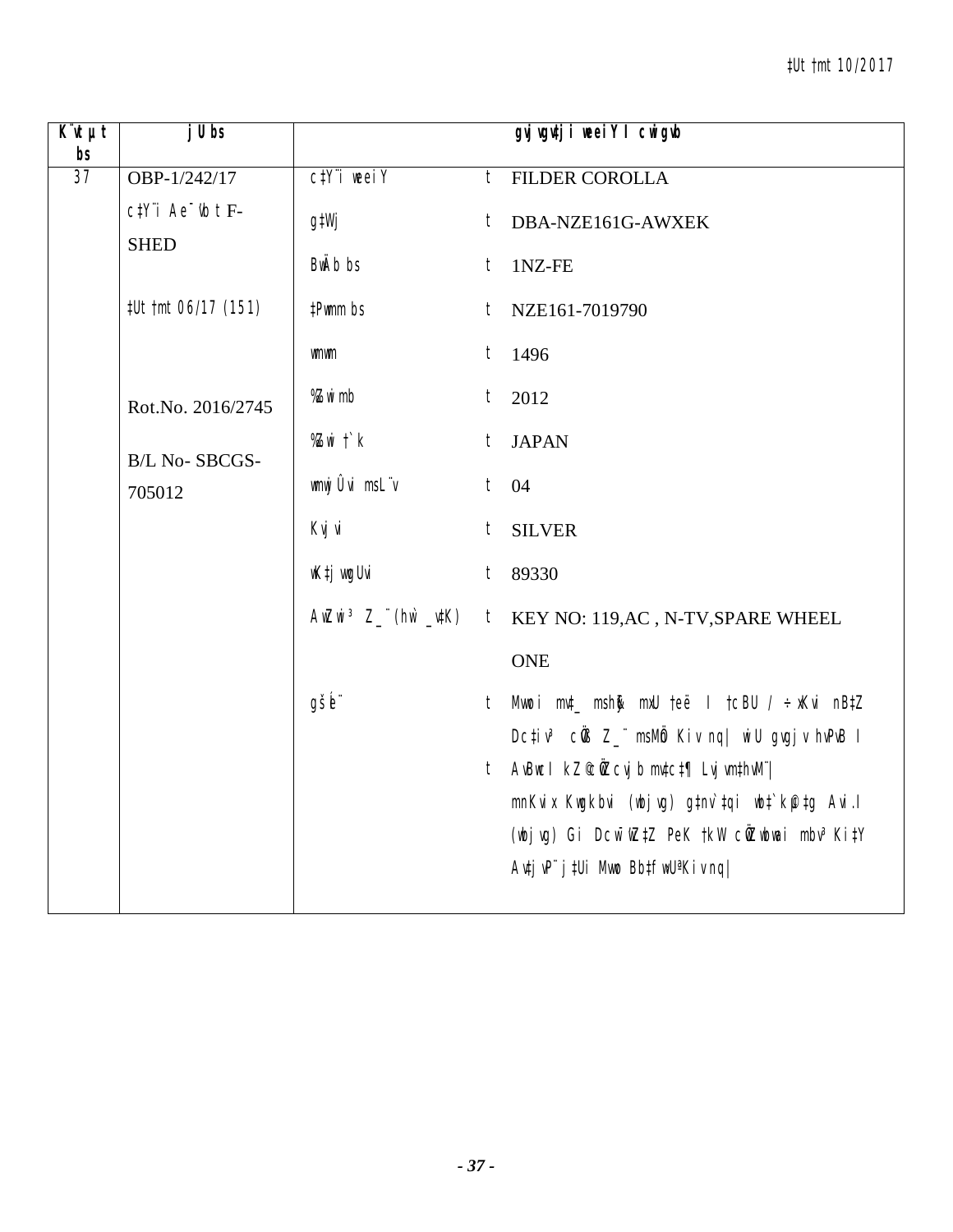| $\overline{K}$ 'it $\mu t$<br>bs | $j$ Ubs                |                                  | gyj vgutji weeiY I cwigub                                                                                                                                                               |  |
|----------------------------------|------------------------|----------------------------------|-----------------------------------------------------------------------------------------------------------------------------------------------------------------------------------------|--|
| 38                               | OBP-1/582/17           | $C\ddagger Y$ i weel $Y$         | $\overline{t}$ Car                                                                                                                                                                      |  |
|                                  | $ctY$ i Ae $b$ t F -   |                                  | VITZ, JEWELA (TOYOTA MOTOR                                                                                                                                                              |  |
|                                  | <b>SHED</b>            |                                  | CORP.)                                                                                                                                                                                  |  |
|                                  |                        | g‡Wj                             | $t$ DBA-NSP 130-AHXGK                                                                                                                                                                   |  |
|                                  | Rot.No. 2017/1314      | BwAb bs                          | $t$ 1NR-FE                                                                                                                                                                              |  |
|                                  |                        | #Pwmm bs                         | $t$ NSP 130-2090377                                                                                                                                                                     |  |
|                                  | B/L No-<br>SBCGS407002 | wmwm                             | $t$ 1329                                                                                                                                                                                |  |
|                                  |                        | $\hat{Z}$ <i>i</i> $x$ mb        | $t$ 2012                                                                                                                                                                                |  |
|                                  |                        | $\hat{Z}$ wi $\hat{T}$ $\hat{K}$ | t JAPAN                                                                                                                                                                                 |  |
|                                  |                        | wnwj Ûvi msL"v                   | $t \quad 04$                                                                                                                                                                            |  |
|                                  |                        | Kvj vi                           | $t$ Black                                                                                                                                                                               |  |
|                                  |                        | wK‡j vugUvi                      | $t$ 52993                                                                                                                                                                               |  |
|                                  |                        |                                  | $\textit{All} \textit{ZMI} \textit{3} \textit{Z} \textit{__} \textit{('hII)} \textit{ _IJKY} \textit{1} \textit{KEY NO- 329 }, \textit{ }, \textit{AC}, \textit{N-TV }, \textit{SPARE}$ |  |
|                                  |                        |                                  | WHEEL ONE                                                                                                                                                                               |  |
|                                  |                        | gšb"                             | Mwoi mut_msh\$ mxU teë I tcBU / ÷xKvi nBtZ<br>t                                                                                                                                         |  |
|                                  |                        |                                  | Dcțiv <sup>3</sup> củ 8Z msMb Kiv nq wiU gvgjv hvPvB I                                                                                                                                  |  |
|                                  |                        |                                  | AvBuc I kZ°c0Zcvj b mvtct¶ Lvj vmthvM" <br>t<br>mnKvix Kwgkbvi (wbjvg) g‡nv`tqi wbt`kfutg Avi.l                                                                                         |  |
|                                  |                        |                                  | (wbjvg), Dcw <sup>-</sup> wZ‡Z PeK †kW cŴZwbwai mbv <sup>3</sup> Ki‡Y                                                                                                                   |  |
|                                  |                        |                                  | Avtj vP" j tUi Mwo BbtfwU <sup>a</sup> Kiv nq                                                                                                                                           |  |
|                                  |                        |                                  |                                                                                                                                                                                         |  |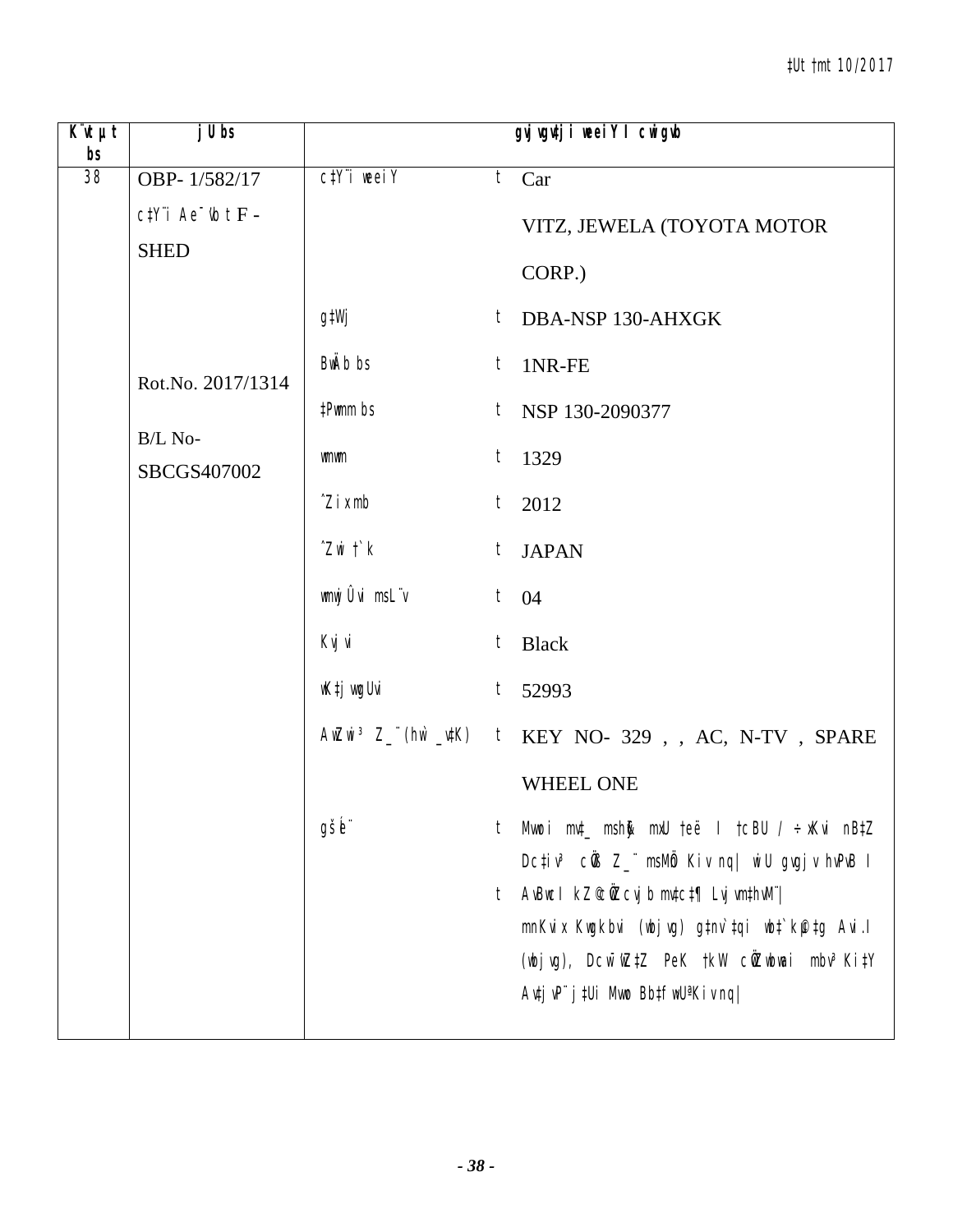| $\overline{K}$ 'it $\mu t$<br>bs | $j$ Ubs                              |                           | gyj vgutji weeiY I cwigwb                                                                                                    |
|----------------------------------|--------------------------------------|---------------------------|------------------------------------------------------------------------------------------------------------------------------|
| 39                               | OBP-1/356/17                         | $C/Y$ i weei $Y$          | $t$ Jeep                                                                                                                     |
|                                  | $c$ t $Y$ 'i Ae $\overline{b}$ t F - |                           | X-TRAIL (NISSAN MOTOR CORP.)                                                                                                 |
|                                  | <b>SHED</b>                          | g‡Wj                      | t TDRNRFZT31EDA----                                                                                                          |
|                                  |                                      | BwAb bs                   | MR20(DE)<br>t                                                                                                                |
|                                  | Rot.No. 2017/642                     | #Pwmm bs                  | $t$ NT31-302097                                                                                                              |
|                                  |                                      | <b>umum</b>               | $t$ 1997                                                                                                                     |
|                                  | B/L No-                              | $\hat{Z}$ <i>i</i> $x$ mb | $t$ 2012                                                                                                                     |
|                                  | YCGP27AD078                          | $Z$ wi $\ddot{\,}$ $k$    | $t_{\parallel}$<br><b>JAPAN</b>                                                                                              |
|                                  |                                      | wmwj Ûvi msLïv            | $t \quad 04$                                                                                                                 |
|                                  |                                      | Kvj vi                    | t<br><b>Black</b>                                                                                                            |
|                                  |                                      | wK‡j wugUvi               | $t$ 30310                                                                                                                    |
|                                  |                                      |                           | AwZwi <sup>3</sup> Z_"(hw`_utK) t KEY NO-294,, AC, N-TV, SPARE                                                               |
|                                  |                                      |                           | <b>WHEEL ONE</b>                                                                                                             |
|                                  |                                      | gšb"                      | t Mwoi m⊄_ msh∯ mxU teë I tcBU / ÷xKvi nB‡Z<br>Dcțiv <sup>3</sup> cÜB Z_" msMb Kiv nq  wiU gvgjv hvPvB I                     |
|                                  |                                      |                           | AvBuc I $kZ$ <sup>c</sup> ú $Z$ cvj b mvtct¶ Lvj vmthvM" <br>t<br>mnKvix Kwgkbvi (wbjvg) gtnv`tqi wbt`kfutg Avi.l            |
|                                  |                                      |                           | (wbjvg), Dcw <sup>-</sup> wZtZ PeK tkW cwZwbwai mbv <sup>3</sup> KitY<br>$A$ utj v $P^{\prime}$ j tUi Mwo Bbtfw $U^a$ Kiv ng |
|                                  |                                      |                           |                                                                                                                              |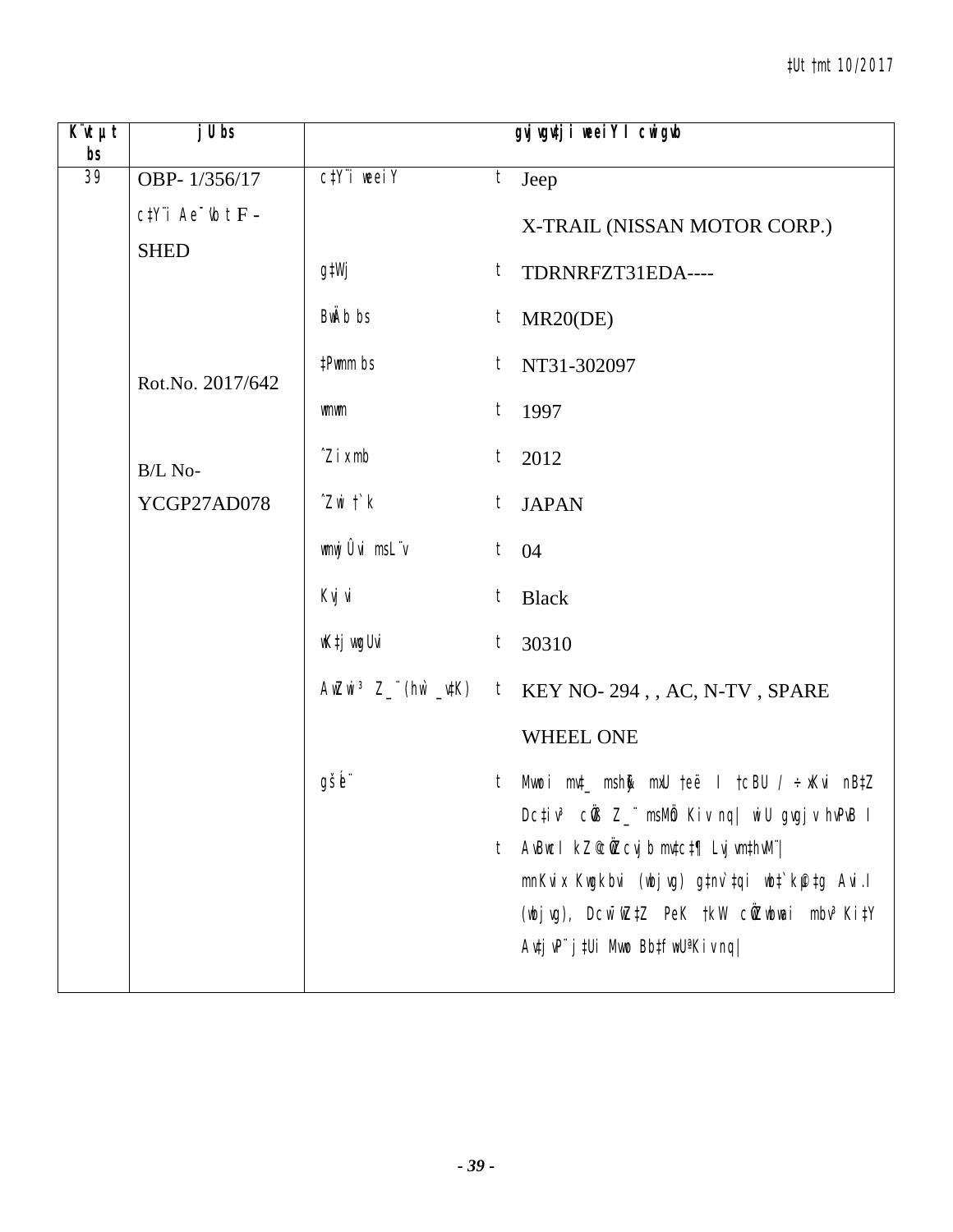| $K$ 'it $\mu t$<br>bs | $j$ Ubs                             |                                 | gyj vgutji weeiY I cwigub                                                                        |
|-----------------------|-------------------------------------|---------------------------------|--------------------------------------------------------------------------------------------------|
| 40                    | OBP-1/355/17                        | $C/Y$ i weei $Y$                | $t$ X-TRAIL (NISSAN MOTOR CORP.)                                                                 |
|                       | $c$ #Y"i Ae " $\mathit{lb}$ t $F$ - | g‡Wj                            | $t$ TDRNRFZT31EDA----                                                                            |
|                       | <b>SHED</b>                         | BwÄb bs                         | $t$ MR 20 (DE)                                                                                   |
|                       |                                     | #Pwmm bs                        | $t$ NT31-235457                                                                                  |
|                       |                                     | wmwm                            | $t$ 1997                                                                                         |
|                       |                                     | $\hat{Z}$ <i>i</i> $x$ mb       | $t$ 2012                                                                                         |
|                       | Rot.No. 2017/642                    | $Z$ wi $\ddot{\mathcal{L}}$ $k$ | t JAPAN                                                                                          |
|                       |                                     | wmwj Ûvi msLïv                  | $t \quad 04$                                                                                     |
|                       | B/L No-<br>YCGP27AD077              | Kvj vi                          | $t$ WHITE                                                                                        |
|                       |                                     | wK‡j wugUvi                     | $t$ 85681                                                                                        |
|                       |                                     |                                 | $A$ wZwi <sup>3</sup> Z_"(hw`_vtK) t KEY NO-312, , AC, N-TV, SPARE                               |
|                       |                                     |                                 | WHEEL ONE                                                                                        |
|                       |                                     | gšb"                            | t Mwoi m⊄_ msh\$ mxU teë I tcBU / ÷xKvi nB‡Z                                                     |
|                       |                                     |                                 | Dctiv <sup>3</sup> cử Z_ msMm Kiv nq  wiU gvgjv hvPvB I<br>t AvBucl kZ©ÑZcvjb mv‡c‡¶ Lvj vm‡hvM¨ |
|                       |                                     |                                 | mnKvix Kwgkbvi (wbjvg) g‡nv`tqi wb‡`kfutg Avi.l                                                  |
|                       |                                     |                                 | (wbjvg), Dcw <sup>-</sup> wZtZ PeK tkW cwZwbwai mbv <sup>3</sup> KitY                            |
|                       |                                     |                                 | $A$ utj v $P^{\prime}$ j tUi Mwo Bbtfw $U^a$ Kiv nq                                              |
|                       |                                     |                                 |                                                                                                  |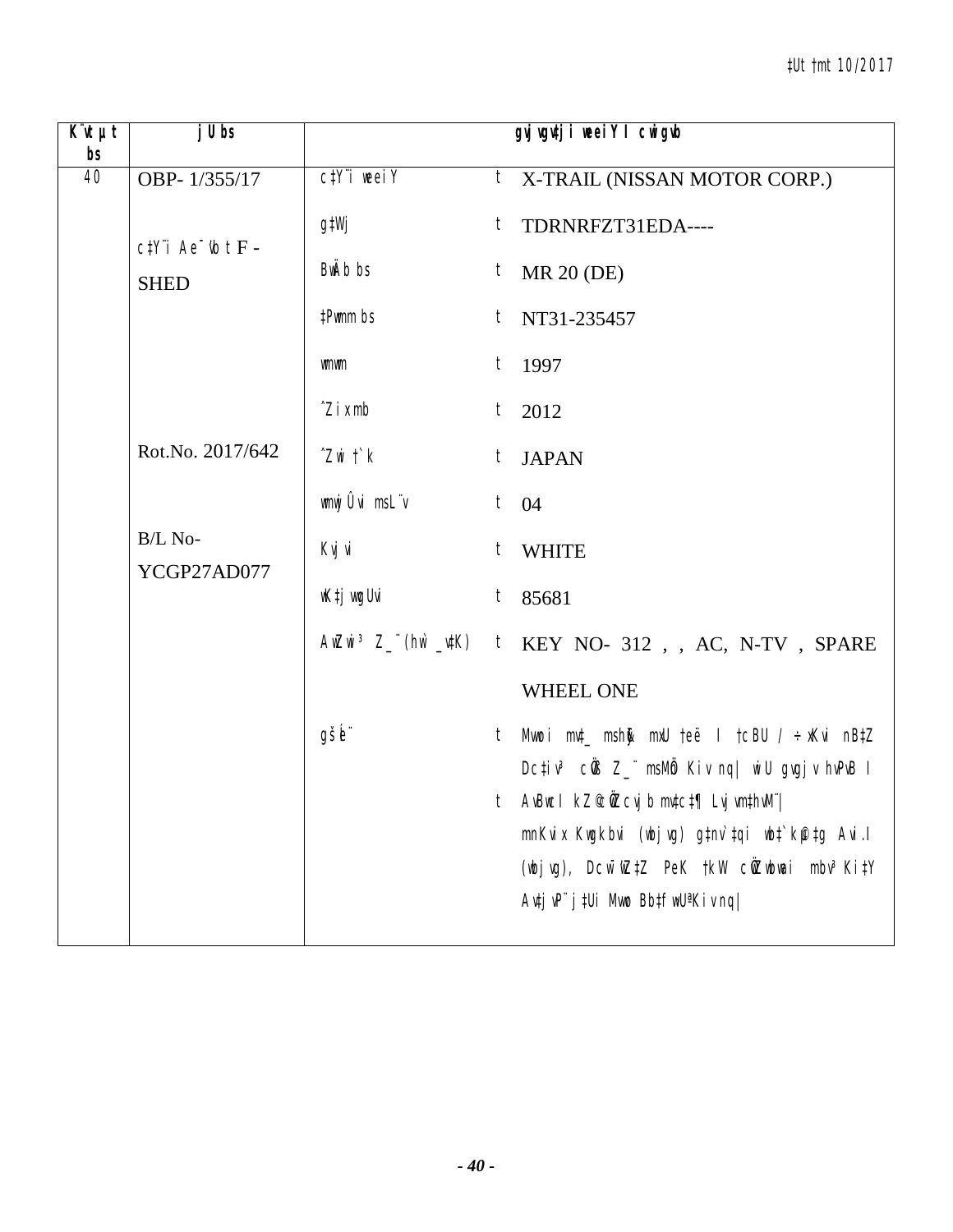| $\overline{K}$ 'it $\mu t$<br>bs | $j$ Ubs                             |                                 |                  | gyjugutji weeiY I cwigub                                                                                                                                                                                                   |
|----------------------------------|-------------------------------------|---------------------------------|------------------|----------------------------------------------------------------------------------------------------------------------------------------------------------------------------------------------------------------------------|
| 41                               | OBP-1/336/17                        | $C/Y$ i weei $Y$                | t                | Jeep                                                                                                                                                                                                                       |
|                                  | $c$ #Y"i Ae " $\mathit{lb}$ t $F$ - |                                 |                  | X-TRAIL (NISSAN MOTOR CORP.)                                                                                                                                                                                               |
|                                  | <b>SHED</b>                         | g‡Wj                            |                  | $t$ TDRNRFZT31EDA----                                                                                                                                                                                                      |
|                                  |                                     | <b>BwAb</b> bs                  | $\boldsymbol{t}$ | MR20(DE)                                                                                                                                                                                                                   |
|                                  |                                     | #Pwmm bs                        | $t_{\parallel}$  | NT31-237304                                                                                                                                                                                                                |
|                                  | Rot.No. 2017/642                    | <b>umum</b>                     |                  | $t$ 1997                                                                                                                                                                                                                   |
|                                  |                                     | $\hat{Z}$ <i>i</i> $x$ mb       |                  | $t$ 2012                                                                                                                                                                                                                   |
|                                  | B/L No-                             | $Z$ wi $\ddot{\mathcal{L}}$ $k$ | $t_{\parallel}$  | <b>JAPAN</b>                                                                                                                                                                                                               |
|                                  | YCGP27AD080                         | wnwj Ûvi msLïv                  |                  | $t \quad 04$                                                                                                                                                                                                               |
|                                  |                                     | Kvj vi                          | t                | Grey                                                                                                                                                                                                                       |
|                                  |                                     | wK‡j wygUvi                     |                  | $t$ 27445                                                                                                                                                                                                                  |
|                                  |                                     |                                 |                  | $A$ WZWi <sup>3</sup> Z_"(hw`_vtK) t KEY NO-289,, AC, N-TV, SPARE                                                                                                                                                          |
|                                  |                                     |                                 |                  | <b>WHEEL ONE</b>                                                                                                                                                                                                           |
|                                  |                                     | gšb"                            | t                | Mwoi mut_msh\$ mxU teë I tcBU / ÷xKvi nBtZ<br>Dcțiv <sup>3</sup> cÜB Z_" msMb Kiv nq  wiU gvgjv hvPvB I                                                                                                                    |
|                                  |                                     |                                 | t                | AvBuc I kZ°c0Zcvj b mvtct¶ Lvj vmthvM" <br>mnKvix Kwgkbvi (wbjvg) gtnv`tqi wbt`kfutg Avi.l<br>(wbjvg), Dcw <sup>-</sup> wZtZ PeK tkW cwZwbwai mbv <sup>3</sup> KitY<br>$A$ utj v $P^{\prime}$ j tUi Mwo Bbtfw $U^a$ Kiv ng |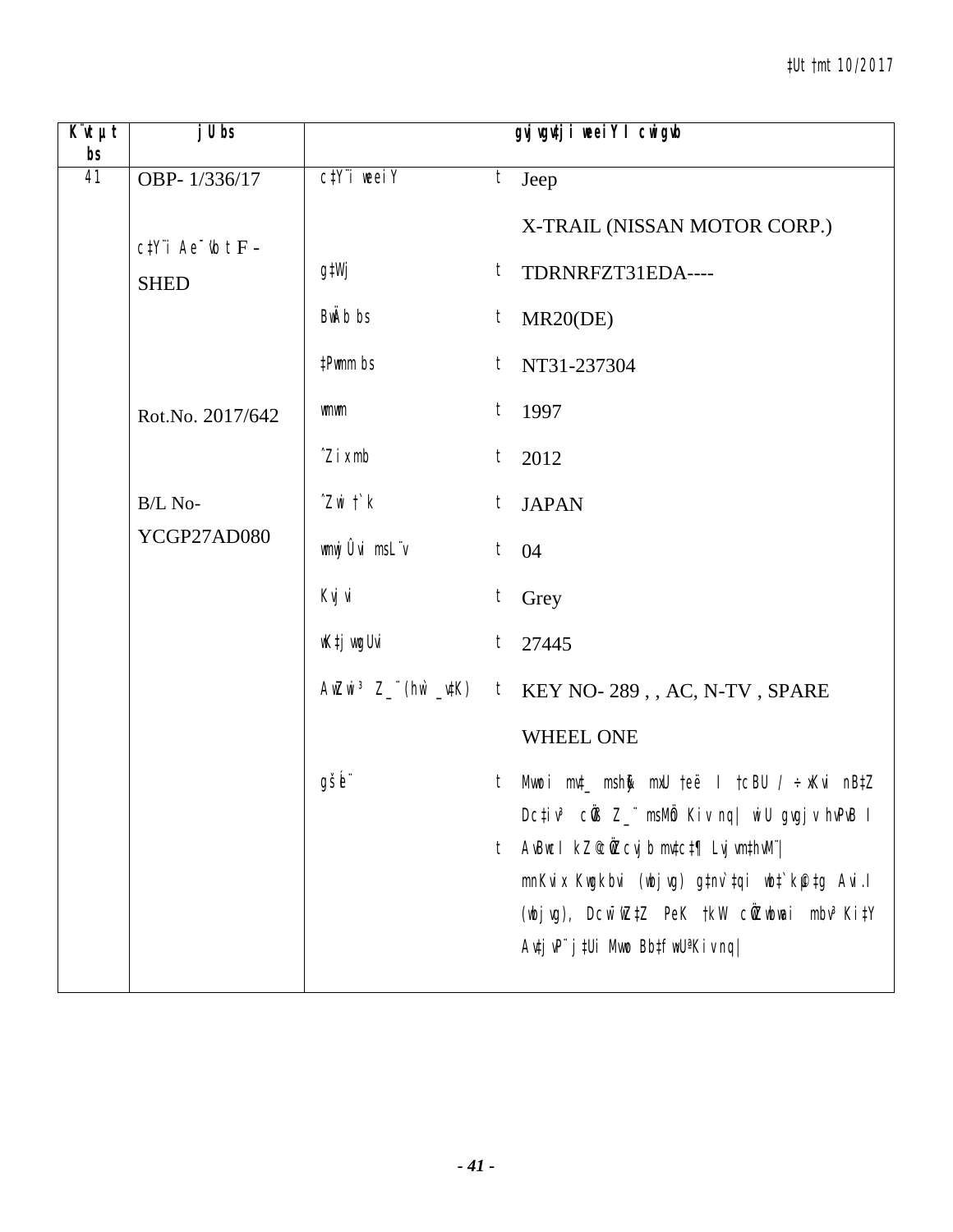| $\overline{K}$ <b><i>ut</i></b><br>bs | $j$ Ubs                                 |                                 | gyj vgutji weeiY I cwigwb                                                                                                          |  |
|---------------------------------------|-----------------------------------------|---------------------------------|------------------------------------------------------------------------------------------------------------------------------------|--|
| 42                                    | OBP-1/543/17                            | $C/Y$ i weei $Y$                | $t$ CAR (SLIGHTLY DAMAGE RIGHT                                                                                                     |  |
|                                       |                                         |                                 | SITE DOOR)                                                                                                                         |  |
|                                       | $ctY$ 'i Ae $ub$ t $F -$<br><b>SHED</b> |                                 | VITZ, JEWELA (TOYOTA MOTOR                                                                                                         |  |
|                                       |                                         |                                 | CORP.)                                                                                                                             |  |
|                                       |                                         | g‡Wj                            | $t$ DBA-NSP 130-AHXGK-1                                                                                                            |  |
|                                       |                                         | <b>BWAb</b> bs                  | 1NR-FE<br>t                                                                                                                        |  |
|                                       | Rot.No. 2017/945                        | #Pwmm bs                        | $t$ NSP 130-2043939                                                                                                                |  |
|                                       |                                         | <b>umum</b>                     | 1329<br>$t_{\parallel}$                                                                                                            |  |
|                                       | B/L No-                                 | $\hat{Z}$ <i>i</i> $x$ mb       | $t_{-}$<br>2011                                                                                                                    |  |
|                                       | YCGP37AB196                             | $Z$ wi $\ddot{\mathcal{L}}$ $k$ | <b>JAPAN</b><br>t                                                                                                                  |  |
|                                       |                                         | wmwj Ûvi msLïv                  | $t \quad 04$                                                                                                                       |  |
|                                       |                                         | Kvj vi                          | t<br>Sky Blue                                                                                                                      |  |
|                                       |                                         | wKtj wyUvi                      | $t_{-}$<br>16461                                                                                                                   |  |
|                                       |                                         |                                 | AwZwi <sup>3</sup> Z_"(hw'_utK) t KEY NO-265, AC, Radio, SPARE                                                                     |  |
|                                       |                                         |                                 | <b>WHEEL ONE</b>                                                                                                                   |  |
|                                       |                                         | gšb"                            | Mwoi mut_ msh\$ mxU teë I tcBU / ÷xKvi nBtZ<br>t                                                                                   |  |
|                                       |                                         |                                 | Dctiv <sup>3</sup> cũ Z_ msMb Kiv nq  wiU gvgjv hvPvB I                                                                            |  |
|                                       |                                         |                                 | AvBuc I $kZ^{\mathcal{C}}$ d $Z$ cvj b mv $t$ c $t$ ¶ Lvj vm $t$ hv $W$ ' <br>t<br>mnKvix Kwgkbvi (wbjvg) g‡nv`‡qi wb‡`kfl‡g Avi.l |  |
|                                       |                                         |                                 | (wbjvg), Dcw <sup>-</sup> wZ‡Z PeK †kW cŴZwbwai mbv <sup>3</sup> Ki‡Y                                                              |  |
|                                       |                                         |                                 | $A$ utj v $P^{\prime}$ j tUi Mwo Bbtfw $U^a$ Kiv ng                                                                                |  |
|                                       |                                         |                                 |                                                                                                                                    |  |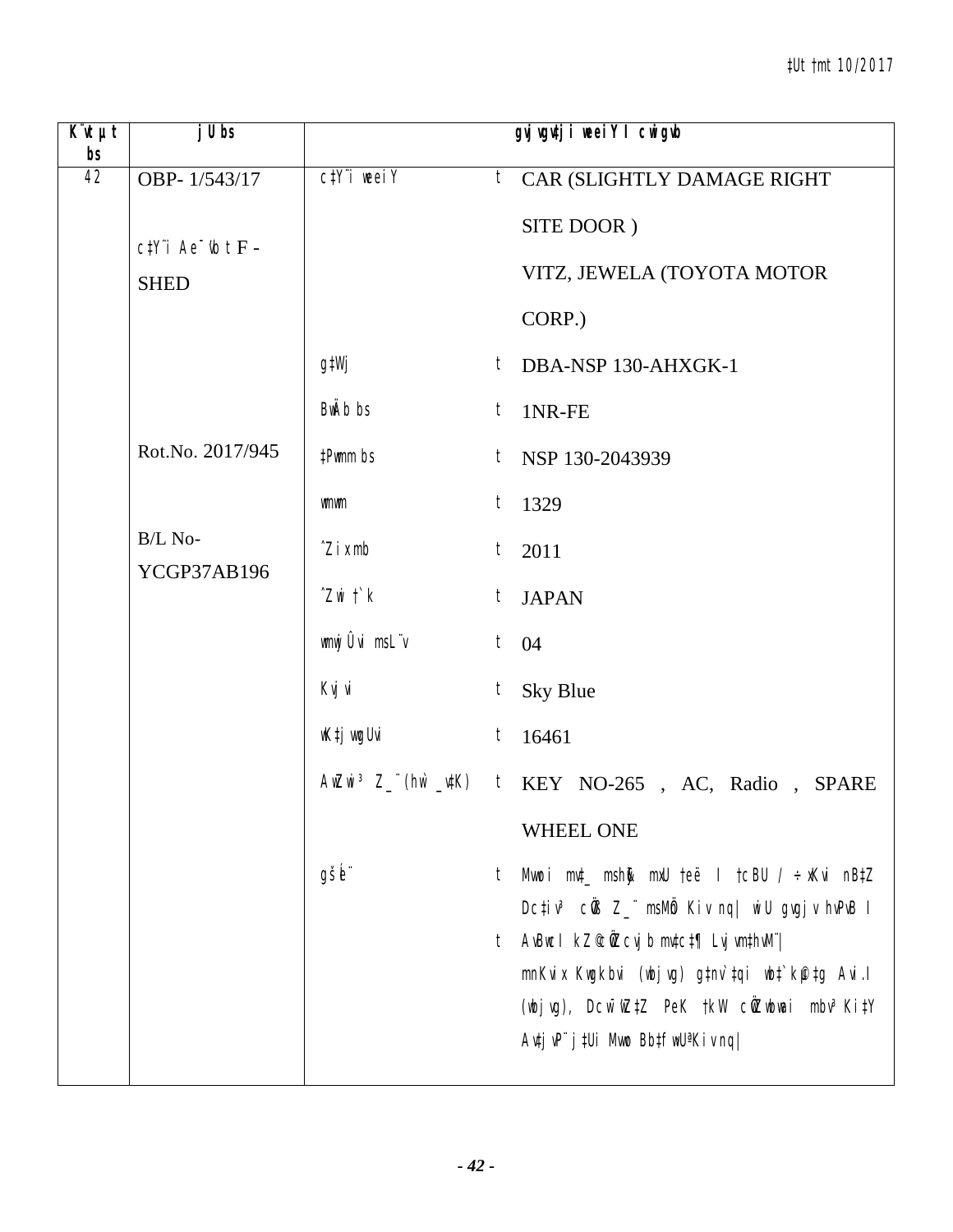| $\overline{K}$ ut $\mu t$<br>bs | $j$ Ubs                 |                             | gyj vgutji weeiY I cwigwb                                                                                                                                                                                                                              |
|---------------------------------|-------------------------|-----------------------------|--------------------------------------------------------------------------------------------------------------------------------------------------------------------------------------------------------------------------------------------------------|
| 43                              | OBP-1/573/17            | $C/Y$ <i>i</i> weel $Y$     | t<br>MICROBUS (JUST 1 SEAT OF 3                                                                                                                                                                                                                        |
|                                 |                         |                             | PERSON AVAILABLE IN THE                                                                                                                                                                                                                                |
|                                 | $ctY$ i Ae $ub$ t $F -$ |                             | VEHICLE) HAICE, SUPER GL                                                                                                                                                                                                                               |
|                                 | <b>SHED</b>             |                             | (TOYOTA MOTOR CORP.)                                                                                                                                                                                                                                   |
|                                 |                         | g‡Wj                        | t CBF-TRH200V-SRPEK                                                                                                                                                                                                                                    |
|                                 |                         | <b>BwAb</b> bs              | $t$ 1TR-FE                                                                                                                                                                                                                                             |
|                                 | Rot.No. 2017/201        | #Pwmm bs                    | TRH200-0157843<br>t                                                                                                                                                                                                                                    |
|                                 |                         | <b>umum</b>                 | $t$ 1998                                                                                                                                                                                                                                               |
|                                 | B/L No-                 | $\hat{Z}$ <i>i</i> $x$ mb   | $t_{-}$<br>2012                                                                                                                                                                                                                                        |
|                                 | YCGP126AJ366            | $Z$ wi $\ddot{\mathcal{L}}$ | $t_{\parallel}$<br><b>JAPAN</b>                                                                                                                                                                                                                        |
|                                 |                         | wmwj Ûvi msLïv              | $t \quad 04$                                                                                                                                                                                                                                           |
|                                 |                         | Kvj vi                      | t<br>White                                                                                                                                                                                                                                             |
|                                 |                         | wK‡j wyUvi                  | 100092<br>t                                                                                                                                                                                                                                            |
|                                 |                         |                             | $\pmb{\text{A}\texttt{WZW}}\text{ }^3 \text{ }Z\text{ }^{\!\!\!\text{''}}\text{ }(\textit{h}\text{W}\text{ }^{\!\!\!\text{''}}\text{ }\textit{w}\text{ }^{\!\!\!\text{''}}\text{ }K\text{)} \quad t \quad \text{KEY NO-1016 }, AC, N\text{-}TV, SPARE$ |
|                                 |                         |                             | <b>WHEEL ONE</b>                                                                                                                                                                                                                                       |
|                                 |                         | gšė"                        | Mwoi mut_ msh\$ mxU teë I tcBU / ÷xKvi nBtZ<br>t                                                                                                                                                                                                       |
|                                 |                         |                             | Dcțiv <sup>3</sup> cÜB Z_" msMb Kiv nq  wiU gvgjv hvPvB I<br>AvBuc I kZ°c0Zcvj b mvtct¶ Lvj vmthvM" <br>t                                                                                                                                              |
|                                 |                         |                             | mnKvix Kwgkbvi (wbjvg) g‡nv`‡qi wb‡`kfl‡g Avi.l                                                                                                                                                                                                        |
|                                 |                         |                             | (wbjvg), Dcw <sup>-</sup> wZ‡Z PeK †kW cŴZwbwai mbv <sup>3</sup> Ki‡Y                                                                                                                                                                                  |
|                                 |                         |                             | Autj uP" j tUi Muno BbtfwU <sup>a</sup> Kiv nq                                                                                                                                                                                                         |
|                                 |                         |                             |                                                                                                                                                                                                                                                        |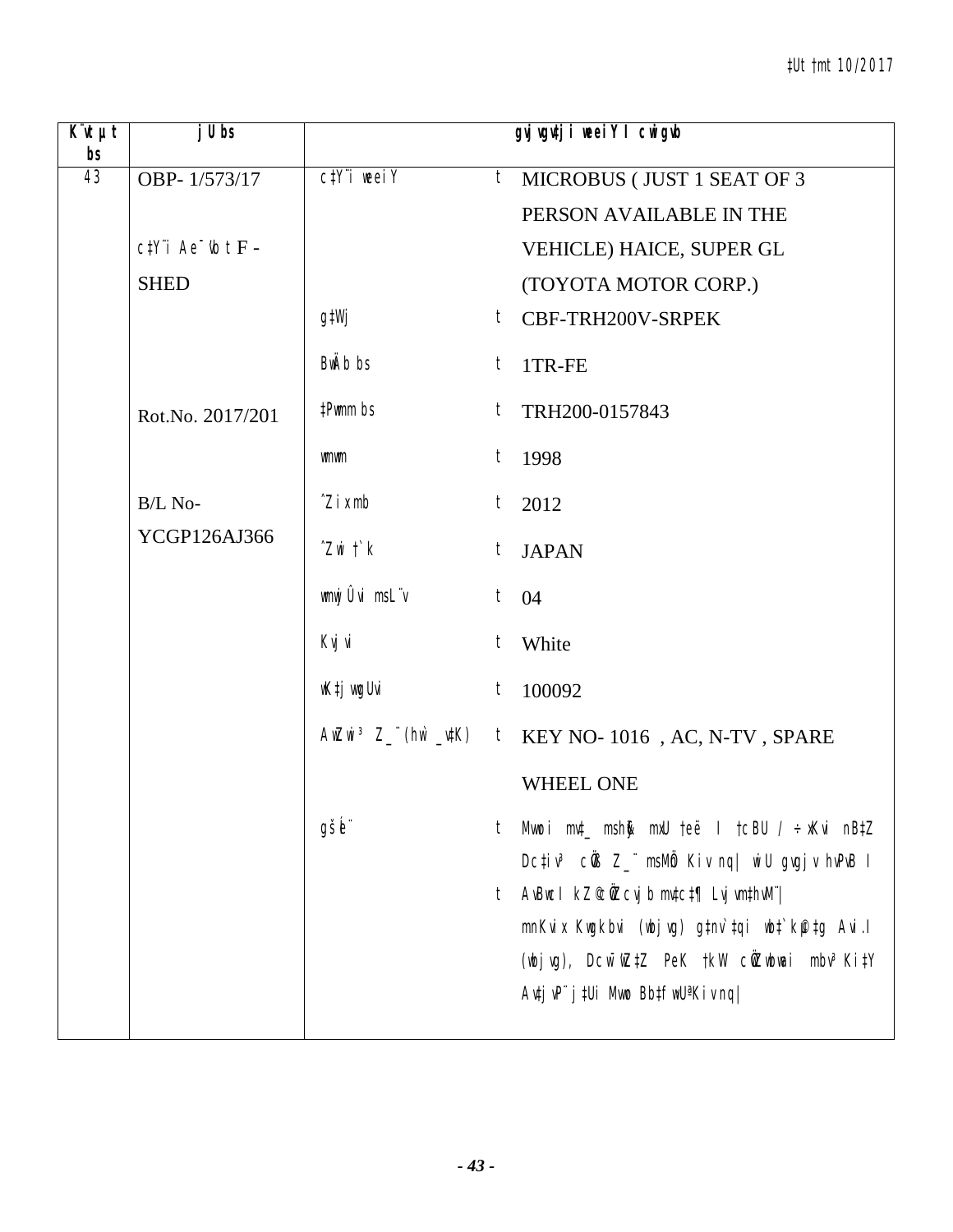| $\overline{K}$ <b><i>ut</i></b><br>bs | $j$ Ubs              |                                 | gyj vgutji weei Y I cwigub                                                                                                                                                                                                      |
|---------------------------------------|----------------------|---------------------------------|---------------------------------------------------------------------------------------------------------------------------------------------------------------------------------------------------------------------------------|
| 44                                    | OBP-1/357/17         | $C/Y$ i weei $Y$                | $t$ Jeep                                                                                                                                                                                                                        |
|                                       | $ctY$ i Ae $b$ t F - |                                 | X-TRAIL (NISSAN MOTOR CORP.)                                                                                                                                                                                                    |
|                                       | <b>SHED</b>          | g‡Wj                            | t TDRNRFZT31EDA----                                                                                                                                                                                                             |
|                                       |                      | BwAb bs                         | MR20(DE)<br>$t_{\parallel}$                                                                                                                                                                                                     |
|                                       | Rot.No. 2017/642     | #Pwmm bs                        | $t$ NT31-241053                                                                                                                                                                                                                 |
|                                       |                      | <b>umum</b>                     | $t$ 1997                                                                                                                                                                                                                        |
|                                       | B/L No-              | $\hat{Z}$ i x mb                | $t$ 2012                                                                                                                                                                                                                        |
|                                       |                      | $Z$ wi $\ddot{\mathcal{L}}$ $k$ | $t_{-}$<br><b>JAPAN</b>                                                                                                                                                                                                         |
|                                       |                      | wmwj Ûvi msLïv                  | $t \quad 04$                                                                                                                                                                                                                    |
|                                       |                      | Kvj vi                          | t<br><b>Black</b>                                                                                                                                                                                                               |
|                                       |                      | wK‡j vugUvi                     | $t$ 30508                                                                                                                                                                                                                       |
|                                       |                      |                                 | AwZwi <sup>3</sup> Z_"(hw`_utK) t KEY NO- 304, , AC, N-TV, SPARE                                                                                                                                                                |
|                                       |                      |                                 | <b>WHEEL ONE</b>                                                                                                                                                                                                                |
|                                       |                      | gšb"                            | t Mwoi m⊄_ msh\$ mxU teë I tcBU / ÷xKvi nB‡Z<br>Dcțiv <sup>3</sup> cÜB Z_" msMb Kiv nq  wiU gvgjv hvPvB I                                                                                                                       |
|                                       |                      |                                 | AvBuc I kZ°cůZcvj b mvtct¶ Lvj vmthvM" <br>t<br>mnKvix Kwgkbvi (wbjvg) g‡nv`tqi wbt`kfutg Avi.l<br>(wbjvg), Dcw <sup>-</sup> wZ‡Z PeK †kW cŴZwbwai mbv <sup>3</sup> Ki‡Y<br>$A$ utj v $P^{\prime}$ j tUi Mwo Bbtfw $U^a$ Kiv ng |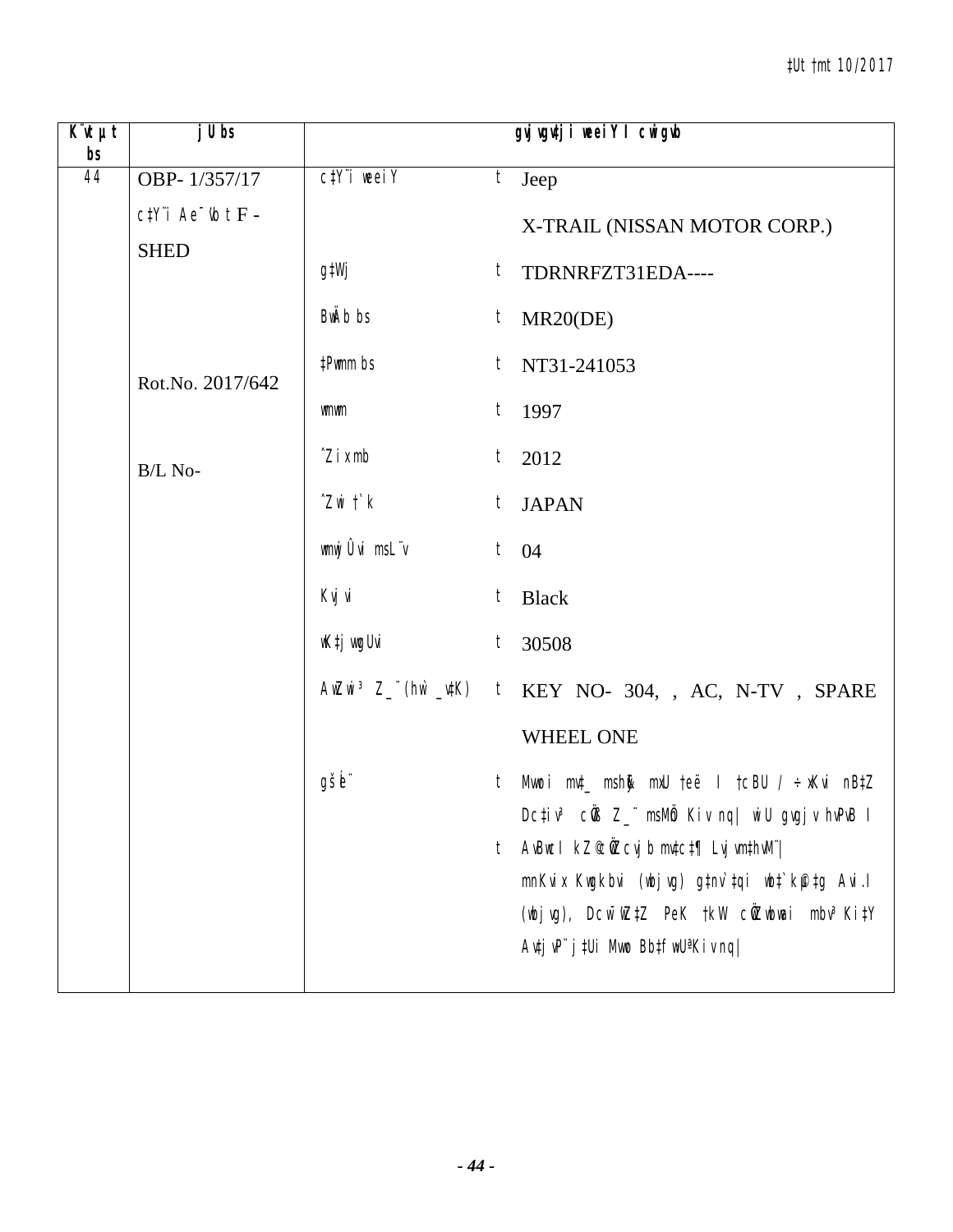| $K$ 'It $\mu t$<br>bs | $j$ Ubs                |                                 | gyj vgutji weei Y I cwigub                                                                                                                                                                                                              |
|-----------------------|------------------------|---------------------------------|-----------------------------------------------------------------------------------------------------------------------------------------------------------------------------------------------------------------------------------------|
| 45                    | OBP-1/549/17           | $C\ddagger Y$ 'i weei $Y$       | $t$ HIACE SUPER GL (TOYOTA MOTOR                                                                                                                                                                                                        |
|                       | $ctY$ 'i Ae $ub$ t P - |                                 | CORP.)                                                                                                                                                                                                                                  |
|                       | <b>SHED</b>            | g‡Wj                            | t CBF-TRH200V-SRPEK                                                                                                                                                                                                                     |
|                       |                        | BwAb bs                         | $t$ 1TR-FE                                                                                                                                                                                                                              |
|                       |                        | #Pwmm bs                        | $t$ TRH200-0151240                                                                                                                                                                                                                      |
|                       |                        | <b>umum</b>                     | $t$ 1998                                                                                                                                                                                                                                |
|                       | Rot.No. 2017/1016      | $\hat{Z}$ <i>i</i> $x$ mb       | $t$ 2011                                                                                                                                                                                                                                |
|                       | B/L No-                | $Z$ wi $\ddot{\mathcal{L}}$ $k$ | $t_{-}$<br><b>JAPAN</b>                                                                                                                                                                                                                 |
|                       | YCGP37AF070            | wmwj Ûvi msL"v                  | $t \quad 04$                                                                                                                                                                                                                            |
|                       |                        | Kvj vi                          | $t_{-}$<br><b>SILVER</b>                                                                                                                                                                                                                |
|                       |                        | wKtj wyUvi                      | t NOT FOUND                                                                                                                                                                                                                             |
|                       |                        |                                 | AwZwi <sup>3</sup> Z_"(hw`_utK) t KEY NO3- 311, AC, N-TV, SPARE                                                                                                                                                                         |
|                       |                        |                                 | WHEEL ONE.                                                                                                                                                                                                                              |
|                       |                        | gšb"                            | t Mwoi m⊄_ msh\$ mxU teë I tcBU / ÷xKvi nB‡Z<br>Dcțiv <sup>3</sup> cÜB Z_" msMb Kiv nq  wiU gvgjv hvPvB I                                                                                                                               |
|                       |                        |                                 | AvBuc I kZ°c0Zcvj b mvtct¶ Lvj vmthvM" <br>t<br>mnKvix Kwgkbvi (wbjvg) g‡nv`tqi wbt`kfutg Avi.l<br>(wbjvg), Dcw <sup>-</sup> wZtZ PeK tkW c <b>wZwbwai</b> mbv <sup>3</sup> KitY<br>$A$ utj v $P^{\prime}$ j tUi Mwo Bbtfw $U^a$ Kiv ng |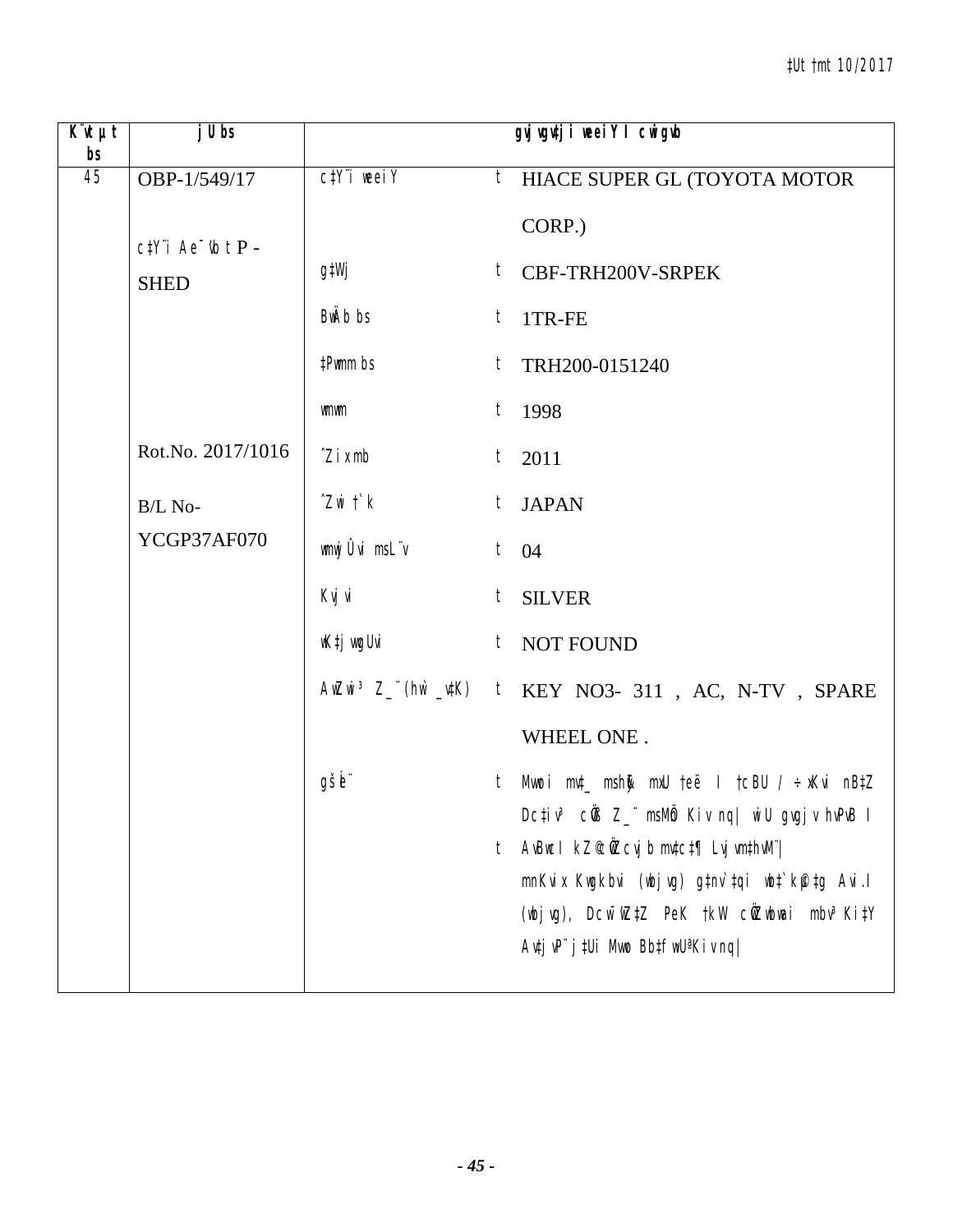| $K$ 'It $\mu t$<br>bs | $j$ Ubs               |                                   |   | gyj vgutji weeiY I cwigub                                                                                                                                                                                                                |
|-----------------------|-----------------------|-----------------------------------|---|------------------------------------------------------------------------------------------------------------------------------------------------------------------------------------------------------------------------------------------|
| 46                    | OBP-1/441/17          | $C\ddagger Y$ $\ddagger$ weel $Y$ |   | <i>t</i> ALLION-A15 (TOYOTA MOTOR                                                                                                                                                                                                        |
|                       | $ctY$ i Ae $ub$ t P - |                                   |   | CORP.)                                                                                                                                                                                                                                   |
|                       | <b>SHED</b>           | g‡Wj                              |   | $t$ DBA-NZT260-CEXEK-G                                                                                                                                                                                                                   |
|                       |                       | <b>BwAb</b> bs                    | t | 1NZ-FE                                                                                                                                                                                                                                   |
|                       |                       | #Pwmm bs                          |   | $t$ NZE260-3168325                                                                                                                                                                                                                       |
|                       |                       | wmwm                              |   | $t$ 1496                                                                                                                                                                                                                                 |
|                       | Rot.No. 2017/880      | $\hat{Z}$ <i>i</i> $x$ mb         |   | $t$ 2015                                                                                                                                                                                                                                 |
|                       |                       | $Z$ wi $\uparrow$ $k$             | t | <b>JAPAN</b>                                                                                                                                                                                                                             |
|                       | B/L No-<br>YCG5710030 | wmwj Ûvi msLïv                    |   | $t \neq 04$                                                                                                                                                                                                                              |
|                       |                       | Kvj vi                            |   | t PURPLE                                                                                                                                                                                                                                 |
|                       |                       | wK‡j wugUvi                       |   | $t$ 6824                                                                                                                                                                                                                                 |
|                       |                       |                                   |   | AwZwi <sup>3</sup> Z_"(hw`_utK) t KEY NO3- 523, AC, N-TV, SPARE                                                                                                                                                                          |
|                       |                       |                                   |   | WHEEL ONE.                                                                                                                                                                                                                               |
|                       |                       | gšb"                              |   | t Mwoi muț msh\$ mxU teë I tcBU / ÷xKvi nB‡Z<br>Dcțiv <sup>3</sup> củ 8Z msMb Kiv nq wiU gugjv huPuB I                                                                                                                                   |
|                       |                       |                                   | t | AvBuc I kZ°cůZcvj b mvtct¶ Lvj vmthvM" <br>mnKvix Kwgkbvi (wbjvg) gtnv`tqi wbt`kfutg Avi.l<br>(wbjvg), Dcw <sup>-</sup> wZtZ PeK tkW c <b>wZwbwai</b> mbv <sup>3</sup> KitY<br>$A$ utj v $P^{\prime\prime}$ j tUi Mwo Bbtfw $U^a$ Kiv nq |
|                       |                       |                                   |   |                                                                                                                                                                                                                                          |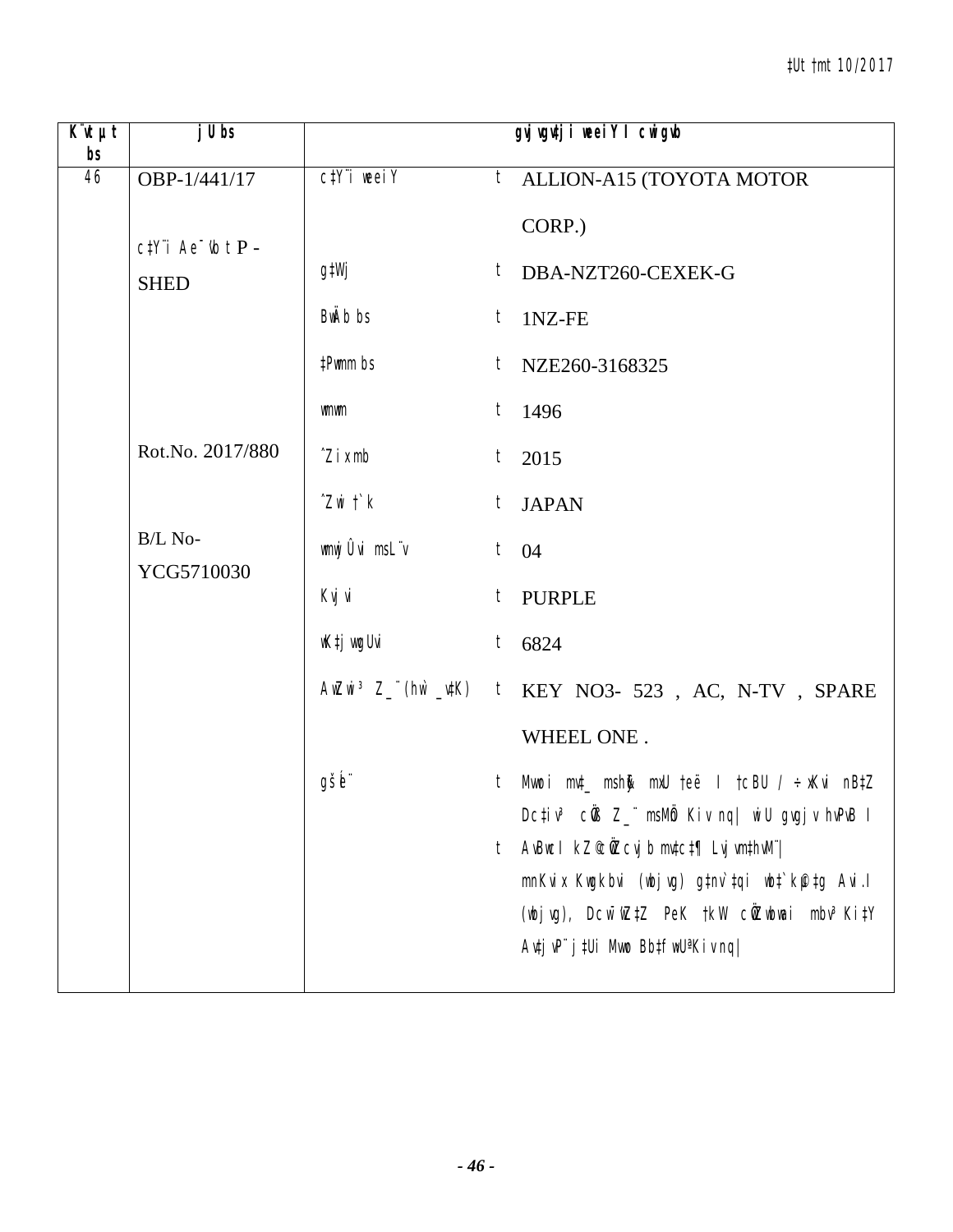| $\overline{K}$ it $\mu t$<br>bs | $j$ Ubs                                      |                                 | gyj vgutji weeiY I cwigub                                                               |
|---------------------------------|----------------------------------------------|---------------------------------|-----------------------------------------------------------------------------------------|
| 47                              | OBP-1/556/17                                 | $C/Y$ i weei $Y$                | <i>t</i> VITZ(TOYOTA MOTOR CORP.)                                                       |
|                                 | $c\ddagger Y$ 'i Ae 'ıb t P -<br><b>SHED</b> | g‡Wj                            | $t$ DBA-NSP130-AHXNK                                                                    |
|                                 |                                              | BwAb bs                         | $t$ 1NR-FE                                                                              |
|                                 |                                              | #Pwmm bs                        | $t$ NSP130-2067583                                                                      |
|                                 |                                              | wmwm                            | $t$ 1329                                                                                |
|                                 | Rot.No. 2017/1201                            | $\hat{Z}$ wi mb                 | $t_{\parallel}$<br>2012                                                                 |
|                                 |                                              | $Z$ wi $\ddot{\mathcal{L}}$ $k$ | t JAPAN                                                                                 |
|                                 | B/L No-                                      | wnwj Ûvi msLïv                  | $t \quad 04$                                                                            |
|                                 | SBCGP47AB056                                 | Kvj vi                          | t WHITE                                                                                 |
|                                 |                                              | wK‡j vugUvi                     | $t_{\parallel}$<br>128661                                                               |
|                                 |                                              |                                 | AwZwi <sup>3</sup> Z_"(hw`_utK) t KEY NO3-312, AC, N-TV, SPARE                          |
|                                 |                                              |                                 | WHEEL ONE.                                                                              |
|                                 |                                              | gšb"                            | Mwoi mut_ msh\$ mxU teë I tcBU / ÷xKvi nBtZ<br>$t_{-}$                                  |
|                                 |                                              |                                 | Dcțiv <sup>3</sup> cÜB Z_" msMb Kiv nq  wiU gvgjv hvPvB I                               |
|                                 |                                              |                                 | t AvBucl kZ©ůZcvjbmvtct¶ LvjvmthvM¨ <br>mnKvix Kwgkbvi (wbjvg) g‡nv`tqi wb‡`kfutg Avi.l |
|                                 |                                              |                                 | (wbjvg), Dcw <sup>-</sup> wZtZ PeK tkW cwZwbwai mbv <sup>3</sup> KitY                   |
|                                 |                                              |                                 | Autj uP" j tUi Muno BbtfwU <sup>a</sup> Kiv nq                                          |
|                                 |                                              |                                 |                                                                                         |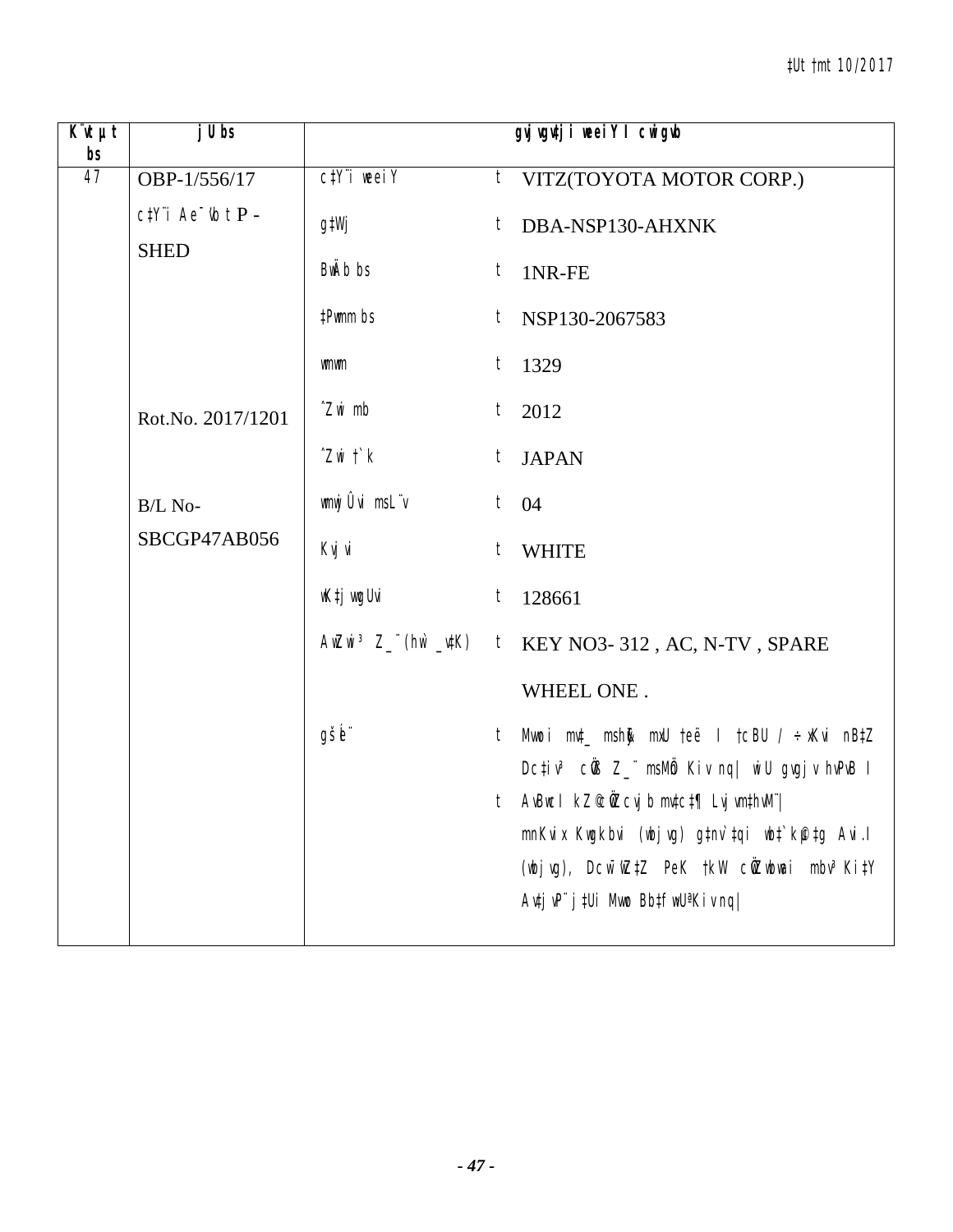| $\overline{K}$ <b><i>ut</i></b><br>bs | $j$ Ubs               |                                 | gyj vgutji weeiY I cwigub                                                                                                                                                                                                               |
|---------------------------------------|-----------------------|---------------------------------|-----------------------------------------------------------------------------------------------------------------------------------------------------------------------------------------------------------------------------------------|
| 48                                    | OBP-1/619/17          | $C/Y$ i weei $Y$                | $t$ PREMIO-G SUPERIOR (TOYOTA                                                                                                                                                                                                           |
|                                       | $c$ #Y"i Ae "Ib t P - |                                 | MOTOR CORP.)                                                                                                                                                                                                                            |
|                                       | <b>SHED</b>           | g‡Wj                            | $t$ DBA-NZT260-AEXEK-L                                                                                                                                                                                                                  |
|                                       |                       | BwAb bs                         | 1NZ-FE<br>$t_{-}$                                                                                                                                                                                                                       |
|                                       |                       | #Pwmm bs                        | $t$ NZT260-3168408                                                                                                                                                                                                                      |
|                                       | Rot.No. 2017/1314     | <b>umum</b>                     | $t$ 1496                                                                                                                                                                                                                                |
|                                       |                       | $\hat{Z}$ <i>i</i> $x$ mb       | $t$ 2015                                                                                                                                                                                                                                |
|                                       | B/L No-               | $Z$ wi $\ddot{\mathcal{L}}$ $k$ | $t_{-}$<br><b>JAPAN</b>                                                                                                                                                                                                                 |
|                                       | NYKS181685269         | wmwj Ûvi msLïv                  | $t \quad 04$                                                                                                                                                                                                                            |
|                                       |                       | Kvj vi                          | $t_{-}$<br><b>WHITE</b>                                                                                                                                                                                                                 |
|                                       |                       | wK‡j wugUvi                     | $t$ 6045                                                                                                                                                                                                                                |
|                                       |                       |                                 | AwZwi <sup>3</sup> Z_"(hw`_utK) t KEY NO3-110, AC, N-TV, SPARE                                                                                                                                                                          |
|                                       |                       |                                 | WHEEL ONE.                                                                                                                                                                                                                              |
|                                       |                       | gšb"                            | t Mwoi m⊄_ msh∯ mxU teë I tcBU / ÷xKvi nB‡Z<br>Dcțiv <sup>3</sup> cÜB Z_" msMb Kiv nq  wiU gvgjv hvPvB I                                                                                                                                |
|                                       |                       |                                 | AvBuc I kZ°c0Zcvj b mvtct¶ Lvj vmthvM" <br>t<br>mnKvix Kwgkbvi (wbjvg) g‡nv`tqi wbt`kfutg Avi.l<br>(wbjvg), Dcw <sup>-</sup> wZtZ PeK tkW c <b>wZwbwai</b> mbv <sup>3</sup> KitY<br>$A$ utj v $P^{\prime}$ j tUi Mwo Bbtfw $U^a$ Kiv ng |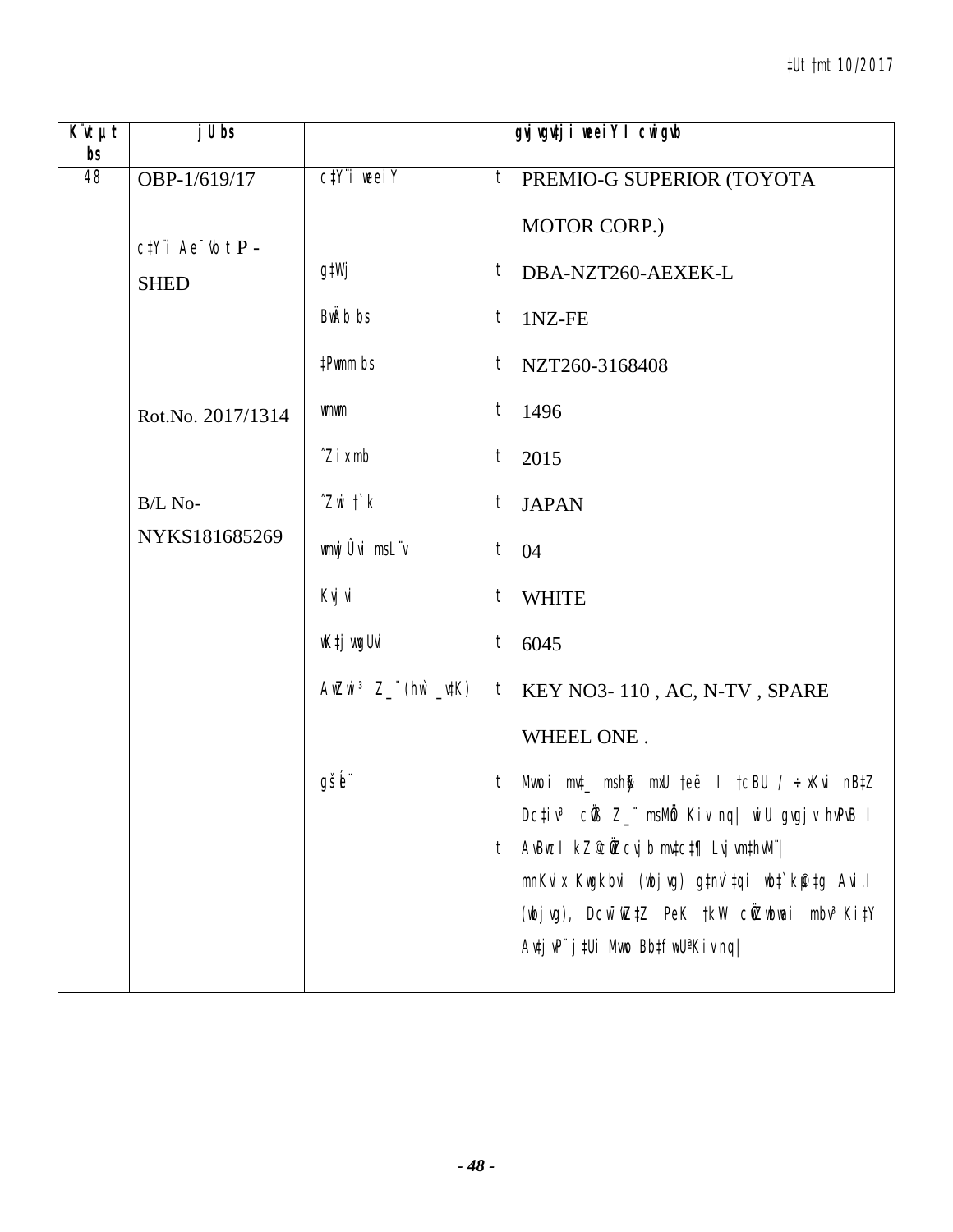| $\overline{K}$ ut $\mu t$<br>bs | j U bs                                             |       |                                                                 | gyj vgutji weei Y I cwigub                                                                                                                                                                                                                                                                                                                                                                                                                                                                                                                                                                                                                                                                                                                                                                                                                                                                                                                                                                                                                                                     |                                  |                         |                |                       |  |  |  |
|---------------------------------|----------------------------------------------------|-------|-----------------------------------------------------------------|--------------------------------------------------------------------------------------------------------------------------------------------------------------------------------------------------------------------------------------------------------------------------------------------------------------------------------------------------------------------------------------------------------------------------------------------------------------------------------------------------------------------------------------------------------------------------------------------------------------------------------------------------------------------------------------------------------------------------------------------------------------------------------------------------------------------------------------------------------------------------------------------------------------------------------------------------------------------------------------------------------------------------------------------------------------------------------|----------------------------------|-------------------------|----------------|-----------------------|--|--|--|
| 49                              | OBPC-2/571/16                                      |       | Avi/Gj tgvZuteK ctY i eYBv                                      |                                                                                                                                                                                                                                                                                                                                                                                                                                                                                                                                                                                                                                                                                                                                                                                                                                                                                                                                                                                                                                                                                |                                  | t 18 PKG, ROCT BOULDERU |                |                       |  |  |  |
|                                 | $ctb$ <sup><math>i</math></sup> Ae $-$ tht         |       |                                                                 |                                                                                                                                                                                                                                                                                                                                                                                                                                                                                                                                                                                                                                                                                                                                                                                                                                                                                                                                                                                                                                                                                | (ROUGH STORE CUBES).             |                         |                |                       |  |  |  |
|                                 | YARD-3                                             |       |                                                                 |                                                                                                                                                                                                                                                                                                                                                                                                                                                                                                                                                                                                                                                                                                                                                                                                                                                                                                                                                                                                                                                                                |                                  |                         |                |                       |  |  |  |
|                                 | #Ut tmt 09/16 (15)<br>#Ut tmt 01/17 (200)          |       | ctY'i cwigvb                                                    |                                                                                                                                                                                                                                                                                                                                                                                                                                                                                                                                                                                                                                                                                                                                                                                                                                                                                                                                                                                                                                                                                | t G. Wt: 6350.00 Kg              |                         |                |                       |  |  |  |
|                                 | #Ut tmt 02/17 (23)<br>#Ut tmt 03/17 (11)           |       | Kt>UBbvi b¤î                                                    |                                                                                                                                                                                                                                                                                                                                                                                                                                                                                                                                                                                                                                                                                                                                                                                                                                                                                                                                                                                                                                                                                | t PRSU-2025394 X 20 <sup>°</sup> |                         |                |                       |  |  |  |
|                                 | #Ut tmt 04/17 (10)                                 |       | KwaK cix¶ya ciB ctY i byg                                       | t                                                                                                                                                                                                                                                                                                                                                                                                                                                                                                                                                                                                                                                                                                                                                                                                                                                                                                                                                                                                                                                                              |                                  |                         |                |                       |  |  |  |
|                                 | #Ut tmt 05/17 (08)                                 | $\mu$ | $C\ddagger Y$ i IRb<br>Kt>UBbvi bs<br>ctY'i brg<br>ctY'i cwigvY |                                                                                                                                                                                                                                                                                                                                                                                                                                                                                                                                                                                                                                                                                                                                                                                                                                                                                                                                                                                                                                                                                |                                  |                         |                |                       |  |  |  |
|                                 | #Ut tmt 06/17 (08)                                 | bs    |                                                                 |                                                                                                                                                                                                                                                                                                                                                                                                                                                                                                                                                                                                                                                                                                                                                                                                                                                                                                                                                                                                                                                                                |                                  | Mån (†KwR)              | CY e Z X Z     | $b$ xU († $K$ u $R$ ) |  |  |  |
|                                 | #Ut tmt 07/17 (08)                                 |       |                                                                 |                                                                                                                                                                                                                                                                                                                                                                                                                                                                                                                                                                                                                                                                                                                                                                                                                                                                                                                                                                                                                                                                                |                                  | Avi.Gj Abhyqx           | tgro‡Ki IRb    |                       |  |  |  |
|                                 | #Ut tmt 08/17 (03)                                 |       |                                                                 | $\overline{3}$                                                                                                                                                                                                                                                                                                                                                                                                                                                                                                                                                                                                                                                                                                                                                                                                                                                                                                                                                                                                                                                                 | $\overline{4}$                   | $\overline{5}$          | $\overline{6}$ | $\overline{7}$        |  |  |  |
|                                 |                                                    | 1.    | PRSU-2025394 X 20 <sup>°</sup>                                  | <b>ROCT BOULDERU</b><br>(ROUGH StONE CUBES).                                                                                                                                                                                                                                                                                                                                                                                                                                                                                                                                                                                                                                                                                                                                                                                                                                                                                                                                                                                                                                   | 18 PKG                           | 6350.00                 |                |                       |  |  |  |
|                                 |                                                    |       |                                                                 | Total Gross & Net Weight:                                                                                                                                                                                                                                                                                                                                                                                                                                                                                                                                                                                                                                                                                                                                                                                                                                                                                                                                                                                                                                                      | 18 PKG                           | 6350.00                 | $\sim$         |                       |  |  |  |
|                                 | Rot.No-889/2016<br>$L/No-$<br>7ELECHNCHT03<br>3513 |       | $eU$ Kiv ng $ C\ddot{Q}Ze^t$ tbi mvt_ Que msh $\frac{g}{2}$     | KwqK cixflwq cüB ctY'i eYBut- mnKvix Kwgkbvi (wbj vg) gtnv`q wbt`R tgvZvteK 3-Yard<br>G Dcw <sup>-</sup> Z n‡q PeK cilZubwa Rbve gwdR Dj m1 e>`i wbivcËv cilZubwa Rbve ‡kdv‡qZ Dj m<br>(Gm.AvB) I ivR <sup>-^</sup> KgRZP(Bbtf)Ut) Dcw <sup>-</sup> wZtZ ewYZ cY'PvjvbwU Inventory Kiv nq <br>Bb‡fJUfKvtj 18 PKG, ROCT BOULDERU (ROUGH STONE CUBES). Cvl qv<br>hvg   e>`ti Labour Contractor Logistics Support Provide by Kivg 100% IRb<br>nbnðZ Kiv m¤ê ngnb  Lvj vmKv‡j c‡Y¨i IRb nbnðZ mv‡c‡¶ Qvo‡hvM¨  Avg`vbx bxnZ Av‡`k<br>Gi kZ°cůZcvj b, wi U gvgj v hvPvB I Ab vb cůhvR kZm cůZcvj b mvtct¶ Ges Kt>UBbvti<br>wfZ‡i wfbœY" cvl qv tM‡j Avj v`vfvte ïévqb I Lvj vmthvM"  Av‡j vP" cY" Pvj vbwU thLvtb th<br>Ae $\overline{\iota}$ it qt 0 $\overline{\iota}$ m Ae $\overline{\iota}$ iq c Y" $\overline{\iota}$ it lew Kivi Rb" we Whit K civgk $\mathbb{C}$ av hvg   Dtj L" th,<br>AutjuP" cY" PujubuU thLutb th Ae <sup>-</sup> uq itqtQ tm wfwEtZ LujumthuM"  ciwZb muj bu¤ni-<br>RAME20275/51526 Ltj BbtfwU <sup>a</sup> tktl KtuBbviwUi bZb mxj b¤f JP-480615 Øviv |                                  |                         |                |                       |  |  |  |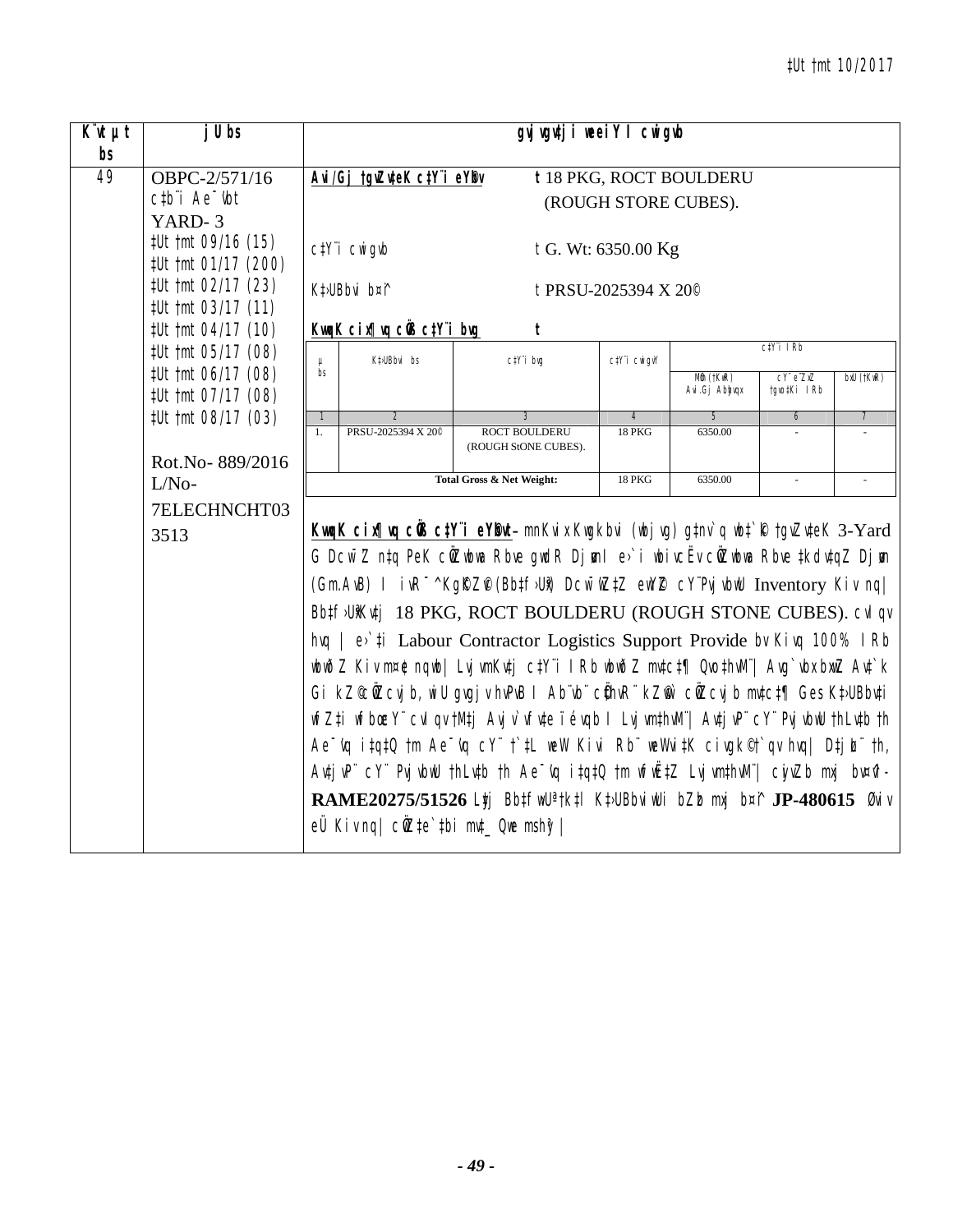| $\overline{K}$ ut $\mu t$<br>bs | j U bs                                                                                                              |               |                                                                                                                                                                                                                                                                                                                                                                                                                                                                                                                                                                                                                                                                                                                                                                                                                                                                                                                    |                                | gvj vgutj i weeiY I cwigub       |                             |                                 |                |  |  |
|---------------------------------|---------------------------------------------------------------------------------------------------------------------|---------------|--------------------------------------------------------------------------------------------------------------------------------------------------------------------------------------------------------------------------------------------------------------------------------------------------------------------------------------------------------------------------------------------------------------------------------------------------------------------------------------------------------------------------------------------------------------------------------------------------------------------------------------------------------------------------------------------------------------------------------------------------------------------------------------------------------------------------------------------------------------------------------------------------------------------|--------------------------------|----------------------------------|-----------------------------|---------------------------------|----------------|--|--|
| 50                              | OBPC-2/671/16<br>$ctb$ <sup>"</sup> $i$ Ae $-$ tht                                                                  |               | Avi/Gj tgvZuteK ctY i eYBv                                                                                                                                                                                                                                                                                                                                                                                                                                                                                                                                                                                                                                                                                                                                                                                                                                                                                         |                                |                                  | t 40 PKG, WOODEN PALLETS.   |                                 |                |  |  |
|                                 | YARD-MPB<br>#Ut tmt 09/16 (68)                                                                                      |               | $C/Y$ <sup>"</sup> $i$ $CW$ <sup><math>q</math></sup> $d$                                                                                                                                                                                                                                                                                                                                                                                                                                                                                                                                                                                                                                                                                                                                                                                                                                                          |                                | t G. Wt: 725.80 Kg.              |                             |                                 |                |  |  |
|                                 | #Ut tmt 01/17 (220)<br>#Ut tmt 02/17 (37)                                                                           |               | Kt>UBbvi b¤î                                                                                                                                                                                                                                                                                                                                                                                                                                                                                                                                                                                                                                                                                                                                                                                                                                                                                                       |                                | t MSCU-3832280 X 20 <sup>°</sup> |                             |                                 |                |  |  |
|                                 | #Ut tmt 03/17 (18)<br>#Ut tmt 04/17 (15)                                                                            |               | KwgK cix¶wg c@ ctY i bwg                                                                                                                                                                                                                                                                                                                                                                                                                                                                                                                                                                                                                                                                                                                                                                                                                                                                                           | t                              |                                  |                             |                                 |                |  |  |
|                                 | <i>‡Ut †mt 05/17 (12)</i><br>#Ut tmt 06/17 (12)<br>#Ut tmt 07/17 (12)<br>#Ut tmt 08/17 (04)<br>Rot.No-<br>1346/2016 |               |                                                                                                                                                                                                                                                                                                                                                                                                                                                                                                                                                                                                                                                                                                                                                                                                                                                                                                                    |                                | ctY'i bvg                        | $C/Y$ i                     |                                 | $C/Y$ i IRb    |  |  |
|                                 |                                                                                                                     | $\mu$<br>bs   | Kt>UBbvi bs                                                                                                                                                                                                                                                                                                                                                                                                                                                                                                                                                                                                                                                                                                                                                                                                                                                                                                        |                                | $C$ <i>Mi</i> $g_V$              | Mån (†KwR)<br>Avi.Gj Abbygx | $cY$ e $ZnZ$<br>tgvo‡Ki<br>I Rb | bxU (tKwR)     |  |  |
|                                 |                                                                                                                     | $\mathcal{I}$ | $\overline{2}$                                                                                                                                                                                                                                                                                                                                                                                                                                                                                                                                                                                                                                                                                                                                                                                                                                                                                                     | $\overline{3}$                 | $\overline{4}$                   | $\overline{5}$              | 6                               | $\overline{7}$ |  |  |
|                                 |                                                                                                                     |               | 1.                                                                                                                                                                                                                                                                                                                                                                                                                                                                                                                                                                                                                                                                                                                                                                                                                                                                                                                 | MSCU-3832280 X 20 <sup>®</sup> | <b>WOODEN</b><br><b>PALLETS</b>  | <b>40 PKG</b>               | 725.80                          |                |  |  |
|                                 | $L/No-$                                                                                                             |               | <b>Total Gross &amp; Net Weight:</b>                                                                                                                                                                                                                                                                                                                                                                                                                                                                                                                                                                                                                                                                                                                                                                                                                                                                               |                                | <b>40 PKG</b>                    | 725.80                      |                                 |                |  |  |
|                                 | MSWWS479787                                                                                                         | n t j v       | KwaK cin Juq cüs cty i eybnt- mnKvix Kwgkbvi (wbjvg) gtnv`q wbt`R tgvZvteK MPB-Yard G<br>Dcw~Z ntq PeK cüZwbwa Rbve %Kke †Pšajx I e>`i wbivcËv cüZwbwa Rbve gvglojy ikx` I ivR~^<br>KgRZP (BbtfJUI) DCWTWZtZ eWYZ CYPVjvbW Inventory Kiv ng BbtfJUIKvtj 40 PKG<br>WOODEN PALLETS cvl qv hvq  e>`i jwRw÷· mutciU bv _vKvq cY'PvjvbwUi 100% IRb<br>wbwðZ Kiv m¤ė ngwb  LvjwnKv‡j 1Rb wbwðZ mv‡c‡¶ Lvjwn‡hvM¨  Avg`vbx bxwZ Av‡`k Gi kZ©<br>cüZcvj b, wi U gvgj v hvPvB I Ab vb cühvR kZm cüZcvj b mutct¶ Ges Kt>UBbuti wfZti wfbacY"<br>cvl qv tMtj Avj v`vfvte i évqb I Lvj wnthwli'   Avtj vPi cYi Pvj vbuU thLvtb th Ae Vq itqtQ tm<br>Ae "vq cY" t`tL weW Kivi Rb" weWvitK civgk®`qv hvq  DtjL" th, AvtjvP" cY" PvjvbwU thLvtb th<br>Ae vq itqt0 tm wfiiEtZ Luj wnthuM"  KtuBbviwUi cjuZb mxj bv¤ni SGT-1591574 Ltj BbtfwU'<br>tk‡l K‡UBbviwUi bZb mxj b¤î-SGT-1728080 ØviveÜ Kivnq  cŴZte`tbi mut_ Qwe mshỹ Kiv |                                |                                  |                             |                                 |                |  |  |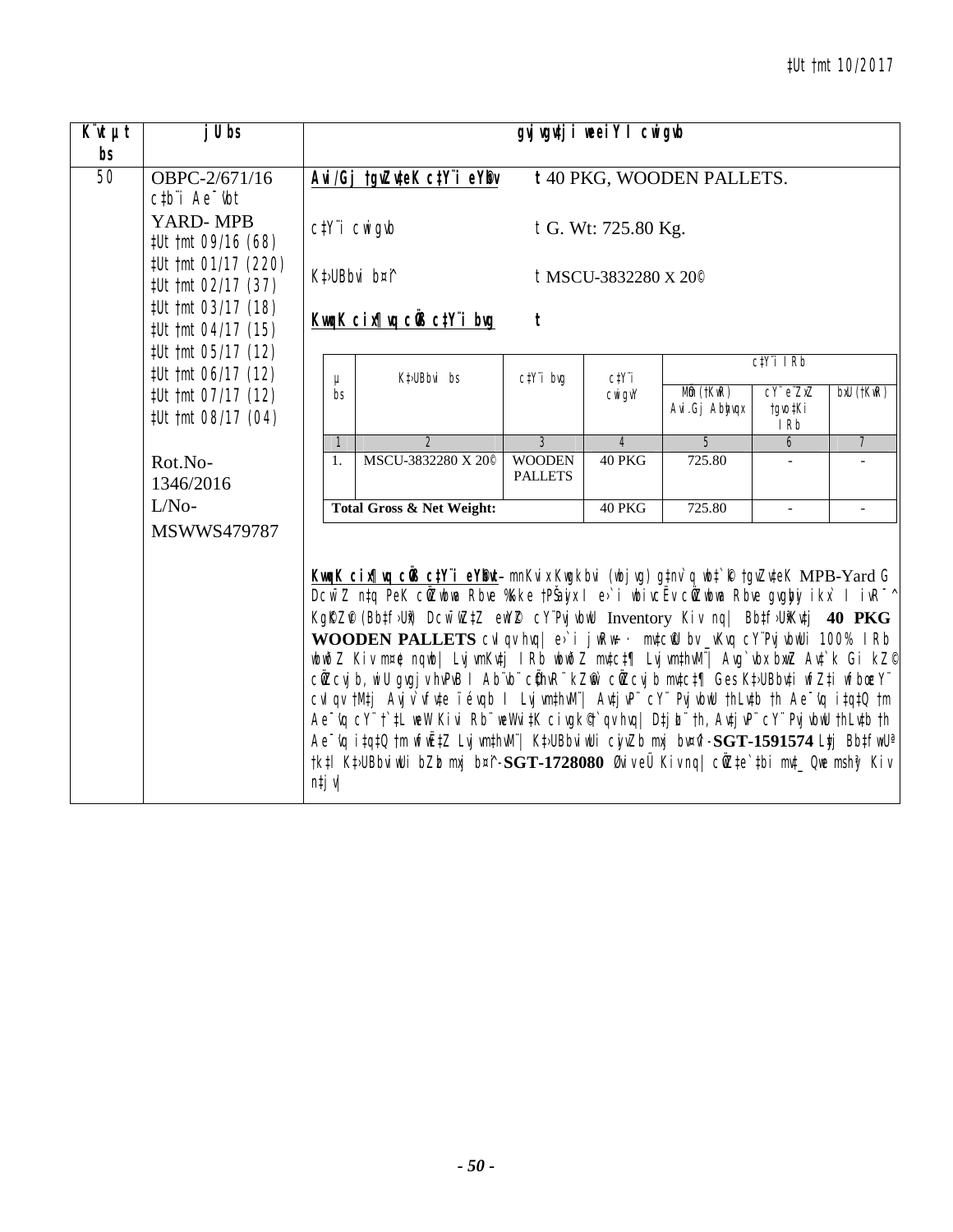| $\overline{K}$ 'it $\mu t$<br>bs | j U bs                                                                                 |                                                                                                                                                                                                                                                                                                                                                                                                                                                                                                                                                                                                                                                                                                                                        |                                                                                                      | gvj vgutj i weeiY I cwigub |                                |                             |                                      |                |  |  |
|----------------------------------|----------------------------------------------------------------------------------------|----------------------------------------------------------------------------------------------------------------------------------------------------------------------------------------------------------------------------------------------------------------------------------------------------------------------------------------------------------------------------------------------------------------------------------------------------------------------------------------------------------------------------------------------------------------------------------------------------------------------------------------------------------------------------------------------------------------------------------------|------------------------------------------------------------------------------------------------------|----------------------------|--------------------------------|-----------------------------|--------------------------------------|----------------|--|--|
| $\overline{51}$                  | OBPC-2/478/14<br>$ctb$ <sup>"</sup> $i$ Ae $^-$ tht                                    |                                                                                                                                                                                                                                                                                                                                                                                                                                                                                                                                                                                                                                                                                                                                        | Avi/Gj tgvZuteK ctY i eYBv                                                                           |                            |                                |                             | t 59 PKG, NON CONPLAINT WOOD PALLETS |                |  |  |
|                                  | YARD-NCT<br>#Ut tmt 06/16 (42)                                                         |                                                                                                                                                                                                                                                                                                                                                                                                                                                                                                                                                                                                                                                                                                                                        | $C/Y$ <sup>"</sup> $i$ $C$ <sup><math>N</math></sup> $i$ $q$ <sup><math>y</math><math>b</math></sup> |                            | $t$ G. Wt: 446.00 Kg           |                             |                                      |                |  |  |
|                                  | #Ut tmt 07/16 (73)<br>#Ut tmt 08/16 (90)                                               |                                                                                                                                                                                                                                                                                                                                                                                                                                                                                                                                                                                                                                                                                                                                        | Kt>UBbvi b¤î<br>t TRHU-2065925 X 20 <sup>°</sup>                                                     |                            |                                |                             |                                      |                |  |  |
|                                  | #Ut tmt 09/16 (99)                                                                     |                                                                                                                                                                                                                                                                                                                                                                                                                                                                                                                                                                                                                                                                                                                                        | <u>KwqK cix¶vq ci3 ctY i bvg</u>                                                                     | t                          |                                |                             |                                      |                |  |  |
|                                  | #Ut tmt 01/17 (244)                                                                    | μ                                                                                                                                                                                                                                                                                                                                                                                                                                                                                                                                                                                                                                                                                                                                      | Kt>UBbvi bs                                                                                          | $C/Y$ i bvq                | ctY i                          |                             | $C\ddagger Y$ i I $Rb$               |                |  |  |
|                                  | #Ut tmt 02/17 (55)<br>bs<br>#Ut tmt 03/17 (30)<br>#Ut tmt 04/17 (25)<br>$\overline{1}$ |                                                                                                                                                                                                                                                                                                                                                                                                                                                                                                                                                                                                                                                                                                                                        |                                                                                                      | cwi gvY                    | Mån (†KwR)<br>Avi/Gj<br>Abhygx | $cY$ e $ZnZ$<br>tgvo‡Ki IRb | $b$ xU ( $t$ Ku $R$ )                |                |  |  |
|                                  |                                                                                        |                                                                                                                                                                                                                                                                                                                                                                                                                                                                                                                                                                                                                                                                                                                                        | $\overline{2}$                                                                                       | $\mathcal{E}$              | $\overline{4}$                 | $\sqrt{2}$                  | 6                                    | $\overline{7}$ |  |  |
|                                  | #Ut tmt 05/17 (22)                                                                     | 1.                                                                                                                                                                                                                                                                                                                                                                                                                                                                                                                                                                                                                                                                                                                                     | TRHU-2065925 X 20 <sup>°</sup>                                                                       | <b>WOOD CRATES</b>         | <b>59 PKG</b>                  | 446.00                      |                                      |                |  |  |
|                                  | #Ut tmt 06/17 (20)<br>#Ut tmt 07/17 (20)                                               |                                                                                                                                                                                                                                                                                                                                                                                                                                                                                                                                                                                                                                                                                                                                        | <b>Total Gross &amp; Net Weight:</b>                                                                 |                            | <b>59 PKG</b>                  | 446.00                      |                                      |                |  |  |
|                                  | #Ut tmt 08/17 (05)<br>Rot.No-<br>2014/1945<br>$L/No-$<br><b>MSCUBT726128</b>           | % $Z$ wi $\ddot{\ }$ $k$<br>t NOT FOUND<br>Kung K cinfluq cüs ctY i eYBut- mnKvix Kugkbvi (ubjvg) gtnv`tqi ubt`R tgvZvteK NCT-<br>YARD G Dcw <sup>-</sup> Z ntq PeK cûZubwa Rbve tKke tPŠaju Ges e>`i ubivcËv wefvtMi cûZubwa<br>Rbve BmgvBj tnvtmb (1748) Gi Dcw <sup>-</sup> wZtZ ewYZ cY'PvjvbwU KwqK cix¶v Kiv nq <br>BbtfwUKutj 59 PKG, WOOD CRATES culqu huq e>tii LOGISTICS<br>SUPPORT bv _vKvq cY'PvjvbuUi IRb ubuðZ Kiv m¤e nqub  LvjvmKvtj IRb ubuðZ<br>mutct¶ LvjwmthwM"  AutjwP" cY'Pvjutbi Que mshỹ Kiv ntjv  Aug`ubx bxwZ Aut`k 2012-<br>2015 Gi kZ <sup>©</sup> cůZcvjb, wiU gvgjv hvPvB I Ab vb cůhvR kZm cůZcvjb mvtct¶<br>Lvj wnthuM"   Autj vP" cY" Puj vbuU thLutb th Ae "uq itqtQ tm Ae "uq cY" t`tL weW Kivi Rb" |                                                                                                      |                            |                                |                             |                                      |                |  |  |
|                                  |                                                                                        | weWvitK civgk©†`qv hvq  AvtjvP¨ cY¨ PvjvbwU thLvtb th Ae <sup>-</sup> vq itqtQ tm wfwËtZ<br>Lvj vmthvM"   cjyZb mxj b¤î-CBPDO70700 Ljj BbtfwU'tktl KtJUBbviwU bZb mxj b¤î-<br>JP-361260 ØviveÜ Kivnq                                                                                                                                                                                                                                                                                                                                                                                                                                                                                                                                   |                                                                                                      |                            |                                |                             |                                      |                |  |  |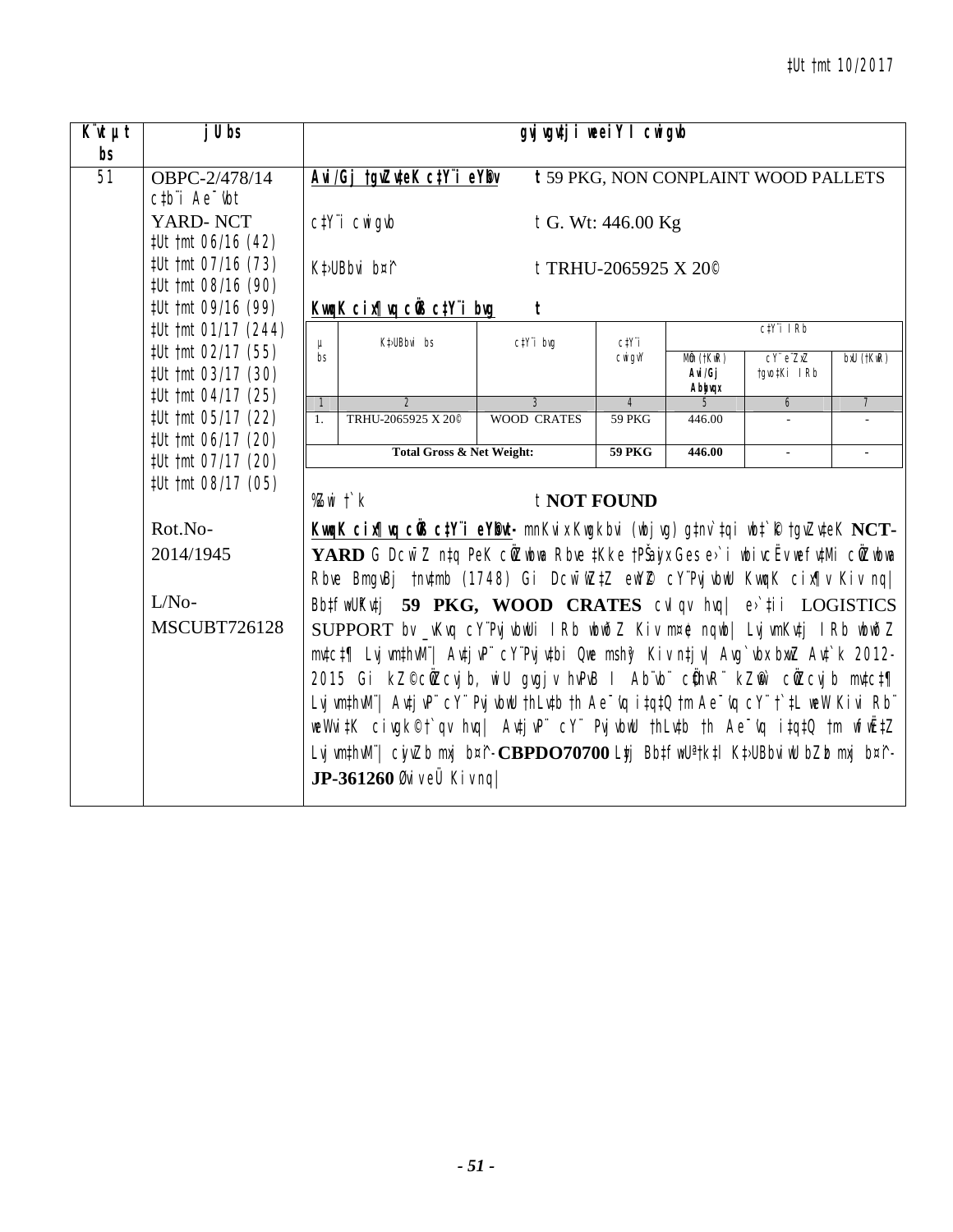| $K\mathcal{U}$ $\mu t$ | $j$ U bs                                                                                                                 |                                                               | gvjugutji weeiY I cwigub                                                                              |
|------------------------|--------------------------------------------------------------------------------------------------------------------------|---------------------------------------------------------------|-------------------------------------------------------------------------------------------------------|
| bs                     |                                                                                                                          |                                                               |                                                                                                       |
| 52                     | OBPC-1/134/16                                                                                                            | Avi/Gj tgvZuteK ctY'i eYBv                                    | t 02 UN PACKAGED SCRAP BALED                                                                          |
|                        | $ctb$ <sup><math>\dot{\phantom{a}}</math></sup> Ae $\dot{\phantom{a}}$ $\dot{\phantom{a}}$ $\dot{\phantom{a}}$<br>YARD-5 |                                                               | <b>TYRES RUBBER</b>                                                                                   |
|                        | <i>‡Ut †mt 05/16 (17)</i><br>#Ut tmt 06/16 (58)                                                                          | $C/Y$ <sup>"</sup> $i$ $CW$ $g$ <sub><math>W</math></sub> $g$ | $t$ 52740.00 Kg (G.W.)                                                                                |
|                        | #Ut tmt 07/16 (85)<br>#Ut tmt 08/16 (95)                                                                                 | Kt>UBbvi b¤f                                                  | t PCIU-8578016 X 40. PCIU-8727660 X 40.                                                               |
|                        | #Ut tmt 09/16 (103)<br>#Ut tmt 01/17 (248)                                                                               | <u>KwqK cix¶vq ciB ctY i bug</u>                              | <b>t</b> SCRAP BALED TYRES                                                                            |
|                        | #Ut tmt 02/17 (59)<br><i>‡Ut †mt 03/17 (33)</i>                                                                          | ctbi cwigwb I IRb                                             | $t$ 52740.00 Kg (G.W.) (AS PER R/L)                                                                   |
|                        | #Ut tmt 04/17 (29)                                                                                                       |                                                               | KwqK cix¶wq cÜB ctY'i eYBwt-mnKvix Kwgkbvi (wbjvg) gtnv`tqi wbt`R tgvZvteK PeK                        |
|                        | <i>‡Ut †mt 05/17 (24)</i><br>#Ut tmt 06/17 (21)                                                                          |                                                               | cüzubua Rbve Runiaj Bmjvg Gesev`i ubivcËv uefv‡Mi cüzubua Rbve ți RvDj Kwig (1862)                    |
|                        | #Ut tmt 07/17 (21)                                                                                                       |                                                               | Gi Dcw <sup>-</sup> wZtZ ewYZ cY" Pvj vbwU mxj bs S 66043 Ltj BbtfwU <sup>a</sup> Kiv nq  BbtfJUiKvtj |
|                        | #Ut tmt 08/17 (06)                                                                                                       |                                                               | Kt>UBbuti i wfZti SCRAP BALED TYRES (Uvqvi ~ vivc) cvl qv hvq   Kt>UBbuti i                           |
|                        | Rot.No-2015/2738<br>L/No-WLGCGP1                                                                                         |                                                               | wfZ‡i cY wj Vwm/Vwm _vKvq l e>`‡i LABOUR CONTRACTOR LOGISTICS                                         |
|                        | 50000001                                                                                                                 |                                                               | SUPPORT PROVIDE by Kivq cY tjv tei Kti IRb Kiv m¤e nqub  ZvB Lvjvm                                    |
|                        |                                                                                                                          |                                                               | Kưhệig Gi c‡e©c‡Yï Mẫn IRb Gi AwZwi <sup>3</sup> IRb culqu tM‡j tm tguZuteK ïé/Ki                     |
|                        |                                                                                                                          |                                                               | Ar`vqthvM" nte  Lvj vmKvtj Avg`wb bwzi kZ©wZcvjb, gvgj v msµvšíZ_" hvPvB I Ab"vb"                     |
|                        |                                                                                                                          |                                                               | kZm̃`cüZcvjb mutct¶ cY¨ LvjumthuM¨  AvtjuP¨ cY¨ thLutb th Ae~vq itqtQ tm Ae~vq                        |
|                        |                                                                                                                          |                                                               | cY" t'#L weW Kivi Rb" weWvi#K civgk©t'qv hvq  KwqK cix¶v tk#l mxj bs SGT-                             |
|                        |                                                                                                                          | 1553455 Øviv KtyUBbvinU eÜ Kivng                              |                                                                                                       |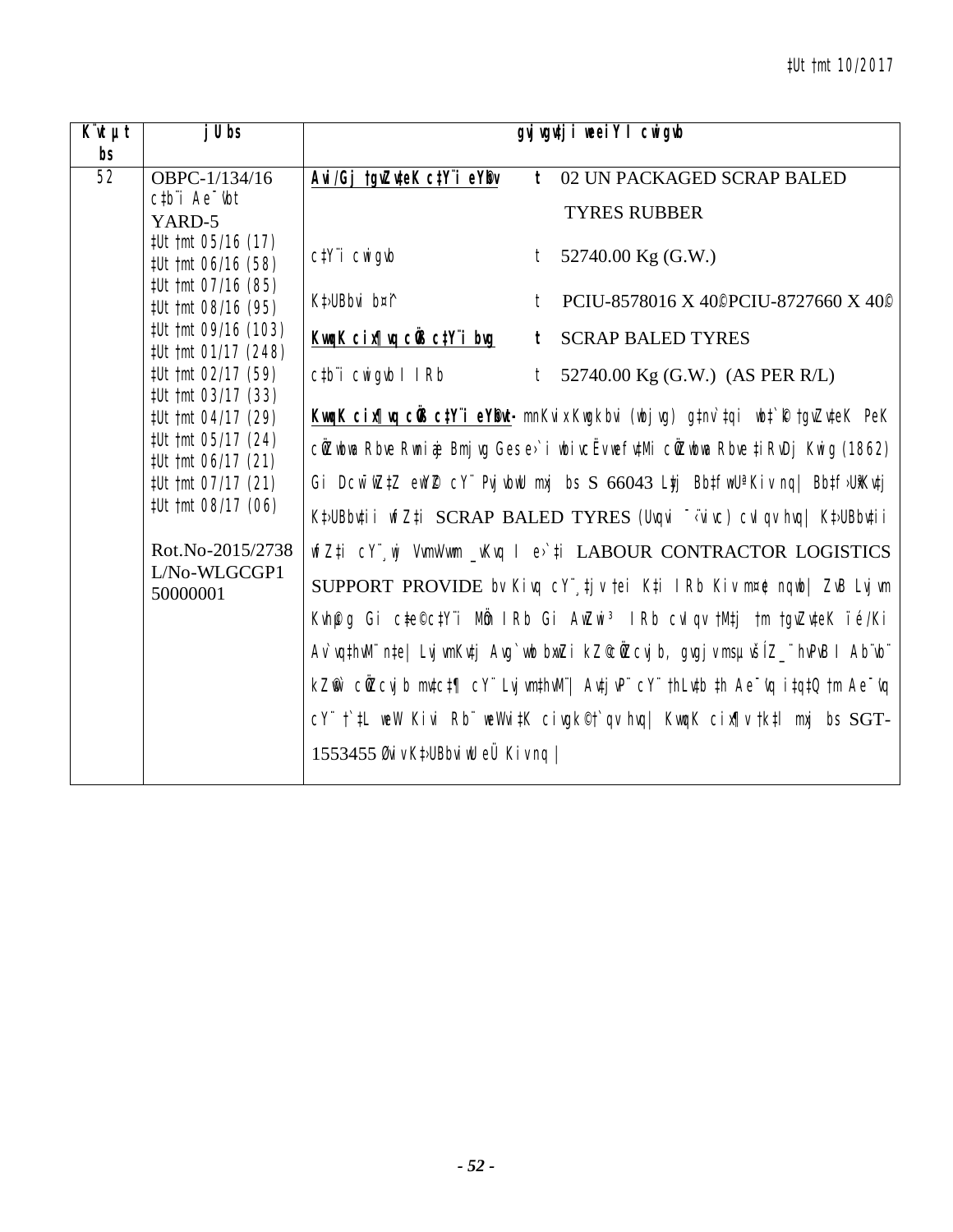| $\overline{K}$ 'it $\mu t$<br>bs | j U bs                                                                                                                                                                   |                                                                                                                                                                                                                                                                                                                                                                                                                                                                                                                                                                                                                                                                                                                                                                                                                                                                                                                                                                                                                                                                                                                                                                                                                            | gyj vgvtji weelY I cwigub                      |                                |                                        |                                |
|----------------------------------|--------------------------------------------------------------------------------------------------------------------------------------------------------------------------|----------------------------------------------------------------------------------------------------------------------------------------------------------------------------------------------------------------------------------------------------------------------------------------------------------------------------------------------------------------------------------------------------------------------------------------------------------------------------------------------------------------------------------------------------------------------------------------------------------------------------------------------------------------------------------------------------------------------------------------------------------------------------------------------------------------------------------------------------------------------------------------------------------------------------------------------------------------------------------------------------------------------------------------------------------------------------------------------------------------------------------------------------------------------------------------------------------------------------|------------------------------------------------|--------------------------------|----------------------------------------|--------------------------------|
| 53                               | OBPC-1/116/13<br>$ctb$ <sup><math>i</math></sup> Ae $-$ tbt                                                                                                              | Avi/Gj tgvZuteK ctY i eYBv                                                                                                                                                                                                                                                                                                                                                                                                                                                                                                                                                                                                                                                                                                                                                                                                                                                                                                                                                                                                                                                                                                                                                                                                 | $\mathbf{t}$                                   | STC-01 LOT RUBBER WASTESE.     |                                        |                                |
|                                  | YARD-JR<br>#Ut tmt 02/16 (112)                                                                                                                                           | $C/Y$ <sup>"</sup> $i$ $CW$ <sup><math>q</math></sup> $d$                                                                                                                                                                                                                                                                                                                                                                                                                                                                                                                                                                                                                                                                                                                                                                                                                                                                                                                                                                                                                                                                                                                                                                  | t                                              | G. WT 202.00 Kg.               |                                        |                                |
|                                  | #Ut tmt 03/16 (105)<br>#Ut tmt 04/16 (42)                                                                                                                                | Kt>UBbvi b¤î                                                                                                                                                                                                                                                                                                                                                                                                                                                                                                                                                                                                                                                                                                                                                                                                                                                                                                                                                                                                                                                                                                                                                                                                               | t                                              | TRIU-9927898 X 40 <sup>°</sup> |                                        |                                |
|                                  | #Ut tmt 05/16 (64)                                                                                                                                                       | Kung K cinflug ciB ctY i bug                                                                                                                                                                                                                                                                                                                                                                                                                                                                                                                                                                                                                                                                                                                                                                                                                                                                                                                                                                                                                                                                                                                                                                                               | t                                              |                                |                                        |                                |
|                                  | #Ut tmt 06/16 (93)<br>#Ut tmt 07/16 (117)                                                                                                                                | <b>Kt</b> <sub>U</sub> Bbvi bs<br>$\mu$<br>bs                                                                                                                                                                                                                                                                                                                                                                                                                                                                                                                                                                                                                                                                                                                                                                                                                                                                                                                                                                                                                                                                                                                                                                              | $ctY$ i bug                                    | ctYi<br><b>CWigvY</b>          | $ctY$ i IRb<br>Môi IRb<br>$($ tKuR $)$ | <b>bxU</b> IRb<br>$(t$ Kw $R)$ |
|                                  | #Ut tmt 08/16 (116)                                                                                                                                                      | $\overline{2}$<br>$\mathbf{1}$                                                                                                                                                                                                                                                                                                                                                                                                                                                                                                                                                                                                                                                                                                                                                                                                                                                                                                                                                                                                                                                                                                                                                                                             | $\overline{\mathbf{3}}$                        | 4                              | $\overline{5}$                         | 6                              |
|                                  | #Ut tmt 09/16 (122)<br>#Ut tmt 01/17 (265)                                                                                                                               | 1.<br>TRIU-9927898X40 <sup>©</sup>                                                                                                                                                                                                                                                                                                                                                                                                                                                                                                                                                                                                                                                                                                                                                                                                                                                                                                                                                                                                                                                                                                                                                                                         | <b>RUBBER WASTESE</b><br>(cjuZb Uvqvi WASTESE) | 01 LOT<br>(12 BUNDLE)          | 202.00                                 | 202.00                         |
|                                  | #Ut tmt 02/17 (74)                                                                                                                                                       | WEIGHT:                                                                                                                                                                                                                                                                                                                                                                                                                                                                                                                                                                                                                                                                                                                                                                                                                                                                                                                                                                                                                                                                                                                                                                                                                    | <b>TOTAL GROSS &amp; NET</b>                   | $01$ LOT                       | 202.00                                 | 202.00                         |
|                                  | #Ut tmt 03/17 (40)<br>#Ut tmt 04/17 (34)<br>#Ut tmt 05/17 (29)<br>#Ut tmt 06/17 (26)<br>#Ut tmt 07/17 (26)<br>#Ut tmt 08/17 (10)<br>Rot.No-2012/2217<br>$L/No-SSLL-08$ . | % $Z$ witk<br>KwqK cix¶wq cÜS ctYïi eYBwt- mnKvix Kwgkbvi (wbjvg) gtnv`q l ivR <sup>-</sup> ^KgRZfi wbt`R<br>tgvZvteK PeK cůZubwa Rbve evejy Kwušíbv_ (Dtetmnt) I Rbve Øxb Bmj vg (1840), wbivcËv<br>cůZubnai Dcw-nZtZ enYZ YARD-JR G cY Bbtf>Uî Kiv nq  Bbtf>UîKvtj cY Mbbvq 01<br>LOT (12 BUNDLE) RUBBER WASTESE (cinZb Urqui WASTESE) cul qu<br>hvq  cY" tjveo eo emÛj AvKvti (12 emÛj) itqtQ  emÛj tjv GKUvi mvt_Ab wU wgtk<br>RgvU avi Y K‡i‡Q  GQvovI cY¨, ‡j v `Mi biy nl qvq K‡JUBbv‡i i ewn‡i †ei K‡i I Rb cwigvc<br>Kiv m¤e ngub Zte cY" Lvj wnKvtj IRb ubuðZ ntg QothvM"   ctY"i IRb Avi/Gj G ewYZ<br>I Rtbi mut_ mugÄm c¥® ctb i eY® I cwigubmn we wiwZ Z_ Dctj wLZ QtK Ztj aiv<br>ntjv  AvtjvP" ctY"i bgbyv mslvið cef( wbjvg kvLvi bgbyv Kt¶ msiw¶Z AvtQ  Avg`vbx bxwZ<br>Ant`tki kZ©miU grgjr hrPrB I Ab`rb`c#hrR`kZm^c#Zcrjb mrtct¶ Ges cY`wr`thLrtb<br>th Ae <sup>-</sup> vq itqt0 tm wfwEtZ Lvj wnthwM"  Avtj vP" $CV^*$ tj v thLvtb th Ae <sup>-</sup> vq itqt0 tm Ae <sup>-</sup> vq<br>cY" t`‡L weW Kivi Rb" weWvi‡K civgk <sup>®</sup> t`qv hvq  cjvZb mxj bv¤fi bs- cjvZb wnj - bvB,<br>Pvqbv tgUvj Zvj v Øvi v KtJUBbvi Avex Kiv wQj Ltj BbtfwU'tktl KtJUBbviwU mxj b¤î JP-<br>257044 ØviveÜ Kivng | t                                              | <b>NOT FOUND</b>               |                                        |                                |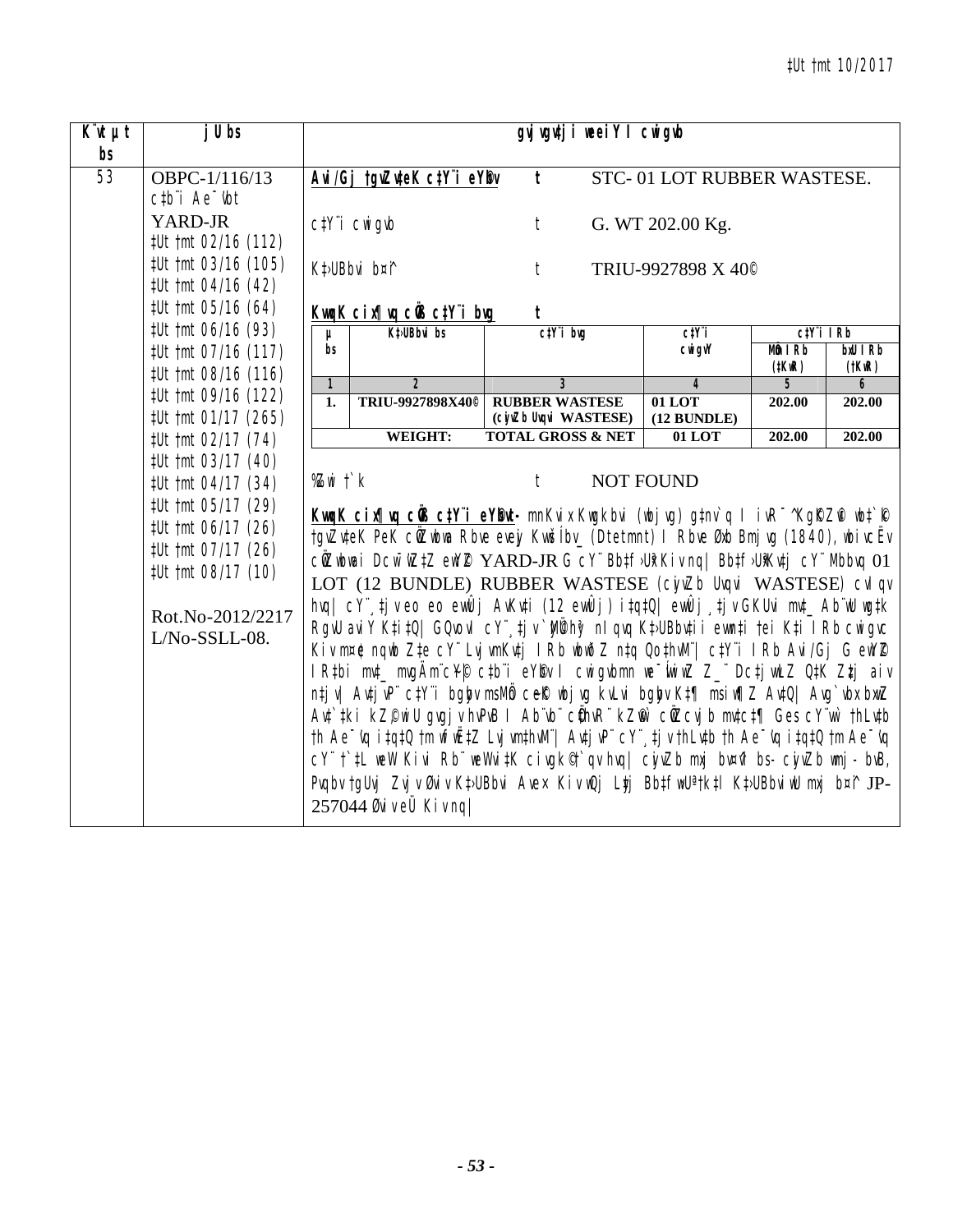| $K^{\cdot}$ ut $\mu$ t | $j$ Ubs                                      |                                                                                                                                            | gyj vgutj i weei Y I cwigub                                                                                                                                                                       |                  |                  |             |                                |            |            |  |  |  |
|------------------------|----------------------------------------------|--------------------------------------------------------------------------------------------------------------------------------------------|---------------------------------------------------------------------------------------------------------------------------------------------------------------------------------------------------|------------------|------------------|-------------|--------------------------------|------------|------------|--|--|--|
| bs<br>54               | OBPC-2/491/13                                |                                                                                                                                            |                                                                                                                                                                                                   | $\mathbf{t}$     |                  |             | <b>10 PLTS CERAMICS.</b>       |            |            |  |  |  |
|                        | $ctb$ <sup>"</sup> $i$ Ae $-$ <sub>ibt</sub> |                                                                                                                                            | Avi/Gj tgvZuteK ctY i eYBv                                                                                                                                                                        |                  |                  |             |                                |            |            |  |  |  |
|                        | YARD-7                                       | $C/Y$ <i>i</i> $CW$ <i>i</i> $q$ <i>ib</i>                                                                                                 |                                                                                                                                                                                                   | $\boldsymbol{t}$ |                  |             | 8276.00 Kg (G.W.)              |            |            |  |  |  |
|                        | #Ut tmt 01/16 (101)                          |                                                                                                                                            |                                                                                                                                                                                                   |                  |                  |             |                                |            |            |  |  |  |
|                        | #Ut tmt 02/16 (224)                          | Kt>UBbvi b¤î                                                                                                                               |                                                                                                                                                                                                   | $\ddot{\tau}$    |                  |             | ETEU-2548574 X 20 <sup>°</sup> |            |            |  |  |  |
|                        | #Ut tmt 03/16 (139)                          |                                                                                                                                            | KwaK cix¶va ciB ctY i bug                                                                                                                                                                         | t                |                  |             |                                |            |            |  |  |  |
|                        | #Ut tmt 04/16 (66)                           |                                                                                                                                            |                                                                                                                                                                                                   |                  |                  |             |                                |            |            |  |  |  |
|                        | #Ut tmt 05/16 (79)                           | $C/Y$ i bvg                                                                                                                                |                                                                                                                                                                                                   | t                |                  |             | PROPIONIC ACID,                |            |            |  |  |  |
|                        | #Ut tmt 06/16 (107)<br>#Ut tmt 07/16 (131)   |                                                                                                                                            |                                                                                                                                                                                                   |                  |                  |             | HYDROCHLORIC ACID,             |            |            |  |  |  |
|                        | #Ut tmt 08/16 (131)                          |                                                                                                                                            |                                                                                                                                                                                                   |                  |                  |             | FORMALDEHYDE SOLUTION,         |            |            |  |  |  |
|                        | #Ut tmt 09/16 (137)                          |                                                                                                                                            |                                                                                                                                                                                                   |                  |                  |             | <b>DIETHYL DI-ETHER</b>        |            |            |  |  |  |
|                        | #Ut tmt 01/17 (278)                          |                                                                                                                                            |                                                                                                                                                                                                   |                  |                  |             |                                |            |            |  |  |  |
|                        | #Ut tmt 02/17 (87)                           |                                                                                                                                            | ctY'i cwigwb I IRb                                                                                                                                                                                | t                |                  |             | 246 DRUMS, 120 CTNS, 8220 Kg   |            |            |  |  |  |
|                        | #Ut tmt 03/17 (53)                           |                                                                                                                                            |                                                                                                                                                                                                   |                  |                  |             |                                |            |            |  |  |  |
|                        | #Ut tmt 04/17 (45)                           | %Zwi †`k                                                                                                                                   |                                                                                                                                                                                                   | $\boldsymbol{t}$ | <b>NOT FOUND</b> |             |                                |            |            |  |  |  |
|                        | #Ut tmt 05/17 (38)                           |                                                                                                                                            |                                                                                                                                                                                                   |                  |                  |             |                                |            |            |  |  |  |
|                        | #Ut tmt 06/17 (34)                           |                                                                                                                                            | KunK cin w cüs ciyi eyBut- mnKvix Kugkbvi (ubjvg) gtnv`tqi ubt`R tgvZvteK                                                                                                                         |                  |                  |             |                                |            |            |  |  |  |
|                        | #Ut tmt 07/17 (34)                           |                                                                                                                                            | YARD-7 G Dcw <sup>-</sup> Z ntq PeK cûZwbwa Rbve tgvt tgvqvt34g tnvtmb (D.e.m.), e>`i wbivcEv<br>wefutMi ciZwbwa Rbve mvBdż Bmjvg Ges ivR <sup>-^</sup> KgRZP (BbtfwU) Dcw <sup>-</sup> wZtZ ewYZ |                  |                  |             |                                |            |            |  |  |  |
|                        | #Ut tmt 08/17 (16)                           |                                                                                                                                            | cY'PyjvbwU Bb‡fwU'Kivnq  c‡Y'i weeiY I we <sup>-</sup> wiwZ Z_'wb‡goQK AvKv‡i Dc <sup>-</sup> vcb Kivnj                                                                                           |                  |                  |             |                                |            |            |  |  |  |
|                        | Rot.No-2013/1058                             |                                                                                                                                            |                                                                                                                                                                                                   |                  |                  |             |                                | Drcv tbi   | tgqv`DËxY© |  |  |  |
|                        | $L/No-MCA-1$ ,                               | $\mu t$ bs                                                                                                                                 | $c$ t $Y$ i bıg                                                                                                                                                                                   | Wilg             | <b>KWB</b>       | <b>IKIR</b> | <b>IRb</b>                     | $Z$ wi $L$ | Gi ZwiL    |  |  |  |
|                        | $FLM-1$                                      | 01                                                                                                                                         | PROPIONIC ACID                                                                                                                                                                                    | 72               | $\bf{0}$         | 25          | 1800.00                        | 2013       | 2018       |  |  |  |
|                        |                                              | 02                                                                                                                                         | <b>HYDROCHLORIC</b><br><b>ACID</b>                                                                                                                                                                | 34               | $\bf{0}$         | 30          | 1020.00                        | 2013       | 2018       |  |  |  |
|                        |                                              | 03                                                                                                                                         | <b>FORMALDEHYDE</b><br><b>SOLUTION</b>                                                                                                                                                            | 140              | $\bf{0}$         | 30          | 4200.00                        | 2013       | 2016       |  |  |  |
|                        |                                              | 04                                                                                                                                         | <b>DIETHYL DI-ETHER</b>                                                                                                                                                                           | $\bf{0}$         | 120              | 10          | 1200.00                        |            |            |  |  |  |
|                        |                                              |                                                                                                                                            | <b>TOTAL</b>                                                                                                                                                                                      | 246              | 120              |             | 8220.00                        |            |            |  |  |  |
|                        |                                              |                                                                                                                                            |                                                                                                                                                                                                   | <b>DRUMS</b>     | <b>CTNS</b>      |             | Кg                             |            |            |  |  |  |
|                        |                                              |                                                                                                                                            | KwqK cix¶Y Kutj 246 Wig PROPIONIC ACID, HYDROCHLORIC ACID,                                                                                                                                        |                  |                  |             |                                |            |            |  |  |  |
|                        |                                              |                                                                                                                                            | FORMALDEHYDE SOLUTION Ges 120 Kill DIETHYL DI-ETHER CVI qv                                                                                                                                        |                  |                  |             |                                |            |            |  |  |  |
|                        |                                              |                                                                                                                                            |                                                                                                                                                                                                   |                  |                  |             |                                |            |            |  |  |  |
|                        |                                              | hvq   Witgi Mutq %Zwit`k tj Lv cvl qv hvqub   e>`ti LABOUR CONTRACTOR<br>LOGISTICS SUPPORT PROVIDE by Kivg 100% IRb ubuðZ Kiv m¤e ngub ZvB |                                                                                                                                                                                                   |                  |                  |             |                                |            |            |  |  |  |
|                        |                                              | e-ui Mutq tj Lu tbU I Rtbi wfwËtZ ctY i tbU I Rb wbafl Y Kiv nq  ZvB Luj wm Kvhpug Gi                                                      |                                                                                                                                                                                                   |                  |                  |             |                                |            |            |  |  |  |
|                        |                                              | cte <sup>©</sup> ctY'i Mb IRb I tbU IRb Gi AwZwi <sup>3</sup> IRb cvl qv tMtj tm tgvZvteK ïé/Ki                                            |                                                                                                                                                                                                   |                  |                  |             |                                |            |            |  |  |  |
|                        |                                              |                                                                                                                                            | Av`vqthwN" nte   ewYZ ctY"i bgby wbj vg kvLvi m"v¤új iatg msiw¶Z AvtQ Avg`vbx bxwZ kZ°                                                                                                            |                  |                  |             |                                |            |            |  |  |  |
|                        |                                              |                                                                                                                                            | wiU gvgjv hvPvB I Ab vb kZm cůZcvjb mutct¶ cY wi thLutb th Ae vq itqtQ tm                                                                                                                         |                  |                  |             |                                |            |            |  |  |  |
|                        |                                              |                                                                                                                                            | wfwËtZ LvjwmthwN"  AvtjwP" cY" thLvtb th Ae~vq itqtQ tm Ae~vq cY" t`tL weW Kivi Rb"                                                                                                               |                  |                  |             |                                |            |            |  |  |  |
|                        |                                              |                                                                                                                                            | weWvitK civgk <sup>®</sup> qv hvq                                                                                                                                                                 |                  |                  |             |                                |            |            |  |  |  |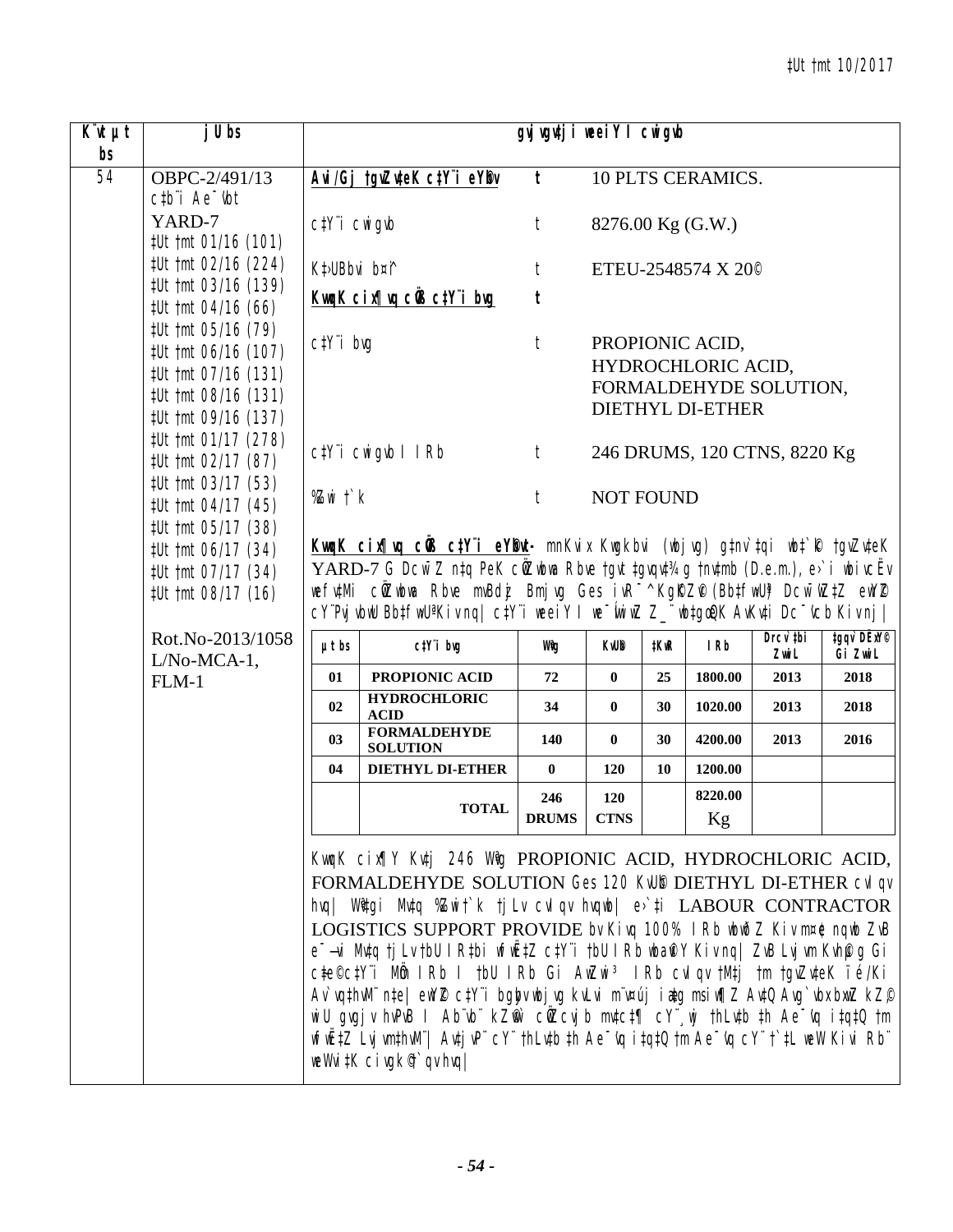| $\overline{K}$ ut | j U bs                                                                      |                                                                                                                                                                                                                                                                                                                                                                                                                                                                                                                                                                                                                                                                                                                                                                                                                                                             | gvjugutji neeiYl cnigub                                          |                                                       |                                                |                             |               |  |  |  |  |
|-------------------|-----------------------------------------------------------------------------|-------------------------------------------------------------------------------------------------------------------------------------------------------------------------------------------------------------------------------------------------------------------------------------------------------------------------------------------------------------------------------------------------------------------------------------------------------------------------------------------------------------------------------------------------------------------------------------------------------------------------------------------------------------------------------------------------------------------------------------------------------------------------------------------------------------------------------------------------------------|------------------------------------------------------------------|-------------------------------------------------------|------------------------------------------------|-----------------------------|---------------|--|--|--|--|
| bs<br>55          | OBPC-1/202/17                                                               | Avi/Gj tgvZuteK ctY i eYBv                                                                                                                                                                                                                                                                                                                                                                                                                                                                                                                                                                                                                                                                                                                                                                                                                                  |                                                                  |                                                       | <b>t</b> 197 PKG POLYSTER PRINTED FABRICS      |                             |               |  |  |  |  |
|                   | $ctb$ <sup><math>\dot{}</math></sup> Ae $\dot{}$ $\dot{}$ $\dot{}$ $\dot{}$ | $C/Y$ <i>i</i> $CW$ <i>i</i> $q$ <i>ib</i>                                                                                                                                                                                                                                                                                                                                                                                                                                                                                                                                                                                                                                                                                                                                                                                                                  | $t25120.00$ Kg                                                   |                                                       |                                                |                             |               |  |  |  |  |
|                   | YARD-NCT<br><i>‡Ut †mt 05/17 (100)</i>                                      | Kt>UBbvi b¤î                                                                                                                                                                                                                                                                                                                                                                                                                                                                                                                                                                                                                                                                                                                                                                                                                                                |                                                                  | t PONU-7806539 X 40 $\degree$                         |                                                |                             |               |  |  |  |  |
|                   | #Ut tmt 06/17 (94)                                                          | KwaK cix¶va ciB ctY i bug                                                                                                                                                                                                                                                                                                                                                                                                                                                                                                                                                                                                                                                                                                                                                                                                                                   |                                                                  |                                                       | <b>t POLYSTER PRINTED FABRICS</b>              |                             |               |  |  |  |  |
|                   | #Ut tmt 07/17 (94)<br>#Ut tmt 08/17 (23)                                    | ctb i cwigwb I IRb                                                                                                                                                                                                                                                                                                                                                                                                                                                                                                                                                                                                                                                                                                                                                                                                                                          |                                                                  |                                                       | <i>t</i> 25120.00 Kg (G.W.) 25019.00 Kg (N.W.) |                             |               |  |  |  |  |
|                   | Rot.No-2016/3144<br>L/No-580948002                                          | KwqK cir¶vq cW3 ctY'i eYBvt-mnKvix Kwqkbvi (wbjvg) gtnv`tqi wbt`R tgvZvteK PeK<br>cůZubna Rbre ‡Kke †PŠaju, ubi rcËr nefr‡Mi cůZubna Rbre †`‡j rqri †nr‡mb (1799) I i vR <sup>-^</sup><br>KgRZP(BbtfwU) Dcw <sup>-</sup> wZtZ ewYZ cY'PujvbwU BbtfwU'Kivnq  KwqK cix¶Y Kvtj 197<br>PKG POLYSTER PRINTED FABRICS cvl qv hvq   ctY"i bgby ubj vg kvLvi m"v¤új<br>iatg msiw¶Z AutQ  Bbtf>UiKutj Avi Gj Abbygx ctYï cwigvY I IRb mwVK cvIqv hvq <br>Zey Lujwm Kwhęg Gi cte®ctY"i Mb IRb Gi AwZwi <sup>3</sup> IRb cul qu tMtj tm tguZuteK<br>ïé/Ki Av`vqthvM" nte  LvjvmKvtj Avg`wb bwzi kZ©ÖZcvjb, gvgjv msµvšíZ_" hvPvB l<br>Ab wb kZm cuzcy b mwtct¶ cY Ly wmthwl   Awtj wp cY thLutb th Ae wq itqt0 tm<br>Ae "vq cY" t * tL weW Kivi Rb" weWvitK civgk of `qv hvq                                                                                           |                                                                  |                                                       |                                                |                             |               |  |  |  |  |
| 56                | OBPC-2/567/17                                                               |                                                                                                                                                                                                                                                                                                                                                                                                                                                                                                                                                                                                                                                                                                                                                                                                                                                             | Avi/Gj tgvZuteK ctY'i eYBv<br><b>t</b> 138 ROLLS KNITTED FABRICS |                                                       |                                                |                             |               |  |  |  |  |
|                   | $ctb$ <sup>"</sup> $i$ Ae $-$ <sub>ibt</sub>                                |                                                                                                                                                                                                                                                                                                                                                                                                                                                                                                                                                                                                                                                                                                                                                                                                                                                             |                                                                  | <b>COLLECTION VERIB.</b>                              |                                                |                             |               |  |  |  |  |
|                   | YARD-NCT<br><i>‡Ut †mt 06/17 (113)</i>                                      | $C/Y$ <i>i</i> $CW$ <i>i</i> $q$ <i>ib</i>                                                                                                                                                                                                                                                                                                                                                                                                                                                                                                                                                                                                                                                                                                                                                                                                                  |                                                                  |                                                       |                                                |                             |               |  |  |  |  |
|                   | #Ut tmt 07/17 (105)                                                         | Kt>UBbvi b¤î                                                                                                                                                                                                                                                                                                                                                                                                                                                                                                                                                                                                                                                                                                                                                                                                                                                |                                                                  | $t$ MRKU - 8516260 X 20 <sup><math>\circ</math></sup> |                                                |                             |               |  |  |  |  |
|                   | #Ut tmt 08/17 (26)                                                          | KwqK cix¶vq ciB ctY i buq                                                                                                                                                                                                                                                                                                                                                                                                                                                                                                                                                                                                                                                                                                                                                                                                                                   | t                                                                |                                                       |                                                |                             |               |  |  |  |  |
|                   | Rot.No-2017/827                                                             | Kt>UBbvi bs<br>$\mu$                                                                                                                                                                                                                                                                                                                                                                                                                                                                                                                                                                                                                                                                                                                                                                                                                                        | ctY'i brg                                                        | ctY'i cwigvY                                          |                                                | $C/Y$ i IRb                 |               |  |  |  |  |
|                   |                                                                             | bs                                                                                                                                                                                                                                                                                                                                                                                                                                                                                                                                                                                                                                                                                                                                                                                                                                                          |                                                                  |                                                       | Můn (†KwR)                                     | $cY$ e $ZxZ$<br>tgvo‡Ki IRb | bxU (tKwR)    |  |  |  |  |
|                   | L/No-588680935                                                              | MRKU - 8516260 X 20 <sup>°</sup>                                                                                                                                                                                                                                                                                                                                                                                                                                                                                                                                                                                                                                                                                                                                                                                                                            | <b>KNITTED FABRICS</b><br>(COLLECTION:<br>VERIB-171363)          | 138 ROLLS                                             | 3176.00 Kg                                     | 27.60<br>Kg                 | 3148.40<br>Kg |  |  |  |  |
|                   |                                                                             |                                                                                                                                                                                                                                                                                                                                                                                                                                                                                                                                                                                                                                                                                                                                                                                                                                                             | <b>TOTAL</b>                                                     | 138 ROLLS                                             | 3176.00 Kg                                     | 27.60<br>Kg                 | 3148.40<br>Kg |  |  |  |  |
|                   |                                                                             | %Zwitk                                                                                                                                                                                                                                                                                                                                                                                                                                                                                                                                                                                                                                                                                                                                                                                                                                                      | t CHINA                                                          |                                                       |                                                |                             |               |  |  |  |  |
|                   |                                                                             | KwaK cin¶wa cÜS c‡Yï eYBut- mnKvix Kwgkbvi (wbjwg) g‡nv`‡qi wb‡`R †gvZv‡eK Y-NCT G<br>Dcw <sup>-</sup> Z ntq PeK cûZwbwa Awnidż AwnRg I e>'i wbivcEv cûZwbwa biy"j AveQvi (1597) Gi<br>Dcw <sup>-</sup> wZtZ cjuZb muj bs CN-5976632 Ljj ewYZ cY'Puj ubuU Inventory Kiv nq   KtuBbuiwU<br>Bb‡fJUR K‡i KNITTED FABRICS cvlqv hvq  LvjvmKv‡j c‡Y"i IRb wbwðZ mv‡c‡¶<br>Lvj wnthwll"  Avg`vbx bxwZ Avt`k Gi kZ&WZcvj b, wiU gvgj v hvPvB I Ab`vb" c@hvR" kZmr` c@Zcvj b<br>mutct¶cY" Luj wnthwM"  Autj wP" cY" Puj wbwU thLutb th Ae "uq itqtQ tm Ae "uq cY" t`tL weW Kivi<br>Rb" weWvitK civgkণ' qv hvq   Dtj L", D <sup>3</sup> Avtj vP" cY" Pvj vbwU thLvtb th Ae <sup>-</sup> vq itqtQ tm wfwEtZ<br>Lvj wnthwNi  Lvj wnKvtj wfbœtKvb cY" cvl qv tMtj Zv Avj v`vfite i j yqbthwN" nte  KwqK cix¶v tktl<br>bZba mxj bs SGT-1815721 Øviv Kt/UBbvinU eÜ Kiv ng |                                                                  |                                                       |                                                |                             |               |  |  |  |  |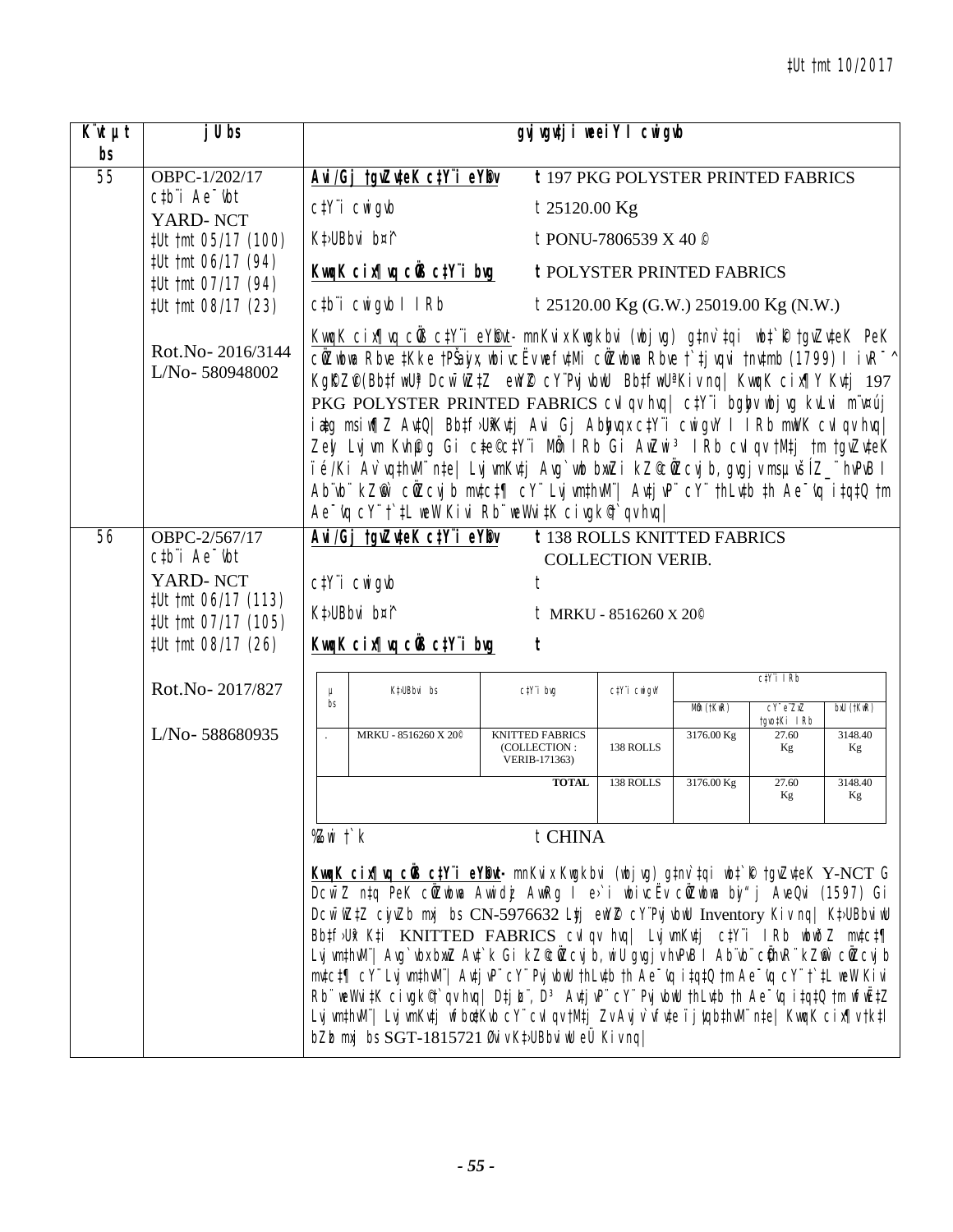| $K^{\cdot}$ ut $\mu t$ | j U bs                                     |                                                                                                                                                                                                                                                                                                                                                                                                                                                                                                   |                         |                                                             |                            |                                                                                                                                                                                                                                                                                                                                                                                                                                                      | gyj vgutji weeiY I cwigub                    |                      |                           |                          |  |
|------------------------|--------------------------------------------|---------------------------------------------------------------------------------------------------------------------------------------------------------------------------------------------------------------------------------------------------------------------------------------------------------------------------------------------------------------------------------------------------------------------------------------------------------------------------------------------------|-------------------------|-------------------------------------------------------------|----------------------------|------------------------------------------------------------------------------------------------------------------------------------------------------------------------------------------------------------------------------------------------------------------------------------------------------------------------------------------------------------------------------------------------------------------------------------------------------|----------------------------------------------|----------------------|---------------------------|--------------------------|--|
| bs<br>57               | OBP-5/41/15                                |                                                                                                                                                                                                                                                                                                                                                                                                                                                                                                   |                         |                                                             |                            | t                                                                                                                                                                                                                                                                                                                                                                                                                                                    |                                              | <b>UNIFORMAS</b>     |                           |                          |  |
|                        | $ctb$ <sup><math>i</math></sup> Ae $-$ tbt |                                                                                                                                                                                                                                                                                                                                                                                                                                                                                                   |                         |                                                             |                            | Avi/Gj tgvZuteK ctY i eYBv                                                                                                                                                                                                                                                                                                                                                                                                                           |                                              |                      |                           |                          |  |
|                        | SHED-CFS (L/F)                             |                                                                                                                                                                                                                                                                                                                                                                                                                                                                                                   |                         | $C/Y$ <sup>"</sup> $i$ $CW$ <sup><math>g</math></sup> $\n $ |                            | t<br>KwaK cix[ vq ciB ctY i bug<br>t                                                                                                                                                                                                                                                                                                                                                                                                                 |                                              | 01 PLT = $24.00$ Kg  |                           |                          |  |
|                        | #Ut tmt 08/17 (31)                         |                                                                                                                                                                                                                                                                                                                                                                                                                                                                                                   | $C/Y$ i bvq             |                                                             |                            | t                                                                                                                                                                                                                                                                                                                                                                                                                                                    |                                              |                      | MALE BLACK POLO SHIRT,    |                          |  |
|                        |                                            |                                                                                                                                                                                                                                                                                                                                                                                                                                                                                                   |                         |                                                             |                            |                                                                                                                                                                                                                                                                                                                                                                                                                                                      |                                              |                      | <b>MALE BLACK T-SHIRT</b> |                          |  |
|                        | Rot.No-2015/1307                           |                                                                                                                                                                                                                                                                                                                                                                                                                                                                                                   |                         | $C/Y$ i Cwigyb I IRb                                        |                            | t                                                                                                                                                                                                                                                                                                                                                                                                                                                    |                                              | 03 CTNS, 154 PCS     |                           |                          |  |
|                        | L/No-FXIA02046                             |                                                                                                                                                                                                                                                                                                                                                                                                                                                                                                   |                         |                                                             |                            |                                                                                                                                                                                                                                                                                                                                                                                                                                                      |                                              |                      |                           |                          |  |
|                        |                                            |                                                                                                                                                                                                                                                                                                                                                                                                                                                                                                   |                         | $ctY$ i $\mathbb{Z}$ wi $\Gamma$ k                          |                            | t                                                                                                                                                                                                                                                                                                                                                                                                                                                    |                                              | <b>NOT FOUND</b>     |                           |                          |  |
|                        |                                            | KungK cir¶uq cÜB ctYï eYBut- mnKvix Kugkbvi (ubjvg) g‡nv`‡qi ub‡`R †gvZv‡eK e>`‡ii<br>SHED-CFS (L/F) G Dcw <sup>-</sup> Z ntq PeK cüZubwa Rbve tgvt nwubd (wU AvB) I ivR <sup>-</sup> 'KgRZP <br>(BbtfwU) Dcw <sup>-</sup> wZtZ ewYZ cY'PyjvbwU BbtfwU <sup>a</sup> Kiv nq  ctY'i weeiY I we <sup>-</sup> wiwZ Z_'wbtga<br>OK AvKuți Dc <sup>-</sup> vcb Kiv nj                                                                                                                                   |                         |                                                             |                            |                                                                                                                                                                                                                                                                                                                                                                                                                                                      |                                              |                      |                           |                          |  |
| ‡gMvj U                |                                            |                                                                                                                                                                                                                                                                                                                                                                                                                                                                                                   | $\mu t$ bs              | <b>tcBU</b>                                                 |                            | $C/Y$ i big<br>(3)                                                                                                                                                                                                                                                                                                                                                                                                                                   |                                              | <b>KWID</b>          | $m$ <sub>BR</sub>         | <b>ICP</b>               |  |
|                        |                                            | (1)<br>01                                                                                                                                                                                                                                                                                                                                                                                                                                                                                         |                         | (2)                                                         |                            | <b>MALE BLACK POLO SHIRT</b>                                                                                                                                                                                                                                                                                                                                                                                                                         |                                              | (4)<br>01            | (5)<br>SIZE S             | (6)<br>46                |  |
|                        |                                            | 02                                                                                                                                                                                                                                                                                                                                                                                                                                                                                                |                         |                                                             |                            | <b>MALE BLACK T-SHIRT:</b>                                                                                                                                                                                                                                                                                                                                                                                                                           |                                              | <b>SIZE X S</b>      | 15                        |                          |  |
|                        |                                            |                                                                                                                                                                                                                                                                                                                                                                                                                                                                                                   |                         | 1                                                           | Kj vi T-SHIRT              |                                                                                                                                                                                                                                                                                                                                                                                                                                                      |                                              |                      |                           |                          |  |
|                        |                                            |                                                                                                                                                                                                                                                                                                                                                                                                                                                                                                   |                         |                                                             |                            | tMyj vKvi T-SHIRT                                                                                                                                                                                                                                                                                                                                                                                                                                    |                                              | 01                   | <b>SIZE X S</b>           | 50                       |  |
|                        |                                            | 03                                                                                                                                                                                                                                                                                                                                                                                                                                                                                                |                         |                                                             |                            | Kj vi T-SHIRT                                                                                                                                                                                                                                                                                                                                                                                                                                        |                                              | 01                   | <b>SIZE S</b>             | 43                       |  |
|                        |                                            |                                                                                                                                                                                                                                                                                                                                                                                                                                                                                                   |                         |                                                             |                            |                                                                                                                                                                                                                                                                                                                                                                                                                                                      | <b>TOTAL</b>                                 | 03 CTNS              |                           | <b>154 PCS</b>           |  |
|                        |                                            |                                                                                                                                                                                                                                                                                                                                                                                                                                                                                                   |                         |                                                             |                            | cb Pvj vbuU bgby D‡Ëvj b cek ubj vg kvLvi bgby K‡¶ msi w¶Z Av‡Q  Avg`vbx bwz Av‡`k, 2012-15<br>Gi kZ <sup>o</sup> cůZcvjb, wiU gvgjv hvPvB I Ab vb cůhvR kZm cůZcvjb ftct¶ LvjvmthvM   AvtjvP<br>cY'PvjvbwU thLvtb th Ae <sup>-</sup> vq itqtQ tm Ae <sup>-</sup> vq cY" t`tL weW Kivi Rb" weWvitK civgk <sup>®</sup> t`qv hvq <br>$A$ utj u $P$ cb $P$ uj ubuU thLutb th $Ae$ $\overline{\ }$ uq itqtQ tm ur $\overline{\ }$ u $E$ t $Z$ Luj umthuM |                                              |                      |                           |                          |  |
|                        | OBP-5/16/16                                |                                                                                                                                                                                                                                                                                                                                                                                                                                                                                                   |                         | Avi/Gj tgvZuteK ctY'i eYBv                                  |                            |                                                                                                                                                                                                                                                                                                                                                                                                                                                      |                                              | t 13 CTNS, POLY BAGS |                           |                          |  |
|                        |                                            |                                                                                                                                                                                                                                                                                                                                                                                                                                                                                                   |                         | $C/Y$ <sup><math>i</math></sup> $C$ wi $q$ wb               |                            |                                                                                                                                                                                                                                                                                                                                                                                                                                                      | t WT: 384.49 Kg                              |                      |                           |                          |  |
|                        | $ctb$ <sup><math>i</math></sup> Ae $-$ tbt |                                                                                                                                                                                                                                                                                                                                                                                                                                                                                                   |                         | KwaK cix   vq cüB ctY i bug                                 |                            | t                                                                                                                                                                                                                                                                                                                                                                                                                                                    |                                              |                      |                           |                          |  |
|                        | Shed-CFS (IWH)                             |                                                                                                                                                                                                                                                                                                                                                                                                                                                                                                   | μ<br>bs                 |                                                             | tkW bs                     | $C/Y$ i bvq<br>I eYBv                                                                                                                                                                                                                                                                                                                                                                                                                                | $C\ddagger Y$ $\ddagger$ $C\ddot{W}g\dot{W}$ |                      | $C/Y$ i I $Rb$            |                          |  |
|                        |                                            |                                                                                                                                                                                                                                                                                                                                                                                                                                                                                                   |                         |                                                             |                            |                                                                                                                                                                                                                                                                                                                                                                                                                                                      |                                              | Mûn ‡KwR             | CY e ZxZ<br>tgvo‡Ki IRb   | bxU (tKwR)               |  |
|                        | Rot.No-2015/957                            |                                                                                                                                                                                                                                                                                                                                                                                                                                                                                                   | $\mathcal{I}$<br>1.     |                                                             | $\overline{2}$<br>Shed CFS | 3<br><b>POLY BAGS</b>                                                                                                                                                                                                                                                                                                                                                                                                                                | $\overline{4}$<br>13 CTNS                    | 5<br>230.00          | 6<br>4.00                 | $\overline{7}$<br>226.00 |  |
| ‡gMvj U                | $L/No-$                                    |                                                                                                                                                                                                                                                                                                                                                                                                                                                                                                   |                         |                                                             | (IWH)                      |                                                                                                                                                                                                                                                                                                                                                                                                                                                      |                                              |                      |                           |                          |  |
|                        | VHFLIAOH15030                              |                                                                                                                                                                                                                                                                                                                                                                                                                                                                                                   |                         |                                                             |                            | Total Gross & Net Weight:                                                                                                                                                                                                                                                                                                                                                                                                                            | 13 CTNS                                      | 230.00               | 4.00                      | 226.00                   |  |
|                        | 01                                         |                                                                                                                                                                                                                                                                                                                                                                                                                                                                                                   | % $Z$ wi $\uparrow$ $k$ |                                                             |                            | $t$ CHINA                                                                                                                                                                                                                                                                                                                                                                                                                                            |                                              |                      |                           |                          |  |
|                        |                                            |                                                                                                                                                                                                                                                                                                                                                                                                                                                                                                   |                         |                                                             |                            | KuqK cir[ q cüB ctY'i eYBut- mnKvix Kugkbvi (ubj vg) gtnv`tqi ubt`R tgvZvteK Shed- CFS (IWH) G                                                                                                                                                                                                                                                                                                                                                       |                                              |                      |                           |                          |  |
|                        |                                            |                                                                                                                                                                                                                                                                                                                                                                                                                                                                                                   |                         |                                                             |                            | Dcw~Z ntq PeK cilZubua Rbue tgut nuubd (wUAuB) I ivR~^KgRZfP(BbtfSUlt) Dcw~wZtZ ewYZ cY'PujubwU                                                                                                                                                                                                                                                                                                                                                      |                                              |                      |                           |                          |  |
|                        |                                            | INVENTORY Kiv nq   Bbtf5UiKutj 13 CTNS, POLY BAGS cul qu huq   Autj uP" cY'Puj utbi bgbu<br>msMb Kiv ntqt0, hv ubjvg kvLvi ‡Mvjv KgRZfi ubKU Rgv †`qv ntqt0  Avg`wb bwZ Avt`k 2015-2018 Gi<br>kZ®cilZcvj b, wi U gvgj v hvPvB 1 Ab vb" cihvR" kZm" cilZcvj b mvtct¶ cY'Pvj vbwU Lvj wnthwN"  Avtj vP" cY"<br>Pvj vbuU thLutb th Ae $\bar{y}$ it qtQ tm Ae $\bar{y}$ cY t i L weW Kivi Rb weWvitK civgk®t qv hvq   Dtj L th,<br>Autj uP" cY"Puj ubuU thLutb th Ae "uq i tqtQ tm wfwEtZ Luj umthuM" |                         |                                                             |                            |                                                                                                                                                                                                                                                                                                                                                                                                                                                      |                                              |                      |                           |                          |  |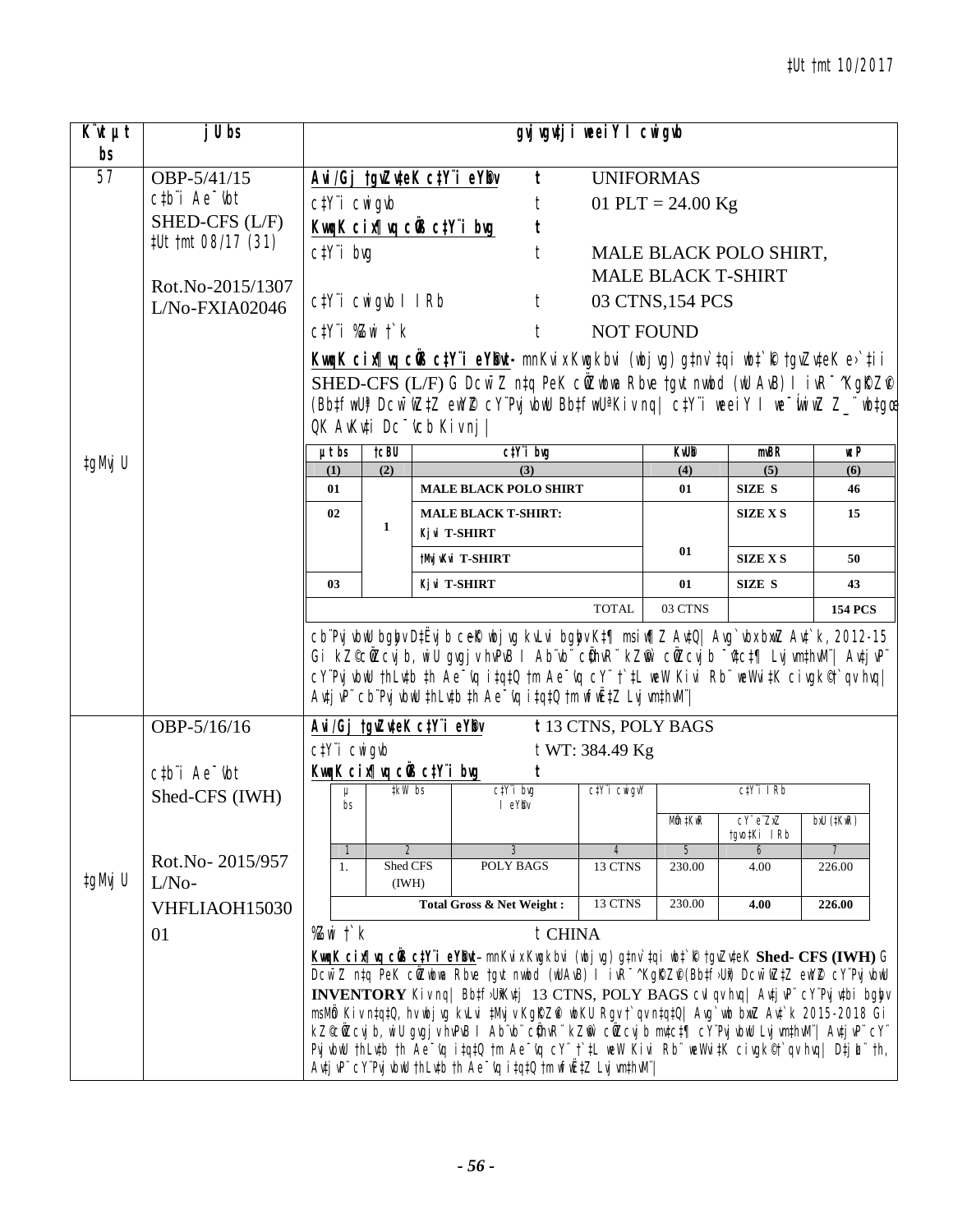| $\overline{K}$ ut<br>bs                                                                                                                                                                                                                                                                                                                                                                                                                                                                                                                                                                                                                                                                                                                                                                                                                                                                                                                                                                                                                   | j U bs                                                                                |                                               |                                    |              |                                                           | gvjugutji weeiY I cwigub                         |                                                                                                                                                                                                                                               |                                                     |                                                                                                   |
|-------------------------------------------------------------------------------------------------------------------------------------------------------------------------------------------------------------------------------------------------------------------------------------------------------------------------------------------------------------------------------------------------------------------------------------------------------------------------------------------------------------------------------------------------------------------------------------------------------------------------------------------------------------------------------------------------------------------------------------------------------------------------------------------------------------------------------------------------------------------------------------------------------------------------------------------------------------------------------------------------------------------------------------------|---------------------------------------------------------------------------------------|-----------------------------------------------|------------------------------------|--------------|-----------------------------------------------------------|--------------------------------------------------|-----------------------------------------------------------------------------------------------------------------------------------------------------------------------------------------------------------------------------------------------|-----------------------------------------------------|---------------------------------------------------------------------------------------------------|
|                                                                                                                                                                                                                                                                                                                                                                                                                                                                                                                                                                                                                                                                                                                                                                                                                                                                                                                                                                                                                                           | OBP-5/15/16<br>$ctb$ <sup><math>i</math></sup> Ae $-$ tbt                             | ctY'i cwigvb                                  | Avi/Gj tgvZuteK ctY i eYBv         |              |                                                           | t WT: 143.84 Kg                                  | t 01 PLTS, Tubifast as 4087FF Non Hazardous                                                                                                                                                                                                   |                                                     |                                                                                                   |
|                                                                                                                                                                                                                                                                                                                                                                                                                                                                                                                                                                                                                                                                                                                                                                                                                                                                                                                                                                                                                                           | Shed-CFS (IWH)                                                                        |                                               | KwaK cix¶ya ciB ctY i byg          |              | t                                                         |                                                  |                                                                                                                                                                                                                                               |                                                     |                                                                                                   |
|                                                                                                                                                                                                                                                                                                                                                                                                                                                                                                                                                                                                                                                                                                                                                                                                                                                                                                                                                                                                                                           | Rot.No-                                                                               | μ<br>bs                                       | ‡kW bs                             |              | ctY'i brg I eYBr<br>(ctY'i tgrotKi Mrtq mshm <sup>3</sup> | C <sub>i</sub> Y <sub>i</sub><br>$CW$ <i>gvY</i> |                                                                                                                                                                                                                                               | $C/Y$ i I $Rb$                                      |                                                                                                   |
|                                                                                                                                                                                                                                                                                                                                                                                                                                                                                                                                                                                                                                                                                                                                                                                                                                                                                                                                                                                                                                           | 2015/2525<br>L/No-389200                                                              |                                               |                                    |              | $\div x$ Kvi Abhyqx)                                      |                                                  | Mẫn ‡KwR<br>Avi/Gj Abbwqx                                                                                                                                                                                                                     | $CY^{\prime}e^{\prime\prime}ZxZ$<br>tgvo‡Ki<br>I Rb | bxU<br>$(1$ KwR $)$                                                                               |
|                                                                                                                                                                                                                                                                                                                                                                                                                                                                                                                                                                                                                                                                                                                                                                                                                                                                                                                                                                                                                                           |                                                                                       |                                               | 2                                  |              | 3                                                         | $\overline{4}$                                   | 5                                                                                                                                                                                                                                             | $\overline{6}$                                      | $\overline{7}$                                                                                    |
| ‡gMvj U                                                                                                                                                                                                                                                                                                                                                                                                                                                                                                                                                                                                                                                                                                                                                                                                                                                                                                                                                                                                                                   |                                                                                       | 1.                                            | Shed CFS<br>(IWH)                  |              | Tubifast as 4087FF                                        | $01$ PLTS =<br>01 DRUM                           | 143.84                                                                                                                                                                                                                                        |                                                     |                                                                                                   |
|                                                                                                                                                                                                                                                                                                                                                                                                                                                                                                                                                                                                                                                                                                                                                                                                                                                                                                                                                                                                                                           |                                                                                       |                                               |                                    |              | Total Gross & Net Weight:                                 | $01$ PLTS $=$<br>01 DRUM                         | 143.84                                                                                                                                                                                                                                        |                                                     |                                                                                                   |
|                                                                                                                                                                                                                                                                                                                                                                                                                                                                                                                                                                                                                                                                                                                                                                                                                                                                                                                                                                                                                                           |                                                                                       | % $Z$ wi $\ddot{\,}$ k                        |                                    |              | t TURKEY                                                  |                                                  |                                                                                                                                                                                                                                               |                                                     |                                                                                                   |
| Kunk cinfluq cüs cty i eybut- mn Kvix Kuq kbvi (ubjug) gtnv'tqi ubt' R tgv ZvteK Shed- CFS (IWH) G<br>Dcw~Z n‡q PeK cilZubua Rbve tgvt nuibd (wJAvB) I ivR~^KgRZP(Bb‡f}Uit) Dcw~ilZ‡Z ewYZ cY'PvjvbwU<br><b>INVENTORY</b> Kiv nq  BbtfsUtKutj 01 PLTS = 01 DRUM cvl qv huq  ctY'i Mutq msh $\mathfrak{F} \rightarrow$ Kvi<br>Abhyqu ctY'i bug TUBIFAST AS 4087FF । পণ্যচালানটি কাঠের ফ্রেমের সাথে পণ্যস্টিক ও তাঁর দিয়ে আটকানো<br>wQi weavq IRb wbwðZ Kiv m¤@ ngwb  LvjvmKvtj ctY¨i IRb wbwðZ mvtct LvjvmthvM¨  AvtjvP¨ cY¨PvjvbwUi<br>$c$ KZ.brg wK Ges eZgrtb e enrtii DcthrMx wKbr tm weltq wbwðZ nlqvi Rb" Kr÷g j retiUix Kr÷g nrDm,<br>PÆMÖg eiveti bglyv tcÖY Kiv th‡Z cvti   Avg`wb bwz Avt`k 2015-2018 Gi kZ©ÖZcvj b, wiU gvgjv hvPvB l<br>Ab vb" cühvR" kZm" cüZcvj b mvtct¶ cY"Pvj vbuU Lvj vmthvM"  Avtj vP" cY" Pvj vbuU thLvtb th Ae "vq i tqtQ tm<br>Ae "rg cY" t` tL wew Kivi Rb" weWvitK civgk®`qv hvg  Dtj L" th, Avtj vP" cY'Pvj vbwU thLvtb th Ae "rg itgtQ<br>tm wfwEtZ Lvj wnthwM"  Dtj k", c@te`tbi mut_ Que msh g |                                                                                       |                                               |                                    |              |                                                           |                                                  |                                                                                                                                                                                                                                               |                                                     |                                                                                                   |
|                                                                                                                                                                                                                                                                                                                                                                                                                                                                                                                                                                                                                                                                                                                                                                                                                                                                                                                                                                                                                                           | OBP-5/28/15                                                                           |                                               | Avi/Gj tgvZuteK ctY'i eYBy t       |              | <b>CATALOGUES</b>                                         |                                                  |                                                                                                                                                                                                                                               |                                                     |                                                                                                   |
|                                                                                                                                                                                                                                                                                                                                                                                                                                                                                                                                                                                                                                                                                                                                                                                                                                                                                                                                                                                                                                           | $c$ <sub>t</sub> $b$ <sup><math>\dot{a}</math></sup> Ae $\dot{b}$ t<br>SHED-CFS (L/F) | $C/Y$ <sup><math>i</math></sup> $C$ wi $q$ wb | KwqK cix¶vq ciB ctY i bug          | t            |                                                           | $05 \text{ CTNS} = 125.20 \text{ Kg}$            |                                                                                                                                                                                                                                               |                                                     |                                                                                                   |
|                                                                                                                                                                                                                                                                                                                                                                                                                                                                                                                                                                                                                                                                                                                                                                                                                                                                                                                                                                                                                                           | Rot.No-2015/124                                                                       | $C/Y$ i bvg                                   |                                    |              | K`vUvj M                                                  |                                                  |                                                                                                                                                                                                                                               |                                                     |                                                                                                   |
|                                                                                                                                                                                                                                                                                                                                                                                                                                                                                                                                                                                                                                                                                                                                                                                                                                                                                                                                                                                                                                           | L/No-BRE078337                                                                        |                                               | ctY'i cwigwb I IRb                 |              |                                                           | 05 CTNS, 122.50 Kg                               |                                                                                                                                                                                                                                               |                                                     |                                                                                                   |
|                                                                                                                                                                                                                                                                                                                                                                                                                                                                                                                                                                                                                                                                                                                                                                                                                                                                                                                                                                                                                                           |                                                                                       | $C/Y$ i $\mathbb{Z}$ witk                     |                                    |              | <b>NOT FOUND</b>                                          |                                                  |                                                                                                                                                                                                                                               |                                                     |                                                                                                   |
| ‡gMvj U                                                                                                                                                                                                                                                                                                                                                                                                                                                                                                                                                                                                                                                                                                                                                                                                                                                                                                                                                                                                                                   |                                                                                       |                                               |                                    |              |                                                           |                                                  | (L/F) G Dcw <sup>-</sup> Z n‡q PeK cilZubua Rbve tgvt nwbd (wU AvB) I ivR <sup>-^</sup> KgRZP (Bb‡fwU) Dcw <sup>-</sup> wZłZ ewYZ<br>cY'PujubmU Bb‡fwU'Kivnq  c‡Y'i meeiY I me <sup>-</sup> fminZ Z_"mb‡gaQK AvKu‡i Dc <sup>-</sup> ucb Kivnj |                                                     | KungK cin¶uq cÜB c‡Yï eY®ut- mnKvix Kugkbvi (ubjvg) g‡nv`‡qi ub‡`R †gvZv‡eK e>`‡ii SHED-CFS       |
|                                                                                                                                                                                                                                                                                                                                                                                                                                                                                                                                                                                                                                                                                                                                                                                                                                                                                                                                                                                                                                           |                                                                                       | $\mu t$ bs                                    | $ctY$ i bug                        |              |                                                           | Kum                                              |                                                                                                                                                                                                                                               | <b>KWB</b>                                          | IRb                                                                                               |
|                                                                                                                                                                                                                                                                                                                                                                                                                                                                                                                                                                                                                                                                                                                                                                                                                                                                                                                                                                                                                                           |                                                                                       |                                               |                                    |              |                                                           | CLA CLASS-B CLASS (175)                          |                                                                                                                                                                                                                                               | $\mathbf{1}$                                        | 25.00                                                                                             |
|                                                                                                                                                                                                                                                                                                                                                                                                                                                                                                                                                                                                                                                                                                                                                                                                                                                                                                                                                                                                                                           |                                                                                       | 01                                            | K`iUvj M                           |              |                                                           | <b>B CLASS (100)</b>                             |                                                                                                                                                                                                                                               | 1                                                   | 30.00                                                                                             |
|                                                                                                                                                                                                                                                                                                                                                                                                                                                                                                                                                                                                                                                                                                                                                                                                                                                                                                                                                                                                                                           |                                                                                       |                                               |                                    |              |                                                           | <b>B CLASS (100)</b>                             |                                                                                                                                                                                                                                               | $\mathbf{1}$                                        | 30.00                                                                                             |
|                                                                                                                                                                                                                                                                                                                                                                                                                                                                                                                                                                                                                                                                                                                                                                                                                                                                                                                                                                                                                                           |                                                                                       |                                               |                                    |              |                                                           | <b>B CLASS (100)</b>                             |                                                                                                                                                                                                                                               | $\mathbf{1}$                                        | 30.00                                                                                             |
|                                                                                                                                                                                                                                                                                                                                                                                                                                                                                                                                                                                                                                                                                                                                                                                                                                                                                                                                                                                                                                           |                                                                                       |                                               |                                    |              |                                                           | <b>B CLASS (25)</b>                              |                                                                                                                                                                                                                                               | 1                                                   | 7.50                                                                                              |
|                                                                                                                                                                                                                                                                                                                                                                                                                                                                                                                                                                                                                                                                                                                                                                                                                                                                                                                                                                                                                                           |                                                                                       |                                               |                                    | <b>TOTAL</b> |                                                           |                                                  |                                                                                                                                                                                                                                               | 5 CTNS                                              | 122.5 KG                                                                                          |
|                                                                                                                                                                                                                                                                                                                                                                                                                                                                                                                                                                                                                                                                                                                                                                                                                                                                                                                                                                                                                                           |                                                                                       |                                               | <i>itqtQ tm</i> wfwEtZ Lvj wmthwM" |              |                                                           |                                                  | cîlZcujb, wiU gvgjv hvPvB I Ab vb" cîhvR" kZm` cîlZcujb "¢ct¶ LvjvmthvM"  AvtjvP" cY'PvjvbwU thLvtb th<br>Ae ~vq itqt0 tm Ae ~vq cY" t`tL weW Kivi Rb" weWvitK civgk¶`qv hvq  Avtj vP" cb"Pvj vbwU thLvtb th Ae ~vq                           |                                                     | cb Pvj vbuU bgby DtEvj b ceR wbj vg kvLvi bgby Kt¶ msiw¶Z AvtQ  Avg`vbx bwZ Avt`k, 2012-15 Gi kZ© |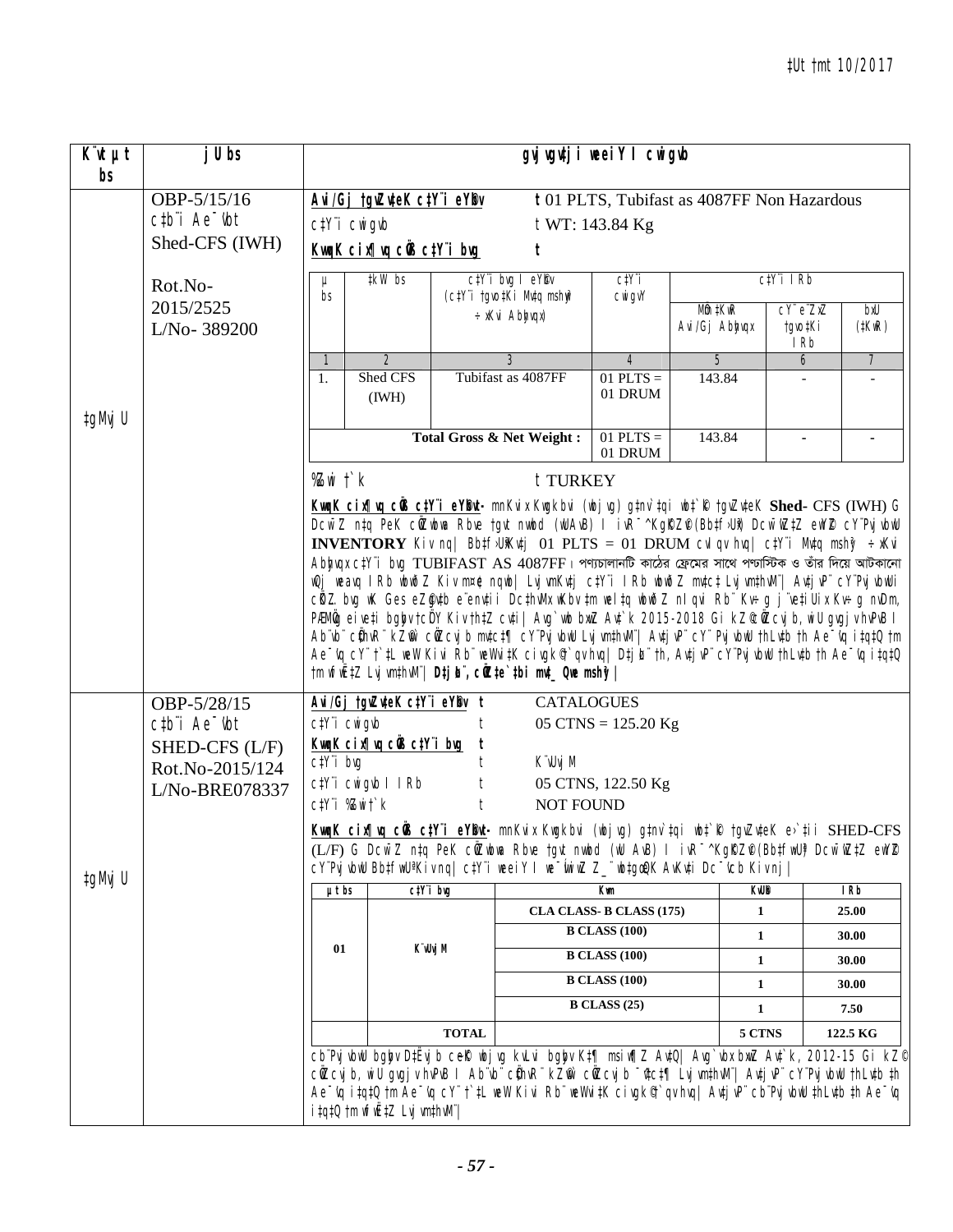| $\overline{K}$ ut $\mu t$ | j U bs                                                      |                                                |                                                                                                                                                                                                                                                                                                                                                                                                                                                                                                                                                                                                                                                                                                                                                                                                                                                                                                                                                                                                                                                             |                            | gyj vgutji weeiY I cwigub                                                                                                                                                                                                                                                                                                               |                                   |                   |                       |                |  |
|---------------------------|-------------------------------------------------------------|------------------------------------------------|-------------------------------------------------------------------------------------------------------------------------------------------------------------------------------------------------------------------------------------------------------------------------------------------------------------------------------------------------------------------------------------------------------------------------------------------------------------------------------------------------------------------------------------------------------------------------------------------------------------------------------------------------------------------------------------------------------------------------------------------------------------------------------------------------------------------------------------------------------------------------------------------------------------------------------------------------------------------------------------------------------------------------------------------------------------|----------------------------|-----------------------------------------------------------------------------------------------------------------------------------------------------------------------------------------------------------------------------------------------------------------------------------------------------------------------------------------|-----------------------------------|-------------------|-----------------------|----------------|--|
| bs                        |                                                             |                                                |                                                                                                                                                                                                                                                                                                                                                                                                                                                                                                                                                                                                                                                                                                                                                                                                                                                                                                                                                                                                                                                             |                            |                                                                                                                                                                                                                                                                                                                                         |                                   |                   |                       |                |  |
|                           | OBP-5/27/15<br>$ctb$ <sup>"</sup> $i$ Ae $-$ <sub>ibt</sub> | <b>LIFLINE</b>                                 |                                                                                                                                                                                                                                                                                                                                                                                                                                                                                                                                                                                                                                                                                                                                                                                                                                                                                                                                                                                                                                                             | Avi/Gj tgvZuteK ctY i eYBv | $\mathbf{t}$                                                                                                                                                                                                                                                                                                                            | PRINTED MATLERS OMEGA             |                   |                       |                |  |
|                           | SHED-CFS (L/F)                                              | ctY'i cwigwb                                   |                                                                                                                                                                                                                                                                                                                                                                                                                                                                                                                                                                                                                                                                                                                                                                                                                                                                                                                                                                                                                                                             |                            | t                                                                                                                                                                                                                                                                                                                                       | 01 PLT = $120.00$ Kg              |                   |                       |                |  |
|                           | Rot.No-2015/174                                             |                                                |                                                                                                                                                                                                                                                                                                                                                                                                                                                                                                                                                                                                                                                                                                                                                                                                                                                                                                                                                                                                                                                             | KwgK cix¶vg ciB ctY i bug  | t                                                                                                                                                                                                                                                                                                                                       |                                   |                   |                       |                |  |
|                           | L/No-114302234P                                             | $C/Y$ i bvg                                    |                                                                                                                                                                                                                                                                                                                                                                                                                                                                                                                                                                                                                                                                                                                                                                                                                                                                                                                                                                                                                                                             |                            | t                                                                                                                                                                                                                                                                                                                                       | g WWRb (OMEGA LIFE TIME)          |                   |                       |                |  |
|                           |                                                             | $C\ddagger Y$ 'i Cwigyb I IRb                  |                                                                                                                                                                                                                                                                                                                                                                                                                                                                                                                                                                                                                                                                                                                                                                                                                                                                                                                                                                                                                                                             |                            | t                                                                                                                                                                                                                                                                                                                                       | 01 PLT = 08 CTNS 112.50 Kg (G.W.) |                   |                       |                |  |
|                           |                                                             | $c$ ty i $\mathbb{Z}$ witk                     |                                                                                                                                                                                                                                                                                                                                                                                                                                                                                                                                                                                                                                                                                                                                                                                                                                                                                                                                                                                                                                                             |                            | t                                                                                                                                                                                                                                                                                                                                       | <b>NOT FOUND</b>                  |                   |                       |                |  |
| ‡gMvj U                   |                                                             | $Kiv$ nj                                       |                                                                                                                                                                                                                                                                                                                                                                                                                                                                                                                                                                                                                                                                                                                                                                                                                                                                                                                                                                                                                                                             |                            | Kung K cin¶uq cüs ctYï eYBnt- mnKvix Kugkbvi (ubjvg) g‡nv`tqi ubt`R tgvZvteK ev`tii SHED-<br>CFS (L/F) G Dcw <sup>-</sup> Z ntq PeK cüzubua Rbve tgvt nwbd (wU AvB) I ivR <sup>-^</sup> KgRZP (BbtfwU)<br>Dcw <sup>-</sup> wZtZ ewYZ cY'PvjvbwU BbtfwU'Kiv ng  ctY'i weeiY I we <sup>-</sup> wiwZ Z_"wbtgwQK AvKuti Dc <sup>-</sup> ucb |                                   |                   |                       |                |  |
|                           |                                                             | $\mu t$ bs<br>(1)                              | <b>tcBU</b><br>(2)                                                                                                                                                                                                                                                                                                                                                                                                                                                                                                                                                                                                                                                                                                                                                                                                                                                                                                                                                                                                                                          |                            | $ctY$ i bıg<br>(3)                                                                                                                                                                                                                                                                                                                      |                                   | <b>KWB</b><br>(4) |                       | Mỗ I Rb<br>(5) |  |
|                           |                                                             |                                                |                                                                                                                                                                                                                                                                                                                                                                                                                                                                                                                                                                                                                                                                                                                                                                                                                                                                                                                                                                                                                                                             |                            |                                                                                                                                                                                                                                                                                                                                         |                                   | $\mathbf{1}$      |                       | 15.00          |  |
|                           |                                                             |                                                |                                                                                                                                                                                                                                                                                                                                                                                                                                                                                                                                                                                                                                                                                                                                                                                                                                                                                                                                                                                                                                                             |                            |                                                                                                                                                                                                                                                                                                                                         |                                   | $\mathbf{1}$      |                       | 7.50           |  |
|                           |                                                             |                                                | g MwRb                                                                                                                                                                                                                                                                                                                                                                                                                                                                                                                                                                                                                                                                                                                                                                                                                                                                                                                                                                                                                                                      |                            |                                                                                                                                                                                                                                                                                                                                         |                                   |                   |                       | 15.00          |  |
|                           |                                                             | 01                                             | 1                                                                                                                                                                                                                                                                                                                                                                                                                                                                                                                                                                                                                                                                                                                                                                                                                                                                                                                                                                                                                                                           |                            | (OMEGA LIFE TIME)                                                                                                                                                                                                                                                                                                                       |                                   |                   |                       | 15.00          |  |
|                           |                                                             |                                                |                                                                                                                                                                                                                                                                                                                                                                                                                                                                                                                                                                                                                                                                                                                                                                                                                                                                                                                                                                                                                                                             |                            |                                                                                                                                                                                                                                                                                                                                         |                                   | $\mathbf{1}$      |                       | 15.00          |  |
|                           |                                                             |                                                |                                                                                                                                                                                                                                                                                                                                                                                                                                                                                                                                                                                                                                                                                                                                                                                                                                                                                                                                                                                                                                                             |                            |                                                                                                                                                                                                                                                                                                                                         |                                   | $\mathbf{1}$      |                       | 15.00          |  |
|                           |                                                             |                                                |                                                                                                                                                                                                                                                                                                                                                                                                                                                                                                                                                                                                                                                                                                                                                                                                                                                                                                                                                                                                                                                             |                            |                                                                                                                                                                                                                                                                                                                                         |                                   | $\mathbf{1}$      |                       | 15.00          |  |
|                           |                                                             |                                                |                                                                                                                                                                                                                                                                                                                                                                                                                                                                                                                                                                                                                                                                                                                                                                                                                                                                                                                                                                                                                                                             |                            |                                                                                                                                                                                                                                                                                                                                         |                                   | $\mathbf{1}$      |                       | 15.00          |  |
|                           |                                                             |                                                |                                                                                                                                                                                                                                                                                                                                                                                                                                                                                                                                                                                                                                                                                                                                                                                                                                                                                                                                                                                                                                                             |                            |                                                                                                                                                                                                                                                                                                                                         | <b>TOTAL</b>                      | 8 CTNS            |                       | 112.5 KG       |  |
|                           |                                                             | <i>itgt0</i> tm wfwEtZ Lvj wnthwM"/            |                                                                                                                                                                                                                                                                                                                                                                                                                                                                                                                                                                                                                                                                                                                                                                                                                                                                                                                                                                                                                                                             |                            | cb Pvj vbllJ bgby D‡Ëvj b cek libj vg kvLvi bgby K‡¶ msi v¶Z Av‡Q  Avg`vbx bxuZ Av‡`k, 2012-15 Gi kZ©<br>cûZcvjb, wiu gygjvhvPvB I Ab vb" cûhvR" kZm" cûZcvjb "ctf[  LvjvmthvM"   AvtjvP" cY'PvjvbwU thLvtb th<br>Ae vq itqt0 tm Ae vq cY" t`tL weW Kivi Rb" weWvitK civgk¶`qv hvq  Avtj vP" cb"Pvj vbwU thLvtb th Ae vq                |                                   |                   |                       |                |  |
|                           | OBP-5/18/15                                                 |                                                |                                                                                                                                                                                                                                                                                                                                                                                                                                                                                                                                                                                                                                                                                                                                                                                                                                                                                                                                                                                                                                                             | Avi/Gj tgvZuteK ctY i eYBv | t                                                                                                                                                                                                                                                                                                                                       | 06 CTNS, CATALOUG                 |                   |                       |                |  |
|                           | ctb"i Ae"tbt                                                | $C/Y$ <i>i</i> $CW$ <i>i</i> $q$ <i>ib</i>     |                                                                                                                                                                                                                                                                                                                                                                                                                                                                                                                                                                                                                                                                                                                                                                                                                                                                                                                                                                                                                                                             |                            | t                                                                                                                                                                                                                                                                                                                                       | G. WT: 151.48 Kg.                 |                   |                       |                |  |
|                           | SHED-CFS (L/F)                                              |                                                |                                                                                                                                                                                                                                                                                                                                                                                                                                                                                                                                                                                                                                                                                                                                                                                                                                                                                                                                                                                                                                                             | KwgK cix   vg cũ ctY i bug | t                                                                                                                                                                                                                                                                                                                                       |                                   |                   |                       |                |  |
|                           | Rot.No-2014/2321                                            | $\mu$                                          | <b>#kW</b> bs                                                                                                                                                                                                                                                                                                                                                                                                                                                                                                                                                                                                                                                                                                                                                                                                                                                                                                                                                                                                                                               | $ctY$ i big                | <b>Zwi</b> † k                                                                                                                                                                                                                                                                                                                          | ctYi                              |                   | $C/Y$ i IRb           |                |  |
|                           | B/L No: BRE07                                               | bs                                             |                                                                                                                                                                                                                                                                                                                                                                                                                                                                                                                                                                                                                                                                                                                                                                                                                                                                                                                                                                                                                                                             |                            |                                                                                                                                                                                                                                                                                                                                         | <b>CNI GVY</b>                    | Mỗ (†KwR)         | tgvo‡Ki<br><b>IRb</b> | bxU (tKuR)     |  |
|                           | 3010                                                        | 1.                                             | CFS (L/F)                                                                                                                                                                                                                                                                                                                                                                                                                                                                                                                                                                                                                                                                                                                                                                                                                                                                                                                                                                                                                                                   | <b>CATALOUG</b>            | <b>NOT FOUND</b>                                                                                                                                                                                                                                                                                                                        | 06 CTNS                           | 151.00            | $\blacksquare$        | 151.00         |  |
| ‡gMvj U                   |                                                             |                                                |                                                                                                                                                                                                                                                                                                                                                                                                                                                                                                                                                                                                                                                                                                                                                                                                                                                                                                                                                                                                                                                             |                            |                                                                                                                                                                                                                                                                                                                                         | 06 CTNS                           | 151.00            |                       | 151.00         |  |
|                           |                                                             | wKbv Zv ubj vg KuguU‡Z wn×vš–MåY Kiv th‡Z cuti | <b>TOTAL GROSS &amp; NET WEIGHT:</b><br>KunK cinfluq cüs ctV i eYBut- mnKvix Kugkbvi (ubjug) gtnv q ubt R tgvZuteK SHED-CFS (L/F) G<br>Dcw~Z ntq PeK cilZubua I ivR~^KgRZ@(Bbtf>Uit) Dcw~wZtZ ewYZ cY`PvjvbwU Bbtf>Uit Kiv nq  Bbtf>UitKutj<br>06 CTNS, CATALOGUES eB AvKuti cul qu huq   BbtfwUKutj Autj uP" cY" Pvj utbi bglyu msMb Kiv ntqtQ<br>hv wbjvg kvLvi tMvjvq / bgkyv Kt¶ msiw¶Z AvtQ  Avg`vbx bwz Avt`k Gi kZ©clizcvjb, wiU gvgjv hvPvB l<br>Ab $\psi$ curves $\psi$ $\bar{\psi}$ $\bar{\psi}$ $\bar{\psi}$ $\bar{\psi}$ $\bar{\psi}$ $\bar{\psi}$ $\bar{\psi}$ $\bar{\psi}$ $\bar{\psi}$ $\bar{\psi}$ $\bar{\psi}$ $\bar{\psi}$ $\bar{\psi}$ $\bar{\psi}$ $\bar{\psi}$ $\bar{\psi}$ $\bar{\psi}$ $\bar{\psi}$ $\bar{\psi}$ $\bar{\psi}$ $\bar{\psi}$ $\bar{\psi}$ $\bar{\psi}$ $\bar{\psi}$ $\bar{\psi}$<br>t`il weW Kivi Rb" weWvitK civgk®t`qv hvq  AvtjvP" cY" PvjvbwU thLutb th Ae <sup>-</sup> vq itqtQ tm Ae <sup>-</sup> vq<br>Lvj wnthwN"  BbtfwU' tktl cY" Pvj vbuU chyivq e>`ti tndvRtZ ivLv ntqt0  DtjL" th, cY" PvjubuU ubjvgthuM" |                            |                                                                                                                                                                                                                                                                                                                                         |                                   |                   |                       |                |  |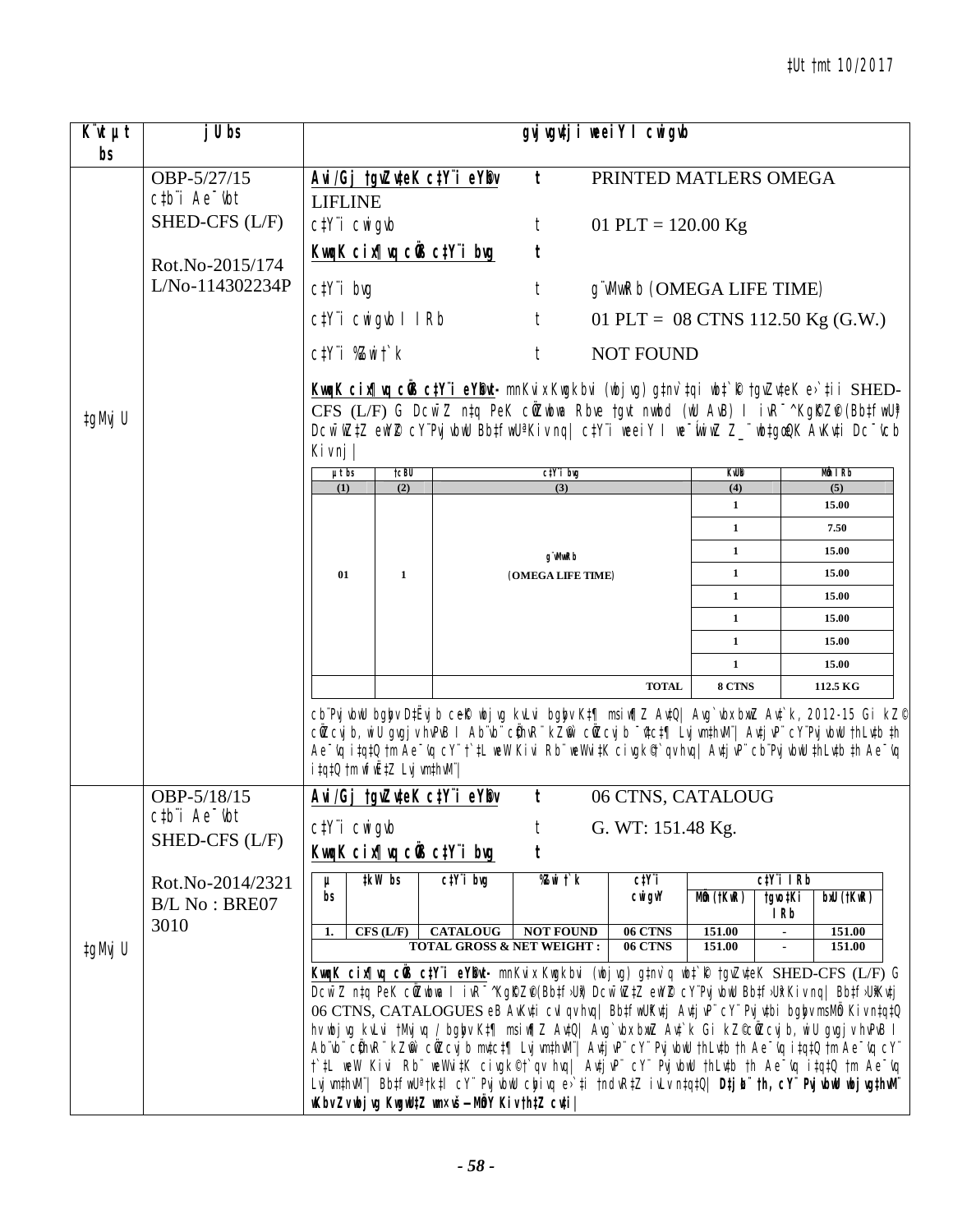| $\overline{K}$ ut $\mu t$<br>bs | j U bs                                                                                        | gvjugutji weeiY I cwigub                                                                                                                                                                                                                                                                                                                                                                                                                                                                                                                                                                                                                                                                                                                                                   |                                                                                                                                                                                                                                                                                                                                                                                                                                                                                                                                                                                                                                                               |                            |                                                          |                    |                       |                     |  |  |  |
|---------------------------------|-----------------------------------------------------------------------------------------------|----------------------------------------------------------------------------------------------------------------------------------------------------------------------------------------------------------------------------------------------------------------------------------------------------------------------------------------------------------------------------------------------------------------------------------------------------------------------------------------------------------------------------------------------------------------------------------------------------------------------------------------------------------------------------------------------------------------------------------------------------------------------------|---------------------------------------------------------------------------------------------------------------------------------------------------------------------------------------------------------------------------------------------------------------------------------------------------------------------------------------------------------------------------------------------------------------------------------------------------------------------------------------------------------------------------------------------------------------------------------------------------------------------------------------------------------------|----------------------------|----------------------------------------------------------|--------------------|-----------------------|---------------------|--|--|--|
|                                 | OBP-5/19/15<br>$ctb$ <sup><math>\dot{}</math></sup> Ae $\dot{}$ $\dot{}$ $\dot{}$ $\dot{}$    | Avi/Gj tgvZuteK ctY i eYBv                                                                                                                                                                                                                                                                                                                                                                                                                                                                                                                                                                                                                                                                                                                                                 | $\mathbf{t}$                                                                                                                                                                                                                                                                                                                                                                                                                                                                                                                                                                                                                                                  |                            | 01 CTNS, BILL OF LADING SETS                             |                    |                       |                     |  |  |  |
|                                 | SHED-CFS (L/F)                                                                                | $C/Y$ <i>i</i> $CW$ <i>i</i> $q$ <i>ib</i>                                                                                                                                                                                                                                                                                                                                                                                                                                                                                                                                                                                                                                                                                                                                 | t                                                                                                                                                                                                                                                                                                                                                                                                                                                                                                                                                                                                                                                             |                            | G. WT: $15.00$ Kg.                                       |                    |                       |                     |  |  |  |
|                                 | Rot.No-2014/2582<br><b>B/L No: MU1450</b>                                                     | KwgK cix¶yg ciß ctY i byg                                                                                                                                                                                                                                                                                                                                                                                                                                                                                                                                                                                                                                                                                                                                                  | t                                                                                                                                                                                                                                                                                                                                                                                                                                                                                                                                                                                                                                                             |                            |                                                          |                    |                       |                     |  |  |  |
|                                 | 024814                                                                                        | <b>‡kW</b> bs<br>μ                                                                                                                                                                                                                                                                                                                                                                                                                                                                                                                                                                                                                                                                                                                                                         | ctY'i bug                                                                                                                                                                                                                                                                                                                                                                                                                                                                                                                                                                                                                                                     | %Kwi                       | C <sub>i</sub> Y <sub>i</sub>                            |                    | $ciY$ i IRb           |                     |  |  |  |
|                                 |                                                                                               | bs                                                                                                                                                                                                                                                                                                                                                                                                                                                                                                                                                                                                                                                                                                                                                                         |                                                                                                                                                                                                                                                                                                                                                                                                                                                                                                                                                                                                                                                               | $f$ ` $k$                  | <b>CWigvY</b>                                            | Mô<br>$(t$ KuR $)$ | tgvo‡Ki<br><b>IRb</b> | bxU<br>$(t$ Kw $R)$ |  |  |  |
|                                 |                                                                                               | (2)<br>(1)                                                                                                                                                                                                                                                                                                                                                                                                                                                                                                                                                                                                                                                                                                                                                                 | (3)                                                                                                                                                                                                                                                                                                                                                                                                                                                                                                                                                                                                                                                           | (4)                        | (5)                                                      | (6)                | (7)                   | (8)                 |  |  |  |
| ‡gMvj U                         |                                                                                               | $CFS$ $(L/F)$<br>1.                                                                                                                                                                                                                                                                                                                                                                                                                                                                                                                                                                                                                                                                                                                                                        | <b>BILL OF LADING</b><br><b>FORMS</b>                                                                                                                                                                                                                                                                                                                                                                                                                                                                                                                                                                                                                         | <b>NOT</b><br><b>FOUND</b> | 01 CTNS                                                  | 14.20              | 0.70                  | 13.50               |  |  |  |
|                                 |                                                                                               |                                                                                                                                                                                                                                                                                                                                                                                                                                                                                                                                                                                                                                                                                                                                                                            | <b>TOTAL GROSS &amp; NET WEIGHT:</b>                                                                                                                                                                                                                                                                                                                                                                                                                                                                                                                                                                                                                          |                            | 01 CTNS                                                  | 14.20              | 0.70                  | 13.50               |  |  |  |
|                                 | OBP-5/39/16                                                                                   | CY"Pvj vbwU Bb‡f>Ui Kiv ng  Bb‡f>UiKv‡j 01 CTNS, BILL OF LADING FORMS<br>cvl qv hvq hvi we wiwZ weeiY Dctj wLZ QtK Dtj L Kiv ntqtQ  BbtfwUKvtj Avtj vP" cY"<br>Pvj vtbi bgby msMb Kiv ntqtQ hv wbjvg kvLvi tMvjvq/bgby Kt¶ msiw¶Z AvtQ  Avg`vbx bxwZ<br>Ant`k Gi kZ©c@Zcvjb, wiU gvgjv hvPvB I Ab`vb`` c@hvR`` kZmî` c@Zcvjb mvtct¶<br>LujwmthwM"  AutjuP" cY" PujubwU thLutb th Ae <sup>-</sup> uq itqt0 tm Ae <sup>-</sup> uq cY" t`tL weW Kivi Rb"<br>weWvitK civgkণ `qv hvq  AvtjvP¨cY¨PvjvbwU thLvtb th Ae~vq itqtQ tm Ae~vq LvjvmthvM¨ <br>BbtfwU <sup>a</sup> tktl cY" PvjvbwU chyivq e>`ti tndvRtZ ivLv ntqtQ  Dtjl_"th, cY" PvjvbwU<br>nbj vg‡hvM" nKbv Zv nbj vg KngnU‡Z nm×vš- MbY Ki v th‡Z cv‡i  <br>Avi/Gj tgvZuteK ctY i eYBv<br>t 10 Carton Plastik Hanger |                                                                                                                                                                                                                                                                                                                                                                                                                                                                                                                                                                                                                                                               |                            |                                                          |                    |                       |                     |  |  |  |
|                                 | $ctb$ <sup><math>\dot{}</math></sup> Ae $\dot{}$ $\dot{}$ $\dot{}$ $\dot{}$<br>$C.F.S(-I WH)$ | $C/Y$ <i>i</i> $CW$ <i>i</i> $q$ <i>ib</i>                                                                                                                                                                                                                                                                                                                                                                                                                                                                                                                                                                                                                                                                                                                                 |                                                                                                                                                                                                                                                                                                                                                                                                                                                                                                                                                                                                                                                               | $t149.400$ Kg              |                                                          |                    |                       |                     |  |  |  |
|                                 | Rot.No-<br>2015/2239                                                                          | KwaK cix¶ya ciB ctY i byg                                                                                                                                                                                                                                                                                                                                                                                                                                                                                                                                                                                                                                                                                                                                                  |                                                                                                                                                                                                                                                                                                                                                                                                                                                                                                                                                                                                                                                               |                            | t 10 Carton Plastic Hanger                               |                    |                       |                     |  |  |  |
| ‡gMvj U                         | L/No-COLLHG.<br>500-15                                                                        | ctb"i cwigwb I IRb                                                                                                                                                                                                                                                                                                                                                                                                                                                                                                                                                                                                                                                                                                                                                         |                                                                                                                                                                                                                                                                                                                                                                                                                                                                                                                                                                                                                                                               |                            | $\dot{t}$ 10 Catton 150 Kg (Net145 Wt)( Gross Wt 150 Kg) |                    |                       |                     |  |  |  |
|                                 |                                                                                               | Ae vq itqt0 tm wfwEtZ Lvj wnthwM                                                                                                                                                                                                                                                                                                                                                                                                                                                                                                                                                                                                                                                                                                                                           | KungK cinflug cüs ctY'i eYBut- mnKvix Kugkbvi (ubjvg) gtnv`q l ubt`R tgvZvteK shed-<br>C.F.S(IWH)G Dcw <sup>-</sup> wZ ntq PeK cWZwbwa I ivR <sup>-^</sup> KgREv (BbtfwUi) Dcw <sup>-</sup> wZtZ ewYZ<br>CY"Pvj vbuUINVENTORY Kiv nq   10 Carton Plastic Hanger Bb#fwUKu#j cvl qv hvq  <br>Avtj vP" cY'Pvj vtbi bgby msMð Kiv ntqtQ, hv wbj vg kvLvi tMvj v KgRZv©wbKU Rgv t`qv<br>ntqtQ  Avg`vbx bxwZ Avt`k 2015-2018 Gi kZ©wZcvj b, wiU gvgjv hvPvB I Ab"vb" c@hvR"<br>kZm̃ cùZcujb mutct¶ cY LujumthuM   Zte cY ti wthLutb th Ae uq itqt0 tm Ae uq<br>cY" t'iL weW Kivi Rb" weWvitK civgk <sup>®</sup> qv hvq   Dtj L" th, Avtj vP" cY" Pvj vbwU thLvtb th |                            |                                                          |                    |                       |                     |  |  |  |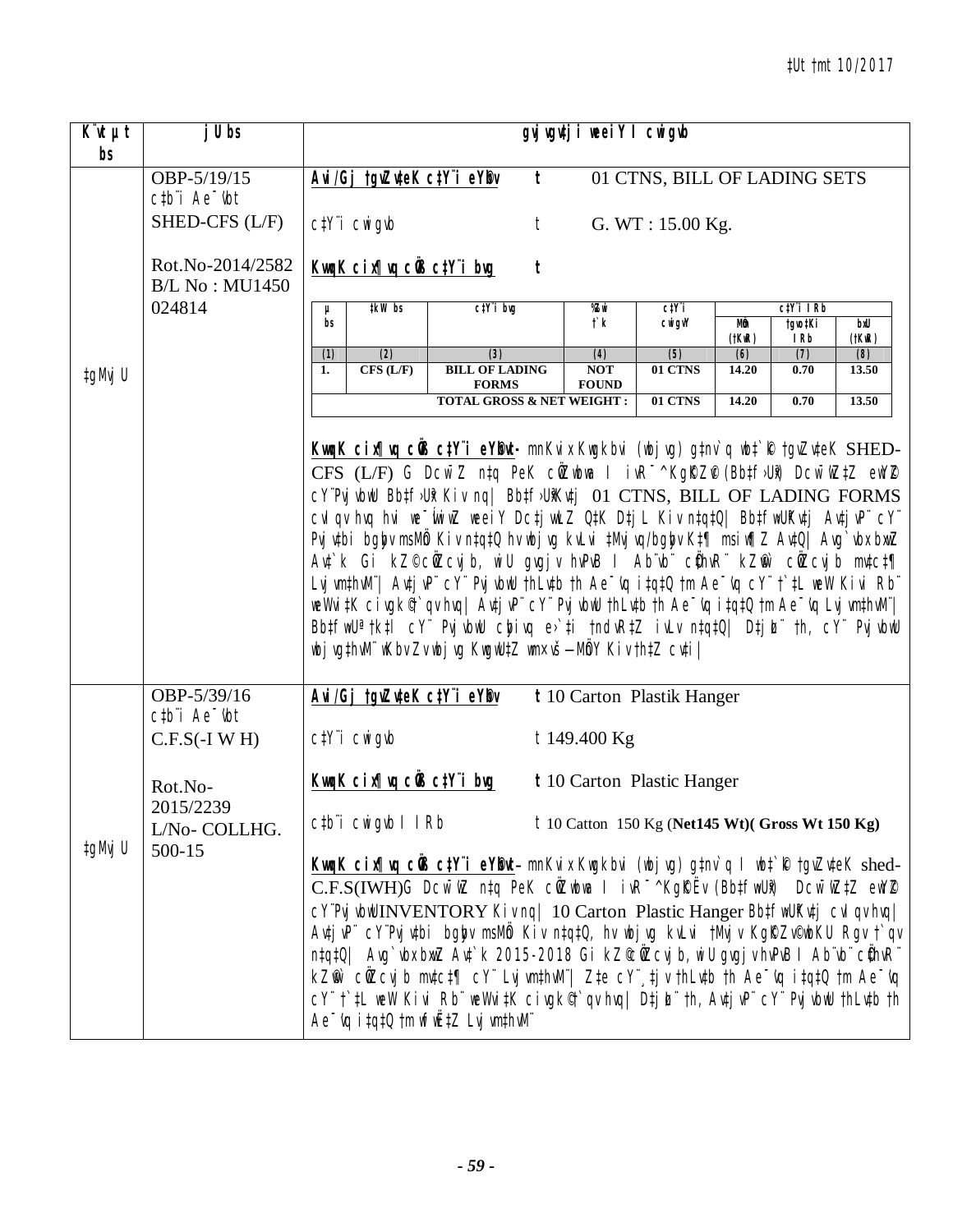| $K^{\cdot}$ ut $\mu t$<br>bs | j U bs                                                                                            |                                                                                             |                                                       | gvj vgutji nee i Y I cnigub                                                                                                                                                                                                                                                                                                                                                                                                                                                                                                                                                                                                                                                                                                    |                                |                        |                               |
|------------------------------|---------------------------------------------------------------------------------------------------|---------------------------------------------------------------------------------------------|-------------------------------------------------------|--------------------------------------------------------------------------------------------------------------------------------------------------------------------------------------------------------------------------------------------------------------------------------------------------------------------------------------------------------------------------------------------------------------------------------------------------------------------------------------------------------------------------------------------------------------------------------------------------------------------------------------------------------------------------------------------------------------------------------|--------------------------------|------------------------|-------------------------------|
|                              | OBP-5/08/14<br>ctb"i Ae <sup>-</sup> ibt                                                          |                                                                                             | $C\frac{1}{r}$ <i>c</i> wi gib t 09 PLTS = 4937.00 Kg | Avi/Gj tgvZuteK ctY'i eYBvt PATENTS CARD                                                                                                                                                                                                                                                                                                                                                                                                                                                                                                                                                                                                                                                                                       |                                |                        |                               |
|                              | SHED-CFS (W/H)                                                                                    |                                                                                             |                                                       | <b>KwqK cix[ vq ciB ctY'i bvg t PATENTS CARD</b>                                                                                                                                                                                                                                                                                                                                                                                                                                                                                                                                                                                                                                                                               |                                |                        |                               |
|                              | Rot.No-111/13<br>L/No-NYK-<br>04BBSL4-GBSL-                                                       |                                                                                             |                                                       | ctb"i cui gub I I Rb t 09 PLTS = $4937.00$ Kg (AS PER R/L)                                                                                                                                                                                                                                                                                                                                                                                                                                                                                                                                                                                                                                                                     |                                |                        |                               |
| ‡gMvj U                      | 4EFK-01<br>$bw$ bs-<br>276/Kwm/AK/G"v:tbv:<br>Abymstkv:/tU:tm:bs-<br>06/2014/285 Zvs-<br>19.02.17 |                                                                                             |                                                       | <b>KwqK cin¶wq ciB ctY'i eYBvt-</b> mnKvix Kwgkbvi (wbjvg) gtnv`tqi wbt`R tgvZvteK PeK<br>cüZwbwa, Avi.I (wbjvg) Gi Dcw <sup>-</sup> wZ‡Z ewYZ j‡Ui cY¨Bb‡fwUªKiv nq  KwqK cix¶vKvtj<br>jwRw÷K m¢cfU bv_vKvi Kvi‡Y cY¨,tjv IRb Kiv m¤e nqwb  Z‡e Avi Gj Abbyqx c‡Y¨i<br>eYBy mwVK etj c $\ell$ xqgvb nq  ZvB Lvjvm chfq IRb wbwðZ cef(ewYZ ctY i AwZwi 3 cY<br>cvl qv tMtj tm tgvZvteK ïé/Ki Av`vqthvM" nte  Avg`vbx bxwZ kZ©cWZcvjb, wiU gvgjv<br>hvPvB I Ab vb kZm cůZcvjb mvtct¶ LvjvmthvM ctY i bgby ubjvg kvLvi m v¤új iatg<br>msiw¶Z Aut0  cY" thLutb th Ae <sup>-</sup> uq itqt0 tm Ae <sup>-</sup> uq cY" t`tL weW Kivi Rb" civgk <sup>@</sup> t`qv<br>hvq   Avtj vP" cY" thLvtb th Ae "vq itqt0 tm wfwEtZ Lvj vmthvM" |                                |                        |                               |
|                              | OBP-5/49/16<br>$ctb$ <sup><math>\dot{}</math></sup> Ae $\dot{}$ $\dot{}$ $\dot{}$ $\dot{}$        | Avi/Gj tgvZuteK ctY i eYBv                                                                  |                                                       | t 2ROLL FABRIC                                                                                                                                                                                                                                                                                                                                                                                                                                                                                                                                                                                                                                                                                                                 |                                |                        |                               |
|                              | YARD-SHED-<br>CFS (IWH)                                                                           | $C/Y$ <i>i</i> $CW$ <i>i</i> $q$ <i>ib</i>                                                  |                                                       | $t$ 79.00 Kg                                                                                                                                                                                                                                                                                                                                                                                                                                                                                                                                                                                                                                                                                                                   |                                |                        |                               |
|                              | Rot.No-<br>2016/1700.                                                                             | KwgK cix¶yg ciß ctY i byg                                                                   |                                                       | t                                                                                                                                                                                                                                                                                                                                                                                                                                                                                                                                                                                                                                                                                                                              |                                |                        |                               |
|                              | $L/No-$                                                                                           | ‡kW bs<br>bs                                                                                | ctY'i brg                                             | ctY'i cwigvY                                                                                                                                                                                                                                                                                                                                                                                                                                                                                                                                                                                                                                                                                                                   |                                | $C/Y$ i IRb            |                               |
|                              | OOLU402175205                                                                                     |                                                                                             |                                                       |                                                                                                                                                                                                                                                                                                                                                                                                                                                                                                                                                                                                                                                                                                                                | Mẫn (†KwR)                     | cY eZxZ<br>tgvo‡Ki IRb | $b$ xU $(t$ KwR $)$           |
|                              | 0F                                                                                                | $\overline{2}$<br><b>SHED-CFS</b><br>1.<br>(IWH)                                            | $\overline{3}$<br>2 ROLL FABRICS<br>(MIX FABRICS)     | ROLL $1 = 45$ Kg<br>ROLL $2 = 34$ Kg                                                                                                                                                                                                                                                                                                                                                                                                                                                                                                                                                                                                                                                                                           | $5\overline{)}$<br>79.00<br>Kg | 6<br>00.00             | $\overline{7}$<br>79.00<br>Kg |
| ‡gMvj U                      |                                                                                                   |                                                                                             | Total Gross & Net Weight:                             |                                                                                                                                                                                                                                                                                                                                                                                                                                                                                                                                                                                                                                                                                                                                | 79.00                          | 00.00                  | 79.00                         |
|                              |                                                                                                   | % $Z$ wi $\ddot{\ }$ $k$<br><i>itqt0</i> tm wfwEtZ Lvj vmthvM" <br>$Q$ we msh $\mathcal{G}$ |                                                       | t CHINA<br>Kung K cinflug cüs cty i eyBut- mnKvin/tWcwU Kugkbvi (ubjvg) gtnv`q ubt`R tgvZvteK<br>SHED-N (1WH) G Dcw~Z ntq PeK cilZubua l ivR~^KgRZP(Bbtf>Ui) Dcw~wZtZ ewYZ<br>cY'Pvj vbiiU INVENTORY Kiv ng   Bb‡f>UikKutj 2 ROLL FABRIC cvl qv hvg   Avg`vbx<br>bnuZ Avt`k Gi 2015-2018 kZ©diZcvjb, wiU gvgjv hvPvB l Ab¨vb¨ c(ihvR¨ kZmî` cliZcvjb<br>$m$ tct $\P$ cY Pvj vbwU Lvj wnthwM   Avtj vP cY Pvj vbwU thLvtb th Ae vq itqtQ tm Ae vq cY<br>t`tL weW Kivi Rb¨weWvitK civgk&`qv hvq  Dtj止¨th, AvtjvP¨cY¨PvjvbwU thLvtb th Ae¯vq                                                                                                                                                                                      |                                |                        |                               |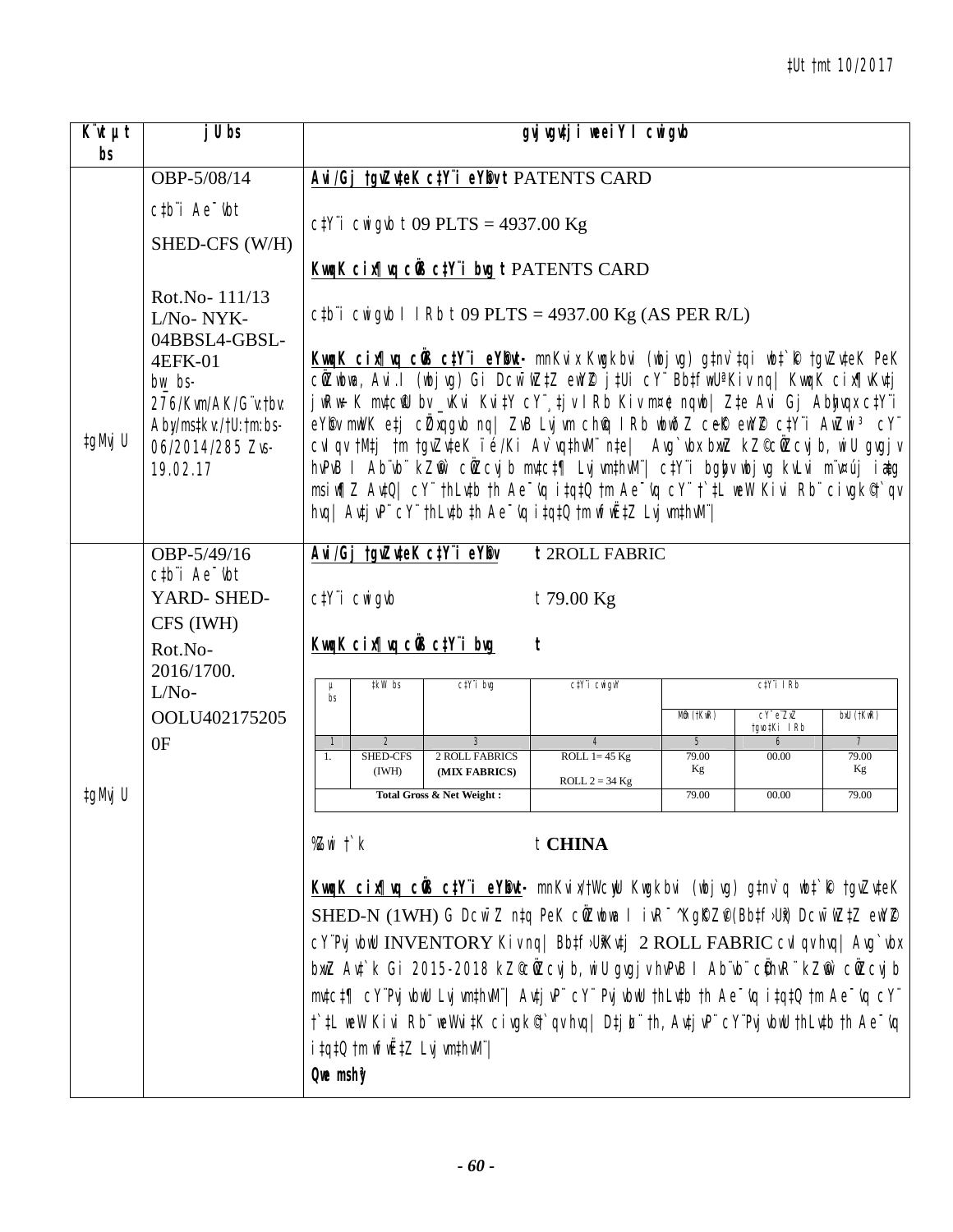| $K\mathcal{U}$ $\mu t$<br>bs | j U bs                                                             |               | gvj vgutj i weeiY I cwigub                                                      |                                                                                                                                                                                                                                                                                                                                                                                                                                                                                                                                                                                               |                                               |                           |                                                 |                          |  |  |  |  |
|------------------------------|--------------------------------------------------------------------|---------------|---------------------------------------------------------------------------------|-----------------------------------------------------------------------------------------------------------------------------------------------------------------------------------------------------------------------------------------------------------------------------------------------------------------------------------------------------------------------------------------------------------------------------------------------------------------------------------------------------------------------------------------------------------------------------------------------|-----------------------------------------------|---------------------------|-------------------------------------------------|--------------------------|--|--|--|--|
| 58                           | OBP-3/142/11                                                       |               | Avi/Gj tgvZuteK ctY"i eYBvt-SPARE PARTS.                                        |                                                                                                                                                                                                                                                                                                                                                                                                                                                                                                                                                                                               |                                               |                           |                                                 |                          |  |  |  |  |
|                              | ctb"i Ae <sup>-</sup> ibt<br>SHED-13 $(L/F)$ .                     |               |                                                                                 | $c/V$ <i>i</i> cwigub t 01 CTN = 11.00 Kg.<br>KwqK cin¶wq ciB ctY"i bug t SPARE PARTS, GASKET                                                                                                                                                                                                                                                                                                                                                                                                                                                                                                 |                                               |                           |                                                 |                          |  |  |  |  |
| ‡gMvj U                      | #Ut tmt 08/17 (33)<br>$bw$ bs-<br>182/Kwm/AK/tc-AWA<br>ev‡Rqvß/11- |               |                                                                                 | $C\#$ civigib 1 1 Rb t SPARE PARTS N.W 5.50 Kg<br><b>GASKET</b>                                                                                                                                                                                                                                                                                                                                                                                                                                                                                                                               |                                               | N.W 5.00 Kg               | G.WT-11.00 Kg                                   |                          |  |  |  |  |
|                              | 12/2016/1567<br>Zvs-07-12-16 Bs                                    |               |                                                                                 | KwqK cix¶wq ciB ctY i eYBut- MZ 02/04/12Bs Zwii‡L PeK Gi 13 NO. SHED cilZubua<br>(cwienb cwi`kk) Dcw <sup>-</sup> wZtZ ctY'i KwqK cix¶v Kiv nq  KwqK cix¶vKvtj SPARE<br>PARTS N.W 5.50 Kg & GASKET N.W 5.00 Kg / G.WT-11.00 Kg c#/i<br>%Zwit k cvl qv hvqub  ctY'i tgvU I Rb $01$ CTN = $11.00$ Kg cvl qv hvq <br>weWviMb‡K cY f`‡L weW Kivi Rb civqkণ qvnj   cY thLv‡b th Ae vq I th cwiqutb<br>$A$ v‡Q $tm$ Ae $\checkmark$ I cwi gv‡b Lvj vm thv $M^{\checkmark}$                                                                                                                          |                                               |                           |                                                 |                          |  |  |  |  |
|                              | OBP-3/56/16<br>$ctb$ <sup>"</sup> $i$ Ae $-$ tht                   |               | Avi/Gj tgvZuteK ctY'i eYBv<br>t01 PICS, ZUBAIR SPARE PARTS NOZZLE<br><b>BAR</b> |                                                                                                                                                                                                                                                                                                                                                                                                                                                                                                                                                                                               |                                               |                           |                                                 |                          |  |  |  |  |
|                              | Shed-13 (IWH)<br>$C/Y$ i $C$ wi $q$ wb<br>t G. Wt: 08.00 Kg.       |               |                                                                                 |                                                                                                                                                                                                                                                                                                                                                                                                                                                                                                                                                                                               |                                               |                           |                                                 |                          |  |  |  |  |
|                              | Rot.No-2015/407                                                    |               | KwaK cix   va cü3 ctY i bug                                                     | t                                                                                                                                                                                                                                                                                                                                                                                                                                                                                                                                                                                             |                                               |                           |                                                 |                          |  |  |  |  |
|                              | $L/No-$<br>QFCGG1502002                                            | $\mu$<br>bs   | <b>‡kW</b> bs                                                                   | $C/Y$ i bvg<br>$I$ eY $\mathbf{\hat{B}}$ v                                                                                                                                                                                                                                                                                                                                                                                                                                                                                                                                                    | $C/Y$ <sup><math>i</math></sup> $C$ wi $g_VY$ |                           | $C/Y$ i IRb                                     |                          |  |  |  |  |
|                              |                                                                    |               |                                                                                 |                                                                                                                                                                                                                                                                                                                                                                                                                                                                                                                                                                                               |                                               | Mẫn ‡KwR<br>Avi/Gj Abbyqx | $CY^{\prime}e^{\prime\prime}ZxZ$<br>tgvo‡Ki IRb | $b$ xU ( $\ddagger$ KwR) |  |  |  |  |
|                              |                                                                    | $\mathcal{I}$ | $\overline{2}$                                                                  | $\overline{3}$                                                                                                                                                                                                                                                                                                                                                                                                                                                                                                                                                                                | $\overline{4}$                                | 5                         | 6                                               | $\overline{7}$           |  |  |  |  |
| ‡gMvj U                      |                                                                    | 1.            | Shed-13<br>(IWH)                                                                | <b>PLASTIC PIPE</b><br>$15$ d $#$                                                                                                                                                                                                                                                                                                                                                                                                                                                                                                                                                             | 01 PCS                                        | 7.50                      |                                                 | 7.50                     |  |  |  |  |
|                              |                                                                    |               | <b>Total Gross &amp; Net Weight:</b>                                            |                                                                                                                                                                                                                                                                                                                                                                                                                                                                                                                                                                                               | 01 PCS                                        | 7.50                      | $\blacksquare$                                  | 7.50                     |  |  |  |  |
|                              |                                                                    |               | Lvj vm‡hvM"                                                                     | KwqK cix¶wq cûß ctYï eYBwt- mnKvix Kwgkbvi (wbjwg) gtnv`tqi wbt`R tgvZvteK Shed-13<br>(IWH) G DCW <sup>-</sup> Z ntq PeK cüZubua I ivR <sup>-^</sup> KgRZP (Bbtf)Ui) DCW <sup>-</sup> WZtZ ewYZ CY'PvjvbwU<br>INVENTORY Kiv nq   BbtfsUiKutj 01 PCS, PLASTIC PIPE cvl qv hvq   Avg`wb bwz<br>Ant k 2015-2018 Gi kZ®ciZcujb, wiU grgjr hrPvB I Ab rb cihrR kZm ciZcujb mntct¶<br>cY'Pvj vbuU Lvj vmthvM'  Avtj vP" cY" Pvj vbuU thLvtb th Ae "vq itqtQ tm Ae "vq cY" t`tL weW Kivi<br>$Rb$ we WvitK civgk <sup>®</sup> t`qv hvq  Dtj L th, Avtj vP cY Pvj vbwU thLutb th Ae vq itqtQ tm wfwEtZ |                                               |                           |                                                 |                          |  |  |  |  |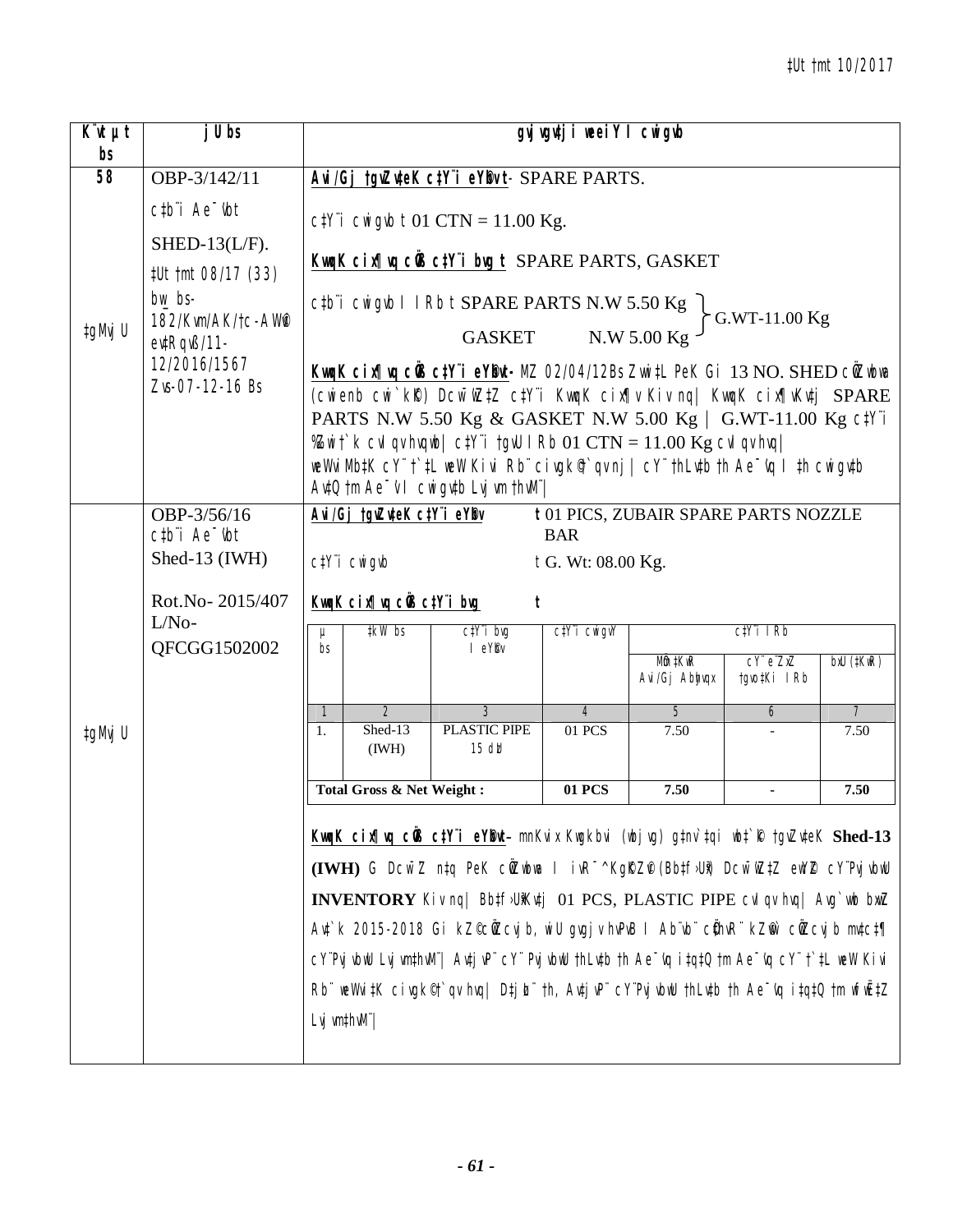| $\overline{K}$ 'it $\mu t$<br>bs | j U bs                                                                                    |                                                                                         | gvj vgutji weeiY I cwigub                                          |                                                                                                                      |                   |                           |                        |                          |  |  |  |  |
|----------------------------------|-------------------------------------------------------------------------------------------|-----------------------------------------------------------------------------------------|--------------------------------------------------------------------|----------------------------------------------------------------------------------------------------------------------|-------------------|---------------------------|------------------------|--------------------------|--|--|--|--|
|                                  | OBP-3/47/16<br>$ctb$ <sup><math>\dot{\ }</math></sup> Ae $\dot{\ }$ $\dot{\ }$ $\dot{\ }$ |                                                                                         | Avi/Gj tgvZuteK ctY'i eYBv                                         |                                                                                                                      |                   | t 115 BAGS, KIDSNEY BEAN  |                        |                          |  |  |  |  |
|                                  | Shed-13 (IWH)                                                                             |                                                                                         | $C/Y$ i $C$ wi $q$ wb                                              |                                                                                                                      | t Wt: 4040.00 Kg. |                           |                        |                          |  |  |  |  |
|                                  | Rot.No-<br>2015/2477                                                                      |                                                                                         | KwaK cix   va ciB ctY i bug                                        | t                                                                                                                    |                   |                           |                        |                          |  |  |  |  |
|                                  |                                                                                           | $\mu$                                                                                   | #kW bs<br>ctY'i brg I eYBr<br>ctY'i cwigvY<br>$C/Y$ i I $Rb$<br>bs |                                                                                                                      |                   |                           |                        |                          |  |  |  |  |
|                                  | $L/No-$<br>MCC891518                                                                      |                                                                                         |                                                                    |                                                                                                                      |                   | Mẫn ‡KwR<br>Avi/Gj Abhyqx | CY eZxZ<br>tgvo‡Ki IRb | $b$ xU ( $\ddagger$ KwR) |  |  |  |  |
|                                  |                                                                                           | $\mathcal{I}$                                                                           | $\overline{2}$                                                     | 3                                                                                                                    | $\overline{4}$    | 5                         | 6                      |                          |  |  |  |  |
| tgMvj U                          |                                                                                           | 1.                                                                                      | Shed-13<br>(IWH)                                                   | <b>KIDNEY BEAN</b>                                                                                                   | 115 BAGS          | 4025.00                   | 115.00                 | 3910.00                  |  |  |  |  |
|                                  |                                                                                           |                                                                                         | <b>Total Gross &amp; Net Weight:</b>                               |                                                                                                                      | <b>115 BAGS</b>   | 4025.00                   | 115.00                 | 3910.00                  |  |  |  |  |
|                                  |                                                                                           | $\%$ Zwi $\ddot{\ }$ k                                                                  |                                                                    |                                                                                                                      | t CHINA           |                           |                        |                          |  |  |  |  |
|                                  |                                                                                           |                                                                                         |                                                                    | KwaK cix¶wq cÜB ctY'i eYBut- mnKvix Kwgkbvi (wbjwg) gtnv`tqi wbt`R tgvZvteK Shed-13                                  |                   |                           |                        |                          |  |  |  |  |
|                                  |                                                                                           |                                                                                         |                                                                    | (IWH) G DCW <sup>-</sup> Z ntq PeK cüZubwa I ivR <sup>-^</sup> KqRZP (Bbtf3Ui) DCW <sup>-</sup> WZtZ eWYZ CY'PvjvbwU |                   |                           |                        |                          |  |  |  |  |
|                                  |                                                                                           |                                                                                         |                                                                    | INVENTORY Kiv nq   Bbtf5UiKutj 115 BAGS, KIDNEY BEAN Gi gta 10W e-+                                                  |                   |                           |                        |                          |  |  |  |  |
|                                  |                                                                                           |                                                                                         |                                                                    | tQow Ae <sup>-</sup> vq cvl qv hvq (Avi.Gj tgvZvteK)  cilZ e <sup>-</sup> -vi IRb 35.00 tKwR Mih I 34.00 tKwR bxU    |                   |                           |                        |                          |  |  |  |  |
|                                  |                                                                                           |                                                                                         |                                                                    | I Rb cvl qv hvq   Avtj vP" cY"Pvj vtbi bgby msMå Kiv ntqt0, hv ubj vg kvLvi tMvj v KgRZfi ubKU Rgv                   |                   |                           |                        |                          |  |  |  |  |
|                                  |                                                                                           |                                                                                         |                                                                    | t`qv ntqt0  Avg`wb bwz Avt`k 2015-2018 Gi kZ©cilZcvj b, wiU gvgjv hvPvB I Ab`vb` cühvR``                             |                   |                           |                        |                          |  |  |  |  |
|                                  |                                                                                           | kZm̃ cüZcvjb mutct¶ cY'PvjubuU LvjumthuM'  AutjuP' cY' PvjubuU thLutb th Ae~vq itqtQ tm |                                                                    |                                                                                                                      |                   |                           |                        |                          |  |  |  |  |
|                                  |                                                                                           |                                                                                         |                                                                    | Ae "vq cY" t`‡L weW Kivi Rb" weWvi‡K civgk®t`qv hvq  D‡j L" th, Avtj vP" cY'Pvj vbwU thLvtb th                       |                   |                           |                        |                          |  |  |  |  |
|                                  |                                                                                           |                                                                                         |                                                                    | $Ae^-$ iq i tqt0 tm wfw $E$ tZ Lvj wnthwM"                                                                           |                   |                           |                        |                          |  |  |  |  |
|                                  |                                                                                           |                                                                                         |                                                                    |                                                                                                                      |                   |                           |                        |                          |  |  |  |  |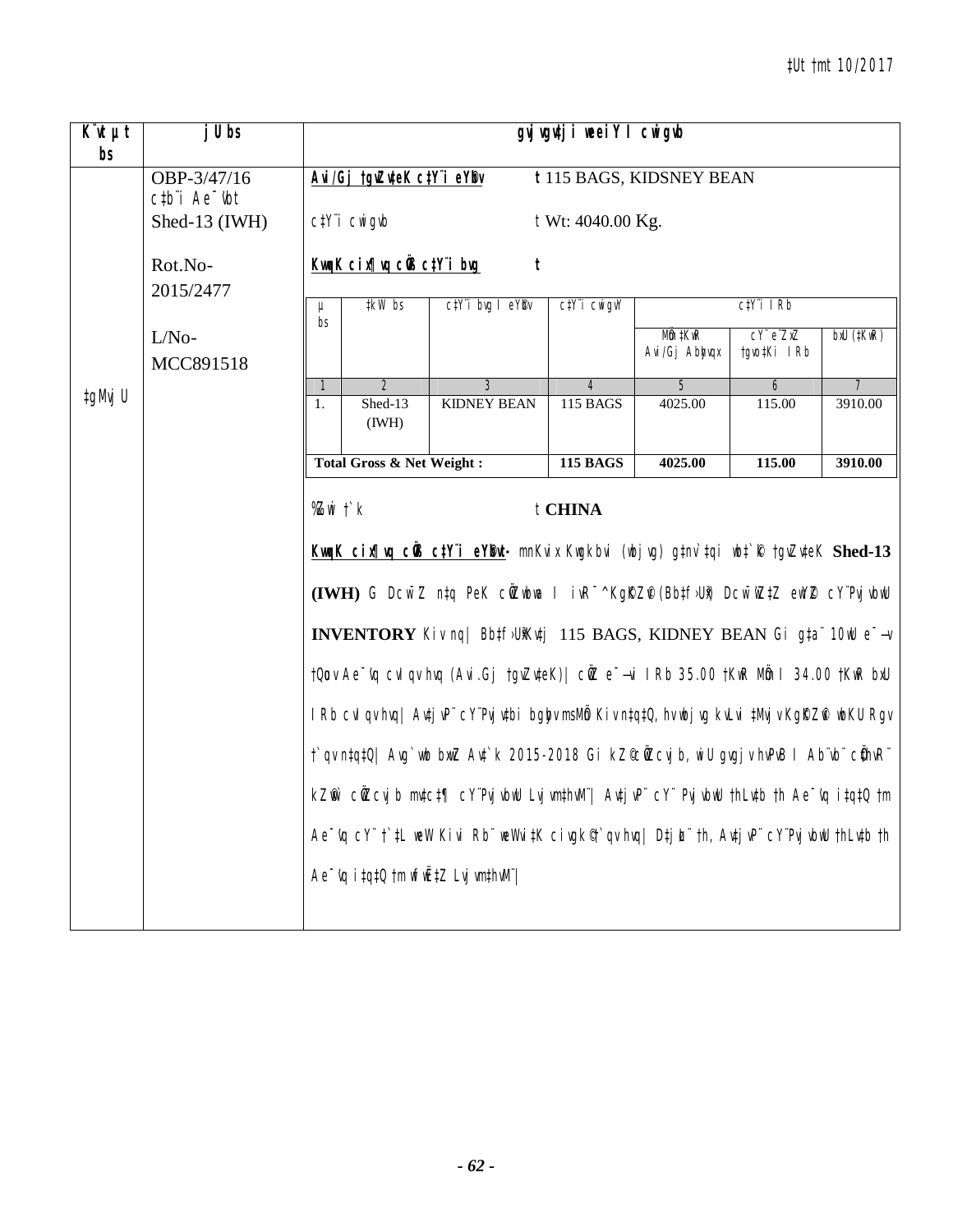| $\overline{K}$ ut $\mu t$<br>bs | j U bs                       |             | gyj vgutji neei Y I cnigub           |                                 |                                                                                               |                              |                                                                                                                                                                                                                                                                                                                                                                                                                                                                                                                                                                                                                                                                                              |                |  |  |
|---------------------------------|------------------------------|-------------|--------------------------------------|---------------------------------|-----------------------------------------------------------------------------------------------|------------------------------|----------------------------------------------------------------------------------------------------------------------------------------------------------------------------------------------------------------------------------------------------------------------------------------------------------------------------------------------------------------------------------------------------------------------------------------------------------------------------------------------------------------------------------------------------------------------------------------------------------------------------------------------------------------------------------------------|----------------|--|--|
|                                 | OBP-3/46/16<br>ctb"i Ae "ibt |             | Avi/Gj tgvZuteK ctY i eYBv           |                                 |                                                                                               | t 20 CTNS, P/HANGER          |                                                                                                                                                                                                                                                                                                                                                                                                                                                                                                                                                                                                                                                                                              |                |  |  |
|                                 | Shed-13 (IWH)                |             | $C/Y$ i $C$ wigwb                    |                                 | t G. Wt: 237.00 Kg.                                                                           |                              |                                                                                                                                                                                                                                                                                                                                                                                                                                                                                                                                                                                                                                                                                              |                |  |  |
|                                 | Rot.No-2016/535              |             | KwaK cix   va cüß ctY i bug          |                                 | t                                                                                             |                              |                                                                                                                                                                                                                                                                                                                                                                                                                                                                                                                                                                                                                                                                                              |                |  |  |
|                                 | L/No-COL-                    | $\mu$<br>bs | <b>‡kW</b> bs                        | $C/Y$ i bvg<br>I eYBv           | $C\ddagger Y$ $\ddagger$ $C$ wi $q_VY$                                                        |                              | $C/Y$ i IRb                                                                                                                                                                                                                                                                                                                                                                                                                                                                                                                                                                                                                                                                                  |                |  |  |
|                                 | CHG088-16                    |             |                                      |                                 |                                                                                               | Mẫn ‡KwR<br>Avi/Gj<br>Abhyqx | CY' e'ZXZ<br>tgvo‡Ki IRb                                                                                                                                                                                                                                                                                                                                                                                                                                                                                                                                                                                                                                                                     | bxU (#KwR)     |  |  |
| ‡gMvj U                         |                              | 1           | 2                                    | $\mathfrak{Z}$                  | 4                                                                                             | $\overline{5}$               | 6                                                                                                                                                                                                                                                                                                                                                                                                                                                                                                                                                                                                                                                                                            | $\overline{7}$ |  |  |
|                                 |                              | 1.          | Shed-13<br>(IWH)                     | <b>PLASTIC</b><br><b>HANGER</b> | 20 CTNS                                                                                       | 240.00                       | 40.00                                                                                                                                                                                                                                                                                                                                                                                                                                                                                                                                                                                                                                                                                        | 200.00         |  |  |
|                                 |                              |             | <b>Total Gross &amp; Net Weight:</b> |                                 | 20 CTNS                                                                                       | 240.00                       | 40.00                                                                                                                                                                                                                                                                                                                                                                                                                                                                                                                                                                                                                                                                                        | 200.00         |  |  |
|                                 |                              | %Zwi †`k    |                                      |                                 | t CHINA<br>hvq  Dṭj Li th, Avṭj vPi cY Pvj vbwU thLvṭb th Ae "vq i ṭqṭQ tm wfwËṭZ Lvj wnṭhvMi |                              | KwqK cix¶wq cÜS c‡Y"i eYBwt- mnKvix Kwgkbvi (wbjwg) g‡nv`tqi wbt`R †gvZvteK Shed-13<br>(IWH) G DCW <sup>-</sup> Z ntq PeK cÜZubua I ivR <sup>-^</sup> KgRZP (Bbtf)Ui) DCW <sup>-</sup> WZtZ eWYZ CY <sup>"</sup> PvjvbuU<br>INVENTORY Kiv nq   BbtfsUiKutj 20 CTNS, PLASTIC HANGER cvl qv hvq   cilZ<br>KvUfbi Mm I Rb 12.00 tKwR Ges bxU I Rb 10.00 tKwR cvI qv hvq   Avtj vP" cY"Pvj vtbi bgby msMm<br>Kiv ntqt0, hv ubj vg kvLvi tMvj v KgRZfi ubKU Rgv t`qv ntqt0  Avg`wb bwz Avt`k 2015-2018<br>Gi kZ©ČIZcvjb, wiU gvgjvhvPvB I Ab vb" cihvR" kZm ciZcvjb mvtct¶ cY'PvjvbwU LvjvmthvM" <br>AntjuP" cY" PrjubuU thLutb th Ae "uq itqtQ tm Ae "uq cY" t`tL weW Kivi Rb" weWnitK cingk¶`qv |                |  |  |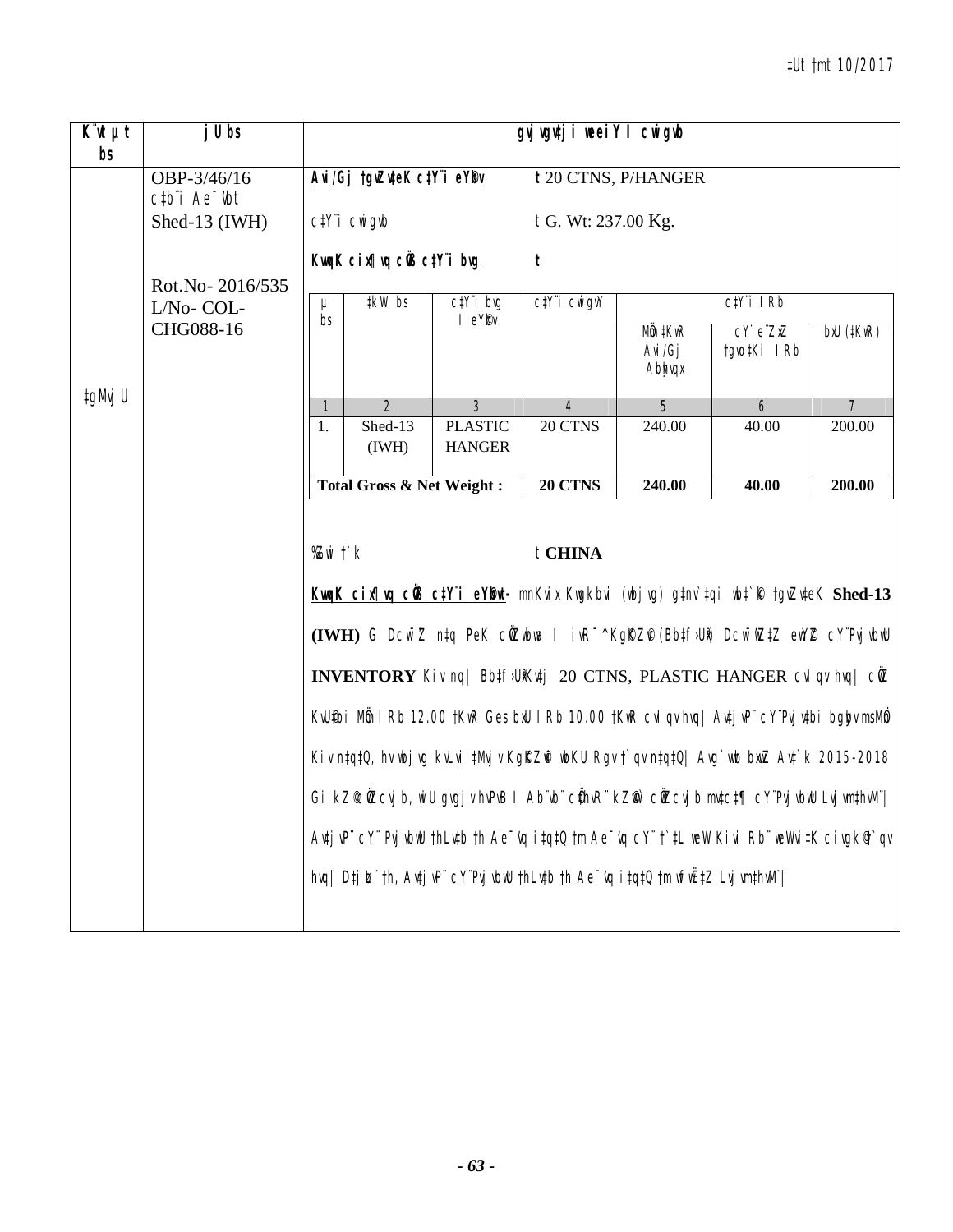| $\overline{K}$ it $\mu t$<br>bs | j U bs                                           |                                                                                                                                                                                                                                                                                                                                                                                                                                                                                                                                                                                                                                                         | gyj vgutji weeiY I cwigub                                                              |                                                                 |                               |                                   |                         |  |  |  |  |  |
|---------------------------------|--------------------------------------------------|---------------------------------------------------------------------------------------------------------------------------------------------------------------------------------------------------------------------------------------------------------------------------------------------------------------------------------------------------------------------------------------------------------------------------------------------------------------------------------------------------------------------------------------------------------------------------------------------------------------------------------------------------------|----------------------------------------------------------------------------------------|-----------------------------------------------------------------|-------------------------------|-----------------------------------|-------------------------|--|--|--|--|--|
|                                 | OBP-3/24/16<br>$ctb$ <sup>"</sup> $i$ Ae $^ ibt$ | Avi/Gj tgvZuteK ctY"i eYBv                                                                                                                                                                                                                                                                                                                                                                                                                                                                                                                                                                                                                              | t01 PLTS, POINTING INK                                                                 |                                                                 |                               |                                   |                         |  |  |  |  |  |
|                                 | Shed-13 (IWH)                                    | $C/Y$ <sup>"</sup> $i$ $C$ <sup><math>N</math></sup> $j$ $g$ <sup><math>\not </math></sup> $\phi$                                                                                                                                                                                                                                                                                                                                                                                                                                                                                                                                                       | t WT: 417.00 Kg.                                                                       |                                                                 |                               |                                   |                         |  |  |  |  |  |
|                                 |                                                  | <u>KwqK cix¶vq ciß ctY i bug</u>                                                                                                                                                                                                                                                                                                                                                                                                                                                                                                                                                                                                                        |                                                                                        |                                                                 |                               |                                   |                         |  |  |  |  |  |
|                                 | Rot.No-                                          | tkW bs<br>μ<br>bs                                                                                                                                                                                                                                                                                                                                                                                                                                                                                                                                                                                                                                       | ctY'i brg I eYBr                                                                       | C <sub>i</sub> Y <sub>i</sub><br>$C$ <i>Ni</i> $G$ <sup>V</sup> |                               | $C/Y$ i I $Rb$                    |                         |  |  |  |  |  |
|                                 | 2014/2023<br>$L/No-$                             |                                                                                                                                                                                                                                                                                                                                                                                                                                                                                                                                                                                                                                                         |                                                                                        |                                                                 | Mẫn ‡KwR                      | $CY e^T Z X Z$<br>tavo‡Ki<br>I Rb | bxU<br>$(†$ Kil $R)$    |  |  |  |  |  |
|                                 | NYKS351181450                                    | $\overline{2}$<br>$\overline{\mathfrak{1}}$<br>Shed 13<br>1.                                                                                                                                                                                                                                                                                                                                                                                                                                                                                                                                                                                            | Work Positioning Belt                                                                  | $\overline{4}$<br>196 Pcs                                       | 5<br>100.00                   | 6<br>5.00                         | $\overline{7}$<br>95.00 |  |  |  |  |  |
| ‡gMvj U                         | 400134019508                                     | (1) Per Carton = $15$ Pcs X $8 = 120 + 4$<br>(IWH)<br>pcs = Total 124 Pcs (Small Size)                                                                                                                                                                                                                                                                                                                                                                                                                                                                                                                                                                  | (2) Per carton = $8$ Pcs $X$ 9 = 72 Pcs (big Size)                                     |                                                                 | 135.00                        | 5.00                              | 130.00                  |  |  |  |  |  |
|                                 |                                                  |                                                                                                                                                                                                                                                                                                                                                                                                                                                                                                                                                                                                                                                         | Total Gross & Net Weight:                                                              | 196 Pcs                                                         | 235.00                        | 10.00                             | 225.00                  |  |  |  |  |  |
|                                 |                                                  | $X$ with $f$ $k$                                                                                                                                                                                                                                                                                                                                                                                                                                                                                                                                                                                                                                        | t INDIA                                                                                |                                                                 |                               |                                   |                         |  |  |  |  |  |
|                                 |                                                  | KwqK cir uq cüs ctY'i eYBut- mnKvix Kwqkbvi (wbj vg) gtnv'tqi wbt' R tgvZvteK Shed-13                                                                                                                                                                                                                                                                                                                                                                                                                                                                                                                                                                   |                                                                                        |                                                                 |                               |                                   |                         |  |  |  |  |  |
|                                 |                                                  | (IWH) G Dcw <sup>-</sup> Z ntq PeK cüzubua Rbve tgvt umivRjy Bmj vg I ivR <sup>-^</sup> KgRZP(BbtfJUi) Dcw <sup>-</sup> wZtZ                                                                                                                                                                                                                                                                                                                                                                                                                                                                                                                            |                                                                                        |                                                                 |                               |                                   |                         |  |  |  |  |  |
|                                 |                                                  | ew/ $Z$ c Y Pvj vbuU INVENTORY Kiv ng   Bb‡f5UiKv‡j tgvU 18 Ctns = 124 + 72 = 196 Pcs,                                                                                                                                                                                                                                                                                                                                                                                                                                                                                                                                                                  |                                                                                        |                                                                 |                               |                                   |                         |  |  |  |  |  |
|                                 |                                                  |                                                                                                                                                                                                                                                                                                                                                                                                                                                                                                                                                                                                                                                         | WORK POSITIONING BELT cvl qv hvq   Avtj vP" cY'Pvj vtbi bgby msMb Kiv ntqt0, hv ubj vg |                                                                 |                               |                                   |                         |  |  |  |  |  |
|                                 |                                                  | kvLvi ‡Mvj v KgRZA wbKU Rgv †`qv ntqtQ  Avg`wb bwZ Avt`k 2015-2018 Gi kZ©ÖZcvj b, wiU                                                                                                                                                                                                                                                                                                                                                                                                                                                                                                                                                                   |                                                                                        |                                                                 |                               |                                   |                         |  |  |  |  |  |
|                                 |                                                  | gvgj v hvPvB 1 Ab vb" c(hvR" kZm `c(UZcvj b mvtct¶ cY"Pvj vbwU Lvj vmthvM"  Avtj vP" cY" Pvj vbwU                                                                                                                                                                                                                                                                                                                                                                                                                                                                                                                                                       |                                                                                        |                                                                 |                               |                                   |                         |  |  |  |  |  |
|                                 |                                                  | thLutb th Ae <sup>-</sup> uq itqt0 tm Ae <sup>-</sup> uq cY" t`tL weW Kivi Rb" weWvitK civgk <sup>®</sup> t`qv huq  DtjL" th,<br>Autj uP" cY"Puj ubuU thLutb th Ae "uq i tqt0 tm wfuEtZ Luj umthuM"                                                                                                                                                                                                                                                                                                                                                                                                                                                     |                                                                                        |                                                                 |                               |                                   |                         |  |  |  |  |  |
|                                 | OBP-3/120/16                                     | Avi/Gj tgvZuteK ctY"i eYBv                                                                                                                                                                                                                                                                                                                                                                                                                                                                                                                                                                                                                              | t SALES CATALOGS                                                                       |                                                                 |                               |                                   |                         |  |  |  |  |  |
|                                 |                                                  | $C/Y$ <i>i</i> $CW$ <i>i</i> $q$ <i>ib</i>                                                                                                                                                                                                                                                                                                                                                                                                                                                                                                                                                                                                              | t 01 PALLETS G:WT: 305 .00 Kg                                                          |                                                                 |                               |                                   |                         |  |  |  |  |  |
|                                 | $ctb$ <sup>"</sup> $i$ Ae $^ ibt$                |                                                                                                                                                                                                                                                                                                                                                                                                                                                                                                                                                                                                                                                         |                                                                                        |                                                                 |                               |                                   |                         |  |  |  |  |  |
|                                 | <b>SHED-13 (IWH)</b>                             | KwaK cix¶wa ciB ctY i bug                                                                                                                                                                                                                                                                                                                                                                                                                                                                                                                                                                                                                               | t                                                                                      |                                                                 |                               |                                   |                         |  |  |  |  |  |
|                                 | Rot.No-2016/2289                                 | $C/Y$ i bvg<br>μ                                                                                                                                                                                                                                                                                                                                                                                                                                                                                                                                                                                                                                        | $C\ddagger Y$ $\ddagger$ $C\ddot{W}$ $g\dot{W}$                                        |                                                                 | $C/Y$ i IRb                   |                                   |                         |  |  |  |  |  |
|                                 | L/No-0010-0528-<br>607-017                       | bs                                                                                                                                                                                                                                                                                                                                                                                                                                                                                                                                                                                                                                                      |                                                                                        | Mån (†KwR)                                                      | $CY e^T Z X Z$<br>tgvo‡Ki IRb |                                   | $b$ xU $(f$ Kw $R)$     |  |  |  |  |  |
|                                 |                                                  | $\overline{\mathfrak{1}}$<br>3<br><b>SALES CATALOGS BOOKS</b><br>1.                                                                                                                                                                                                                                                                                                                                                                                                                                                                                                                                                                                     | 4<br>$1$ PALLET =                                                                      | $\overline{5}$<br>305.00                                        | 6                             |                                   | $\overline{7}$          |  |  |  |  |  |
| ‡gMvj U                         |                                                  | OF MERCEDES-BENZ CAR                                                                                                                                                                                                                                                                                                                                                                                                                                                                                                                                                                                                                                    | <b>750 PCS</b>                                                                         | Kg                                                              |                               |                                   |                         |  |  |  |  |  |
|                                 |                                                  | %Zwi †`k                                                                                                                                                                                                                                                                                                                                                                                                                                                                                                                                                                                                                                                | t GERMANY                                                                              |                                                                 |                               |                                   |                         |  |  |  |  |  |
|                                 |                                                  | KwaK cinfluq cüs ctY'i eYBM-mnKvix Kwgkbvi (wbjvg) gtnv`q wbt`R tgvZvteK SHED- 13<br>(IWH) G DCW <sup>-</sup> Z ntq PeK cilZubua I ivR <sup>-^</sup> KgRZP (Bbtf)Uit) DCW <sup>-</sup> WZtZ ewYZ cY'PvjvbwU<br>INVENTORY Kiv nq  Avtj vP" cY"uUi bgby ubj vg kvLvq msi u¶Z AvtQ  Avtj vP" cY" Avg`vbx bxuZ<br>Ant`k Gi 2015-2018 kZ©cliZcvjb, wiU gvgjv hvPvB Ab¨vb¨ clihvR¨ kZmî` cliZcvjb I I Rb wbwðZ<br>$m$ tct $\P$ cY Pvj vbuU Lvj vmthvM"  Avtj vP" cY" Pvj vbuU thLvtb th Ae "vq i tqtQ tm Ae "vq cY" t`tL weW<br>Kivi Rb" weWvitK civgk $\mathcal{F}$ av hval Dtj L" th, Avtj vP" cY'Pvj vbwU thLvtb th Ae "va it qt0 tm wfwEtZ<br>Lvj vm‡hvM" |                                                                                        |                                                                 |                               |                                   |                         |  |  |  |  |  |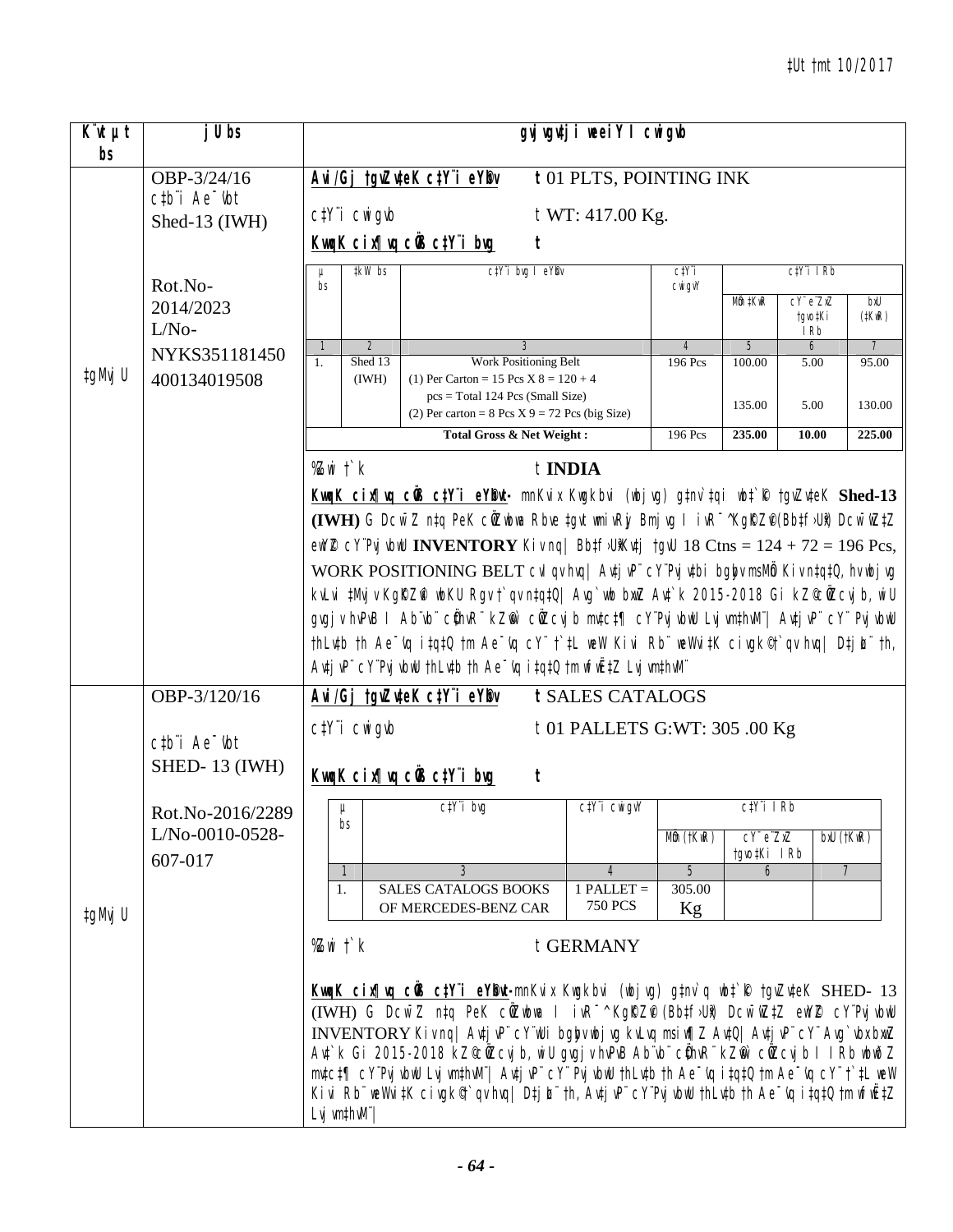| $\overline{K}$ <b><i>ut</i></b> $\mu$ t<br>bs | $jU$ bs                                                                                              |                         |                                                                                                                                                                                                    | gyj vgutji weeiY I cwigub                                                                                                                                                                                                                                                                                                                                                                                                                                                                                                                                                                                                                                                                                                                                                                              |                                     |                    |                                            |                         |  |  |  |
|-----------------------------------------------|------------------------------------------------------------------------------------------------------|-------------------------|----------------------------------------------------------------------------------------------------------------------------------------------------------------------------------------------------|--------------------------------------------------------------------------------------------------------------------------------------------------------------------------------------------------------------------------------------------------------------------------------------------------------------------------------------------------------------------------------------------------------------------------------------------------------------------------------------------------------------------------------------------------------------------------------------------------------------------------------------------------------------------------------------------------------------------------------------------------------------------------------------------------------|-------------------------------------|--------------------|--------------------------------------------|-------------------------|--|--|--|
|                                               | OBP-3/178/13<br>$c$ <sub>t</sub> $b$ <sup><math>\dot{a}</math></sup> Ae $\dot{b}$ t<br>SHED-13 (W/H) |                         | Avi/Gj tgvZuteK ctY i eYBv<br>02 CTNS, R/G.<br>$\mathbf{t}$<br>$C/Y$ <sup>"</sup> $i$ $CW$ <sup><math>g</math></sup> $\not $<br>WT:40.00 Kg.<br>t<br>KwgK cix¶yg c@S ctY i byg<br>$\boldsymbol{t}$ |                                                                                                                                                                                                                                                                                                                                                                                                                                                                                                                                                                                                                                                                                                                                                                                                        |                                     |                    |                                            |                         |  |  |  |
|                                               | Rot.No-684/2013<br>$L/No-O-45$ , AMS-<br>07.                                                         | $\mu$<br>bs             | <b>‡kW</b> bs                                                                                                                                                                                      | $ctY$ i bug                                                                                                                                                                                                                                                                                                                                                                                                                                                                                                                                                                                                                                                                                                                                                                                            | ctYi<br><b>CNI GVY</b>              | Mô<br>$(t$ KwR $)$ | $C/Y$ i IRb<br>$cY$ e $ZxZ$<br>tgvo‡Ki IRb | bxU<br>(HKuR)           |  |  |  |
|                                               |                                                                                                      | $\mathbf{1}$<br>1.      | $\overline{\mathbf{z}}$<br><b>SHED-13 (W/H)</b>                                                                                                                                                    | $\overline{\mathbf{3}}$<br>Mtg $\mathcal U$ m G‡· mwiR, g‡Wj<br><b>B BD id 2102 (iKqvi).</b>                                                                                                                                                                                                                                                                                                                                                                                                                                                                                                                                                                                                                                                                                                           | $\overline{4}$<br>02<br><b>CTNS</b> | 5<br>40.00         | 6<br>0.00                                  | $\overline{7}$<br>40.00 |  |  |  |
|                                               |                                                                                                      |                         |                                                                                                                                                                                                    | <b>TOTAL GROSS &amp; NET WEIGHT:</b>                                                                                                                                                                                                                                                                                                                                                                                                                                                                                                                                                                                                                                                                                                                                                                   | 02<br><b>CTNS</b>                   | 40.00              | 0.00                                       | 40.00                   |  |  |  |
| ‡gMvj U                                       |                                                                                                      | % $Z$ wi $\uparrow$ $k$ | <i>itgtQ tm</i> wfwEtZ Lvj wmthwM"/                                                                                                                                                                | <b>CHINA</b><br>t<br>KunK cinfluq cüs ctY'i eYBut- mnKvix Kugkbvi (ubj vg) gtnv`q ubt`R tgvZvteK SHED-<br>13 (W/H) G Dcw <sup>-</sup> Z ntq PeK cilzubua Rbve tgvt tej vtqZ tnvtmb (wU.AvB) I ivR <sup>-</sup> 'KgRZP<br>(Bbtf>Ui) Dcw <sup>-</sup> wZtZ ewYZ cY'PvjvbwU Bbtf>Ui Kiv nq  Bbtf>UiKvtj 02 CTNS, Mtg&m<br>Gt mwiR (GwWtnumf tUc), gtWj B BD wU 2102 (wKqvi) cvI qv hvq, hv we wiwZ Z_"<br>Dcți wLZ QtK Z‡j aiv nți v  msMpxZ bgby wbj vg kvLvi bgby Kt¶ Rgv AvtQ  Avg`vbx bxwZ<br>Ant`k Gi kZ©c@Zcvjb, wiU gvgjv hvPvB I Ab`vb`` c@hvR`` kZm^` c@Zcvjb mvtct¶<br>$cY$ Pvj vbwl Lvj vmthvM"   Avtj vP" $cY$ " Pvj vbwl thLvtb th Ae $\sim$ vq itqt0 tm Ae $\sim$ vq $cY$ " t`tL<br>weW Kivi Rb" weWvi‡K civgk&'qv hvq  D‡j <i>L</i> i" th, Av‡jvP" cY"PvjvbwU thLv‡b th Ae <sup>-</sup> vq |                                     |                    |                                            |                         |  |  |  |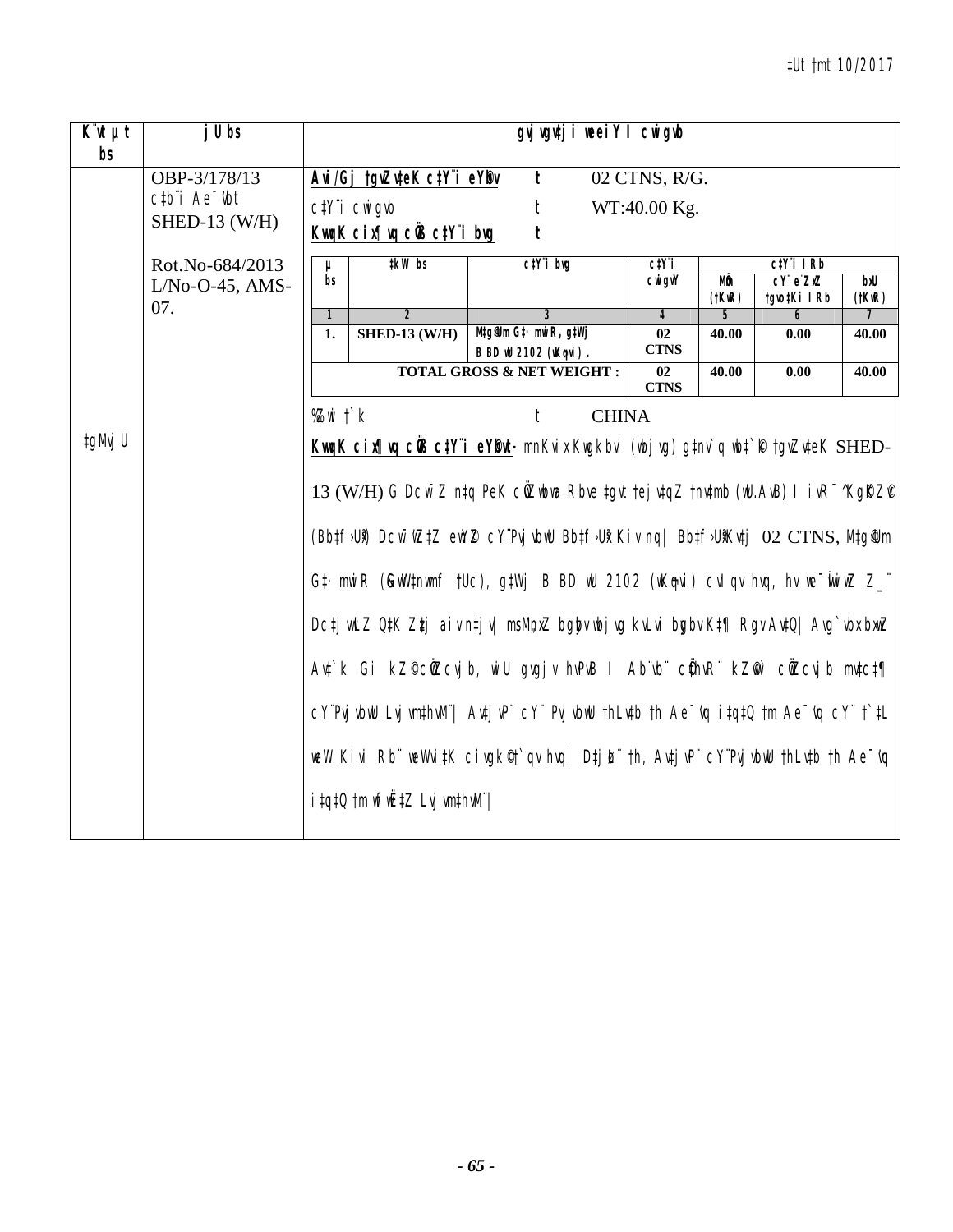| $\overline{K}$ it $\mu t$<br>bs | j U bs                                                     | gyj vgvtji weeiY I cwigub                                                                                                                                                      |                                                                                                                                                                                                                                                                                                                                                                                                                                                                                                                                                                                                                                                            |                                                  |                         |                   |               |  |  |  |  |  |
|---------------------------------|------------------------------------------------------------|--------------------------------------------------------------------------------------------------------------------------------------------------------------------------------|------------------------------------------------------------------------------------------------------------------------------------------------------------------------------------------------------------------------------------------------------------------------------------------------------------------------------------------------------------------------------------------------------------------------------------------------------------------------------------------------------------------------------------------------------------------------------------------------------------------------------------------------------------|--------------------------------------------------|-------------------------|-------------------|---------------|--|--|--|--|--|
|                                 | OBP-3/131/15<br>$ctb$ <sup><math>i</math></sup> Ae $-$ tbt | Avi/Gj tgvZuteK ctY"i eYBv                                                                                                                                                     | $\mathbf{t}$                                                                                                                                                                                                                                                                                                                                                                                                                                                                                                                                                                                                                                               | 01 C/S EPOXY BICOMONENT<br>PAINT.                |                         |                   |               |  |  |  |  |  |
|                                 | SHED-13 $(L/F)$                                            | $C/Y$ <sup>"</sup> $i$ $C$ <sup><math>N</math></sup> $j$ $g$ <sup><math>\not </math></sup> $\phi$                                                                              | t                                                                                                                                                                                                                                                                                                                                                                                                                                                                                                                                                                                                                                                          | WT: 36.00 Kg.                                    |                         |                   |               |  |  |  |  |  |
|                                 | Rot.No-2015/1574<br>$L/No-IT-$                             | KwgK cix¶wg ciB ctY i bug                                                                                                                                                      | t                                                                                                                                                                                                                                                                                                                                                                                                                                                                                                                                                                                                                                                          |                                                  |                         |                   |               |  |  |  |  |  |
|                                 | 15049396                                                   | tkW bs<br>μ<br>bs                                                                                                                                                              |                                                                                                                                                                                                                                                                                                                                                                                                                                                                                                                                                                                                                                                            | $C/Y$ i bvq                                      | ctY i<br><b>CNI GVY</b> | $ctY$ i IRb<br>Mô | bıU           |  |  |  |  |  |
|                                 |                                                            | $\overline{2}$<br>$\mathbf{1}$                                                                                                                                                 |                                                                                                                                                                                                                                                                                                                                                                                                                                                                                                                                                                                                                                                            |                                                  | $\boldsymbol{4}$        | $($ IKıR $)$<br>5 | (nj Uvi)<br>6 |  |  |  |  |  |
| ‡gMvj U                         |                                                            | <b>SHED-13</b><br><b>EPOXY BICOMONENT PAINT</b><br>01 C/S<br>1.<br>36.00<br>(L/F)<br>(1.CATA LIZZA TARA<br>(COLORFICIO)-<br>01 LITTER.SMALTO EPOX<br>LUCIDO RAL 7035-01 LITTER |                                                                                                                                                                                                                                                                                                                                                                                                                                                                                                                                                                                                                                                            |                                                  |                         |                   |               |  |  |  |  |  |
|                                 |                                                            |                                                                                                                                                                                | 01 C/S<br><b>TOTAL GROSS &amp; NET WEIGHT:</b><br>36.00<br>02.00                                                                                                                                                                                                                                                                                                                                                                                                                                                                                                                                                                                           |                                                  |                         |                   |               |  |  |  |  |  |
|                                 |                                                            | % $Z$ wi $\uparrow$ $k$                                                                                                                                                        | <b>ITALY</b>                                                                                                                                                                                                                                                                                                                                                                                                                                                                                                                                                                                                                                               |                                                  |                         |                   |               |  |  |  |  |  |
|                                 |                                                            |                                                                                                                                                                                | KwaK cinfluq cüscty i eybut-mnKvix Kwakbvi (wbjvg) qtnv`q wbt`R tqvZvteK SHED-<br>13 (L/F) G Dcw <sup>-</sup> Z ntq PeK cilzubua Rbve Avay Mub (Dtetmnt) I ivR <sup>-</sup> 'KgRZP(Bbtf <sub>&gt;Un</sub> )                                                                                                                                                                                                                                                                                                                                                                                                                                                |                                                  |                         |                   |               |  |  |  |  |  |
|                                 |                                                            |                                                                                                                                                                                | DCW <sup>-</sup> WZ#Z eWYZ CY'PvjvbwU Bb#f>U# Kiv nq  Bb#f>U#Kv#j 01 C/S, EPOXY                                                                                                                                                                                                                                                                                                                                                                                                                                                                                                                                                                            |                                                  |                         |                   |               |  |  |  |  |  |
|                                 |                                                            |                                                                                                                                                                                | BICOMONENT PAINT (1.CATA LIZZA TARA (COLORFICIO)- 01<br>LITTER. SMALTO EPOX LUCIDO RAL 7035-01 LITTER CVI qv hvg, hvi                                                                                                                                                                                                                                                                                                                                                                                                                                                                                                                                      |                                                  |                         |                   |               |  |  |  |  |  |
|                                 |                                                            |                                                                                                                                                                                | I Rb mwVK cữ xqgvb nq  ctY i eYBv I cwigvbmn we wiwZ Z_ Dctj wLZ QtK Ztj aiv                                                                                                                                                                                                                                                                                                                                                                                                                                                                                                                                                                               |                                                  |                         |                   |               |  |  |  |  |  |
|                                 |                                                            |                                                                                                                                                                                | ntjv  Avg`vbx bxwZ Avt`k Gi kZ©cWZcvjb, wiU gvgjv hvPvB I Ab¨vb¨ cŴhvR¨ kZm͡r                                                                                                                                                                                                                                                                                                                                                                                                                                                                                                                                                                              |                                                  |                         |                   |               |  |  |  |  |  |
|                                 |                                                            |                                                                                                                                                                                | cüZcvjb mvtct¶ cY"PvjvbwU LvjvmthwM"  AvtjvP" cY" PvjvbwU thLvtb th Ae~vq itqtQ tm                                                                                                                                                                                                                                                                                                                                                                                                                                                                                                                                                                         |                                                  |                         |                   |               |  |  |  |  |  |
|                                 |                                                            |                                                                                                                                                                                | Ae "vq cY" t' tL wew Kivi Rb" weWvitK civgk <sup>e</sup> t' qv hvq   Dtj L" th, Avtj vP" cY"Pvj vbwU<br>thLutb th Ae wq itqt0 tm wfwEtZ Lvj wnthwM"                                                                                                                                                                                                                                                                                                                                                                                                                                                                                                        |                                                  |                         |                   |               |  |  |  |  |  |
|                                 | OBP-3/58/14                                                | Avi/Gj tgvZuteK ctY i eYBv                                                                                                                                                     | t                                                                                                                                                                                                                                                                                                                                                                                                                                                                                                                                                                                                                                                          | R/G                                              |                         |                   |               |  |  |  |  |  |
|                                 | $ctb$ <sup><math>i</math></sup> Ae $-$ tbt                 | $C/Y$ <i>i</i> $C$ <i>wi gvb</i>                                                                                                                                               | t                                                                                                                                                                                                                                                                                                                                                                                                                                                                                                                                                                                                                                                          | 01, G.WT: $20.00$ Kg.                            |                         |                   |               |  |  |  |  |  |
|                                 | SHED-13 (W/H)                                              | KwqK cix¶vq ciB ctY i bug t                                                                                                                                                    |                                                                                                                                                                                                                                                                                                                                                                                                                                                                                                                                                                                                                                                            |                                                  |                         |                   |               |  |  |  |  |  |
|                                 |                                                            |                                                                                                                                                                                |                                                                                                                                                                                                                                                                                                                                                                                                                                                                                                                                                                                                                                                            | KwqK cix¶vq ciB weeiY                            |                         |                   |               |  |  |  |  |  |
|                                 | Rot.No-516/2013<br>Line No-ZHSCHT                          | $ctY$ i                                                                                                                                                                        | tgıU                                                                                                                                                                                                                                                                                                                                                                                                                                                                                                                                                                                                                                                       | <b>Cuigil I I Rb (#KuR)</b><br>M <b>ô</b> n I Rb | ciziu Luj               | <b>biU</b> IRb    |               |  |  |  |  |  |
|                                 | 1311042                                                    | bıg                                                                                                                                                                            | <b>KWB</b>                                                                                                                                                                                                                                                                                                                                                                                                                                                                                                                                                                                                                                                 | <b>Civ</b> Kiub                                  | KWR GilRb               | <b>CIZ KIUD</b>   |               |  |  |  |  |  |
|                                 |                                                            | <b>RAW COTTON</b>                                                                                                                                                              | 1                                                                                                                                                                                                                                                                                                                                                                                                                                                                                                                                                                                                                                                          | 23                                               | 3                       | 20                |               |  |  |  |  |  |
| ‡gMvj U                         |                                                            | Mỗ b Kiv thị Z cuți                                                                                                                                                            | KwqK cin¶wq cÜS c‡Y"i eYBwt- mnKvix Kwgkbvi (wbjvg) g‡nv`q wb‡`R †gvZu‡eK PeK cŴZwbwai<br>DCWTWZłZ ewYZ Pvj vbwUi BbtfwU'm¤úbœKiv nq   Pvj vbwUtZ RAW COTTON cvl qv hvq   wbj vg<br>kvLvi ‡~dji gva tg IRb wbY@ Kiv nq  msMpxZ wbjvg kvLvq bgbyv msi¶bwMrti msi¶b Kiv nq <br>"Arg`wb bwZ Art`k Gi kZ©üZcvj b, wiU grgj v hrPvB I Ab`vb``c@hvR``kZm``cüZcvj b mrtct¶ cY<br>"Pvj vbnU Lvj vmthvM"   Avtj vP" cY" Pvj vbnU thLvtb th Ae "vq itqtQ tm Ae "vq cY" t`tL weW Kivi Rb<br>weWvitK civgk©t`lqv hvq  Dtj止¨th, AvtjvP¨cY¨PvjvbwU thLvtb th Ae~vq itqtQ tm wfwËtZ<br>Lvjwnthwll"  AviGj Gi mvt_ AvBuRGg mieivn Kiv nqub  AvBuRGg mshỹcek cieZ#Z Kvh°Lyg |                                                  |                         |                   |               |  |  |  |  |  |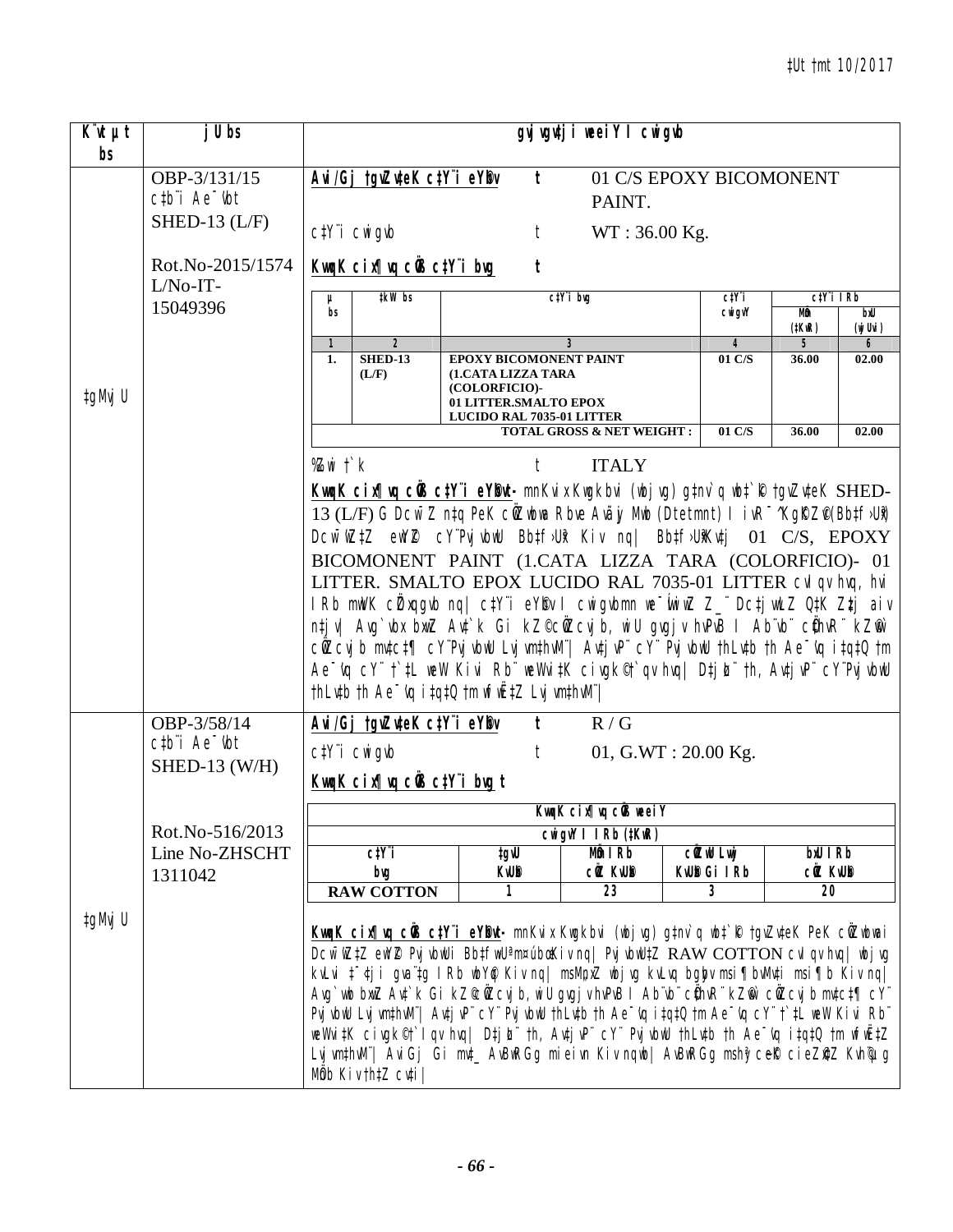| $\overline{K}$ it $\mu t$ | j U bs                                                                                                 |                                                               |                            |                                                                                                                                                                                                                                                                                                                                                                                                                                                                                                                                                                                                                                                                                                                                                                                                                                                                                                                                                                                                                                | gyj wgutji weei Y I cwigub |                                                                                                               |                           |
|---------------------------|--------------------------------------------------------------------------------------------------------|---------------------------------------------------------------|----------------------------|--------------------------------------------------------------------------------------------------------------------------------------------------------------------------------------------------------------------------------------------------------------------------------------------------------------------------------------------------------------------------------------------------------------------------------------------------------------------------------------------------------------------------------------------------------------------------------------------------------------------------------------------------------------------------------------------------------------------------------------------------------------------------------------------------------------------------------------------------------------------------------------------------------------------------------------------------------------------------------------------------------------------------------|----------------------------|---------------------------------------------------------------------------------------------------------------|---------------------------|
| bs                        | OBP-3/49/15                                                                                            |                                                               | Avi/Gj tgvZuteK ctY i eYBv | $\mathbf{t}$                                                                                                                                                                                                                                                                                                                                                                                                                                                                                                                                                                                                                                                                                                                                                                                                                                                                                                                                                                                                                   | <b>C/POWDER</b>            |                                                                                                               |                           |
|                           | $ctb$ <sup>"</sup> $i$ Ae $^ ibt$<br>SHED-13 IWH                                                       | $C/Y$ <sup>"</sup> $i$ $CW$ <sup><math>g</math></sup> $\not $ |                            | t                                                                                                                                                                                                                                                                                                                                                                                                                                                                                                                                                                                                                                                                                                                                                                                                                                                                                                                                                                                                                              | 01 PLT = $506.00$ Kg       |                                                                                                               |                           |
|                           |                                                                                                        |                                                               | KwgK cix¶vg ciB ctY i bug  | $\boldsymbol{t}$                                                                                                                                                                                                                                                                                                                                                                                                                                                                                                                                                                                                                                                                                                                                                                                                                                                                                                                                                                                                               |                            |                                                                                                               |                           |
|                           | Rot.No-2014/2703<br>UD: 09.11.14<br>L/No-14112113                                                      | $c$ t $Y$ 'i bvq                                              |                            | t                                                                                                                                                                                                                                                                                                                                                                                                                                                                                                                                                                                                                                                                                                                                                                                                                                                                                                                                                                                                                              |                            | HI CAST PREMIUM MOLDING<br>PLASTER MUNGYO GYPSUM                                                              |                           |
|                           | $bw$ <sub>bs</sub> -345/Kwm/AK/<br>G" ut t but Abt/mst kut/<br>tUt tmt-06/15/123<br>Zwi Lt 26/01/16 Bs |                                                               | $C/Y$ i Cwigyb I IRb       | $\ddot{\tau}$                                                                                                                                                                                                                                                                                                                                                                                                                                                                                                                                                                                                                                                                                                                                                                                                                                                                                                                                                                                                                  | 25 tKwR Dtj L cvl qv hvq)  | $12 e^-$ -v fi $\sharp j$ v + 8 $e^-$ -v w $\omega$ ov dv $\theta$ v<br>(I Rb tbqv m¤e nqwb Zte e $-$ vi Mvtq |                           |
| ‡gMvj U                   |                                                                                                        | $C_1Y$ <sup>"</sup> $i$ % $Z$ wi $\uparrow$ ` $k$             |                            | t                                                                                                                                                                                                                                                                                                                                                                                                                                                                                                                                                                                                                                                                                                                                                                                                                                                                                                                                                                                                                              | <b>KOREA</b>               |                                                                                                               |                           |
|                           | OBP-3/87/15                                                                                            | $h$ vq $/$                                                    |                            | KwqK cix¶wq cÜB ctY'i eYBut- Gwn (wbj vg) g‡nv`tqi ZËyeav‡b MwVZ wU‡gi cŴZwbwa, PeK<br>cüZubwa Ges AKkwbqvi cüZubwai Dcw~wZ‡Z Av‡jvP" PvjvbLvbv Bb‡fwUªKiv nq  c‡Y"i<br>e--v_tj v tktW Qovtbv wQUvtbv Ges tQov dvUv Ae-vq itqtQ  ctY"i bgby msMynZ  Avg`wb<br>bmZi kZ© gvgjv msµvšíZ_" hvPvB I Ab vb" kZm" cůZcvjb mvtct¶ cY" LvjvmthvM" <br>AutjuP" cY" thLutb th Ae "uq itqt0 tm Ae "uq cY" t`tL weW Kivi Rb" weWvitK civgk iqu<br>$\mathbf{t}$                                                                                                                                                                                                                                                                                                                                                                                                                                                                                                                                                                              | 02 CTNS                    |                                                                                                               |                           |
|                           | $ctb$ <sup>"</sup> $i$ Ae $-$ <sub>ibt</sub>                                                           |                                                               | Avi/Gj tgvZuteK ctY i eYBv |                                                                                                                                                                                                                                                                                                                                                                                                                                                                                                                                                                                                                                                                                                                                                                                                                                                                                                                                                                                                                                |                            |                                                                                                               |                           |
|                           | $SHED-13(L/F)$                                                                                         | $C/Y$ <i>i</i> $CW$ <i>i</i> $q$ <i>ib</i>                    |                            | $\ddot{\tau}$                                                                                                                                                                                                                                                                                                                                                                                                                                                                                                                                                                                                                                                                                                                                                                                                                                                                                                                                                                                                                  | G.WT - 70.00 Kg            |                                                                                                               |                           |
|                           | Rot.No-2015/580                                                                                        |                                                               | KwaK cix¶va ciB ctY i bug  | t                                                                                                                                                                                                                                                                                                                                                                                                                                                                                                                                                                                                                                                                                                                                                                                                                                                                                                                                                                                                                              |                            |                                                                                                               |                           |
|                           | BL/No-XMSE150<br>20911                                                                                 | $\mu t$ bs                                                    | <b>‡kW</b> bs              | $ctY$ i big                                                                                                                                                                                                                                                                                                                                                                                                                                                                                                                                                                                                                                                                                                                                                                                                                                                                                                                                                                                                                    | ctYi<br><b>CNI GVY</b>     | Mỗ (†KwR)                                                                                                     | $C/Y$ i IRb<br>bxU (tKuR) |
|                           |                                                                                                        | 01                                                            | 13(L/F)                    | <b>TILES</b>                                                                                                                                                                                                                                                                                                                                                                                                                                                                                                                                                                                                                                                                                                                                                                                                                                                                                                                                                                                                                   | <b>13 PCS</b>              | 52.00                                                                                                         | 52.00<br>(2.34 Sq.M)      |
|                           |                                                                                                        |                                                               |                            | <b>TOTAL GROSS &amp; NET WEIGHT:</b>                                                                                                                                                                                                                                                                                                                                                                                                                                                                                                                                                                                                                                                                                                                                                                                                                                                                                                                                                                                           | <b>13 PCS</b>              | 52.00                                                                                                         | 52.00                     |
| ‡gMvj U                   |                                                                                                        | %Zwit`k                                                       |                            | t<br><b>NOT FOUND</b><br>KungK cir¶uq cüB ctYï eYBut- mnKvix Kugkbvi (ubjvg) g‡nv`tqi ubt`R †gvZvteK e>`tii<br>SHED-13(L/F) G Dcw <sup>-</sup> Z ntq PeK cûZubwa Rbve Ave`jy gvtj K I ivR <sup>-^</sup> KgRZP<br>(Bbtf>Ui) Dcw <sup>-</sup> iuZtZ cY'Pvjvbill BbtfiwU <sup>a</sup> Kivnq  Bbtf>UiKutj 13 PCS, TILES cvlqv<br>hvq, hv Dcți wLZ QtK Dc vcb Kiv nți v  ci xvq 7 cüzwU TILES Gi SIZE 30 CM X<br>60 CM. A_ $\mathbf{f}$ cOZIN 0.18 SQUARE METER. $t$ m gtZ cb Pvj vbill 0.18 M <sup>2</sup> X 13<br>$PCS = 2.34$ SQUARE METER TILES. Avt0   Avtj vP" cb" Pvj vtbi bgby msllib Kiv<br>ntqt0, hv ubjvg kvLvi bgby Kt¶ msiw¶Z Avt0  Avg`wb bwz Avt`k, 2012-15 kZ <sup>d</sup><br>cůZcvj b, wi U gvgj v msµvšíZ_" hvPvB I Ab"vb" kZmi` cůZcvj b mvtct¶ Ab"tKvb AvBbMZ<br>evav bv _vKtj cY'PvjvbwU LvjwmthwM"  AvtjvP" cY'PvjvbwU thLvtb th Ae <sup>-</sup> vq itqtQ tm<br>Ae "rg cY" t` tL wew Kivi Rb" weWitK civgk® `qv thtZ cuti   Dtj L", cY'Pvj vbwU thLutb<br>th Ae Vq Ges th cwigvY i tqtQ tm wfwEtZ Lvj wnthwM" |                            |                                                                                                               |                           |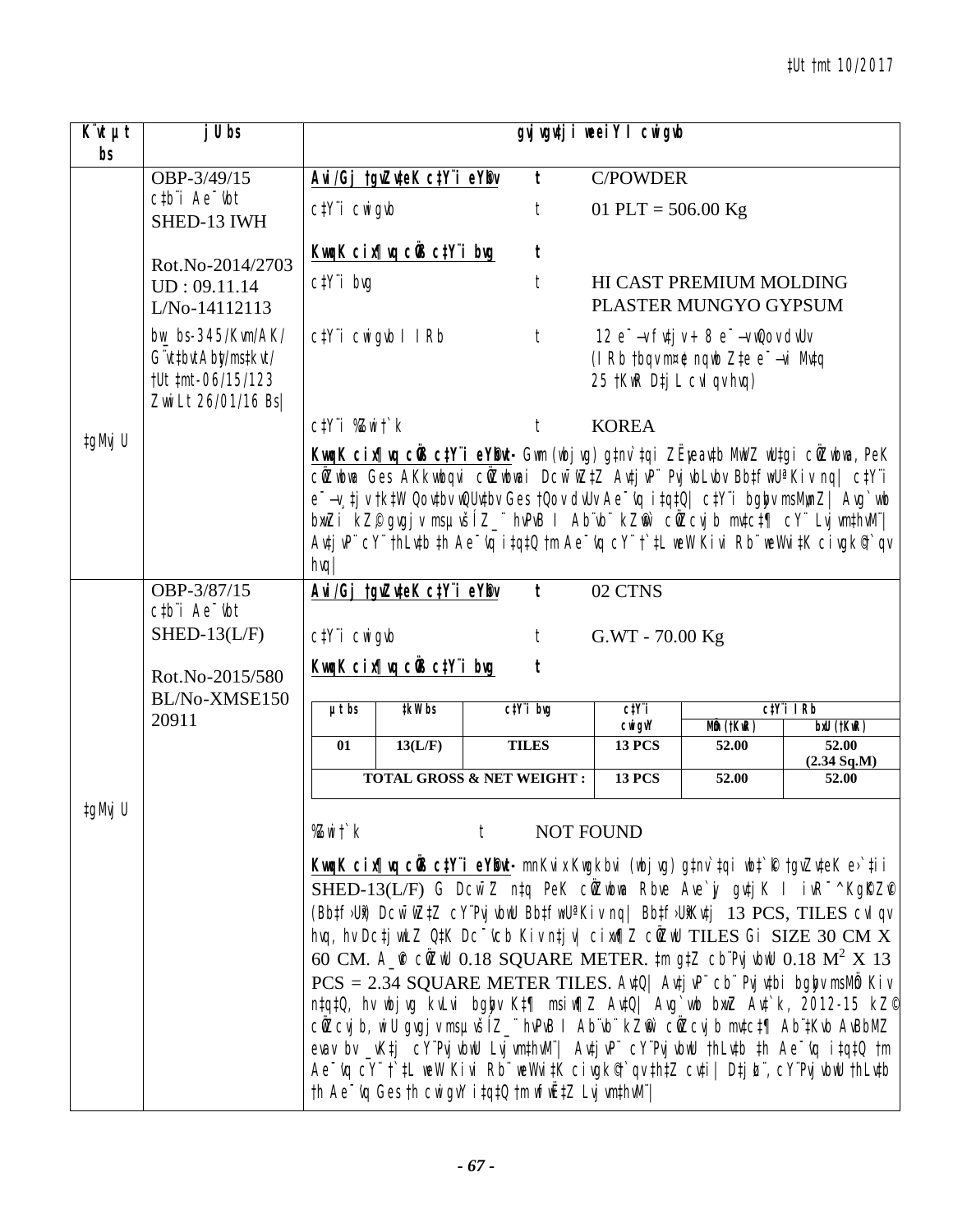| $\overline{K}$ ut $\mu t$<br>bs | j U bs                                                                                     |                                                               | gyj vgytj i weei Y I cwigwb                                                                                                                                                                                              |                             |                                                                                              |                |                           |                                |                                                                                                                                                                                    |  |  |  |
|---------------------------------|--------------------------------------------------------------------------------------------|---------------------------------------------------------------|--------------------------------------------------------------------------------------------------------------------------------------------------------------------------------------------------------------------------|-----------------------------|----------------------------------------------------------------------------------------------|----------------|---------------------------|--------------------------------|------------------------------------------------------------------------------------------------------------------------------------------------------------------------------------|--|--|--|
|                                 | OBP-3/89/14<br>$ctb$ <sup><math>\dot{}</math></sup> Ae $\dot{}$ $\dot{}$ $\dot{}$ $\dot{}$ | Avi/Gj tgvZuteK ctY"i eYBv                                    |                                                                                                                                                                                                                          |                             | t01 CTNS, ENGINEERING EQUIPMENT                                                              |                |                           |                                |                                                                                                                                                                                    |  |  |  |
|                                 | SHED-13 $(L/F)$                                                                            | $C/Y$ <sup>"</sup> $i$ $CW$ <sup><math>g</math></sup> $\not $ |                                                                                                                                                                                                                          |                             | $t$ G.WT: 21.00 Kg.<br>KnugK cir¶vq cÜB ctY'i wek`weeiY, cwigvY BZ'wr`Z_"wbtgozzhj aiv ntjvt |                |                           |                                |                                                                                                                                                                                    |  |  |  |
|                                 | Rot.No-2014/1161                                                                           |                                                               |                                                                                                                                                                                                                          |                             |                                                                                              |                |                           | $ciY$ i IRb                    |                                                                                                                                                                                    |  |  |  |
|                                 | L/NO-TGL56339<br>7083                                                                      | $\mu$<br>bs                                                   | tkW bs                                                                                                                                                                                                                   |                             | ctY'i big                                                                                    | ctY i<br>cwigw | Mỗ (†KưR)                 | cY eZxZ<br>tgvo‡Ki IRb         | bxU (†KuR)                                                                                                                                                                         |  |  |  |
|                                 |                                                                                            | (1)<br>$SHED-13$<br>1.                                        | (2)                                                                                                                                                                                                                      |                             | (3)<br>1. PIPELINE & CBM                                                                     | (4)<br>02 PCS  | $\overline{(5)}$<br>21.00 | (6)<br>3.00                    | (7)<br>18.00                                                                                                                                                                       |  |  |  |
|                                 |                                                                                            | (L/F)                                                         |                                                                                                                                                                                                                          |                             | ENGINEERING DOCUMENTS                                                                        |                |                           |                                |                                                                                                                                                                                    |  |  |  |
|                                 |                                                                                            |                                                               |                                                                                                                                                                                                                          |                             | 2. PIPELINE & CBM<br>ENGINEERING DRAWING                                                     | 04 PCS         |                           |                                |                                                                                                                                                                                    |  |  |  |
| ‡gMvj U                         |                                                                                            |                                                               |                                                                                                                                                                                                                          |                             | <b>TOTAL GROSS &amp; NET WEIGHT:</b>                                                         | $06$ PCS       | 21.00                     | 3.00                           | 18.00                                                                                                                                                                              |  |  |  |
|                                 |                                                                                            | % $Z$ wi $\ddot{\ }$ $k$                                      |                                                                                                                                                                                                                          |                             | $\ddot{\tau}$                                                                                |                | <b>MADE IN INDONESIA</b>  |                                |                                                                                                                                                                                    |  |  |  |
|                                 |                                                                                            |                                                               |                                                                                                                                                                                                                          |                             |                                                                                              |                |                           |                                | Kunk cinfluq cüs ctY'i eYBut-mnKvix Kugkbvi (ubj vg) gtnv`q ubt`R tgvZvteK SHED-13 (L/F) G Dcw~Z                                                                                   |  |  |  |
|                                 |                                                                                            |                                                               | ntq PeK cüzubua I ivR <sup>-</sup> ^KgRZP(Bbtf>Ui) Dcw <sup>-</sup> wZtZ ewY2 cb <sup>''p</sup> vjvbuU BbtfwU''Kivnq  KwqK cix¶vKvtj 01<br>CTNS cvl qv hvq, hvi gta" (1) PIPELINE & CBM ENGINEERING DOCUMENTS 02 PCS (2) |                             |                                                                                              |                |                           |                                |                                                                                                                                                                                    |  |  |  |
|                                 |                                                                                            |                                                               | PIPELINE & CBM ENGINEERING DRAWING 04 PCS cvl qv hvq hvi Mth I Rb 21.00 tKwR Ges                                                                                                                                         |                             |                                                                                              |                |                           |                                |                                                                                                                                                                                    |  |  |  |
|                                 |                                                                                            |                                                               | bxU I Rb 18.00 †KwR  ctY'i eYBv, cwigvbmn we wiwz Z_" Dctj wLZ QtK Ztj aiv ntjv  Avg`wb bxwZ Avt`k                                                                                                                       |                             |                                                                                              |                |                           |                                |                                                                                                                                                                                    |  |  |  |
|                                 |                                                                                            |                                                               | Gi kZ°cůZcvj b, wi U gvgj v hvPvB I Ab vb" cůhvR" kZm cůZcvj b mutct¶ cY Pvj vbuU Lvj vmthvM"   Autj vP" cY"<br>Prj wbwl th Lutb th Ae To it qt 0 tm Ae To cy t't LueW Kivi Rb we Writk cingk®t I qu huq   Dtj L th,     |                             |                                                                                              |                |                           |                                |                                                                                                                                                                                    |  |  |  |
|                                 |                                                                                            |                                                               |                                                                                                                                                                                                                          |                             | Autj vP" cY" Puj vbwU thLutb th Ae "vq i tqtQ tm wfwEtZ Luj wmthwM"                          |                |                           |                                |                                                                                                                                                                                    |  |  |  |
|                                 | OBP-3/119/16                                                                               | Avi/Gj tgvZuteK ctY"i eYBv                                    |                                                                                                                                                                                                                          |                             | <b>t COMPLEXES ACLHE SIFS</b>                                                                |                |                           |                                |                                                                                                                                                                                    |  |  |  |
|                                 |                                                                                            | $C/Y$ <i>i</i> $CW$ <i>i</i> $q$ <i>ib</i>                    |                                                                                                                                                                                                                          |                             | $t01$ PALLET G:W 93.00 Kg                                                                    |                |                           |                                |                                                                                                                                                                                    |  |  |  |
|                                 | $ctb$ <sup><math>i</math></sup> Ae $-$ tbt<br><b>SHED-13 (IWH)</b>                         | KwgK cix¶yg ciB ctY i byg                                     |                                                                                                                                                                                                                          |                             | t                                                                                            |                |                           |                                |                                                                                                                                                                                    |  |  |  |
|                                 |                                                                                            | μ                                                             | $C/Y$ i bvg                                                                                                                                                                                                              |                             | $C/Y$ i $C$ wi gvY                                                                           |                |                           | $C/Y$ i IRb                    |                                                                                                                                                                                    |  |  |  |
|                                 | Rot.No-                                                                                    | bs                                                            |                                                                                                                                                                                                                          |                             |                                                                                              | Mån (†KwR)     |                           | $CY^{\prime} e^{\prime} Z X Z$ | bxU (tKwR)                                                                                                                                                                         |  |  |  |
|                                 | 2016/2164.                                                                                 |                                                               |                                                                                                                                                                                                                          |                             |                                                                                              |                |                           | tgro‡Ki<br>I Rb                |                                                                                                                                                                                    |  |  |  |
|                                 |                                                                                            | 1.                                                            |                                                                                                                                                                                                                          | <b>COMPLEXES ACLHE SIFS</b> | 01 PALLET                                                                                    | 93.00 Kg       |                           | 17.00 Kg                       | 76.00 Kg                                                                                                                                                                           |  |  |  |
| ‡gMvj U                         | $L/No-$                                                                                    |                                                               | (KIND OF ROLL                                                                                                                                                                                                            | OF PAPER ) PAPER ROLL       |                                                                                              |                |                           |                                |                                                                                                                                                                                    |  |  |  |
|                                 | CGP90094899                                                                                |                                                               |                                                                                                                                                                                                                          |                             |                                                                                              |                |                           |                                |                                                                                                                                                                                    |  |  |  |
|                                 |                                                                                            | %Zwi †`k                                                      |                                                                                                                                                                                                                          |                             | t FRANCE                                                                                     |                |                           |                                |                                                                                                                                                                                    |  |  |  |
|                                 |                                                                                            |                                                               |                                                                                                                                                                                                                          |                             |                                                                                              |                |                           |                                | Kunk cir¶uq cûs ctY'i eYbu-mnKvix Kugkbvi (ubjvg) gtnv`q ubt`R tgvZvteK SHED- 13                                                                                                   |  |  |  |
|                                 |                                                                                            |                                                               |                                                                                                                                                                                                                          |                             |                                                                                              |                |                           |                                | (IWH) G DCW <sup>-</sup> Z ntq PeK cilZubua I ivR <sup>-^</sup> KgRZP (Bbtf>Ut) DCW <sup>-</sup> WZtZ ewY2 cY'PvjvbwU                                                              |  |  |  |
|                                 |                                                                                            |                                                               |                                                                                                                                                                                                                          |                             |                                                                                              |                |                           |                                | INVENTORY Kiv nq  Avtj vP" cY"wUi bgby wbj vg kvLvq msi w¶Z AvtQ  Avtj vP" cY" Avg`vbx bwuZ                                                                                        |  |  |  |
|                                 |                                                                                            |                                                               |                                                                                                                                                                                                                          |                             |                                                                                              |                |                           |                                | Ant`k Gi 2015-2018 kZ©cŴZcvjb, wiU gvgjv hvPvB Abïvbï cŴhvRï kZmî` cŴZcvjb mvtct¶<br>cY'PujubuU LujumthuM'  AutjuP" cY" PujubuU thLutb th Ae "vq itqtQ tm Ae "vq cY" t`tL weW Kivi |  |  |  |
|                                 |                                                                                            |                                                               |                                                                                                                                                                                                                          |                             |                                                                                              |                |                           |                                | $Rb$ weWvitK civgk©t`qv hvq  DtjL th, AvtjvP cY'PvjvbwU thLvtb th Ae $\sim$ vq itqtQ tm wfwEtZ                                                                                     |  |  |  |
|                                 |                                                                                            | Lvj vm‡hvM"                                                   |                                                                                                                                                                                                                          |                             |                                                                                              |                |                           |                                |                                                                                                                                                                                    |  |  |  |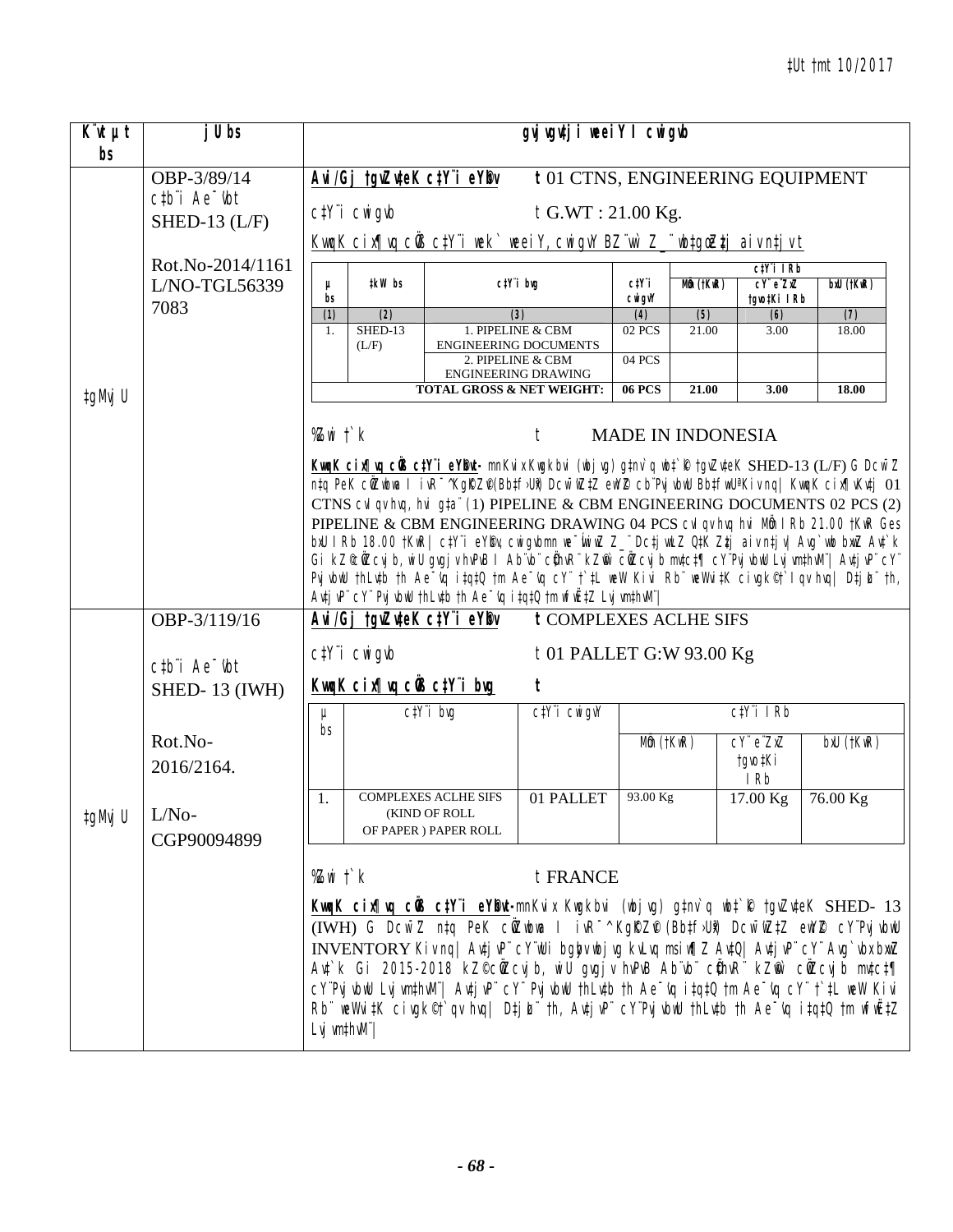| $K^{\cdot}$ ut $\mu$ t<br>bs | j U bs                                                                                                           |                                                               |                                                                                                                                                                                                                                                                                                                                                                                                                                                                                                                                     | gyj vgvtji weeiY I cwigub                                                                                                                                                                            |                               |             |  |  |  |  |  |
|------------------------------|------------------------------------------------------------------------------------------------------------------|---------------------------------------------------------------|-------------------------------------------------------------------------------------------------------------------------------------------------------------------------------------------------------------------------------------------------------------------------------------------------------------------------------------------------------------------------------------------------------------------------------------------------------------------------------------------------------------------------------------|------------------------------------------------------------------------------------------------------------------------------------------------------------------------------------------------------|-------------------------------|-------------|--|--|--|--|--|
| 59                           | OBPC-1/827/16                                                                                                    |                                                               | Avi/Gj tgvZuteK ctY'i eYBv                                                                                                                                                                                                                                                                                                                                                                                                                                                                                                          | <b>t</b> 2063 CTNS ASSORTED BISCUITS                                                                                                                                                                 |                               |             |  |  |  |  |  |
|                              | $ctb$ <sup>"</sup> $i$ Ae $-$ <sub>ibt</sub>                                                                     | $C/Y$ <sup>"</sup> $i$ $CW$ <sup><math>g</math></sup> $\not $ |                                                                                                                                                                                                                                                                                                                                                                                                                                                                                                                                     | t 10928.00 KGS (G.W.)                                                                                                                                                                                |                               |             |  |  |  |  |  |
|                              | YARD-MPB<br>#Ut tmt 02/17 (171)                                                                                  | Kt>UBbvi b¤f                                                  |                                                                                                                                                                                                                                                                                                                                                                                                                                                                                                                                     | t KKFU-1758626 X 40 <sup>°</sup>                                                                                                                                                                     |                               |             |  |  |  |  |  |
|                              | #Ut tmt 03/17 (115)<br>#Ut tmt 04/17 (103)                                                                       |                                                               | <u>KwqK cix¶vq ciß ctY i bug</u>                                                                                                                                                                                                                                                                                                                                                                                                                                                                                                    | $t$ ASSORTED BISCUITS (newfbanitbi ne $\bar{d}$ )                                                                                                                                                    |                               |             |  |  |  |  |  |
|                              | Rot.No-2016/2531                                                                                                 | ctbii cwigwb I IRb                                            |                                                                                                                                                                                                                                                                                                                                                                                                                                                                                                                                     | $t$ 10928.00 KGS (G.W.) (AS PER R/L)                                                                                                                                                                 |                               |             |  |  |  |  |  |
|                              |                                                                                                                  |                                                               |                                                                                                                                                                                                                                                                                                                                                                                                                                                                                                                                     | KwqK cix¶wq cÜS ctY"i eYBwt- mnKvix Kwgkbvi (wbjwg) gtnv`tqi wbt`R tgvZvteK Y-MPB G                                                                                                                  |                               |             |  |  |  |  |  |
|                              | $L/No-$<br>KKLUFXT300996                                                                                         |                                                               | Dcw~Z ntq PeK cüZubua Rbve ‡Kke †PŠajx. e>`i ubivcËv wefv‡Mi cüZubua Rbve Avj gMxi †nv‡mb<br>(1638) I ivR <sup>-^</sup> KgRZP(BbtfwU) Dcw <sup>-</sup> wZtZ ewYZ cY'PvjvbwU BbtfwU'Kiv nq  BbtfJUiKvtj tgvU<br>2063 KvU® ASSORTED BISCUITS (wewfbaaitbi we~d) cvl qv hvq   BbtfwUKvtj wKQynsL"K<br>cY" IRb Kṭi Avi Gj Gi muṭ_ ưgj culqu huq  Zey Lujwm Kuhfug Gi cṭe©cṭY"i IRb Gi                                                                                                                                                   |                                                                                                                                                                                                      |                               |             |  |  |  |  |  |
|                              |                                                                                                                  |                                                               | AwZwi <sup>3</sup> I Rb cvl qv tMtj tm tgvZvteK i é/Ki Av`vqthvM" nte  cb" Pvj vbwU bgbyv DtËvjb ceR<br>wbjvq kvLvi bqbyv Kt¶msiw¶Z AvtQ  Avg`wb bwz Avt`k, 2015-18 kZ©wzcvjb, wiU qvqjv msµvšl<br>Z_"hvPvB I Ab"vb" kZm" cilZcvj b mvtct¶ Ab"tKvb AvBbMZ evav bv _vKtj cY"Pvj vbwU Lvj wnthvM" <br>AntjuP" cY'PujubuU thLutb th Ae <sup>-</sup> uq itqtQ tm Ae <sup>-</sup> uq cY" t`tL weW Kivi Rb" weWvitK civgk <sup>®</sup> t`qv<br>thtZ cuti   Dtj L", cY'Pvj ubuU thLutb th Ae "uq Ges th cwigvY itqtQ tm wfwEtZ Lvj wnthuM" |                                                                                                                                                                                                      |                               |             |  |  |  |  |  |
| 60                           | OBP-5/70/16                                                                                                      |                                                               | Avi/Gj tgvZuteK ctY i eYDv                                                                                                                                                                                                                                                                                                                                                                                                                                                                                                          | <b>t AIR HOCKY TABLE</b>                                                                                                                                                                             |                               |             |  |  |  |  |  |
|                              | $ctb$ <sup><math>\dot{}</math></sup> Ae $\dot{}$ $\dot{}$ $\dot{}$ $\dot{}$<br>SHED-CFS(IWH)<br>Rot.No-2016/2379 | $C/Y$ <sup>"</sup> $i$ $CW$ <sup><math>g</math></sup> $\not $ |                                                                                                                                                                                                                                                                                                                                                                                                                                                                                                                                     | $t$ WT: 60.00 KG                                                                                                                                                                                     |                               |             |  |  |  |  |  |
|                              | $L/No-$                                                                                                          |                                                               | KwaK cix¶ya ciB ctY i byg                                                                                                                                                                                                                                                                                                                                                                                                                                                                                                           | t                                                                                                                                                                                                    |                               |             |  |  |  |  |  |
|                              | SHCGP160073454                                                                                                   |                                                               |                                                                                                                                                                                                                                                                                                                                                                                                                                                                                                                                     |                                                                                                                                                                                                      | C <sub>i</sub> Y <sub>i</sub> | $C/Y$ i IRb |  |  |  |  |  |
|                              | B                                                                                                                | $\mu$<br>bs                                                   | tkW                                                                                                                                                                                                                                                                                                                                                                                                                                                                                                                                 | $c$ t $Y$ 'i bvg                                                                                                                                                                                     | $CW$ <i>i</i> $gV$            |             |  |  |  |  |  |
|                              |                                                                                                                  |                                                               | SHED-CFS(IWH)                                                                                                                                                                                                                                                                                                                                                                                                                                                                                                                       | AIR HOCKY TABLE 1 PC                                                                                                                                                                                 |                               | 60.00 KG    |  |  |  |  |  |
|                              |                                                                                                                  |                                                               |                                                                                                                                                                                                                                                                                                                                                                                                                                                                                                                                     | KwqK cix¶wq cÜB ctYï eYBwt-mnKvix Kwgkbvi (wbjvg) g‡nv`tqi wbt`R †gvZvteK<br>SHED-CFS(IWH) G DCW <sup>-</sup> Z ntq ivR <sup>-^</sup> KgRZP (Bbtf)Ut) Ges PeK cûZubwa Gi                             |                               |             |  |  |  |  |  |
|                              |                                                                                                                  |                                                               | Dcw <sup>-</sup> wZ#Z ewYZ cY'PvjvbwU Inventory Kiv ng   Bb#f}U)Kv#j AIR HOCKY                                                                                                                                                                                                                                                                                                                                                                                                                                                      |                                                                                                                                                                                                      |                               |             |  |  |  |  |  |
|                              |                                                                                                                  |                                                               | TABLE CVI qv hvq   Avg`vbx bxwZ Avt`k Gi kZ©cWZ cvj b, wiU gvgj v hvPvB I Ab vb                                                                                                                                                                                                                                                                                                                                                                                                                                                     |                                                                                                                                                                                                      |                               |             |  |  |  |  |  |
|                              |                                                                                                                  |                                                               |                                                                                                                                                                                                                                                                                                                                                                                                                                                                                                                                     | cühvR" kZm" cüZcvjb mvtct¶ LvjvmthvM"  AvtjvP" cY" PvjvbwU thLvtb th Ae~vq                                                                                                                           |                               |             |  |  |  |  |  |
|                              |                                                                                                                  |                                                               |                                                                                                                                                                                                                                                                                                                                                                                                                                                                                                                                     | $i$ tqt0 $t$ m Ae $\bar{y}$ q cY" $\bar{t}$ $\bar{t}$ L weW Kivi Rb" weWvitK civgk $\mathcal{C}$ t $\bar{y}$ hvq  Dtj L, Avtj vP"<br>$CY$ Pvj vbwU thLvtb th Ae $\neg$ vq itqtQ tm wfwEtZ Lvj vmthvM |                               |             |  |  |  |  |  |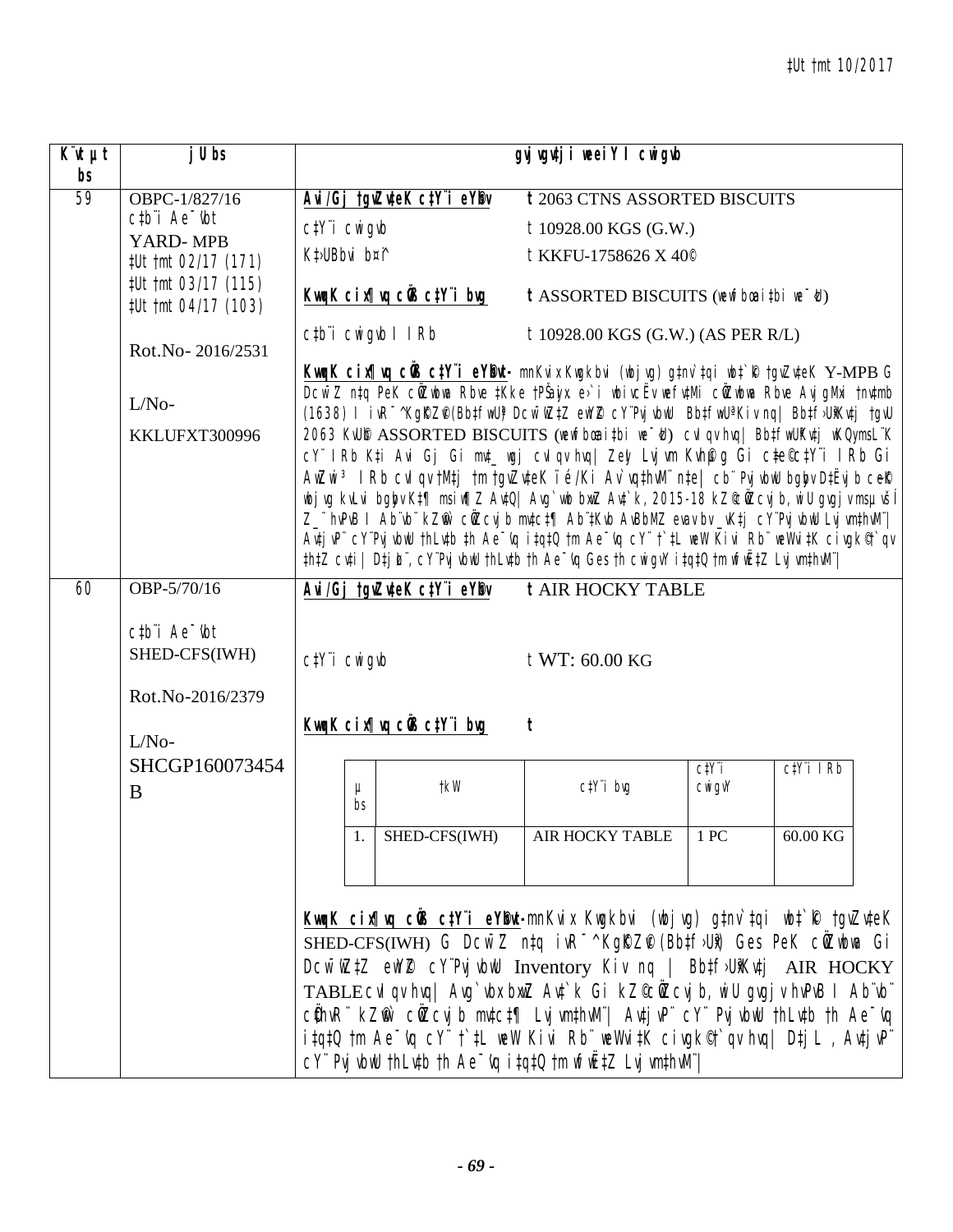## #Ut tmt 10/2017

| $\overline{K}$ ut $\overline{\mu}$ t<br>bs | j U bs                                                                                        |                                                               |                                                                                                                                    | gyj vgvtji weeiY I cwigub            |                                                                                                                                                                                                                                                                                                                                                                                                                                                                                                                                                                                                                                                                                                                                                                                                                                                                                                                                                                                      |
|--------------------------------------------|-----------------------------------------------------------------------------------------------|---------------------------------------------------------------|------------------------------------------------------------------------------------------------------------------------------------|--------------------------------------|--------------------------------------------------------------------------------------------------------------------------------------------------------------------------------------------------------------------------------------------------------------------------------------------------------------------------------------------------------------------------------------------------------------------------------------------------------------------------------------------------------------------------------------------------------------------------------------------------------------------------------------------------------------------------------------------------------------------------------------------------------------------------------------------------------------------------------------------------------------------------------------------------------------------------------------------------------------------------------------|
| $\overline{61}$                            | OBPC-1/1487/17<br>$ctb$ <sup><math>\dot{}</math></sup> Ae $\dot{}$ $\dot{}$ $\dot{}$ $\dot{}$ |                                                               | Avi/Gj tgvZuteK ctY'i eYBv                                                                                                         | (SEMI FINISHED SHIRT)                | t 121 PKGS READYMADE GARMENTS                                                                                                                                                                                                                                                                                                                                                                                                                                                                                                                                                                                                                                                                                                                                                                                                                                                                                                                                                        |
|                                            | YARD-NCT &<br><b>CFS SHED</b>                                                                 | $C/Y$ <sup>"</sup> $i$ $CW$ <sup><math>g</math></sup> $\not $ |                                                                                                                                    | $t$ 24,000.00 kg (G.W.)              |                                                                                                                                                                                                                                                                                                                                                                                                                                                                                                                                                                                                                                                                                                                                                                                                                                                                                                                                                                                      |
|                                            |                                                                                               | Kt <sub>&gt;UBbvi</sub> b¤î                                   |                                                                                                                                    | t OOLU-8904402 X 40 $\degree$        |                                                                                                                                                                                                                                                                                                                                                                                                                                                                                                                                                                                                                                                                                                                                                                                                                                                                                                                                                                                      |
|                                            | Rot.No-2017/1948                                                                              |                                                               | KwaK cix   va cüs ctY i bug<br>t                                                                                                   |                                      |                                                                                                                                                                                                                                                                                                                                                                                                                                                                                                                                                                                                                                                                                                                                                                                                                                                                                                                                                                                      |
|                                            | $L/No-$                                                                                       | $\mu$ bs                                                      | $C/Y$ i bvg                                                                                                                        | $\mathbb{R}^m$                       | $C/Y$ i IRb                                                                                                                                                                                                                                                                                                                                                                                                                                                                                                                                                                                                                                                                                                                                                                                                                                                                                                                                                                          |
|                                            | OOLU4043028920                                                                                | $\overline{1}$ .                                              | $um\ddagger\frac{1}{2}j$ $du$ (mzw)                                                                                                | 157700                               |                                                                                                                                                                                                                                                                                                                                                                                                                                                                                                                                                                                                                                                                                                                                                                                                                                                                                                                                                                                      |
|                                            |                                                                                               | 2.                                                            | um‡½j - dU (umb‡_uUK ‡clueª)                                                                                                       | 1500                                 |                                                                                                                                                                                                                                                                                                                                                                                                                                                                                                                                                                                                                                                                                                                                                                                                                                                                                                                                                                                      |
|                                            |                                                                                               | $\overline{3}$ .                                              | teex kw@mmy                                                                                                                        | 80100                                |                                                                                                                                                                                                                                                                                                                                                                                                                                                                                                                                                                                                                                                                                                                                                                                                                                                                                                                                                                                      |
|                                            |                                                                                               | 4.                                                            | tmtj vqvi (vg· W tdveª)                                                                                                            | 2175                                 | 24,000.00 kg (G.W.)<br>(AS PER R/L)                                                                                                                                                                                                                                                                                                                                                                                                                                                                                                                                                                                                                                                                                                                                                                                                                                                                                                                                                  |
|                                            |                                                                                               | $\overline{5}$ .                                              | tj willm g <sup>'</sup> v x (m <b>3</b> zx)                                                                                        | 1850                                 |                                                                                                                                                                                                                                                                                                                                                                                                                                                                                                                                                                                                                                                                                                                                                                                                                                                                                                                                                                                      |
|                                            |                                                                                               | 6.                                                            | $m\nmid \frac{1}{2}j \quad \text{all} \quad (yj \text{ if } b)$                                                                    | 8400                                 |                                                                                                                                                                                                                                                                                                                                                                                                                                                                                                                                                                                                                                                                                                                                                                                                                                                                                                                                                                                      |
|                                            |                                                                                               | 7.                                                            | $\mathsf{m1}/\mathsf{N}$ $\mathsf{m2}$ $\mathsf{m3}$ $\mathsf{m4}$ (tbU $\mathsf{tdm2}$ )                                          | 925                                  |                                                                                                                                                                                                                                                                                                                                                                                                                                                                                                                                                                                                                                                                                                                                                                                                                                                                                                                                                                                      |
|                                            |                                                                                               | 8.                                                            | $um\ddagger\%j$ $\overline{\phantom{a}}$ aU (tbU $\ddagger$ clue? )                                                                | $\overline{250}$                     |                                                                                                                                                                                                                                                                                                                                                                                                                                                                                                                                                                                                                                                                                                                                                                                                                                                                                                                                                                                      |
|                                            |                                                                                               | 9.                                                            | $q^{\mu}$ x (tbU tdue?)                                                                                                            | 1510                                 |                                                                                                                                                                                                                                                                                                                                                                                                                                                                                                                                                                                                                                                                                                                                                                                                                                                                                                                                                                                      |
|                                            |                                                                                               | 10.                                                           | tgtqt`i dM (mg· W tdmeª)                                                                                                           | 200                                  |                                                                                                                                                                                                                                                                                                                                                                                                                                                                                                                                                                                                                                                                                                                                                                                                                                                                                                                                                                                      |
|                                            |                                                                                               | 11.                                                           | teex c"wU (#MÄx Kvco)                                                                                                              | $\overline{360}$                     |                                                                                                                                                                                                                                                                                                                                                                                                                                                                                                                                                                                                                                                                                                                                                                                                                                                                                                                                                                                      |
|                                            |                                                                                               |                                                               | <b>tgw</b>                                                                                                                         | 254970 IICm                          |                                                                                                                                                                                                                                                                                                                                                                                                                                                                                                                                                                                                                                                                                                                                                                                                                                                                                                                                                                                      |
|                                            |                                                                                               | ctb"i cwigwb I IRb                                            |                                                                                                                                    | t wKQykv‡UP ÷xKv‡i BwÛqv D‡j & i‡q‡Q |                                                                                                                                                                                                                                                                                                                                                                                                                                                                                                                                                                                                                                                                                                                                                                                                                                                                                                                                                                                      |
|                                            |                                                                                               |                                                               | cůZubuamn thš_fute 04, 05, 07 l 17/10/17 Bs ZwitL Autj vP" KtJUBbviuUi ciyzb muj bs JP-764900 Lij<br>SGT-1893615 Øviv Avex Kiv ng/ |                                      | KwqK cinfluq cüB c‡Y"i eYBM- m‡Îv <sup>3</sup> c‡Îi m`q wb‡`R tgvZv‡eK Gb wn wU BqvW©I CFS SHED G Dcw <sup>-</sup> Z<br>ntq PeK cilZubua Rbve Awridj: AwRg, tgv: nutkg Ges e>`i ubivcËv wefutMi cilZubwa Rbve tmutnj ivbv l<br>wRqvDi ingvb, ivR~^KgRZP(wbjvg) mn ïé tMvtq>`v I Z`šĺAwa`ßi, AvÂwjK Kvhijq, PÆMig KZR.gtbvbxZ<br>BbtfwU <sup>a</sup> Kiv ng  BbtfwU <sup>a</sup> Kutj K $\sharp$ UBbvi I CFS SHED wgtj megyvU 2,54,970 wcm wewfbœcKutii<br>READYMADE GARMENTS cvl qv hvq   hvi ebb 12bs Kj vtg ve - wi Z fite Dtj L Kiv ntqtQ   AvBtUg<br>lqvix ctb"i bgbyubjug kuLuq KgiPZ tMyjv KgiRZii ubKU msiw¶z AutQ  Aug`vbxbxwZ Aut`k 2015-2018 Gi<br>kZ®ciZcvjb, wiU gvgjv hvPvB I Ab vb cihvR kZm ciZcvjb mvtct¶ LvjvmthvM   AvtjvP cY PvjvbwU<br>th lutb th Ae $\neg$ it qt 0 tm Ae $\neg$ c Y t i mew Kivi Rb we Whit K cingk $\neg$ or huq   Dtj L th, AutjuP<br>cY'Pvj vbuU thLutb th Ae "vq itqtQ tm wfuEtZ Lvj wnthwN"   KtUBbviuU BbtfwU'tktl mKtj i Dcw WZtZ mxj bs |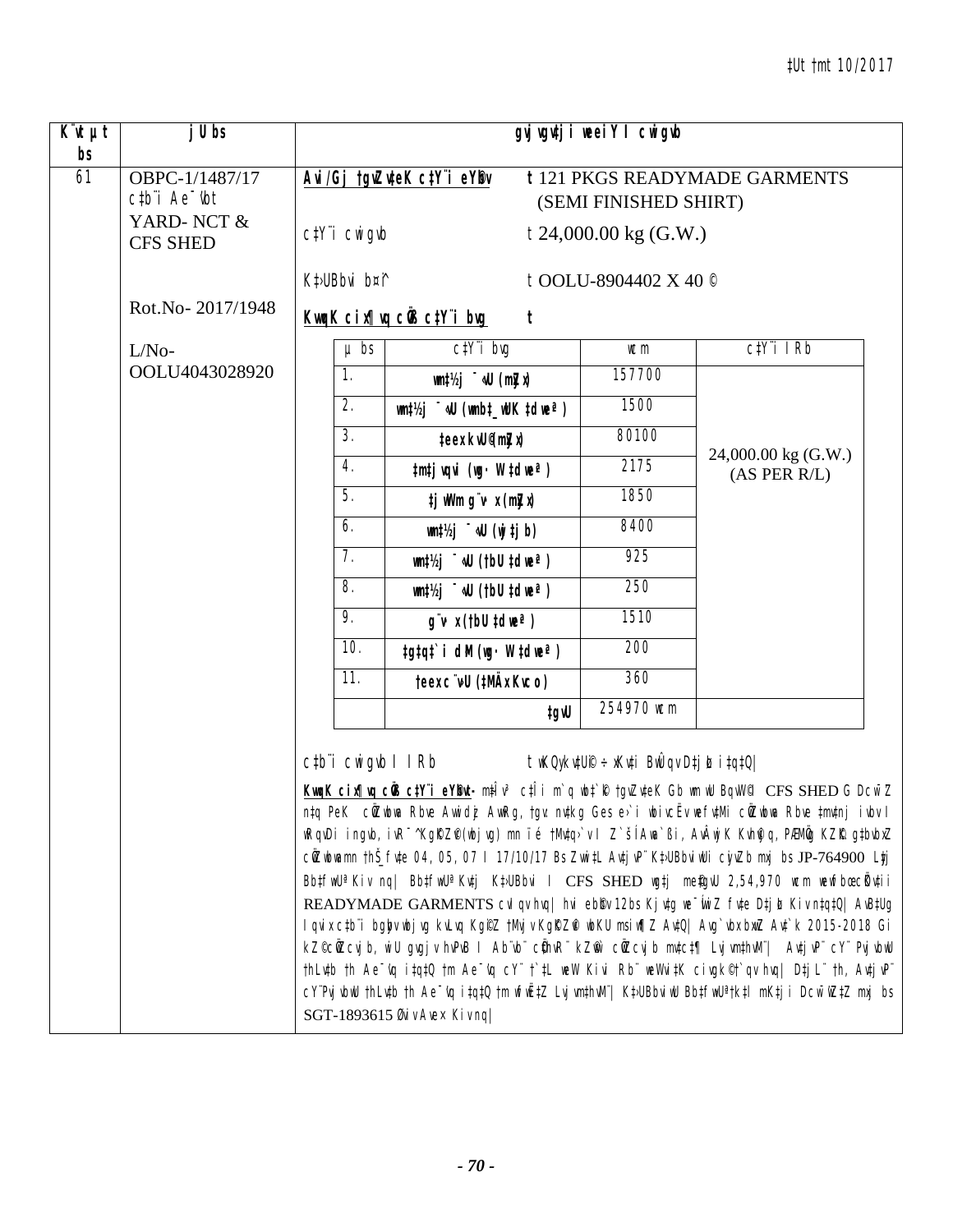| $\overline{K}$ it $\mu t$<br>bs | $jU$ bs                                                     |                       |                                                                                                |                                                                                                                    | gvj vgutj i weei Y I cwigub                      |                |              |                |  |  |
|---------------------------------|-------------------------------------------------------------|-----------------------|------------------------------------------------------------------------------------------------|--------------------------------------------------------------------------------------------------------------------|--------------------------------------------------|----------------|--------------|----------------|--|--|
| 62                              | OBPC-2/713/17                                               |                       | Avi/Gj tgvZuteK ctY i eYBv                                                                     |                                                                                                                    | <b>t CHROMIUM SULPHET</b>                        |                |              |                |  |  |
|                                 | $ctb$ <sup>"</sup> $i$ Ae $^-$ <sub>ibt</sub><br>YARD-CCT-3 |                       | $C/Y$ <sup>"<math>i</math></sup> $C$ <sup><math>ni</math></sup> $q$ <sup><math>ib</math></sup> |                                                                                                                    | <i>t</i> 20 PKGS, WT: 18112.50 kg                |                |              |                |  |  |
|                                 | Rot.No-2017/1290                                            |                       | Kt>UBbvi b¤f                                                                                   |                                                                                                                    | t DFSU - 2114963 X 20 <sup>°</sup>               |                |              |                |  |  |
|                                 | $L/No-0010-$<br>0028703018                                  |                       | KwgK cix[ vg ciB ctY i bvg<br>$\boldsymbol{t}$<br>$C/Y$ i I $Rb$                               |                                                                                                                    |                                                  |                |              |                |  |  |
|                                 |                                                             | $\mu$                 | Kt>UBbvi bs<br>ctY'i brg<br>$C\ddagger Y$ i $C$ wigv $Y$                                       |                                                                                                                    |                                                  |                |              |                |  |  |
|                                 |                                                             | bs                    |                                                                                                | cY eZxZ<br>tgvo‡Ki IRb                                                                                             | bxU (tKwR)                                       |                |              |                |  |  |
|                                 |                                                             |                       | $\overline{2}$                                                                                 | 3                                                                                                                  | $\overline{4}$                                   | $\overline{5}$ | 6            | 7              |  |  |
|                                 |                                                             | 1.                    | DFSU - 2114963 X 20 <sup>®</sup>                                                               | <b>CHROMITAN B</b><br>(CHROMIUM<br><b>HYDROXIDE</b><br>SULPHET)                                                    | 20 PLATE<br>1 PLATE=35BAG<br>&<br>$1 BAG = 25KG$ | 18112.50<br>kg | 612.00<br>kg | 17500.00<br>kg |  |  |
|                                 |                                                             | $Z$ wi $\uparrow$ $k$ |                                                                                                | t GERMANY                                                                                                          |                                                  |                |              |                |  |  |
|                                 |                                                             |                       |                                                                                                | Kung K cin Juq cüs ctY i eYBut- mnKvix Kugkbvi (ubjvg) gtnv`tqi ubt`R tgvZvteK MPB G Dcw <sup>-</sup> Z ntq        |                                                  |                |              |                |  |  |
|                                 |                                                             |                       |                                                                                                | PeK cůZubna Annidż AnnRg I e>`i nbivcËv cůZubna kndKż Bmjvg (1489) (Bb‡fJUi) Gi Dcw~nZ‡Z enYZ                      |                                                  |                |              |                |  |  |
|                                 |                                                             |                       |                                                                                                | CY'PIj vbuU Inventory Kiv ng BbtfJUKutj CHROMITAN B (CHROMIUM HYDROXIDE                                            |                                                  |                |              |                |  |  |
|                                 |                                                             |                       |                                                                                                | SULPHET) cul qu huq   hu 12 bs Kiutg we wii Zfute Dtj L Kiu ntqtQ   Aug`ubu buuZ Aut`k cüZcuj b, wi U              |                                                  |                |              |                |  |  |
|                                 |                                                             |                       |                                                                                                | gvgjv hvPvB I Ab vb" cühvR" kZm" cüZcvjb mvtct¶ cY" wj thLvtb th Ae~vq itqtQ tm wfiiËtZ LvjvmthvM"                 |                                                  |                |              |                |  |  |
|                                 |                                                             |                       |                                                                                                | Antiup" cY" Pujubul th Lutb th Ae "uq it qt 0 tm Ae "uq cY" t t L well Kivi Rb" wellwit K cing $k^{\circ}$ and huq |                                                  |                |              |                |  |  |
|                                 |                                                             |                       |                                                                                                |                                                                                                                    |                                                  |                |              |                |  |  |
|                                 |                                                             |                       |                                                                                                | Lvj wnKvtj wfbœtKvb cY" cvl qv tMtj Zv Avj v`vfvte ïévqb l ïéKi cwitkva thvM"  KtJUBbviwUi cjuZb mxj               |                                                  |                |              |                |  |  |
|                                 |                                                             |                       |                                                                                                | brafi KL3321043 Ltj BbtfiwU <sup>a</sup> tktl KtuBbriilli bZb mxj bat SGT-1893607 Øriv eÜ Kiv nq  bgby             |                                                  |                |              |                |  |  |
|                                 |                                                             |                       | tMvj v i atg msi w¶Z AvtQ/                                                                     |                                                                                                                    |                                                  |                |              |                |  |  |
|                                 |                                                             |                       |                                                                                                |                                                                                                                    |                                                  |                |              |                |  |  |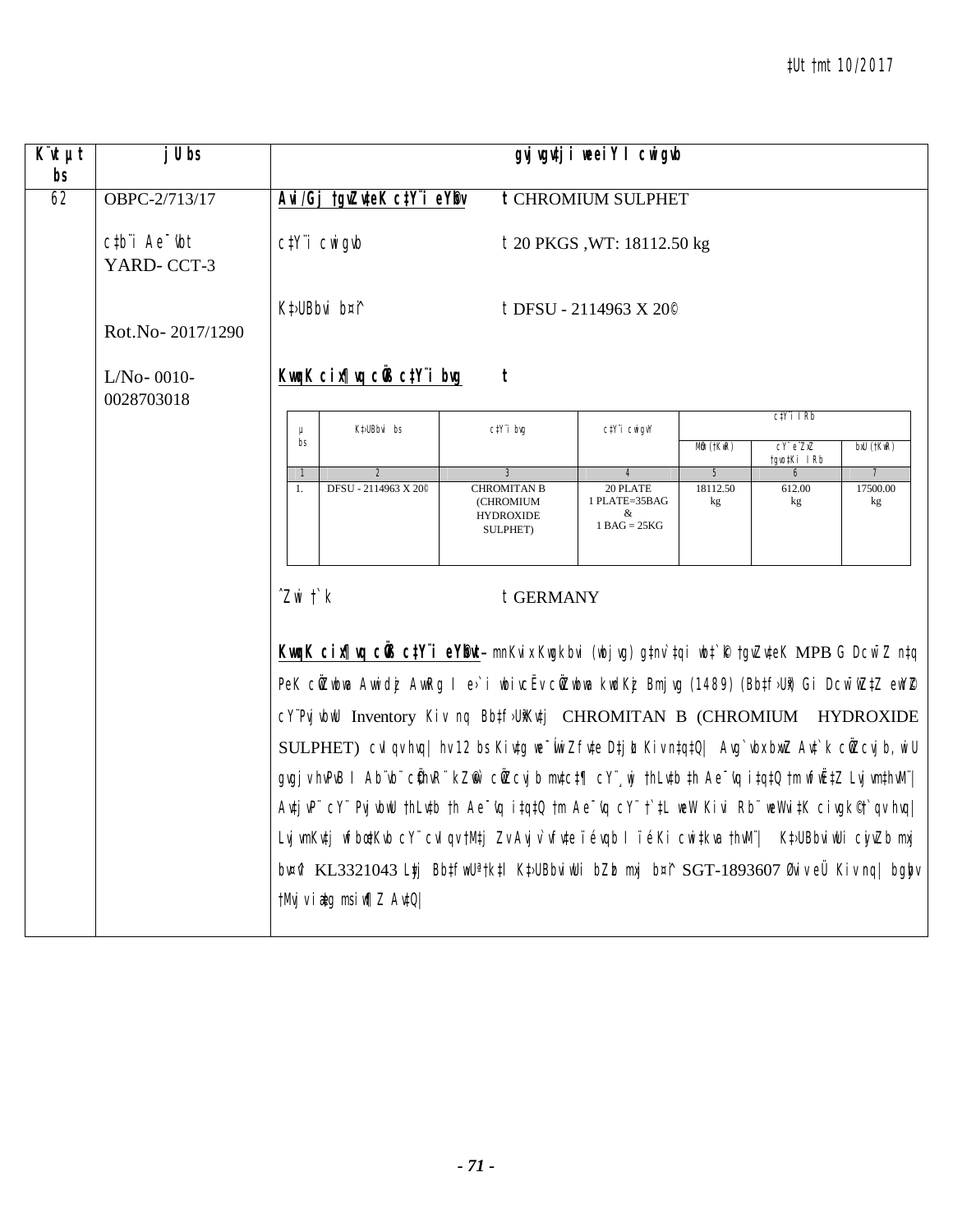## *‡Ut †mt 10/2017*

| $K\ddot{u}$ $\mu t$ | j U bs                                                 |                                                           |                                                  |                                                                                                                          | gvjugutji weeiY I cwigub                              |                |                  |                |  |  |  |
|---------------------|--------------------------------------------------------|-----------------------------------------------------------|--------------------------------------------------|--------------------------------------------------------------------------------------------------------------------------|-------------------------------------------------------|----------------|------------------|----------------|--|--|--|
| bs<br>63            | OBPC-2/677/17                                          | Avi/Gj tgvZuteK ctY i eYBv                                |                                                  |                                                                                                                          | <b>t CHROMIUM SULPHET</b>                             |                |                  |                |  |  |  |
|                     | $ctb$ <sup><math>i</math></sup> Ae $-$ tbt<br>YARD-MPB | $C/Y$ <sup>"</sup> $i$ $CW$ <sup><math>g</math></sup> $d$ |                                                  |                                                                                                                          | <i>t</i> 20 PKGS, WT: 18112.50 kg                     |                |                  |                |  |  |  |
|                     | Rot.No-2017/1237                                       | Kt>UBbvi b¤f                                              |                                                  |                                                                                                                          | $t$ CXDU - 1144913 X 20 <sup><math>\circ</math></sup> |                |                  |                |  |  |  |
|                     | $L/No-0010-$<br>0028703014                             |                                                           | KwaK cix   va ciB ctY i bug<br>t<br>$CiYi$ IRb   |                                                                                                                          |                                                       |                |                  |                |  |  |  |
|                     |                                                        |                                                           | Kt>UBbvi bs<br>ctY'i brg<br>$C/Y$ i $C$ wigv $Y$ |                                                                                                                          |                                                       |                |                  |                |  |  |  |
|                     |                                                        | $\mu$<br>bs                                               | Mm (tKwR)<br>cY eZxZ<br>bxU (tKwR)               |                                                                                                                          |                                                       |                |                  |                |  |  |  |
|                     |                                                        | $\mathcal{I}$                                             | 2                                                | 3                                                                                                                        |                                                       | $\sqrt{5}$     | tgro‡Ki IRb<br>6 | $\overline{7}$ |  |  |  |
|                     |                                                        | 1.                                                        | CXDU - 1144913 X 20 <sup>®</sup>                 | <b>CHROMITAN B</b><br>(CHROMIUM<br><b>HYDROXIDE</b><br>SULPHET)                                                          | 20 PLATE<br>1 PLATE=35BAG<br>&<br>$1$ BAG = $25$ KG   | 18112.50<br>kg | 612.00<br>kg     | 17500.00<br>kg |  |  |  |
|                     |                                                        | $Z$ wi $\uparrow$ $k$                                     |                                                  | t GERMANY<br>Kung K cirying cüs cty i eybut- mnKvix Kugkbvi (ubjvg) gtnv tqi ubt R tgvZvteK MPB G Dcw <sup>-</sup> Z ntq |                                                       |                |                  |                |  |  |  |
|                     |                                                        |                                                           |                                                  | PeK cůZubna Annidż AnnRg I e>`i ubivcËv cůZubna kudKż Bmjvg (1489) (BbtfJUi) Gi Dcw~wZtZ enYZ                            |                                                       |                |                  |                |  |  |  |
|                     |                                                        |                                                           |                                                  | CY'PIj vbill Inventory Kiv ng BbtfJUK#j CHROMITAN B (CHROMIUM HYDROXIDE                                                  |                                                       |                |                  |                |  |  |  |
|                     |                                                        |                                                           |                                                  | SULPHET) cul qu huq   hu 12 bs Kivtg we wii Zfite Dtj L Kiv ntqtQ   Aug`ubx bwuZ Aut`k cüZcuj b, wi U                    |                                                       |                |                  |                |  |  |  |
|                     |                                                        |                                                           |                                                  | gvgjv hvPvB I Ab vb" cühvR" kZmi` cüZcvjb mutct¶ cY" wj thLutb th Ae "vq itqt0 tm wfwEtZ LvjvmthvM"                      |                                                       |                |                  |                |  |  |  |
|                     |                                                        |                                                           |                                                  | AntjuP" cY" Pujubul thLutb th Ae "uq itqt0 tm Ae "uq cY" t'tL weW Kivi Rb" weWvitK civgk <sup>®</sup> t qu huq           |                                                       |                |                  |                |  |  |  |
|                     |                                                        |                                                           |                                                  | Lvj wnKvtj wfbœtKvb cY" cvl qv tMtj Zv Avj v`vfite ïévqb I ïéKi cwitkva thvM"  KtJUBbviwUi cjuZb mxj                     |                                                       |                |                  |                |  |  |  |
|                     |                                                        |                                                           |                                                  | brafi KL3321022 Ltj BbtfwU <sup>a</sup> tktl KtuBbviwUi bZb mxj bat SGT-1893606 Øviv eÜ Kiv nq  bgby                     |                                                       |                |                  |                |  |  |  |
|                     |                                                        | tMvj v KgRZA wbKU iw¶Z Av‡Q                               |                                                  |                                                                                                                          |                                                       |                |                  |                |  |  |  |
|                     |                                                        |                                                           |                                                  |                                                                                                                          |                                                       |                |                  |                |  |  |  |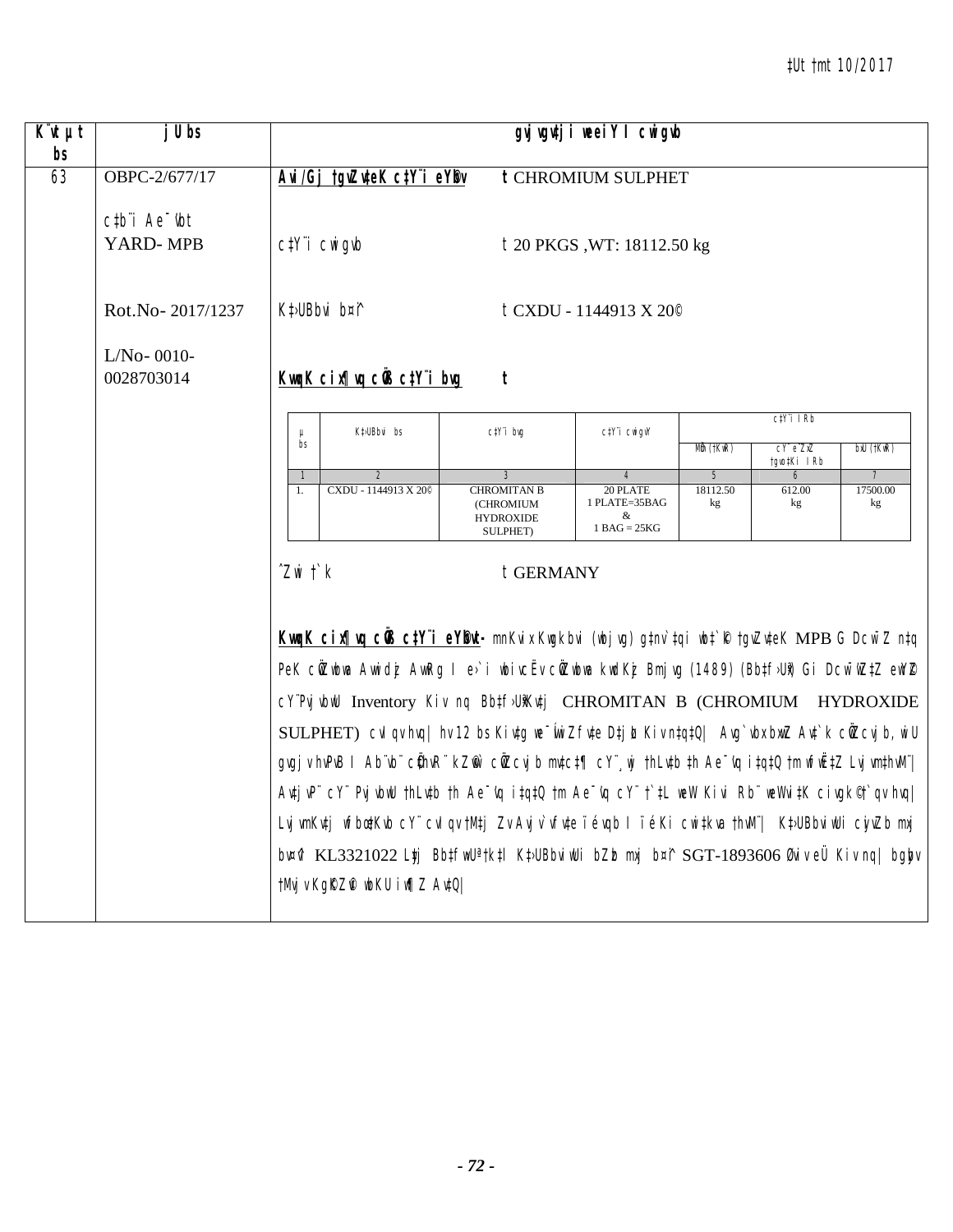| $\overline{K}$ 'it $\mu t$<br>bs | $j$ Ubs                                    | gyj vgutji weei Y I cwigub                                                                     |
|----------------------------------|--------------------------------------------|------------------------------------------------------------------------------------------------|
| $\overline{64}$                  | OBP-2/60/12                                | Avi/Gj tgvZuteK ctY"i eYBv t P/E                                                               |
|                                  | $ctb$ <sup><math>i</math></sup> Ae $-$ tht |                                                                                                |
|                                  | SHED-D                                     | $C\ddagger$ i Cwigwb t 01 PLTS = 60.00 KGS G.WT.                                               |
|                                  | #Ut tmt 04/13 (33)                         |                                                                                                |
|                                  | Rot.No-118/12.                             | KwaK cix¶wa cüß ctY i bug t ‡W>Uvj Btj KwUK †Pqvi                                              |
|                                  | $L/No$ -ECU-10-                            | MODEL - ITEM NO: 39-13                                                                         |
|                                  | PE-13                                      | <b>BATCH NO - 143-10</b>                                                                       |
|                                  |                                            | RATED VOLTAGE - 220V-240V                                                                      |
|                                  |                                            | RATED FREGUENCY: 50 Hz/160 Hz                                                                  |
|                                  |                                            | <b>RATED POWER: 200 W</b>                                                                      |
|                                  |                                            | <b>RATING TIME - 15 MINTES</b>                                                                 |
|                                  |                                            | <b>SOFETY STRUCTURE: TYPE-1</b>                                                                |
|                                  |                                            | ctb"i cwigwb I IRb t01 PCS                                                                     |
|                                  |                                            | KwqK cinflwq cüB ctY'i eYBwt- mnKvix Kwgkbvi (wbjvg) gtnv`tqi wbt`R tgvZvteK PeK               |
|                                  |                                            | cüZubwa, Avi.l.(wbjvg) Gi Dcw <sup>-</sup> wZtZ ewYZ jtUi cY" BbtfwU'Kiv nq  LvjvmKvtj Avg`vbx |
|                                  |                                            | bnuZ kZ©cilZcvjb, wiU gvgjv hvPvB I Ab vb kZm cilZcvjb mvtct¶ LvjvmthvM   AvtjvP               |
|                                  |                                            | cY" thLutb th Ae "vq itqt0 tm Ae "vq cY" t'tL weW Kivi Rb" weWvitK civgk <sup>®</sup> t'qv hvq |
|                                  |                                            | $\hat{Z}$ wi $\hat{I}$ $\hat{K}$ $\hat{C}$ vi qv hvq bvB                                       |
|                                  |                                            |                                                                                                |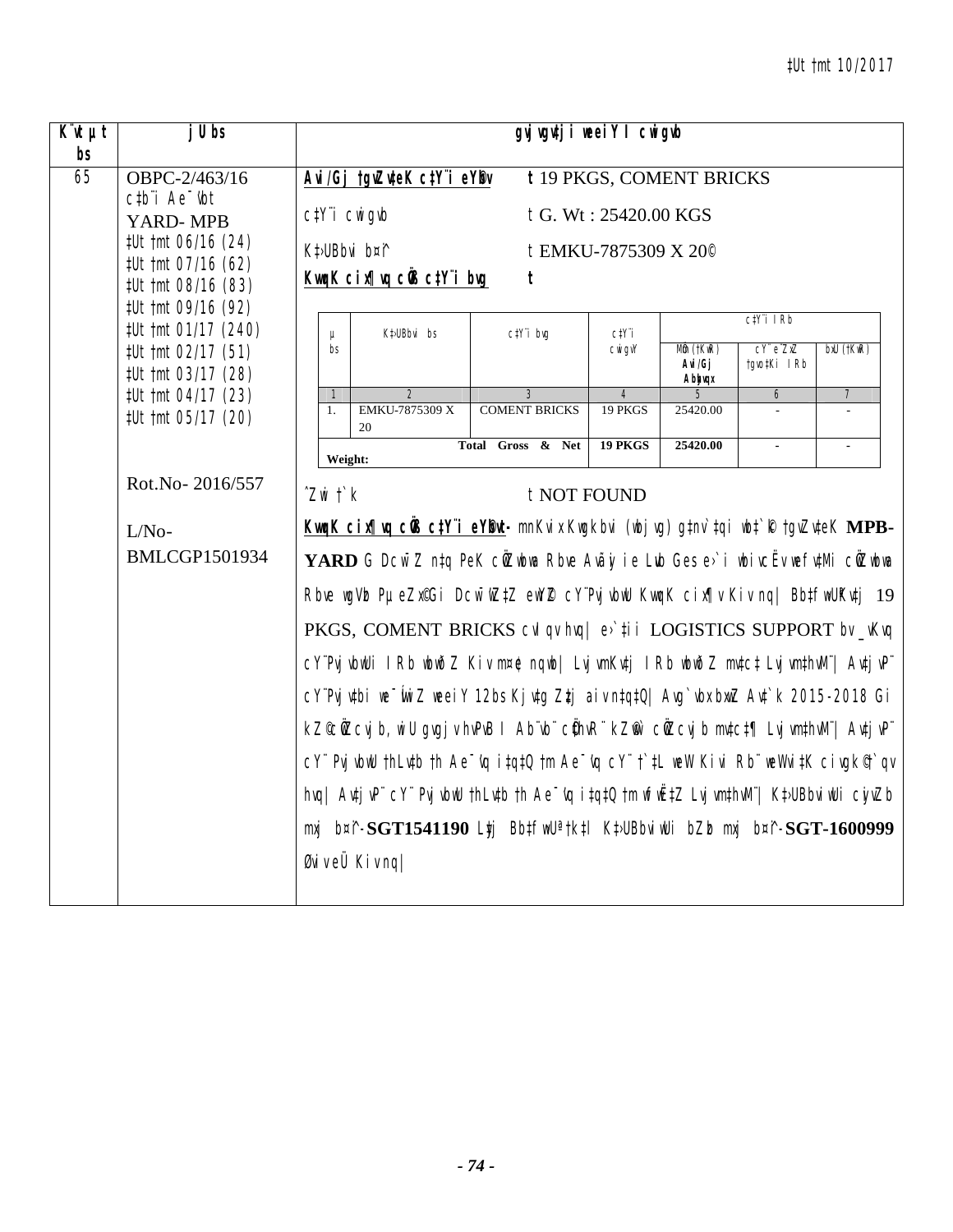| j U bs                                                                                                                            | gvj vgvtj i weeiY I cwigwb                                                                                                                                                                                                                                                                                                                                                                                                                                                                                                                                                                                                                                                                                                                                                                                                                                                                                                                                                                                                                                                                                                                      |                |                                                                                                                                                                                                  |                                                                                      |                               |                                                                                                          |  |
|-----------------------------------------------------------------------------------------------------------------------------------|-------------------------------------------------------------------------------------------------------------------------------------------------------------------------------------------------------------------------------------------------------------------------------------------------------------------------------------------------------------------------------------------------------------------------------------------------------------------------------------------------------------------------------------------------------------------------------------------------------------------------------------------------------------------------------------------------------------------------------------------------------------------------------------------------------------------------------------------------------------------------------------------------------------------------------------------------------------------------------------------------------------------------------------------------------------------------------------------------------------------------------------------------|----------------|--------------------------------------------------------------------------------------------------------------------------------------------------------------------------------------------------|--------------------------------------------------------------------------------------|-------------------------------|----------------------------------------------------------------------------------------------------------|--|
| OBPC-2/975/15                                                                                                                     |                                                                                                                                                                                                                                                                                                                                                                                                                                                                                                                                                                                                                                                                                                                                                                                                                                                                                                                                                                                                                                                                                                                                                 |                |                                                                                                                                                                                                  |                                                                                      |                               |                                                                                                          |  |
| $ctb$ <sup><math>i</math></sup> Ae $-$ tbt                                                                                        |                                                                                                                                                                                                                                                                                                                                                                                                                                                                                                                                                                                                                                                                                                                                                                                                                                                                                                                                                                                                                                                                                                                                                 |                | t                                                                                                                                                                                                |                                                                                      |                               |                                                                                                          |  |
| #Ut tmt 02/16 (341)                                                                                                               |                                                                                                                                                                                                                                                                                                                                                                                                                                                                                                                                                                                                                                                                                                                                                                                                                                                                                                                                                                                                                                                                                                                                                 |                | t                                                                                                                                                                                                |                                                                                      |                               |                                                                                                          |  |
| #Ut tmt 03/16 (151)                                                                                                               |                                                                                                                                                                                                                                                                                                                                                                                                                                                                                                                                                                                                                                                                                                                                                                                                                                                                                                                                                                                                                                                                                                                                                 |                |                                                                                                                                                                                                  |                                                                                      |                               |                                                                                                          |  |
| #Ut tmt 05/16 (84)                                                                                                                | bs                                                                                                                                                                                                                                                                                                                                                                                                                                                                                                                                                                                                                                                                                                                                                                                                                                                                                                                                                                                                                                                                                                                                              |                |                                                                                                                                                                                                  | cwi gvY                                                                              | Mỗ IRb<br>(‡KwR)              | <b>bxU IRb</b><br>(tKıR)                                                                                 |  |
| #Ut tmt 06/16 (112)                                                                                                               | $\mathbf{1}$                                                                                                                                                                                                                                                                                                                                                                                                                                                                                                                                                                                                                                                                                                                                                                                                                                                                                                                                                                                                                                                                                                                                    | $\overline{2}$ | 3                                                                                                                                                                                                |                                                                                      | 5                             | 6                                                                                                        |  |
| #Ut tmt 07/16 (136)<br>#Ut tmt 08/16 (133)                                                                                        |                                                                                                                                                                                                                                                                                                                                                                                                                                                                                                                                                                                                                                                                                                                                                                                                                                                                                                                                                                                                                                                                                                                                                 |                | vgvikiŽ BU<br>(ciZ B‡Ui IRb-<br>2.70 tKwR)                                                                                                                                                       | Ae "Iq<br>Gtj utgtj v<br>$Ae^-$ ig i $tqt0$                                          |                               | 15000                                                                                                    |  |
|                                                                                                                                   |                                                                                                                                                                                                                                                                                                                                                                                                                                                                                                                                                                                                                                                                                                                                                                                                                                                                                                                                                                                                                                                                                                                                                 |                |                                                                                                                                                                                                  |                                                                                      | 15000                         | 15000                                                                                                    |  |
| #Ut tmt 02/17 (83)<br>#Ut tmt 03/17 (49)<br>#Ut tmt 04/17 (41)<br>#Ut tmt 05/17 (30)<br>Rot.No-2015/2604.<br>L/No-CNXGG<br>107674 | WEIGHT:<br><b>TOTAL GROSS &amp; NET</b><br>$Z$ wi $\uparrow$ $k$<br><b>NOT FOUND</b><br>Ť<br>KwqK cix¶wq cÜB ctY"i eYBut- mnKvix Kwgkbvi (wbjvg) l ivR <sup>-^</sup> KgRZfi wbt`R tgvZvteK<br>YARD-MN G Dcw <sup>-</sup> Z n‡q PeK cilZubwa Rbve tgvt AvKei Avjx (Gm,Avi, I, G) I wbivcEv<br>cüzubwa Rbve tqvt iwdKiz Bmjvg (1476) Gi Dcw~wZtZ cY" Bbtf5Uil Kiv ng  Bbtf5UilKvtj<br>wmtg›U, cv_i I ewyi wgwkiZ BU (cilz B‡Ui IRb-2.70 †KwR) †`L‡Z cvlqv hvq  hvi IRb<br>Avi.Gj G ewYZ I Rtbi mut_mvgAm cY® Avtj vP ctY i O2wcm bgby msMh ceR wbj vg kvLvi<br>bgby Kt¶ Rgy t`qy ntqtQ  ctYï cwigyb tewk nlqvq Zvr¶wbKfvte me tjv cYïlRb t`qv<br>m¤ė ngub weavg Lvj wnKvtj IRb wbwðZ ntg Lvj wnthwM"  ctb"i eYBv I cwigvbmn we~wwiZ<br>Z_"DcțiwuLZ QtK Ztzj aiv nțiv  Avg`vbx bxwZ Avt`tki kZ©wiU gvgjv hvPvB I Ab"vb"<br>cühvR" kZm" cüZcvjb mvtct¶ Ges cY"w` thLvtb th Ae~vq itqtQ tm wfwËtZ LvjvmthvM" <br>AutivP" $cY^{\dagger}$ , tiv th Luth th Ae $\ddot{}$ uq it qt 0 tm Ae $\ddot{}$ uq $cY^{\dagger}$ t' the well Kivi Rb" well wit K civgk $^{\circ}$<br>t`qv hvq   ciyzb mxj bv¤ri bs-A0224UASC-4676646 Ltj BbtfwU'tktl KtJBbviwU mxj |                |                                                                                                                                                                                                  |                                                                                      |                               |                                                                                                          |  |
|                                                                                                                                   | YARD-MN<br>#Ut tmt 04/16 (74)<br>#Ut tmt 09/16 (139)<br>#Ut tmt 01/17 (274)                                                                                                                                                                                                                                                                                                                                                                                                                                                                                                                                                                                                                                                                                                                                                                                                                                                                                                                                                                                                                                                                     | $\mathbf{1}$   | Avi/Gj tgvZuteK ctY"i eYBv<br>$C/Y$ <sup>"</sup> $i$ $CW$ <sup><math>g</math></sup> $\not $<br>Kt>UBbvi b¤î<br>KwgK cix¶yg ciß ctY i byg<br><b>Kt</b> <sub>ll</sub> Bbvi bs<br>UACU-3666404X 20® | $\mathbf{t}$<br>$ctY$ i bıg<br>umtg»U, cv_i I ewj<br>$b$ ¤î SGT-1486021 ØviveÜ Kivng | ctY i<br>$CY$ , $tj$ v tLvj v | STC-15 PKGS WIRE SCRAP.<br>G.WT: 15000.00 KGS.<br>UACU-3666404 X 20 <sup>°</sup><br>$ctY$ i IRb<br>15000 |  |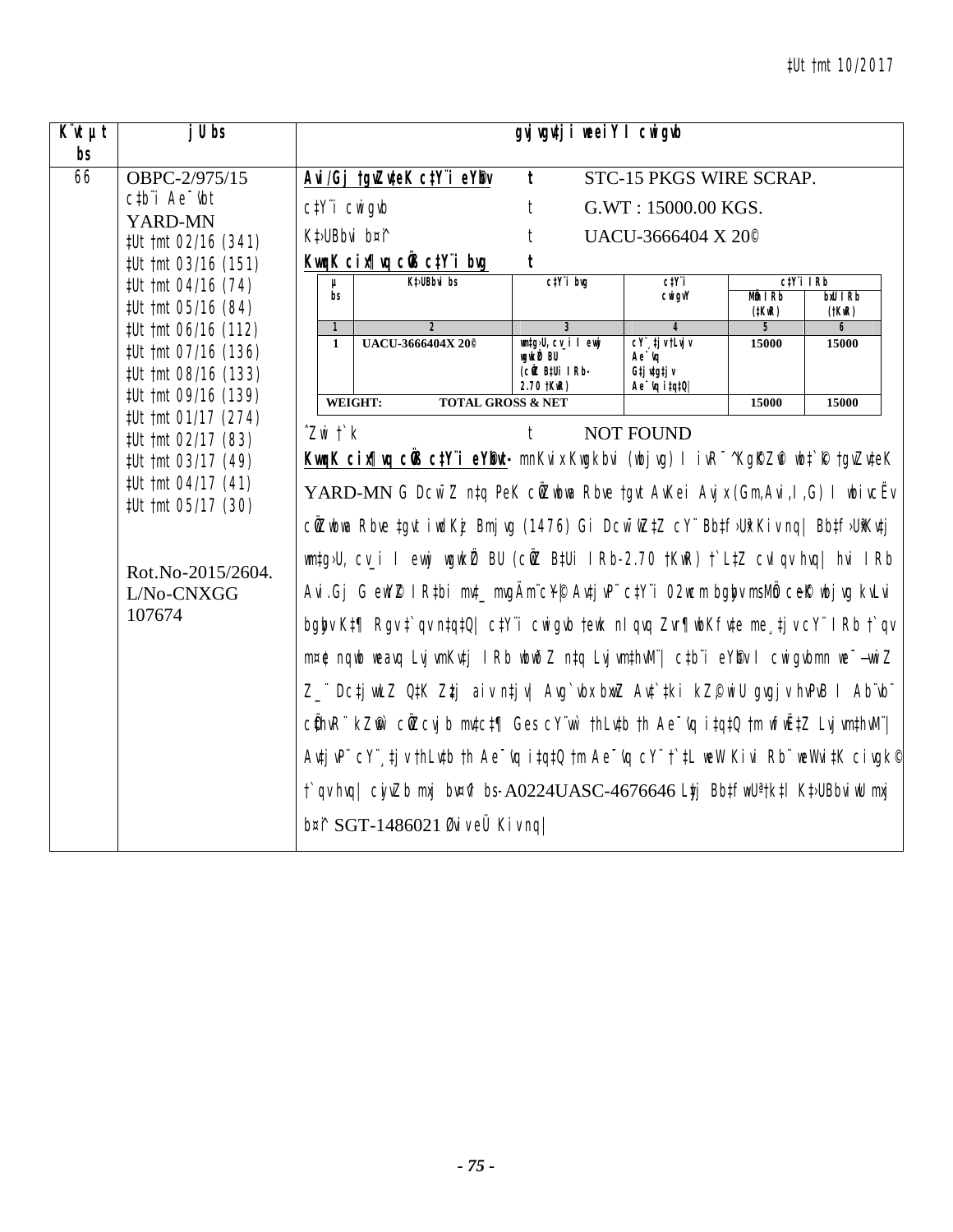| $\overline{K}$ 'it $\mu t$<br>bs | j U bs                                                                                       |                                                                                                                             |              | gyj vgutj i weeiY I cwigub                   |                                                 |                      |
|----------------------------------|----------------------------------------------------------------------------------------------|-----------------------------------------------------------------------------------------------------------------------------|--------------|----------------------------------------------|-------------------------------------------------|----------------------|
| 67                               | OBPC-2/121/16<br>$ctb$ <sup><math>\dot{}</math></sup> Ae $\dot{}$ $\dot{}$ $\dot{}$ $\dot{}$ | Avi/Gj tgvZuteK ctY i eYBv                                                                                                  | $\mathbf{t}$ | 57 PKGS CEMENT BRICKS                        |                                                 |                      |
|                                  | YARD-MPB<br>#Ut tmt 04/16 (106)                                                              | $C/Y$ <i>i</i> $C$ <i>wi gvb</i>                                                                                            | t            | 75140 KGS (G.W)                              |                                                 |                      |
|                                  | #Ut tmt 05/16 (90)<br>#Ut tmt 06/16 (117)<br>#Ut tmt 07/16 (140)<br>#Ut tmt 08/16 (136)      | Kt>UBbvi b¤f<br>PCIU-2113351 X 20 <sup>°</sup>                                                                              |              | PCIU-1534865 X $20^{\circ}$                  | GLDU-9613452 X 40 <sup><math>\circ</math></sup> |                      |
|                                  |                                                                                              | KwqK cix¶vq ciB ctY i bug                                                                                                   | t            |                                              |                                                 |                      |
|                                  | #Ut tmt 09/16 (142)<br>#Ut tmt 01/17 (281)                                                   | ctb"i bvg                                                                                                                   | t            | <b>CEMENT BRICKS</b>                         |                                                 |                      |
|                                  | #Ut tmt 02/17 (90)                                                                           | $ctb$ <sup>"</sup> $i$ $c$ <sup><math>y</math><math>i</math></sup> $g$ <sup><math>y</math><math>b</math></sup> $l$ $l$ $Rb$ | t            | 57 PKG, 75140 KGS (G.W) (Avi/Gj Abhyqy)      |                                                 |                      |
|                                  | #Ut tmt 03/17 (56)<br>#Ut tmt 04/17 (48)                                                     | $Z$ wi $\ddot{\mathcal{L}}$ $k$                                                                                             | t            | <b>NOT FOUND</b>                             |                                                 |                      |
|                                  | #Ut tmt 05/17 (41)                                                                           | KungK cin¶uq cüs ctYïi eY®ut- mnKvix Kugkbvi (ubjvg) gtnv`tqi ubt`R tgvZvteK e>`tii                                         |              |                                              |                                                 |                      |
|                                  | Rot.No-2015/3040<br>L/No-ITJCGP151<br>1065                                                   | YARD-MPB G Dcw <sup>-</sup> Z n‡q PeK cŴZwbwa ‡Kke †PŠajn, Dem I e>`i wbivcËv wefv‡Mi m`m"                                  |              |                                              |                                                 |                      |
|                                  |                                                                                              | Rbve mRxe KvRx (÷vd bs 1793) Ges ivR <sup>-^</sup> Kg $RZ^{\rho}$ (Bb‡fwU) Gi Dcw <sup>-</sup> wZ‡Z Av‡jvP" j‡Ui            |              |                                              |                                                 |                      |
|                                  |                                                                                              | 3mU KtJUBbvi KwngK cix¶v Kiv ng  KwngK cŴ3 ctY i eYBv wb¤§ifc:                                                              |              |                                              |                                                 |                      |
|                                  |                                                                                              | Kt <sub>&gt;UBbvi</sub> b¤f                                                                                                 |              | KwgK cix[ vg cOB ctY i bvg                   | C <b>utKR</b> msL v                             | tgw IRb              |
|                                  |                                                                                              | PCIU-2113351 X 20 <sup>°</sup>                                                                                              |              | <b>CEMENT BRICKS</b>                         | <b>19 PKG</b>                                   | 24960 KG             |
|                                  |                                                                                              | PCIU-1534865 X 20 <sup>°</sup><br>GLDU-9613452 X 40 <sup>°</sup>                                                            |              | <b>CEMENT BRICKS</b><br><b>CEMENT BRICKS</b> | <b>19 PKG</b><br><b>19 PKG</b>                  | 25120 KG<br>25060 KG |
|                                  |                                                                                              |                                                                                                                             |              | <b>GRAND TOTAL =</b>                         | <b>57 PKS</b>                                   | 75140 KG             |
|                                  |                                                                                              | Dtj L" th, cY"iUi AvBwRGg mieivn Kiv nqwb  Avg`vbx bwuZ Avt`k 2015-2018 Gi kZ <sup>@</sup>                                  |              |                                              |                                                 |                      |
|                                  |                                                                                              | cůZcvj b, wi U gvgj v msµvšZ_" hvPvB l Ab"vb" kZmi` cůZcvj b mvtct¶ Ab"tKvb AvBbMZ                                          |              |                                              |                                                 |                      |
|                                  |                                                                                              | evav bv_vK‡j cY" Pvj vbwU Lvj vm‡hvM"  Av‡j vP" cY" Pvj vbwU ‡hLv‡b †h Ae "vq Av‡Q †mLv‡b †m                                |              |                                              |                                                 |                      |
|                                  |                                                                                              | Ae "rg cY" t`‡L weW Kivi Rb" weWvi‡K civgk® qv th‡Z cv‡i   Av‡j vP" Pvj v‡bi cY" IR‡b                                       |              |                                              |                                                 |                      |
|                                  |                                                                                              | fvix nl qvq jwRwóK mytcvU°Gi Afyte I Rb Kiv m¤e nqwb  Lvj wn ch@q I Rb wbwðZ cef( Qvo                                       |              |                                              |                                                 |                      |
|                                  |                                                                                              | t`qv th‡Z cv‡i   cY¨ Pvj vbwU thLv‡b th Ae~vq Ges th cwigv‡Y i‡q‡Q tm wfwˇZ Lvj vm‡hwM¨                                     |              |                                              |                                                 |                      |
|                                  |                                                                                              | $\emph{c}$ iyıZb mxj bv¤ii bs PIL-W907030, PIL-W907032 & PIL-W907034 Ltj Bb‡fiwU <sup>a</sup>                               |              |                                              |                                                 |                      |
|                                  |                                                                                              | †k‡l K‡UBbviwU mxj b¤î bs JP-308742, SGT-1546005 & SGT-1546001 Øviv eÜ Kiv                                                  |              |                                              |                                                 |                      |
|                                  |                                                                                              | nq/                                                                                                                         |              |                                              |                                                 |                      |
|                                  |                                                                                              |                                                                                                                             |              |                                              |                                                 |                      |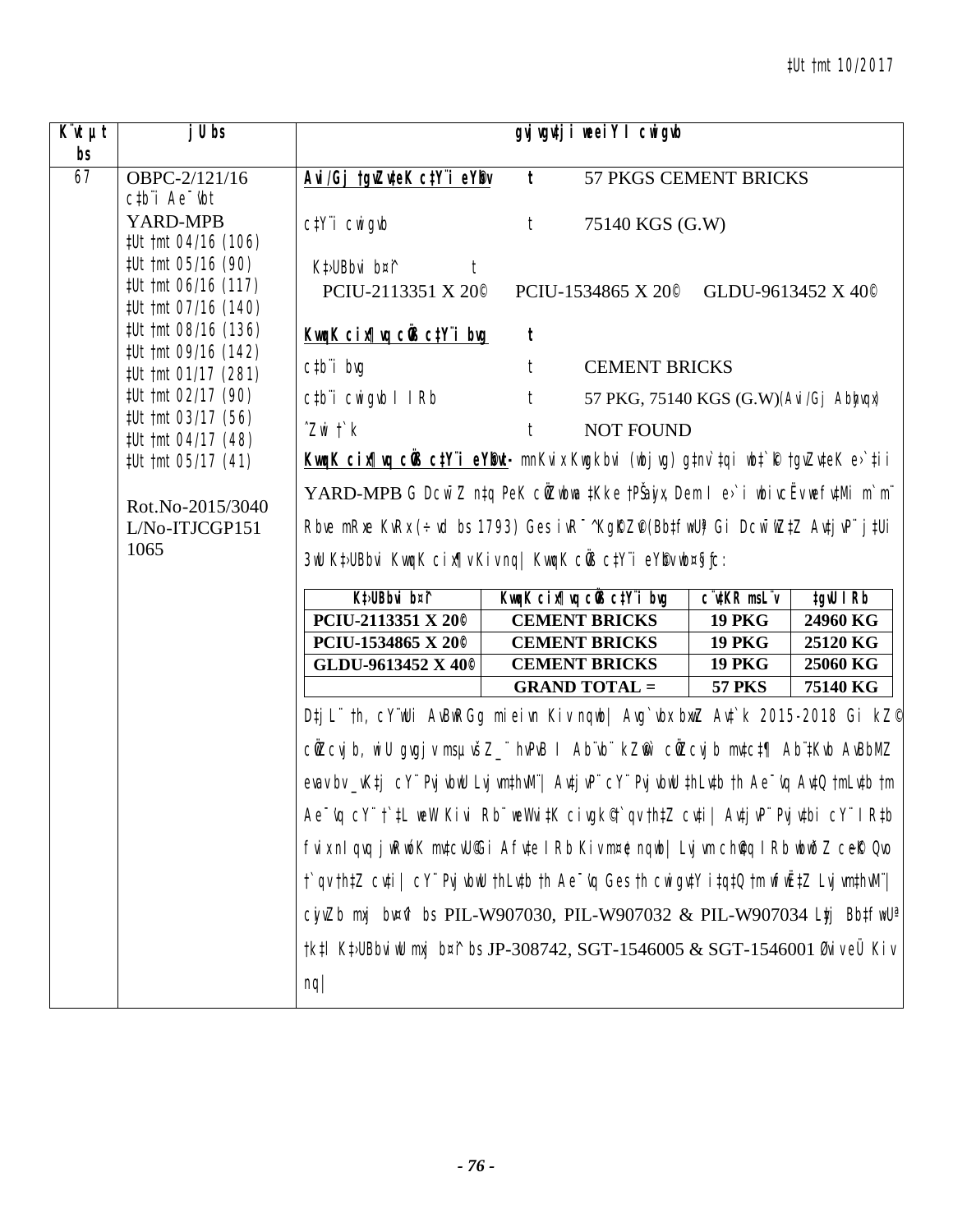| $\overline{K}$ it $\mu t$<br>bs | $j$ Ubs                                                     |                                                               | gvj vgutj i weeiY I cwigub                                                                                                                                                                                                                                                                                                                                                                                                                                                                                                                                                                                                                                                                                                                                                                                                                                                                                                            |
|---------------------------------|-------------------------------------------------------------|---------------------------------------------------------------|---------------------------------------------------------------------------------------------------------------------------------------------------------------------------------------------------------------------------------------------------------------------------------------------------------------------------------------------------------------------------------------------------------------------------------------------------------------------------------------------------------------------------------------------------------------------------------------------------------------------------------------------------------------------------------------------------------------------------------------------------------------------------------------------------------------------------------------------------------------------------------------------------------------------------------------|
| 68                              | OBPC-2/394/17<br>$ctb$ <sup><math>i</math></sup> Ae $-$ ibt | Avi/Gj tgvZuteK ctY'i eYBv                                    | <b>t 09 PLTS OF LABORATORY REAGENTS</b>                                                                                                                                                                                                                                                                                                                                                                                                                                                                                                                                                                                                                                                                                                                                                                                                                                                                                               |
|                                 | YARD-06<br>#Ut tmt 05/17 (106)                              | $C/Y$ <sup>"</sup> $i$ $CW$ <sup><math>g</math></sup> $\not $ | t 6858.00 KGS                                                                                                                                                                                                                                                                                                                                                                                                                                                                                                                                                                                                                                                                                                                                                                                                                                                                                                                         |
|                                 | Rot.No-2017/338<br>$L/No-$                                  | Kt <sub>&gt;UBbvi</sub> b¤f                                   | t KKTU-7692264 X 20.º                                                                                                                                                                                                                                                                                                                                                                                                                                                                                                                                                                                                                                                                                                                                                                                                                                                                                                                 |
|                                 | KKULEH164844                                                | KwgK cix[ vg c@ ctY i bvg                                     | <b>t LABORATORY REAGENTS</b>                                                                                                                                                                                                                                                                                                                                                                                                                                                                                                                                                                                                                                                                                                                                                                                                                                                                                                          |
|                                 |                                                             | ctbi cwigwb I IRb                                             | $t$ 6858.00 KGS (G.W.) 6621.00 KGS (N.W.)                                                                                                                                                                                                                                                                                                                                                                                                                                                                                                                                                                                                                                                                                                                                                                                                                                                                                             |
|                                 |                                                             | Drcv tbi ZwiL                                                 | $t$ 01-09-2016                                                                                                                                                                                                                                                                                                                                                                                                                                                                                                                                                                                                                                                                                                                                                                                                                                                                                                                        |
|                                 |                                                             | tgqv` DËxY®I qvi ZwiL                                         | $t$ 01-09-2017                                                                                                                                                                                                                                                                                                                                                                                                                                                                                                                                                                                                                                                                                                                                                                                                                                                                                                                        |
|                                 |                                                             | $msh\mathcal{F}$                                              | KwqK cinfluq cüsctY'i eYBut-mnKvix Kwqkbvi (wbjvg) gtnv`tqi wbt`R tgvZvteK Y-06<br>G Dcw <sup>-</sup> Z ntq PeK cüzubua Rbve tgv: Avey tnvtmb, e>`i ubivcËv wefutMi cüzubua Rbve<br>Kvqvj Dwib Gi Dcw~wZtZ ewYZ cY`PvjvbwUi BbtfwUªKiv ng  BbtfwUKvtj KtJUBbvtii<br>gta" LABORATORY REAGENTS tgikb cvl qv hvq   Zte cY" tj v wK KutR e"eüZ nte<br>Zv Rvbv m¤ė ngwb  ZvB Lvj wn Kvhę̃ug Gi cte©ctY i iwmvgwbK cix¶v Kti cb wU wK KvtR<br>e eüZ n‡e Zv †R‡b Lvj vm † I qvi Rb mçwik KiwQ  Avg wb bwz Av‡ k, 2015-18 kZ <sup>d</sup><br>cůZcvj b, ivmvqubK cix¶v, wiU gvgjv msµvšZ_" hvPvB I Ab vb" kZm cůZcvj b mvtct¶<br>Ges Ab two AvBbMZ evav by _vKtj cY'Pvj vbuU Lvj wnthvM'   Avtj vP' cY'Pvj vbuU thLvtb th<br>$Ae^-$ iq itqt $0$ tm $Ae^-$ iq cY" t`tL weW Kivi Rb" weWvitK civgk $\mathcal$ qv thtZ cvti   Dtj L",<br>cY'PvjvbwU thLvtb th Ae <sup>-</sup> vq Ges th cwigvY itqtQ tm wfwEtZ LvjvmthvM'  <sup>-</sup> r¶wiZ Qwe |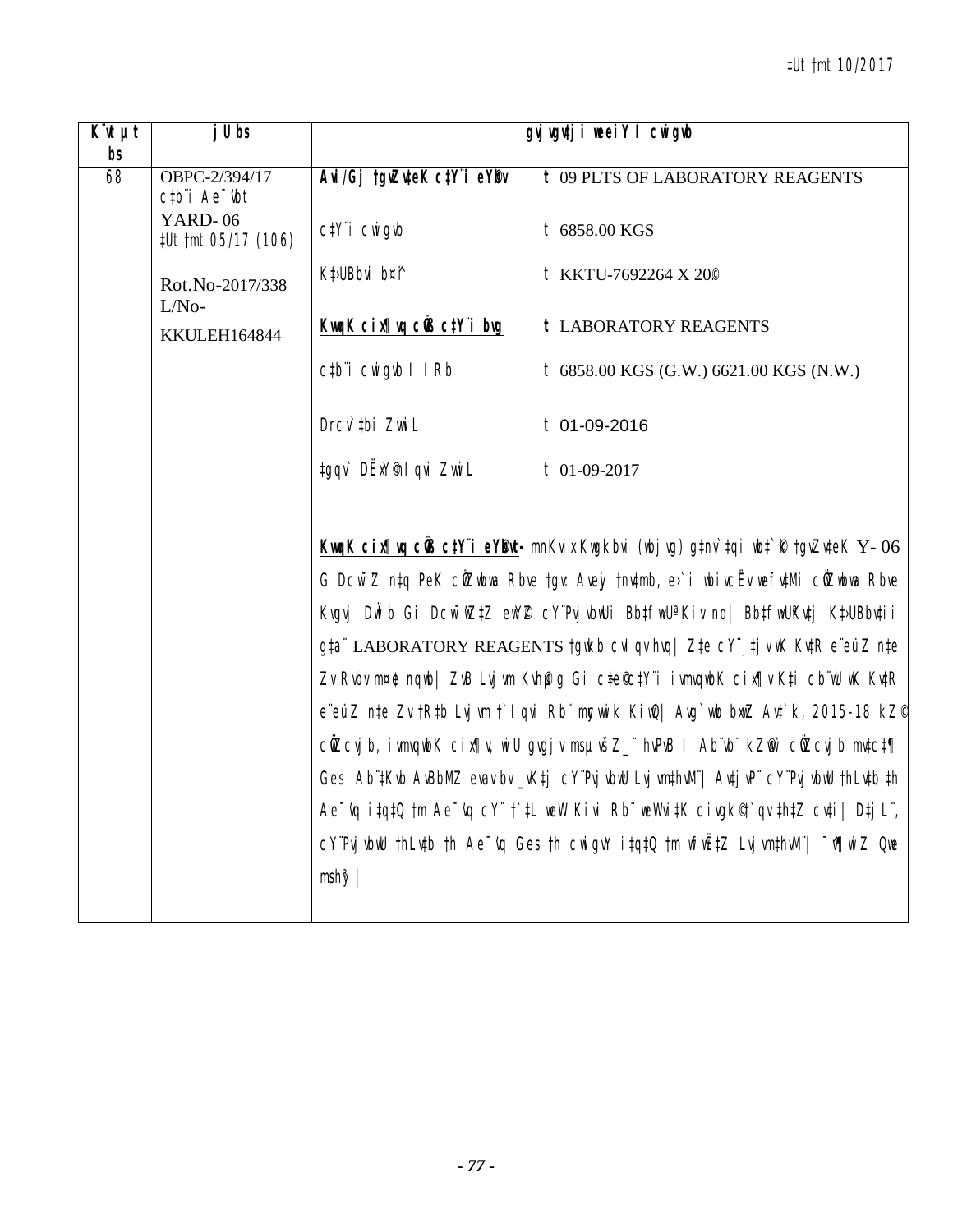| $K^{\cdot}$ ut $\mu$ t<br>bs | j U bs                                                          |                                                                                                                                                                                                                                                                                                                                                                                                                                                                                                                                                                                                                                                                               |                                                                                          |                                                                                                                                | gyj vgvtji weeiY I cwigvb                                      |                      |                                 |                          |  |  |
|------------------------------|-----------------------------------------------------------------|-------------------------------------------------------------------------------------------------------------------------------------------------------------------------------------------------------------------------------------------------------------------------------------------------------------------------------------------------------------------------------------------------------------------------------------------------------------------------------------------------------------------------------------------------------------------------------------------------------------------------------------------------------------------------------|------------------------------------------------------------------------------------------|--------------------------------------------------------------------------------------------------------------------------------|----------------------------------------------------------------|----------------------|---------------------------------|--------------------------|--|--|
| 69                           | OBP-3/80/16                                                     |                                                                                                                                                                                                                                                                                                                                                                                                                                                                                                                                                                                                                                                                               |                                                                                          | Avi/Gj tgvZuteK ctY i eYBv                                                                                                     | <b>tHEAVY PAINT BRUSH</b>                                      |                      |                                 |                          |  |  |
|                              |                                                                 |                                                                                                                                                                                                                                                                                                                                                                                                                                                                                                                                                                                                                                                                               | $C/Y$ <sup>"</sup> $i$ $CW$ <sup><math>g</math></sup> $d$<br>t 30 PKG, G:WT: 206 .00 KGS |                                                                                                                                |                                                                |                      |                                 |                          |  |  |
|                              | $ctb$ <sup>"</sup> $i$ Ae $-$ <sub>ibt</sub><br>SHED-12 $(L/F)$ |                                                                                                                                                                                                                                                                                                                                                                                                                                                                                                                                                                                                                                                                               |                                                                                          | KwaK cix¶va ciB ctY i bug<br>t                                                                                                 |                                                                |                      |                                 |                          |  |  |
|                              |                                                                 | μ<br>bs                                                                                                                                                                                                                                                                                                                                                                                                                                                                                                                                                                                                                                                                       | $C/Y$ i bvq                                                                              | $C\ddagger Y$ i $C\ddot{\mathbf{u}}$ gvY                                                                                       |                                                                |                      | $C/Y$ i IRb                     |                          |  |  |
|                              | #Ut tmt 05/17 (130)                                             |                                                                                                                                                                                                                                                                                                                                                                                                                                                                                                                                                                                                                                                                               |                                                                                          |                                                                                                                                |                                                                | Mm (tKwR)            | $cY$ $eZxZ$<br>tgvo‡Ki IRb      | $b$ xU $(t$ Ku $R)$      |  |  |
|                              | Rot.No-2016/1096<br>$L/No-$<br>575872001GD                      | 1.                                                                                                                                                                                                                                                                                                                                                                                                                                                                                                                                                                                                                                                                            | <b>HEAVY</b><br><b>PAINT</b><br><b>BRUSH</b>                                             | 28PKG HEAVY<br><b>BRUSH.1PKG=8 INNER</b><br><b>BOX AND 1 INNER</b><br>$BOX = 12$ PCS,<br>& CUTTING BLADE,<br>$1PKG = 180$ PCS. | 28 PKG= 224<br><b>INNER BOX,</b><br>224 INNER BOX=<br>2688 PCS | 206.00<br><b>KGS</b> | 28.00 KGS                       | 178.00<br>KGS            |  |  |
|                              |                                                                 | $Z$ wi $\ddot{\Gamma}$ $\dot{\kappa}$                                                                                                                                                                                                                                                                                                                                                                                                                                                                                                                                                                                                                                         |                                                                                          |                                                                                                                                | t CHINA                                                        |                      |                                 |                          |  |  |
|                              |                                                                 |                                                                                                                                                                                                                                                                                                                                                                                                                                                                                                                                                                                                                                                                               |                                                                                          | KwaK cix¶wa cÜB c‡Y'i eYBwt-mnKvix Kwgkbvi (wbjwg) g‡nv`q wb‡`R †gvZwteK SHED- 12                                              |                                                                |                      |                                 |                          |  |  |
|                              |                                                                 |                                                                                                                                                                                                                                                                                                                                                                                                                                                                                                                                                                                                                                                                               |                                                                                          | (L/F) G Dcw <sup>-</sup> Z ntq PeK cûZwbwa I ivR <sup>-^</sup> KgRZP (Bbtf5Ul) Dcw <sup>-</sup> wZtZ ewYZ cY'PvjvbwU           |                                                                |                      |                                 |                          |  |  |
|                              |                                                                 |                                                                                                                                                                                                                                                                                                                                                                                                                                                                                                                                                                                                                                                                               |                                                                                          | INVENTORY Kiv nq  Avtj vP" cY"uUi bgby ubj vg kvLvq msi w¶Z AvtQ  Avtj vP" cY" Avg`vbx                                         |                                                                |                      |                                 |                          |  |  |
|                              |                                                                 |                                                                                                                                                                                                                                                                                                                                                                                                                                                                                                                                                                                                                                                                               |                                                                                          | bnuZ Avt`k Gi 2015-2018 kZ©cllZcvjb, wiU gvgjv hvPvB Ab¨vb¨ cÜhvR¨ kZm̃` cllZcvjb l IRb                                        |                                                                |                      |                                 |                          |  |  |
|                              |                                                                 |                                                                                                                                                                                                                                                                                                                                                                                                                                                                                                                                                                                                                                                                               |                                                                                          | "whuðZ mutct¶ cY'Puj vbuU Luj vmthvM"  Autj vP" cY" Puj vbuU thLutb th Ae~vq i tqtQ tm Ae~vq cY                                |                                                                |                      |                                 |                          |  |  |
|                              |                                                                 |                                                                                                                                                                                                                                                                                                                                                                                                                                                                                                                                                                                                                                                                               |                                                                                          | t`#L weW Kivi Rb¨weWvi#K civgkণ`qv hvq  D‡j L¨th, Av‡j vP¨cY¨Pvj vbwU thLv‡b th Ae¯vq i‡q‡Q                                    |                                                                |                      |                                 |                          |  |  |
|                              |                                                                 |                                                                                                                                                                                                                                                                                                                                                                                                                                                                                                                                                                                                                                                                               | tm wfwˇZ Lvj vm‡hvM"                                                                     |                                                                                                                                |                                                                |                      |                                 |                          |  |  |
| 70                           | OBP-3/81/16                                                     |                                                                                                                                                                                                                                                                                                                                                                                                                                                                                                                                                                                                                                                                               |                                                                                          | Avi/Gj tgvZuteK ctY i eYBv                                                                                                     | t HEAVY PAINT BRUSH                                            |                      |                                 |                          |  |  |
|                              | $ctb$ <sup>"</sup> $i$ Ae $-$ tht<br>SHED-12 $(L/F)$            |                                                                                                                                                                                                                                                                                                                                                                                                                                                                                                                                                                                                                                                                               | $C/Y$ <sup>"</sup> $i$ $CW$ <sup><math>g</math></sup> $\n $                              |                                                                                                                                | t 30 PKG, G:WT: 206 .00 KGS                                    |                      |                                 |                          |  |  |
|                              | #Ut tmt 05/17 (132)                                             |                                                                                                                                                                                                                                                                                                                                                                                                                                                                                                                                                                                                                                                                               |                                                                                          | KwgK cix¶yg ciß ctY i byg                                                                                                      |                                                                |                      |                                 |                          |  |  |
|                              |                                                                 | μ                                                                                                                                                                                                                                                                                                                                                                                                                                                                                                                                                                                                                                                                             | $C/Y$ i bvg<br>bs                                                                        | $C/Y$ <sup><math>i</math></sup> $C$ <sup><math>N</math></sup> $g$ <sup><math>V</math></sup>                                    |                                                                |                      | $CiYi$ IRb                      |                          |  |  |
|                              | Rot.No-2016/1096<br>$L/No-$                                     |                                                                                                                                                                                                                                                                                                                                                                                                                                                                                                                                                                                                                                                                               |                                                                                          |                                                                                                                                |                                                                | МØп<br>$(t$ Kıl $R)$ | $cY$ e $ZnZ$<br>tgvo‡Ki<br>I Rb | $b$ x $U$ ( $t$ Kw $R$ ) |  |  |
|                              | 575872001GD                                                     | $\mathbf{1}$<br>1.                                                                                                                                                                                                                                                                                                                                                                                                                                                                                                                                                                                                                                                            | 3<br><b>HEAVY</b>                                                                        | $\overline{4}$<br>28PKG HEAVY                                                                                                  | 5<br>28 PKG=224                                                | 6<br>206.00          | $\overline{7}$<br>28.00         | 8<br>178.00              |  |  |
|                              |                                                                 |                                                                                                                                                                                                                                                                                                                                                                                                                                                                                                                                                                                                                                                                               | <b>PAINT</b><br><b>BRUSH</b>                                                             | BRUSH, 1PKG=8<br><b>INNER BOX AND 1</b><br>INNER BOX= 12 PCS,<br>$&$ 1PKG = 180 PCS<br><b>CUTTING BLADE,</b>                   | <b>INNER BOX,</b><br>224 INNER<br>$BOX=$<br>2688 PCS           | <b>KGS</b>           | KGS                             | KGS                      |  |  |
|                              |                                                                 | $Z$ wi $\ddot{\mathcal{L}}$ $k$                                                                                                                                                                                                                                                                                                                                                                                                                                                                                                                                                                                                                                               |                                                                                          |                                                                                                                                | t CHINA                                                        |                      |                                 |                          |  |  |
|                              |                                                                 | KwaK cin Jwa cüB ctY'i eYBut-mnKvix Kwgkbvi (wbjwg) gtnv`q wbt`R tgvZuteK SHED-8 L/F G<br>Dcw <sup>-</sup> Z ntq PeK cüZubua I ivR <sup>-^</sup> KgRZP(Bbtf>Uit) Dcw <sup>-</sup> wZtZ ewYZ cY'PvjvbwU INVENTORY<br>Kiv nq  Avtj vP" cY'illi bgby ubj vg kvLvq msi w¶ Z AvtQ  Avtj vP" cY" Avg`vbx bxuZ Avt`k Gi<br>2015-2018 kZ©cilZcuj b, wi U gvgj v hvPvB Ab vb" cihvR" kZm cilZcuj b I I Rb wbwo Z mvtct¶<br>cY'PvjvbwU LvjvmthwN"  AvtjvP" cY" PvjvbwU thLvtb th Ae "vq itqtQ tm Ae "vq cY" t`tL weW Kivi<br>Rb" weWvitK civgk <sup>®</sup> t`qv hvq  Dtj L" th, Avtj vP" cY'Pvj vbwU thLvtb th Ae <sup>-</sup> vq itqtQ tm wfwEtZ<br>$L$ vj vm $\sharp$ hv $M^{\cdot}$ |                                                                                          |                                                                                                                                |                                                                |                      |                                 |                          |  |  |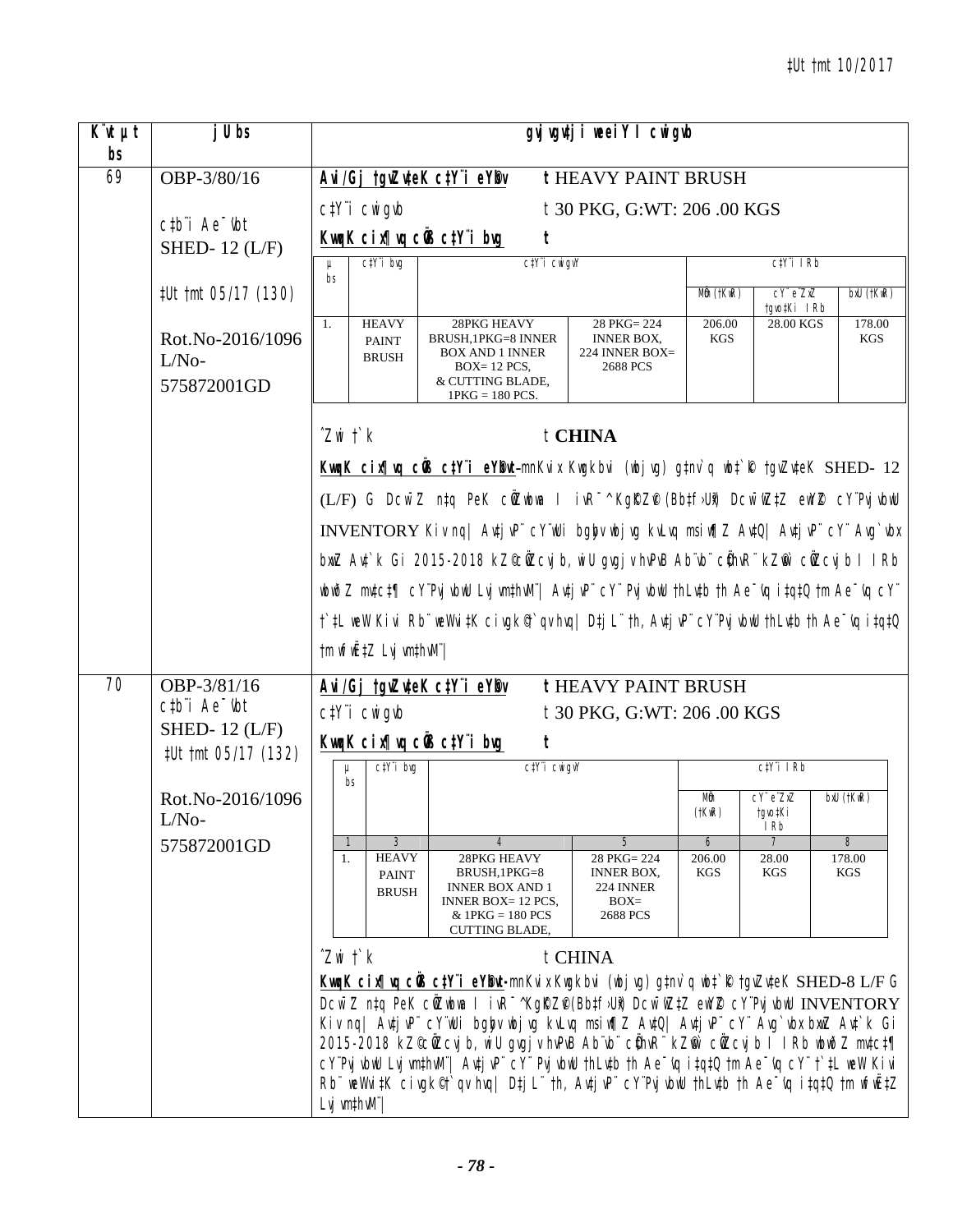| $\overline{K}$ it $\mu t$ | $j$ Ubs                                           |                                                                                                                                                                                                                                                                                                                                                                                                  | gvjugutji neeiYl cnigub                                                                                      |                                           |                                              |                             |                                 |                                        |
|---------------------------|---------------------------------------------------|--------------------------------------------------------------------------------------------------------------------------------------------------------------------------------------------------------------------------------------------------------------------------------------------------------------------------------------------------------------------------------------------------|--------------------------------------------------------------------------------------------------------------|-------------------------------------------|----------------------------------------------|-----------------------------|---------------------------------|----------------------------------------|
| $b$ s                     |                                                   |                                                                                                                                                                                                                                                                                                                                                                                                  |                                                                                                              |                                           |                                              |                             |                                 |                                        |
| 71                        | OBPC-2/560/17                                     |                                                                                                                                                                                                                                                                                                                                                                                                  | Avi/Gj tgvZuteK ctY"i eYBv                                                                                   |                                           | <b>t PLASTIC OUTER SOLER, PLASTIC UPPERS</b> |                             |                                 |                                        |
|                           |                                                   |                                                                                                                                                                                                                                                                                                                                                                                                  |                                                                                                              |                                           | SLIPPER, PIXXING TOOLS FRIGHT PREPARD        |                             |                                 |                                        |
|                           | $ctb$ <sup><math>i</math></sup> Ae $-$ <i>ibt</i> |                                                                                                                                                                                                                                                                                                                                                                                                  |                                                                                                              |                                           |                                              |                             |                                 |                                        |
|                           | YARD-MPB                                          | $C/Y$ <sup>"</sup> $i$ $CW$ <sup><math>g</math></sup> $\n $                                                                                                                                                                                                                                                                                                                                      |                                                                                                              |                                           | $t$ 6300.00 kg (G.W.)                        |                             |                                 |                                        |
|                           | #Ut tmt 07/17 (140)                               |                                                                                                                                                                                                                                                                                                                                                                                                  |                                                                                                              |                                           |                                              |                             |                                 |                                        |
|                           |                                                   | Kt>UBbvi b¤f                                                                                                                                                                                                                                                                                                                                                                                     |                                                                                                              |                                           | t MRKU-6918764 X 20 <sup>°</sup>             |                             |                                 |                                        |
|                           | Rot.No-2017/862                                   |                                                                                                                                                                                                                                                                                                                                                                                                  |                                                                                                              |                                           |                                              |                             |                                 |                                        |
|                           |                                                   |                                                                                                                                                                                                                                                                                                                                                                                                  | KwaK cix   va ciB ctY i bug                                                                                  | t                                         |                                              |                             |                                 |                                        |
|                           | L/No-MCT617893                                    |                                                                                                                                                                                                                                                                                                                                                                                                  |                                                                                                              |                                           |                                              |                             |                                 |                                        |
|                           |                                                   | $\mu$<br>bs                                                                                                                                                                                                                                                                                                                                                                                      | $C/Y$ i bvg                                                                                                  | $C/Y$ i<br>$C$ <i>Mi</i> $G$ <i>V</i> $Y$ | ICm                                          |                             | $C/Y$ i I $Rb$                  |                                        |
|                           |                                                   |                                                                                                                                                                                                                                                                                                                                                                                                  |                                                                                                              |                                           |                                              | Mån (tKwR)<br>$(c\hat{u}q)$ | $CY$ $e^T Z X Z$<br>tgvo‡Ki IRb | $b$ xU (t $K$ u $R$ )<br>$(c\ddot{q})$ |
|                           |                                                   | 1.                                                                                                                                                                                                                                                                                                                                                                                               | <b>LADIES SLIPPER</b>                                                                                        | 6100                                      | 12200 PCS                                    | 4890.00 kg                  | $20.00$ kg                      | 4870.00 kg                             |
|                           |                                                   |                                                                                                                                                                                                                                                                                                                                                                                                  |                                                                                                              | <b>PAIR</b>                               | (wdZvItmvìwehŷ<br>$Ae^{-tq}$                 |                             |                                 |                                        |
|                           |                                                   | 2.                                                                                                                                                                                                                                                                                                                                                                                               | <b>GIRL SLIPPER</b>                                                                                          | 9000                                      | 18000 PCS                                    | 675.00 kg                   | 15.00 kg                        | 660.00 kg                              |
|                           |                                                   |                                                                                                                                                                                                                                                                                                                                                                                                  |                                                                                                              | <b>PAIR</b>                               | (wdZvItmvìwehŷ<br>$Ae^{-tq}$                 |                             |                                 |                                        |
|                           |                                                   | 3.                                                                                                                                                                                                                                                                                                                                                                                               | <b>BABIES SLIPPER</b>                                                                                        | 7200                                      | 14400 PCS                                    | 675.00 kg                   | 15.00 kg                        | 660.00 kg                              |
|                           |                                                   |                                                                                                                                                                                                                                                                                                                                                                                                  |                                                                                                              | <b>PAIR</b>                               | (wdZvItmvìwehy?<br>$Ae^{-y}q$                |                             |                                 |                                        |
|                           |                                                   | $\overline{4}$ .                                                                                                                                                                                                                                                                                                                                                                                 | <b>SLIPPER FIXING TOOLS</b>                                                                                  | $\mathcal{L}$                             |                                              | 60.00 kg                    | $\Omega$                        | 60.00 kg                               |
|                           |                                                   |                                                                                                                                                                                                                                                                                                                                                                                                  |                                                                                                              |                                           |                                              |                             |                                 |                                        |
|                           |                                                   |                                                                                                                                                                                                                                                                                                                                                                                                  | <b>TOTAL</b>                                                                                                 | 22,300<br><b>PAIR</b>                     | 44,600 PCS                                   | 6300.00 kg                  | 50.00 kg                        | 6250.00 kg                             |
|                           |                                                   |                                                                                                                                                                                                                                                                                                                                                                                                  |                                                                                                              |                                           |                                              |                             |                                 |                                        |
|                           |                                                   |                                                                                                                                                                                                                                                                                                                                                                                                  | KwqK cir[ vq cÜB ctY'i eYBnt- mtłv <sup>3</sup> wbt`R tgvZvteK ivR <sup>-^</sup> KgRZP(wbjvg) Gi PeK cÜZwbwa |                                           |                                              |                             |                                 |                                        |
|                           |                                                   |                                                                                                                                                                                                                                                                                                                                                                                                  | Rbve Awidż AwRg Ges e>`i wbivcEv wefvtMi cůZwbwa Rbve Avejy Kvjvg gRg`vi Gi Dcw~wZtZ                         |                                           |                                              |                             |                                 |                                        |
|                           |                                                   | ewYZ cY" PvjvbwU Ltj Bb‡fwU°Kiv nq  c‡b"i bgbyvbjvg kvLvq KgPZ tMvjv KgRZfi wbKU msiw¶Z<br>AvtQ  Avg`vbx bxwZ Avt`k Gi 2015-2018 kZ©cilZcvjb, wiU qvgjv hvPvB I Ab vb" cühvR" kZmr`<br>$c$ ŴZcvj b mvtct¶ cY Pvj vbwU Lvj vmthvM"   Avtj vP" cY" Pvj vbwU thLvtb th Ae "vq itqtQ tm Ae "vq cY"<br>t`tL weW Kivi Rb" weWvitK civgkণ`qv hvq  Dtj L" th, Avtj vP" cY"Pvj vbwU thLvtb th Ae~vq itqtQ |                                                                                                              |                                           |                                              |                             |                                 |                                        |
|                           |                                                   |                                                                                                                                                                                                                                                                                                                                                                                                  |                                                                                                              |                                           |                                              |                             |                                 |                                        |
|                           |                                                   |                                                                                                                                                                                                                                                                                                                                                                                                  |                                                                                                              |                                           |                                              |                             |                                 |                                        |
|                           |                                                   |                                                                                                                                                                                                                                                                                                                                                                                                  |                                                                                                              |                                           |                                              |                             |                                 |                                        |
|                           |                                                   |                                                                                                                                                                                                                                                                                                                                                                                                  |                                                                                                              |                                           |                                              |                             |                                 |                                        |
|                           |                                                   |                                                                                                                                                                                                                                                                                                                                                                                                  | tm wfwËtZ LvjwnthwNi  LvjwnKvtj wfbætKvb cY" A_ev AwZwi <sup>3</sup> cY" cvlqv tMtj Zv Avjv`vfvte            |                                           |                                              |                             |                                 |                                        |
|                           |                                                   | i évqYthwli'                                                                                                                                                                                                                                                                                                                                                                                     |                                                                                                              |                                           |                                              |                             |                                 |                                        |
|                           |                                                   |                                                                                                                                                                                                                                                                                                                                                                                                  |                                                                                                              |                                           |                                              |                             |                                 |                                        |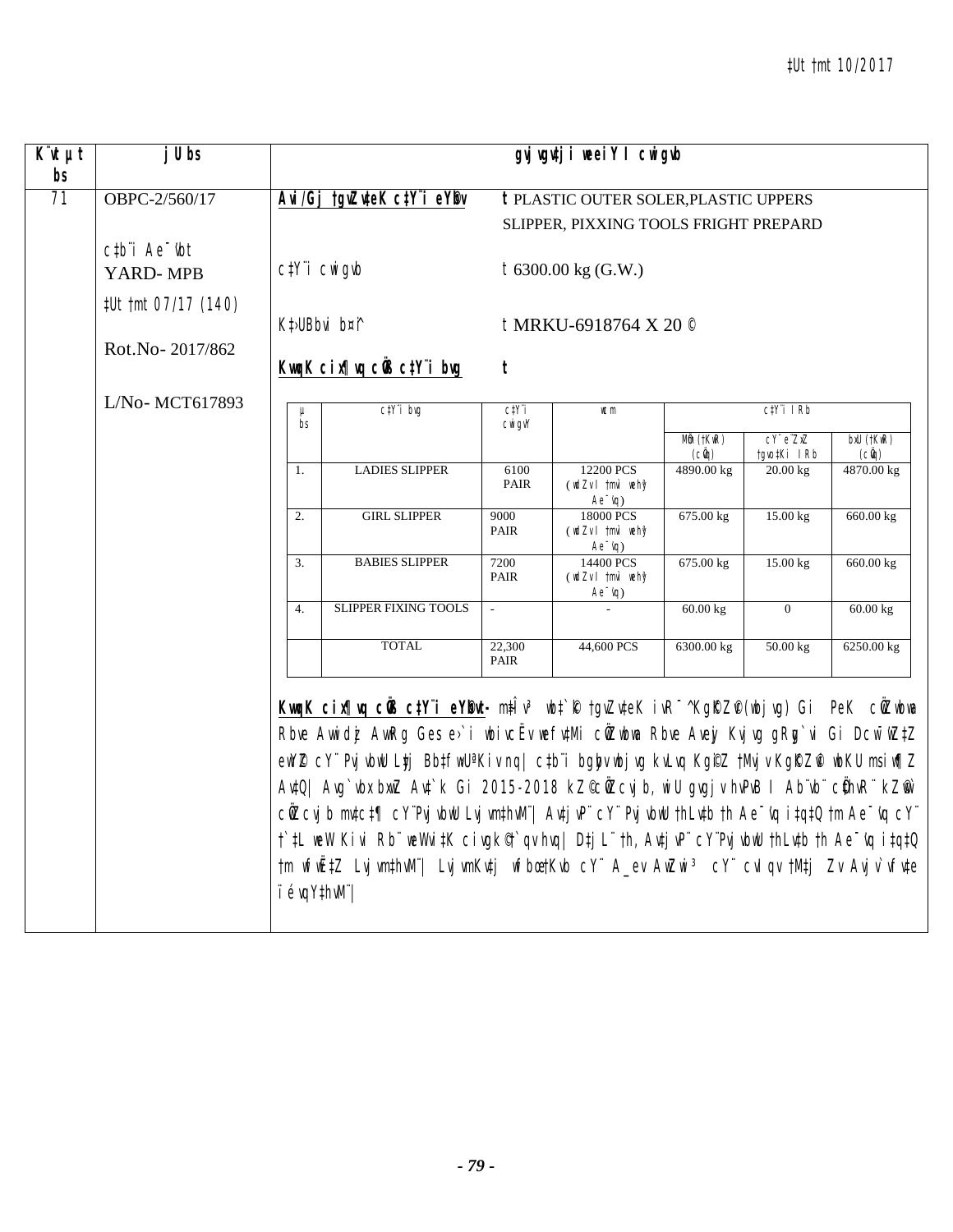| $\overline{K}$ <sub><i>ut</i></sub> $\mu$ <i>t</i><br>bs | $j$ Ubs                                                                                                                 |                                                               | gyj vgytji weei Y I cwigwb                                                                                                                                                                                      |
|----------------------------------------------------------|-------------------------------------------------------------------------------------------------------------------------|---------------------------------------------------------------|-----------------------------------------------------------------------------------------------------------------------------------------------------------------------------------------------------------------|
| 72                                                       | OBPC-2/1117/16<br>$c$ <sub>t</sub> $b$ <sup><math>\dot{a}</math></sup> Ae $\dot{b}$ t<br>YARD-11<br>#Ut tmt 05/17 (119) | Avi/Gj tgvZuteK ctY i eYBv                                    | t 09 PKGS/8 CRATES OF DIALYSIS<br>MACHINE & 1 PALLETS OF MOBILE<br><b>SOLAR SYSTEM</b>                                                                                                                          |
|                                                          | Rot.No-2016/2533<br>$L/No-$                                                                                             | $C/Y$ <sup>"</sup> $i$ $CW$ <sup><math>g</math></sup> $\not $ | t 23200.00 KGS (G.W.)                                                                                                                                                                                           |
|                                                          | GOSUJOR800428<br>4                                                                                                      | Kt>UBbvi b¤f                                                  | t CLHU-3015372 X 20                                                                                                                                                                                             |
|                                                          |                                                                                                                         | KwaK cix   va cüs ctY i bug                                   | t 8 PCS DIALYSIS MACHINE & 100 PCS<br>MOBILE SOLAR SYSTEM                                                                                                                                                       |
|                                                          |                                                                                                                         | ctb i cwigyb I IRb                                            | t 23200.00 KGS (G.W.) (AS PER R/L)                                                                                                                                                                              |
|                                                          |                                                                                                                         | $Z$ wi $\ddot{\Gamma}$ $\dot{\kappa}$                         | t MALAYSIA                                                                                                                                                                                                      |
|                                                          |                                                                                                                         |                                                               | Kung K cin¶vq cüß ctY i eYBut- mnKvix Kwgkbvi (wbjvg) g‡nv`tqi wbt`R tgvZvteK PeK                                                                                                                               |
|                                                          |                                                                                                                         |                                                               | cûZwbwa Rbve tgv: Avejy nvtmg. e>`i wbivcËv wefvtMi cûZwbwa Rbve tgv: tmwj g (1636) Gi                                                                                                                          |
|                                                          |                                                                                                                         |                                                               | Dcw <sup>-</sup> wZtZ ewYZ cY Pvjvb wji mxj Ltj BbtfwU'Kiv nq  KwqK cix¶vKutj 8 PCS                                                                                                                             |
|                                                          |                                                                                                                         |                                                               | DIALYSIS MACHINE & 100 PCS MOBILE SOLAR SYSTEM                                                                                                                                                                  |
|                                                          |                                                                                                                         |                                                               | c $\ell$ xqqvb nq  Z`qwi tjfvi K>Ui±i Gi AmthwMZv I chß tjevi mieivn by Kivi Kvitb                                                                                                                              |
|                                                          |                                                                                                                         |                                                               | cY¨ tjv tei Kti MbYv Kiv I cŴZ¨KwUi IRb wbY@ Kiv m¤ė nqwb  ZvB LvjvmKvtj ctY¨i                                                                                                                                  |
|                                                          |                                                                                                                         |                                                               | cwigvb, IRb I mgRvZxq cY" cvI qv wbwðZ mvtct¶ Lvj wnthvM"  Lvj wnKvtj Avg`wb bxwZ                                                                                                                               |
|                                                          |                                                                                                                         |                                                               | Art`k, 2015-18 kZ©cllZcvjb, wiU grgjv msµršZ_" hrPrB I Ab`rb" kZmi` cllZcvjb                                                                                                                                    |
|                                                          |                                                                                                                         |                                                               | mutct¶ Ab tKub AuBbMZ evav bv _vKtj cY Pvj vbuU Lvj vmthvM   Avtj vP cY Pvj vbuU thLvtb                                                                                                                         |
|                                                          |                                                                                                                         |                                                               | $\sharp$ h Ae $\check{g}$ i $\sharp$ q $\sharp$ 0 $\sharp$ m Ae $\check{g}$ cY" $\sharp$ ) $\sharp$ L wew Kivi Rb" wewni $\sharp$ K civgk $\check{g}$ qv $\sharp$ h $\sharp$ Z cv $\sharp$ i   D $\sharp$ j L", |
|                                                          |                                                                                                                         |                                                               | cY Pvj vbwU thLvtb th Ae -vq Ges th cwigvY i tqtQ tm wfwEtZ Lvj vmthwN                                                                                                                                          |
|                                                          |                                                                                                                         |                                                               |                                                                                                                                                                                                                 |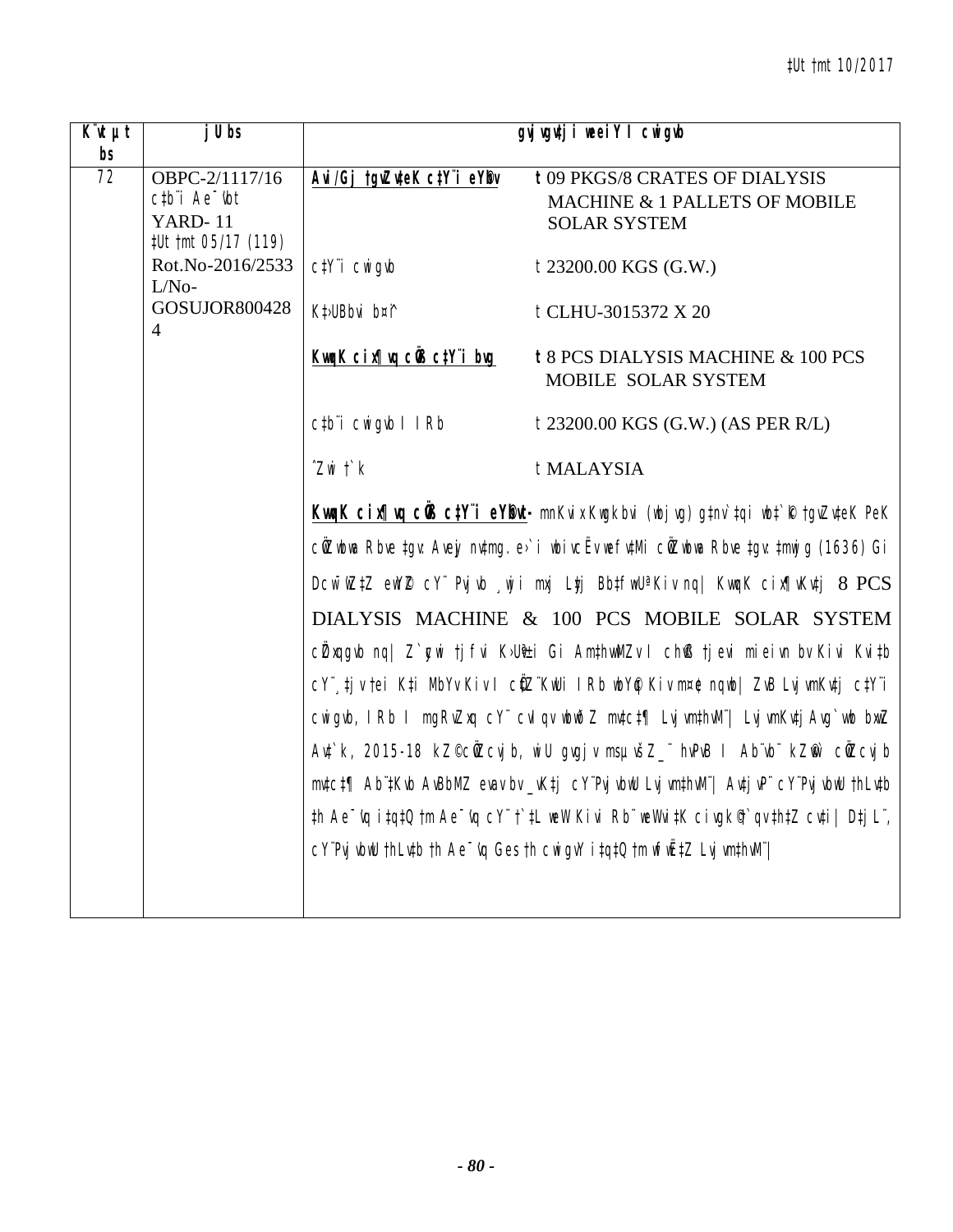| $K$ 'it $\mu t$<br>bs | j U bs                                                                                |               |                                                                                                                                                                                                                                                                                                                                                                                                                                                                                                                                                                                                                                                                                                                                                                                                                                                                                                                                                                                                    | gvjugutji weeiY I cwigub |                                          |                                         |                             |               |
|-----------------------|---------------------------------------------------------------------------------------|---------------|----------------------------------------------------------------------------------------------------------------------------------------------------------------------------------------------------------------------------------------------------------------------------------------------------------------------------------------------------------------------------------------------------------------------------------------------------------------------------------------------------------------------------------------------------------------------------------------------------------------------------------------------------------------------------------------------------------------------------------------------------------------------------------------------------------------------------------------------------------------------------------------------------------------------------------------------------------------------------------------------------|--------------------------|------------------------------------------|-----------------------------------------|-----------------------------|---------------|
| 73                    | OBPC-1/573/17                                                                         |               | Avi/Gj tgvZuteK ctY"i eYBv                                                                                                                                                                                                                                                                                                                                                                                                                                                                                                                                                                                                                                                                                                                                                                                                                                                                                                                                                                         |                          | <b>t 100 PKGS THREE WHEELER ELECTRIC</b> |                                         |                             |               |
|                       |                                                                                       |               |                                                                                                                                                                                                                                                                                                                                                                                                                                                                                                                                                                                                                                                                                                                                                                                                                                                                                                                                                                                                    |                          | <b>BATTERY OPERATOR.</b>                 |                                         |                             |               |
|                       | $ctb$ <sup><math>\dot{}</math></sup> Ae $\dot{}$ $\dot{}$ $\dot{}$ $\dot{}$<br>YARD-5 |               | $C/Y$ <i>i</i> $CW$ <i>i</i> $q$ <i>ib</i>                                                                                                                                                                                                                                                                                                                                                                                                                                                                                                                                                                                                                                                                                                                                                                                                                                                                                                                                                         |                          | $t$ 5610.00 KGS (G.W.)                   |                                         |                             |               |
|                       | #Ut tmt 07/17 (111)                                                                   |               | Kt>UBbvi b¤î                                                                                                                                                                                                                                                                                                                                                                                                                                                                                                                                                                                                                                                                                                                                                                                                                                                                                                                                                                                       |                          | t CMAU-4047490 X 40 <sup>°</sup>         |                                         |                             |               |
|                       | Rot.No-2017/172                                                                       |               | KwaK cix¶va ciB ctY i bug                                                                                                                                                                                                                                                                                                                                                                                                                                                                                                                                                                                                                                                                                                                                                                                                                                                                                                                                                                          | t                        |                                          |                                         |                             |               |
|                       | $L/No$ -ZHS0004108                                                                    | μ             | ctY'i brg                                                                                                                                                                                                                                                                                                                                                                                                                                                                                                                                                                                                                                                                                                                                                                                                                                                                                                                                                                                          |                          | $C\ddagger Y$ i Cwigv $Y$                |                                         | $C/Y$ i I $Rb$              |               |
|                       |                                                                                       | bs            |                                                                                                                                                                                                                                                                                                                                                                                                                                                                                                                                                                                                                                                                                                                                                                                                                                                                                                                                                                                                    |                          |                                          | $\overline{M\hat{n}}$ ( $\uparrow$ KwR) | $cY$ e $ZxZ$<br>tqvo‡Ki IRb | bxU<br>(†KwR) |
|                       |                                                                                       | 1             | THREE WHEELER ELECTRIC BATTERY<br>OPERATOR. (CKD) (BIG)<br>(WITHOUT BATTERY)                                                                                                                                                                                                                                                                                                                                                                                                                                                                                                                                                                                                                                                                                                                                                                                                                                                                                                                       |                          | 9 SET (9<br>PKGS)                        | 3465.00<br>kg                           | 765.00 kg                   | 2700.00<br>kg |
|                       |                                                                                       | 2             | THREE WHEELER VEHICLES (CKD) (SMALL)                                                                                                                                                                                                                                                                                                                                                                                                                                                                                                                                                                                                                                                                                                                                                                                                                                                                                                                                                               |                          | 12 SET (12)<br>PKGS)                     | 1716.00<br>kg                           | 156.00 kg                   | 1560.00<br>kg |
|                       |                                                                                       | 3             | <b>ACCESSORIES (CKD)</b>                                                                                                                                                                                                                                                                                                                                                                                                                                                                                                                                                                                                                                                                                                                                                                                                                                                                                                                                                                           |                          |                                          | 429.00 kg                               | 39.00 kg                    | 390.00<br>kg  |
|                       |                                                                                       |               |                                                                                                                                                                                                                                                                                                                                                                                                                                                                                                                                                                                                                                                                                                                                                                                                                                                                                                                                                                                                    | <b>TOTAL</b>             |                                          | 5610.00<br>kg                           | 960.00 kg                   | 4650.00<br>kg |
|                       |                                                                                       | $Z$ wi t` $k$ | KwaK cin¶wa cÜB ctYïi eYBMt m‡Îv <sup>3</sup> wbt`R tgvZuteK PeK cÜZwbwa Rbve tgv: Rwni"j Bmjvg<br>Ges e>`i ubivcËv wefutMi cüZubwa Rbve mvBdį Bmjvg Gi Dcw~wZtZ ewYZ cY~ PvjvbwU mxj bs<br>SGT-1833234 Ltj BbtfiwU'Kiv nq  KwqK cix¶vKutj e duix PwjZ UiBmvBtKj weh9 Ae dq<br>t'Lv hvq cimm <sup>7</sup> cb'PvjvbuU eo nlqvq Ges LABOUR CONDUCTOR Gi h_vh_<br>LOGISTIC SUPPORT by cylquq IRb wbwo Z nlqv m¤e ntjv by  cb wj m¤ú¥©bZb <br>Lvj wnKvtj ctY"i Mån I Rtbi AwZwi <sup>3</sup> I Rb cvl qv tMtj tm wntmte ïé/Ki Av`vqthvM" nte  Avg`wb<br>bnuZ Avt`k, 2012-15 kZ©cilZcvjb, ni U gvgjv msµvšZ_" hvPvB I Ab"vb" kZmr` cilZcvjb mvtct¶<br>Ab tkub AuBbMZ evav bv_vKtj cY'Pvj vbuU Lvj vmthvM'   Avtj vP' cY'Pvj vbuU thLvtb th Ae 'vq i tqtQ<br>tm Ae <sup>-</sup> vq cY" t`tL weW Kivi Rb" weWvitK civgk <sup>®</sup> t`qv thtZ cvti   Dtj L", cY'PvjvbwU thLvtb th<br>Ae wq Ges th cwigvY itqt0 tm wfwEtZ LujwnthwM"  KwqK cix¶v tktl bZb mxj bs- SGT-<br>1810254 Øviv K‡JUBbvi eÜ Kiv ng | t CHINA                  |                                          |                                         |                             |               |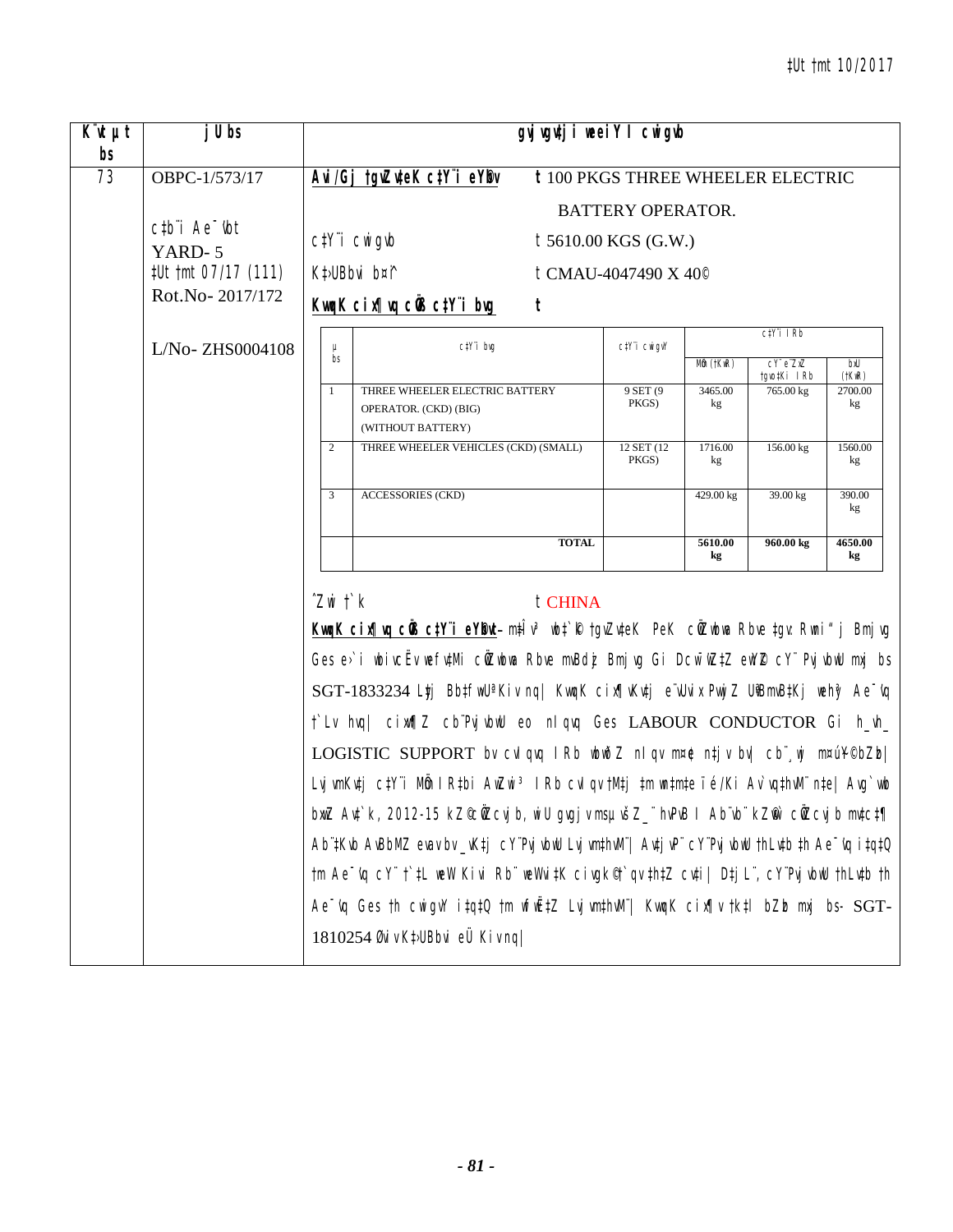| $\overline{K}$ 'it $\mu$ t<br>bs | j U bs                                                                      |                                            |                                                                                                                                                                                                                                                                                                                                                                                                                                                                                                                                                                                                                                                                                                                                                                                                                                                                                                                                                                                               | gyj vgutji weeiY I cwigub                           |       |               |                        |                       |
|----------------------------------|-----------------------------------------------------------------------------|--------------------------------------------|-----------------------------------------------------------------------------------------------------------------------------------------------------------------------------------------------------------------------------------------------------------------------------------------------------------------------------------------------------------------------------------------------------------------------------------------------------------------------------------------------------------------------------------------------------------------------------------------------------------------------------------------------------------------------------------------------------------------------------------------------------------------------------------------------------------------------------------------------------------------------------------------------------------------------------------------------------------------------------------------------|-----------------------------------------------------|-------|---------------|------------------------|-----------------------|
| $\overline{74}$                  | OBPC-1/444/17                                                               |                                            | Avi/Gj tgvZuteK ctY"i eYBv                                                                                                                                                                                                                                                                                                                                                                                                                                                                                                                                                                                                                                                                                                                                                                                                                                                                                                                                                                    | <b>t ACCESSORIES FOR R/GMTS INDUSTRIES.</b>         |       |               |                        |                       |
|                                  | $ctb$ <sup><math>\dot{}</math></sup> Ae $\dot{}$ $\dot{}$ $\dot{}$ $\dot{}$ | $C/Y$ <i>i</i> $CW$ <i>i</i> $q$ <i>ib</i> |                                                                                                                                                                                                                                                                                                                                                                                                                                                                                                                                                                                                                                                                                                                                                                                                                                                                                                                                                                                               | t G.W-2537.88 KG                                    |       |               |                        |                       |
|                                  | YARD-6<br>#Ut tmt 07/17 (113)                                               | Kt>UBbvi b¤î                               |                                                                                                                                                                                                                                                                                                                                                                                                                                                                                                                                                                                                                                                                                                                                                                                                                                                                                                                                                                                               | t WHLU - 2692090 X 20 <sup><math>\circ</math></sup> |       |               |                        |                       |
|                                  | Rot.No-2017/469<br>$L/No-$                                                  |                                            | KwgK cix   vg cũ ctY i bug                                                                                                                                                                                                                                                                                                                                                                                                                                                                                                                                                                                                                                                                                                                                                                                                                                                                                                                                                                    | t                                                   |       |               |                        |                       |
|                                  | HKGCGP17011006                                                              | $\mu$                                      | ctY'i brg                                                                                                                                                                                                                                                                                                                                                                                                                                                                                                                                                                                                                                                                                                                                                                                                                                                                                                                                                                                     | C V‡KR/vKvUD                                        | ICP   |               | $C\ddagger Y$ i IRb    |                       |
|                                  |                                                                             | bs                                         |                                                                                                                                                                                                                                                                                                                                                                                                                                                                                                                                                                                                                                                                                                                                                                                                                                                                                                                                                                                               |                                                     |       | Mẫn (†KwR)    | cY eZxZ<br>tgro‡Ki IRb | $b$ xU ( $t$ Kw $R$ ) |
|                                  |                                                                             | 1.                                         | FOX LOCK BOTTOM HANGER<br>(PLASTIC)<br>LENNTH-310 mm<br>$1 \text{ CTN} = 13.00 \text{ KG}$<br>$1$ CTN = 280 PCS                                                                                                                                                                                                                                                                                                                                                                                                                                                                                                                                                                                                                                                                                                                                                                                                                                                                               | 182                                                 | 50960 | 2366.00<br>KG | 72.80<br>KG            | 2293.20<br>KG         |
|                                  |                                                                             | 2.                                         | CLIPS MENS 82-(PLASTIC)<br>MODEL AC 16M82 347<br>$1$ CTN = 4.5 KG                                                                                                                                                                                                                                                                                                                                                                                                                                                                                                                                                                                                                                                                                                                                                                                                                                                                                                                             | 10                                                  | 96000 | 45.00 KG      | 3.00<br>KG             | 42.00<br>KG           |
|                                  |                                                                             | 3.                                         | <b>BRAND PLATE LOWERS (PLSTIC)</b><br>MODEL- AC 80LOWHBL<br>$1$ CTN = 5.5 KG                                                                                                                                                                                                                                                                                                                                                                                                                                                                                                                                                                                                                                                                                                                                                                                                                                                                                                                  | 35                                                  | 52500 | 192.50<br>KG  | 10.50<br>KG            | 182.00<br>KG          |
|                                  |                                                                             |                                            | <b>TOTAL</b>                                                                                                                                                                                                                                                                                                                                                                                                                                                                                                                                                                                                                                                                                                                                                                                                                                                                                                                                                                                  | 227                                                 |       | 2603.50<br>KG | 86.30<br>KG            | 2517.20<br>KG         |
|                                  |                                                                             | $Z$ wi $\ddot{\Gamma}$ $k$                 | KwqK cin¶wq cÜS c‡Yï eYBM- mnKvix Kwgkbvi (wbjwg) g‡nv`‡qi wb‡`R †gvZv‡eK Y - 6 G<br>Dcw <sup>-</sup> Z ntq PeK cilZubua tMvjvg tgvZRv I e>`i ubivcËv cilZubua Rbve tgvnv¤§ Ave`jy Kwig<br>(S.I)Ges ivR <sup>-^</sup> KgRZP (BbtfJUl) Gi Dcw <sup>-</sup> WZtZ eW2 CY'PvjvbW Inventory Kiv nq  01W<br>KtJUBbvi BbtfJUI Kti FOX LOCK BOTTOM HANGER, CLIP MENS & PLATE<br>LOWERS (PLASTIC) cvl qv hvq   Lvj wnKvtj ctY'i IRb wbwðZ mvtct¶ Lvj wnthvM'   ctY'i<br>bqby ubj vq kvLvq KqºZ tMyj v KqRZli ubKU msi w¶Z AvtQ  Avq`vbx bxwZ Avt`k Gi kZ©ÖZcvj b,<br>wiU gvgjv hvPvB I Ab vb cühvR kZm cüZcvjb mutct¶ cY LvjvmthvM   AutjvP cY PvjvbwU<br>thLutb th Ae~uq itqtQ tm Ae~uq cY"t`tL weW Kivi Rb"weWvitK civgkণ`qu huq  LujwnKutj wfbœ<br>tKvb cY" cvl qv tMtj Zv Avjv`vfvte i évqbthvM" nte  Dtj L", D3 Avtj vP" cY" PvjvbwU thLvtb th<br>Ae vq itqt0 tm wfwEtZ Lvj wnthwN"  KtuBbviwUi cjuZb mxj bv¤ni WHL7773684 Ltj BbtfwU' <br>†k‡l K‡JUBbviwUi bZba mxj b¤î–SGT–1833229 ØviveÜ Kivnq | $t$ CHINA                                           |       |               |                        |                       |